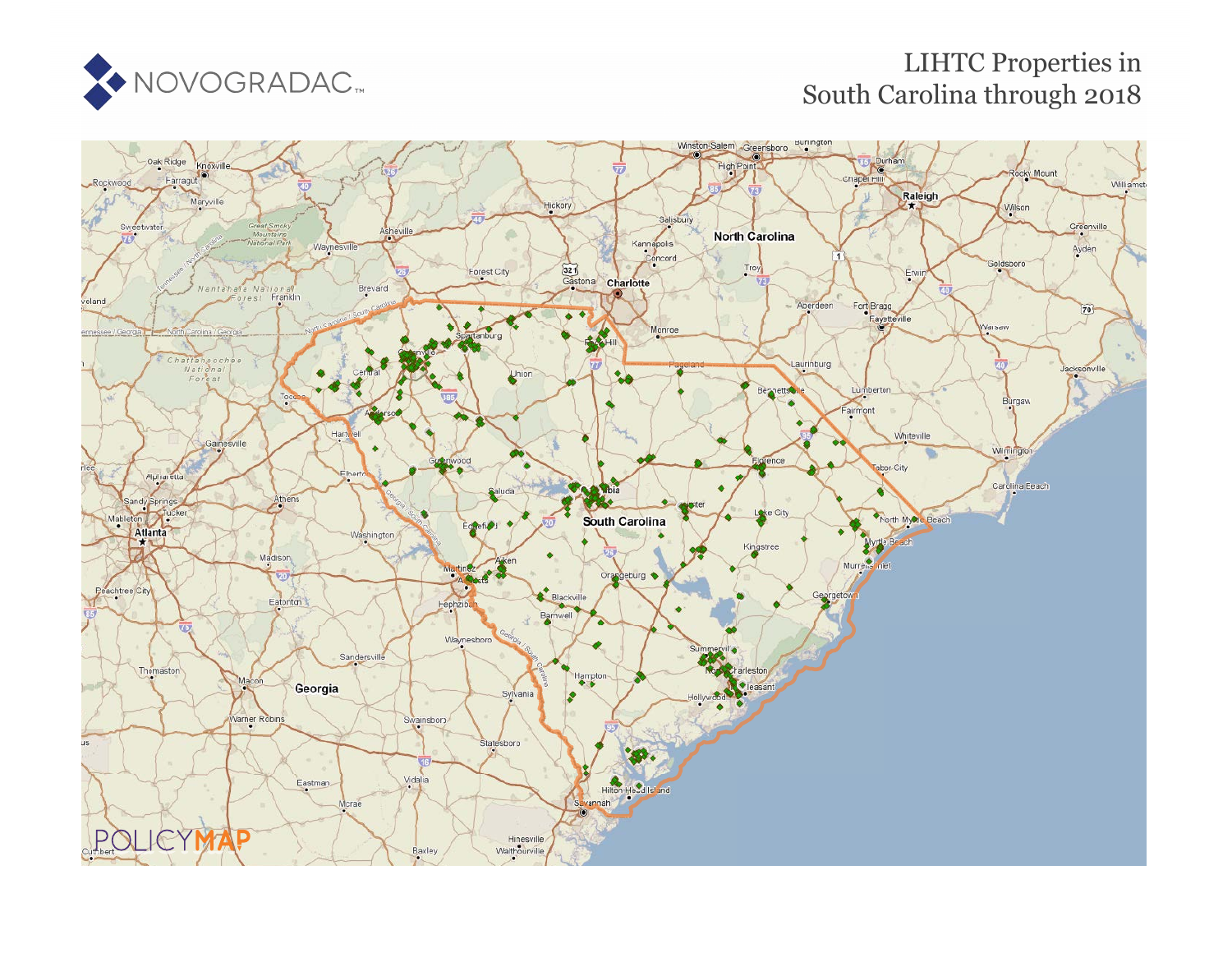| <b>Project Name</b>                                  | <b>Address</b>                                          | City               | <b>State</b>           | <b>Zip Code</b> | <b>Nonprofit</b><br><b>Sponsor</b> | <b>Allocation</b><br>Year | <b>Annual</b><br><b>Allocated</b><br><b>Amount</b> | <b>Year Placed</b><br>in Service | <b>Construction Type</b>       | <b>Total</b><br><b>Units</b> | Low<br><b>Income</b><br><b>Units</b> | <b>Rent</b> or<br><b>Income</b><br><b>Ceiling</b> | <b>Credit</b><br><b>Percentage</b>       | Tax-<br><b>Exempt</b><br><b>Bond</b> | <b>HUD Multi-Family</b><br><b>Financing/Rental</b><br><b>Assistance</b> |
|------------------------------------------------------|---------------------------------------------------------|--------------------|------------------------|-----------------|------------------------------------|---------------------------|----------------------------------------------------|----------------------------------|--------------------------------|------------------------------|--------------------------------------|---------------------------------------------------|------------------------------------------|--------------------------------------|-------------------------------------------------------------------------|
| <b>WILDWOOD SPRINGS</b><br>(FMRLY CATAWBA<br>POINTE) | 1129<br>SPRINGDALE<br>RD                                | <b>ROCK HILL</b>   | ${\rm SC}$             | 29730           |                                    | Insufficient<br>Data      | $\$0$                                              | Insufficient<br>Data             | Not Indicated                  | 144                          | $\mathbf 0$                          |                                                   | Not<br>Indicated                         |                                      |                                                                         |
| <b>228 PEACHTREE ST</b>                              | <b>STREET</b>                                           |                    | ${\rm SC}$             | 29824           | $\rm No$                           | 1987                      | \$0                                                | 1987                             | New Construction               | <sup>1</sup>                 | $\mathbf{1}$                         | 60% AMGI                                          | $70\%$ present $\overline{N_0}$<br>value |                                      | No                                                                      |
| 102 CASHMERE DR                                      | 102 CASHMERE GREENVILLE<br>DR                           |                    | SC                     | 29605           | No                                 | 1987                      | \$945                                              | 1987                             | Acquisition and Rehab 1        |                              | $\mathbf{1}$                         | 60% AMGI                                          | 70 % present $\overline{N_0}$<br>value   |                                      | No                                                                      |
| 222 PEACHTREE ST                                     | 222 PEACHTREE $\overline{\text{EDGEFIED}}$<br><b>ST</b> |                    | $\mathbf{S}\mathbf{C}$ | 29824           | No                                 | 1987                      | <b>\$211</b>                                       | 1987                             | Acquisition and Rehab 1        |                              | $\mathbf{1}$                         | $60\%$ AMGI                                       | $70\%$ present $\overline{N_0}$<br>value |                                      | No                                                                      |
| <b>25 PRANCER AVE</b>                                | 25 PRANCER<br><b>AVE</b>                                | <b>GREENVILLE</b>  | ${\rm SC}$             | 29605           | $\rm No$                           | 1987                      | \$810                                              | 1987                             | Acquisition and Rehab 1        |                              | $\mathbf{1}$                         | 60% AMGI                                          | 70 % present $\,$ No $\,$<br>value       |                                      | No                                                                      |
| <b>CUSHMAN ARMS APTS</b>                             | 650 CUSHMAN<br>DR                                       | <b>AIKEN</b>       | ${\rm SC}$             | 29801           | No                                 | 1987                      | \$88,187                                           | 1987                             | New Construction               | 34                           | 31                                   | 60% AMGI                                          | $70\,\%$ present $_{\rm{No}}$            |                                      | No                                                                      |
| <b>HAMPTON PLACE</b>                                 | <b>801 WADE</b><br><b>HAMPTON</b><br><b>BOULEVARD</b>   | <b>HAMPTON</b>     | <b>SC</b>              | 29924           | No                                 | 1987                      | \$50,097                                           | 1987                             | <b>New Construction</b>        | 40                           | 40                                   | 60% AMGI                                          | 70 % present $\,$ No $\,$<br>value       |                                      | No                                                                      |
| <b>HIDDEN OAKS</b>                                   | 5941 WILLARD<br>DR                                      | <b>HANAHAN</b>     | SC                     | 29410           | No                                 | 1987                      | \$93,713                                           | 1987                             | Acquisition and Rehab 96       |                              | 88                                   | 60% AMGI                                          | $70\%$ present $\overline{N_0}$<br>value |                                      | No                                                                      |
| <b>LAKELAND APTS</b>                                 | 8783 OLD<br><b>NUMBER SIX</b><br><b>HWY</b>             | <b>SANTEE</b>      | <b>SC</b>              | 29142           | No                                 | 1987                      | \$31,088                                           | 1987                             | <b>New Construction</b>        | 24                           | 24                                   | 60% AMGI                                          | 70 % present $\overline{N_0}$<br>value   |                                      | No                                                                      |
| <b>SALUDA APTS</b>                                   | 100 CULP ST                                             | <b>CHESTER</b>     | ${\rm SC}$             | 29706           | No                                 | 1987                      | \$31,925                                           | 1987                             | <b>New Construction</b>        | 24                           | 24                                   | 60% AMGI                                          | 30 % present $\overline{N_0}$<br>value   |                                      | No                                                                      |
| <b>SWEETBRIAR APTS</b>                               | 200 LIBBY LN                                            | LEXINGTON          | SC                     | 29072           | $\rm No$                           | 1987                      | \$59,544                                           | 1987                             | <b>New Construction</b>        | 48                           | 48                                   | 60% AMGI                                          | 30 % present $\overline{N_0}$<br>value   |                                      | $\mathbf{No}$                                                           |
| <b>LANDING</b>                                       | 4080<br>HORSESHOE RD LITTLE RIVER<br>S                  |                    | ${\rm SC}$             | 29566           | $\mathbf{No}$                      | 1987                      | \$34,037                                           | 1987                             | <b>New Construction</b>        | 24                           | 24                                   | $60\%$ AMGI                                       | 30 % present $\,$ No $\,$<br>value       |                                      | No                                                                      |
| THE OAKS (CONWAY)                                    | <b>1002 PINE ST</b>                                     | <b>CONWAY</b>      | SC                     | 29526           | $\mathbf{N}\mathbf{o}$             | 1987                      | \$54,104                                           | 1987                             | New Construction               | 44                           | 44                                   | $60\%$ AMGI                                       | $70\,\%$ present $\,$ No value           |                                      | $\mathbf{N}\mathbf{o}$                                                  |
| <b>WINFIELD APTS II</b>                              | 129 BOWMAN<br>ST                                        | <b>HARLEYVILLE</b> | ${\rm SC}$             | 29448           | No                                 | 1987                      | \$22,968                                           | 1987                             | <b>New Construction</b>        | 16                           | 16                                   | 60% AMGI                                          | 30 % present $\,$ No $\,$<br>value       |                                      | No                                                                      |
| 1016-1018 OAK ST                                     | 1016 OAK ST                                             | <b>COLUMBIA</b>    | SC                     | 29205           | No                                 | 1988                      | \$3,299                                            | 1988                             | <b>Acquisition and Rehab 2</b> |                              | $\boldsymbol{2}$                     | 60% AMGI                                          | 70 % present $\overline{N_0}$<br>value   |                                      | No                                                                      |
| 105 GLENDALE ST                                      | 105 GLENDALE<br><b>ST</b>                               | <b>GREENVILLE</b>  | SC                     | 29605           | No                                 | 1988                      | \$822                                              | 1988                             | Acquisition and Rehab 1        |                              | $\mathbf{1}$                         | 60% AMGI                                          | $70\%$ present $\overline{N_0}$<br>value |                                      | No                                                                      |

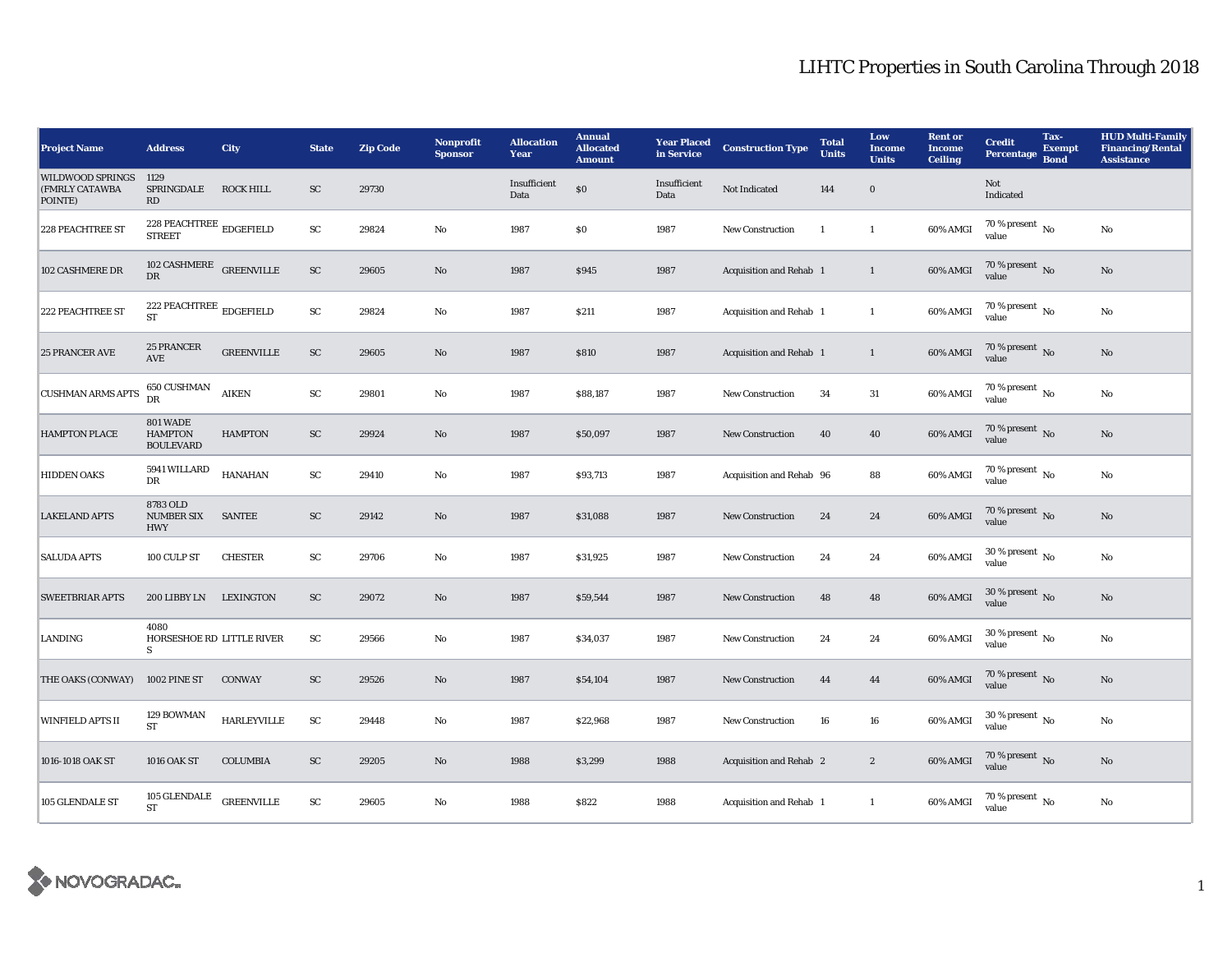| <b>Project Name</b>      | <b>Address</b>                                | City              | <b>State</b> | <b>Zip Code</b> | <b>Nonprofit</b><br><b>Sponsor</b> | <b>Allocation</b><br>Year | <b>Annual</b><br><b>Allocated</b><br><b>Amount</b> | <b>Year Placed</b><br>in Service | <b>Construction Type</b>       | <b>Total</b><br><b>Units</b> | Low<br><b>Income</b><br><b>Units</b> | <b>Rent</b> or<br><b>Income</b><br><b>Ceiling</b> | <b>Credit</b><br><b>Percentage</b>       | Tax-<br><b>Exempt</b><br><b>Bond</b> | <b>HUD Multi-Family</b><br><b>Financing/Rental</b><br><b>Assistance</b> |
|--------------------------|-----------------------------------------------|-------------------|--------------|-----------------|------------------------------------|---------------------------|----------------------------------------------------|----------------------------------|--------------------------------|------------------------------|--------------------------------------|---------------------------------------------------|------------------------------------------|--------------------------------------|-------------------------------------------------------------------------|
| 1110 BOOKER ST           | 1110 BOOKER ST ROCK HILL                      |                   | SC           | 29730           | $\rm No$                           | 1988                      | \$2,530                                            | 1988                             | New Construction               | $\mathbf{1}$                 | $\mathbf{1}$                         | 60% AMGI                                          | 70 % present $\overline{N}$<br>value     |                                      | $\rm No$                                                                |
| 1111 HAILE ST            | 1111 HAILE ST                                 | <b>ROCK HILL</b>  | ${\rm SC}$   | 29730           | No                                 | 1988                      | \$2,530                                            | 1988                             | New Construction               | -1                           | $\mathbf{1}$                         | 60% AMGI                                          | $70\%$ present $\overline{N_0}$<br>value |                                      | No                                                                      |
| 1113 HAILE ST            | 1113 HAILE ST ROCK HILL                       |                   | SC           | 29730           | No                                 | 1988                      | \$2,530                                            | 1988                             | <b>New Construction</b>        | -1                           | $\mathbf{1}$                         | 60% AMGI                                          | 70 % present $\overline{N_0}$<br>value   |                                      | No                                                                      |
| 1114 BOOKER ST           | 1114 BOOKER ST ROCK HILL                      |                   | ${\rm SC}$   | 29730           | $\rm No$                           | 1988                      | \$2,530                                            | 1988                             | <b>New Construction</b>        | -1                           | $\mathbf{1}$                         | 60% AMGI                                          | $70\%$ present $\overline{N_0}$<br>value |                                      | No                                                                      |
| 1118 BOOKER ST           | 1118 BOOKER ST ROCK HILL                      |                   | SC           | 29730           | No                                 | 1988                      | \$2,530                                            | 1988                             | <b>New Construction</b>        | $\overline{1}$               | $\mathbf{1}$                         | 60% AMGI                                          | 70 % present $\,$ No $\,$<br>value       |                                      | No                                                                      |
| 1119 HAILE ST            | 1119 HAILE ST                                 | <b>ROCK HILL</b>  | ${\rm SC}$   | 29730           | No                                 | 1988                      | \$2,530                                            | 1988                             | New Construction               | -1                           | $\mathbf{1}$                         | 60% AMGI                                          | $70\%$ present $\overline{N_0}$<br>value |                                      | No                                                                      |
| 1122 BOOKER ST           | 1122 BOOKER ST ROCK HILL                      |                   | SC           | 29730           | No                                 | 1988                      | \$2,530                                            | 1988                             | <b>New Construction</b>        | -1                           | $\mathbf{1}$                         | 60% AMGI                                          | 70 % present $\overline{N}$<br>value     |                                      | No                                                                      |
| 1123 HAILE ST            | 1123 HAILE ST ROCK HILL                       |                   | ${\rm SC}$   | 29730           | No                                 | 1988                      | \$2,530                                            | 1988                             | <b>New Construction</b>        | 1                            | $\mathbf{1}$                         | 60% AMGI                                          | $70\%$ present $\overline{N_0}$<br>value |                                      | No                                                                      |
| 1126 BOOKER ST           | 1126 BOOKER ST ROCK HILL                      |                   | SC           | 29730           | No                                 | 1988                      | \$2,530                                            | 1988                             | New Construction               | -1                           | 1                                    | 60% AMGI                                          | 70 % present $\,$ No $\,$<br>value       |                                      | No                                                                      |
| 1131 HAILE ST            | 1131 HAILE ST                                 | <b>ROCK HILL</b>  | ${\rm SC}$   | 29730           | No                                 | 1988                      | \$2,530                                            | 1988                             | New Construction               | -1                           | $\mathbf{1}$                         | 60% AMGI                                          | $70\%$ present $\overline{N_0}$<br>value |                                      | No                                                                      |
| <b>119 SUNSET CIRCLE</b> | 119 SUNSET DR PICKENS                         |                   | SC           | 29671           | No                                 | 1988                      | \$765                                              | 1988                             | Acquisition and Rehab 1        |                              | $\mathbf{1}$                         | 60% AMGI                                          | 70 % present No<br>value                 |                                      | No                                                                      |
| 150 COLLINS AVE          | 150 COLLINS<br>AVE                            | SPARTANBURG       | SC           | 29306           | $\rm No$                           | 1988                      | <b>S775</b>                                        | 1988                             | Acquisition and Rehab 1        |                              | $\mathbf{1}$                         | 60% AMGI                                          | 70 % present $\,$ No $\,$<br>value       |                                      | No                                                                      |
| 1505 STAFFORDSHIRE<br>DR | 1505<br>STAFFORDSHIR CHARLESTON<br>$\rm E~DR$ |                   | ${\rm SC}$   | 29407           | No                                 | 1988                      | \$892                                              | 1988                             | Acquisition and Rehab 1        |                              | $\mathbf{1}$                         | 60% AMGI                                          | 70 % present $\overline{N_0}$<br>value   |                                      | No                                                                      |
| 1537 W ROBINHOOD<br>DR   | 1537W<br><b>ROBINHOOD</b><br>DR               | <b>CHARLESTON</b> | ${\rm SC}$   | 29407           | No                                 | 1988                      | <b>S751</b>                                        | 1988                             | Acquisition and Rehab 1        |                              | $\mathbf{1}$                         | 60% AMGI                                          | 70 % present $\,$ No $\,$<br>value       |                                      | No                                                                      |
| 16 1/2 MORRIS ST         | 16 MORRIS ST                                  | <b>CHARLESTON</b> | SC           | 29403           | No                                 | 1988                      | \$4,311                                            | 1988                             | <b>Acquisition and Rehab 2</b> |                              | $\boldsymbol{2}$                     | 60% AMGI                                          | 70 % present $\overline{N_0}$<br>value   |                                      | No                                                                      |
| <b>16 KRACKE ST</b>      | <b>16 KRACKE ST CHARLESTON</b>                |                   | SC           | 29403           | No                                 | 1988                      | \$2,059                                            | 1988                             | Acquisition and Rehab 1        |                              | $\mathbf{1}$                         | 60% AMGI                                          | 70 % present $\overline{N_0}$<br>value   |                                      | No                                                                      |

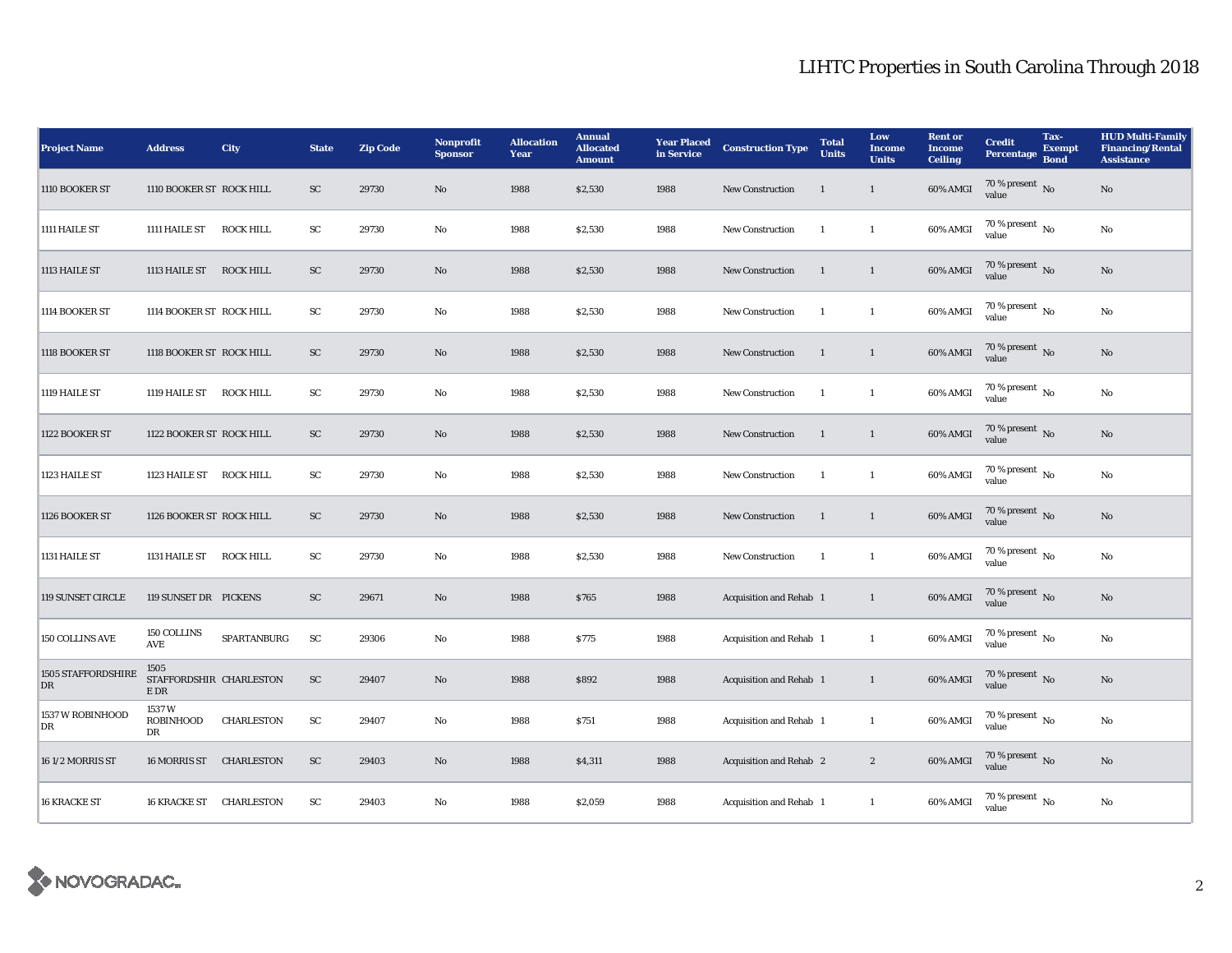| <b>Project Name</b>                                              | <b>Address</b>                    | <b>City</b>                       | <b>State</b>           | <b>Zip Code</b> | Nonprofit<br><b>Sponsor</b> | <b>Allocation</b><br>Year | <b>Annual</b><br><b>Allocated</b><br><b>Amount</b> | <b>Year Placed<br/>in Service</b> | <b>Construction Type</b>              | <b>Total</b><br><b>Units</b> | Low<br><b>Income</b><br><b>Units</b> | <b>Rent</b> or<br><b>Income</b><br><b>Ceiling</b> | <b>Credit</b><br>Percentage              | Tax-<br><b>Exempt</b><br><b>Bond</b> | <b>HUD Multi-Family</b><br><b>Financing/Rental</b><br><b>Assistance</b> |
|------------------------------------------------------------------|-----------------------------------|-----------------------------------|------------------------|-----------------|-----------------------------|---------------------------|----------------------------------------------------|-----------------------------------|---------------------------------------|------------------------------|--------------------------------------|---------------------------------------------------|------------------------------------------|--------------------------------------|-------------------------------------------------------------------------|
| 1904-05-08 LORICK<br><b>STREET</b>                               | 1904 LORICK ST CAYCE              |                                   | SC                     | 29033           | No                          | 1988                      | \$2,607                                            | 1988                              | Acquisition and Rehab 3               |                              | 3                                    | 60% AMGI                                          | $70\,\%$ present $\,$ No value           |                                      | $\rm No$                                                                |
| 1955 GILMORE DR IN<br><b>COLLEGE DOWNS</b><br><b>SUBDIVISION</b> | 1955 GILMORE<br>RD                | <b>ROCK HILL</b>                  | ${\rm SC}$             | 29730           | No                          | 1988                      | \$2,486                                            | 1988                              | New Construction                      | $\mathbf{1}$                 | $\mathbf{1}$                         | 60% AMGI                                          | $70\%$ present $\overline{N_0}$<br>value |                                      | $\rm No$                                                                |
| 1959 GILMORE DR                                                  | 1959 GILMORE ROCK HILL<br>RD      |                                   | ${\rm SC}$             | 29730           | No                          | 1988                      | \$2,486                                            | 1988                              | <b>New Construction</b>               | <sup>1</sup>                 | $\mathbf{1}$                         | 60% AMGI                                          | $70\,\%$ present $\,$ No value           |                                      | No                                                                      |
| 1969 GILMORE DR IN<br><b>COLLEGE DOWNS SUB RD</b>                | 1969 GILMORE                      | <b>ROCK HILL</b>                  | $\mathbf{S}\mathbf{C}$ | 29730           | No                          | 1988                      | \$2,511                                            | 1988                              | <b>New Construction</b>               | $\overline{2}$               | $\boldsymbol{2}$                     | 60% AMGI                                          | $70\%$ present $\overline{N_0}$<br>value |                                      | No                                                                      |
| 2 PACIFIC AVE                                                    | 2 PACIFIC AVE GREENVILLE          |                                   | SC                     | 29605           | $\mathbf{No}$               | 1988                      | \$934                                              | 1988                              | Acquisition and Rehab 1               |                              | $\mathbf{1}$                         | 60% AMGI                                          | $70\,\%$ present $\,$ No value           |                                      | $\mathbf{No}$                                                           |
| <b>47 OVERBROOK ST</b>                                           | 47 OVERBROOK PICKENS<br><b>ST</b> |                                   | ${\rm SC}$             |                 | $\mathbf{No}$               | 1988                      | \$312                                              | 1988                              | Acquisition and Rehab 1               |                              | $\mathbf{1}$                         | 60% AMGI                                          | $70\,\%$ present $\,$ No value           |                                      | No                                                                      |
| 21 AMHERST ST                                                    | 21 AMHERST ST CHARLESTON          |                                   | ${\rm SC}$             | 29403           | No                          | 1988                      | \$11,903                                           | 1988                              | Acquisition and Rehab 4               |                              | $\overline{4}$                       | 60% AMGI                                          | 70 % present $\,$ No $\,$<br>value       |                                      | $\rm No$                                                                |
| 24 SMYTHE ST                                                     | 24 SMYTHE ST GREENVILLE           |                                   | SC                     | 29611           | No                          | 1988                      | \$1,118                                            | 1988                              | Acquisition and Rehab 1               |                              | $\mathbf{1}$                         | 60% AMGI                                          | $70\%$ present No<br>value               |                                      | No                                                                      |
| <b>3 HAMDEN ST</b>                                               | 3 HAMPDEN CT CHARLESTON           |                                   | SC                     | 29403           | No                          | 1988                      | \$10,753                                           | 1988                              | Acquisition and Rehab 4               |                              | $\overline{4}$                       | 60% AMGI                                          | 70 % present No<br>value                 |                                      | $\mathbf{No}$                                                           |
| <b>4 PRANCER AVE</b>                                             | <b>4 PRANCER AVE GREENVILLE</b>   |                                   | ${\rm SC}$             | 29605           | No                          | 1988                      | \$1,282                                            | 1988                              | Acquisition and Rehab 1               |                              | $\mathbf{1}$                         | 60% AMGI                                          | $70\%$ present $\overline{N_0}$<br>value |                                      | No                                                                      |
| 400 CASEY ST                                                     | 400 CASEY ST                      | ANDERSON                          | SC                     | 29624           | No                          | 1988                      | \$1,864                                            | 1988                              | Acquisition and Rehab 1               |                              | $\mathbf{1}$                         | 60% AMGI                                          | $70\,\%$ present $\,$ No value           |                                      | $\rm No$                                                                |
| <b>41 CATHY ST</b>                                               | <b>41 CATHEY ST</b>               | <b>GREENVILLE</b>                 | SC                     | 29609           | $\mathbf{No}$               | 1988                      | \$226                                              | 1988                              | Acquisition and Rehab 1               |                              | $\mathbf{1}$                         | 60% AMGI                                          | 70 % present No<br>value                 |                                      | No                                                                      |
| OLD PARK ROAD - 4322 4322B OLD<br>A & B                          | PARK RD                           | <b>NORTH</b><br><b>CHARLESTON</b> | ${\rm SC}$             | 29405           | No                          | 1988                      | \$2,511                                            | 1988                              | Acquisition and Rehab 2               |                              | $\boldsymbol{2}$                     | 60% AMGI                                          | $70\,\%$ present $\,$ No value           |                                      | No                                                                      |
| 4328 OLD PARK RD                                                 | 4328 OLD PARK NORTH<br>RD         | CHARLESTON                        | ${\rm SC}$             | 29405           | No                          | 1988                      | \$1,486                                            | 1988                              | Acquisition and Rehab 1               |                              | $\mathbf{1}$                         | 60% AMGI                                          | 70 % present $\,$ No $\,$<br>value       |                                      | No                                                                      |
| <b>6 TASHA DR</b>                                                | <b>6 TASHA DR</b>                 | <b>GREENVILLE</b>                 | SC                     | 29605           | No                          | 1988                      | \$1,106                                            | 1988                              | Acquisition and Rehab 1               |                              | $\mathbf{1}$                         | 60% AMGI                                          | $70$ % present $\,$ No value             |                                      | No                                                                      |
| <b>BYRD STREET APTS</b>                                          | 112 BYRD ST                       | <b>GREENWOOD</b>                  | SC                     | 29646           | No                          | 1988                      | \$11,560                                           | 1988                              | Both New Construction 20<br>and $A/R$ |                              | 20                                   | 60% AMGI and 70%                                  | <b>Both 30%</b><br>present value         | No                                   | No                                                                      |

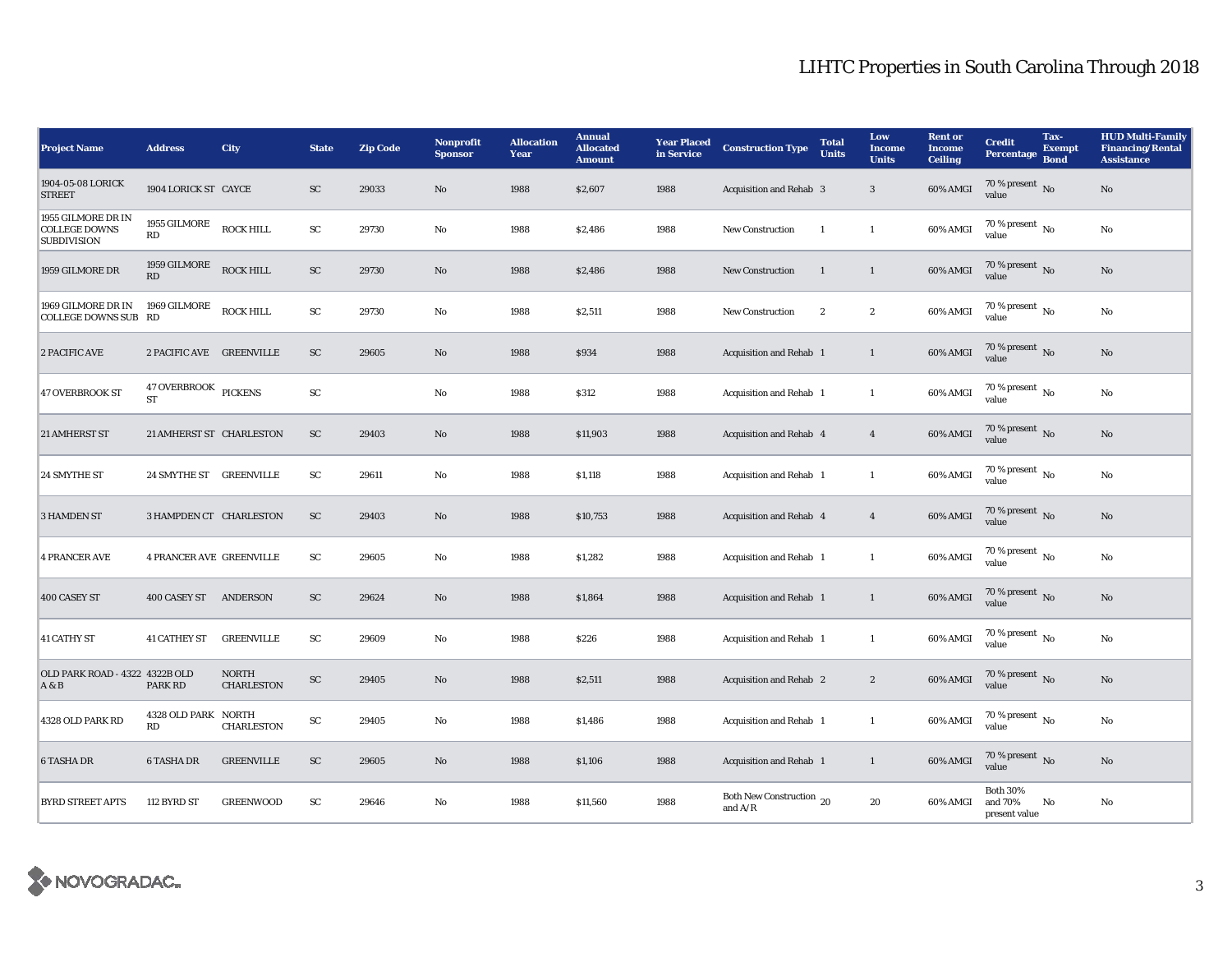| <b>Project Name</b>                             | <b>Address</b>                               | City                | <b>State</b>               | <b>Zip Code</b> | Nonprofit<br><b>Sponsor</b> | <b>Allocation</b><br>Year | <b>Annual</b><br><b>Allocated</b><br><b>Amount</b> | <b>Year Placed</b><br>in Service | <b>Construction Type</b> | <b>Total</b><br><b>Units</b> | Low<br><b>Income</b><br><b>Units</b> | <b>Rent or</b><br><b>Income</b><br><b>Ceiling</b> | <b>Credit</b><br><b>Percentage</b>       | Tax-<br><b>Exempt</b><br><b>Bond</b> | <b>HUD Multi-Family</b><br><b>Financing/Rental</b><br><b>Assistance</b> |
|-------------------------------------------------|----------------------------------------------|---------------------|----------------------------|-----------------|-----------------------------|---------------------------|----------------------------------------------------|----------------------------------|--------------------------|------------------------------|--------------------------------------|---------------------------------------------------|------------------------------------------|--------------------------------------|-------------------------------------------------------------------------|
| <b>CHERRY STREET APTS</b>                       | 2539 CHERRY<br>ST                            | <b>COLUMBIA</b>     | SC                         | 29205           | No                          | 1988                      | \$2,558                                            | 1988                             | Acquisition and Rehab 4  |                              | $\overline{4}$                       | 60% AMGI                                          | 70 % present $\overline{N_0}$<br>value   |                                      | $\rm No$                                                                |
| <b>COVINGTON STREET</b><br><b>HOUSING</b>       | 317<br>CONVINGTON FLORENCE<br><b>STREET</b>  |                     | SC                         | 29501           | No                          | 1988                      | \$2,349                                            | 1988                             | Acquisition and Rehab 3  |                              | 3                                    | 60% AMGI                                          | 70 % present $\,$ No $\,$<br>value       |                                      | No                                                                      |
| <b>EDGEWOOD APTS</b>                            | 1550 BANKS RD FORT MILL                      |                     | SC                         | 29715           | No                          | 1988                      | \$61,887                                           | 1988                             | <b>New Construction</b>  | 48                           | 48                                   | 60% AMGI                                          | 70 % present $\overline{N_0}$<br>value   |                                      | No                                                                      |
| <b>EDGEWOOD APTS</b>                            | <b>400 REEL</b><br><b>DRIVE</b>              | <b>EDGEFIELD</b>    | SC                         | 29824           | No                          | 1988                      | \$30,550                                           | 1988                             | <b>New Construction</b>  | 25                           | 25                                   | 60% AMGI                                          | 70 % present $\overline{N_0}$<br>value   |                                      | No                                                                      |
| <b>FAIRFAX GARDENS</b><br><b>APTS II</b>        | 401 SALUDA<br>AVE S                          | <b>FAIRFAX</b>      | SC                         | 29827           | No                          | 1987                      | \$24,534                                           | 1988                             | <b>New Construction</b>  | 20                           | 20                                   | 60% AMGI                                          | 30 % present $\,$ No $\,$<br>value       |                                      | $\mathbf{No}$                                                           |
| <b>FOUNTAIN ARMS</b>                            | 111 OLD<br><b>FAIRVIEW RD</b>                | <b>FOUNTAIN INN</b> | SC                         | 29644           | No                          | 1988                      | \$32,452                                           | 1988                             | Acquisition and Rehab 50 |                              | 50                                   | 60% AMGI                                          | $70\%$ present $\overline{N_0}$<br>value |                                      | No                                                                      |
| <b>GREYSTONE APTS III</b>                       | 103 AGERTON<br>${\cal ST}$                   | <b>CHERAW</b>       | SC                         | 29520           | $\mathbf{N}\mathbf{o}$      | 1988                      | \$27,032                                           | 1988                             | <b>New Construction</b>  | 14                           | 14                                   | 60% AMGI                                          | 70 % present $\,$ No $\,$<br>value       |                                      | $\rm No$                                                                |
| <b>HEYWARD STREET</b><br><b>APTS</b>            | $3808\,{\rm HEYWARD}$ COLUMBIA<br>${\rm ST}$ |                     | SC                         | 29205           | No                          | 1988                      | \$9,849                                            | 1988                             | Acquisition and Rehab 6  |                              | 6                                    | 60% AMGI                                          | $70\%$ present $\overline{N_0}$<br>value |                                      | No                                                                      |
| <b>KING &amp; BRATTON</b><br><b>STREET APTS</b> | 2522 BRATTON<br><b>STREET</b>                | <b>COLUMBIA</b>     | $\ensuremath{\mathsf{SC}}$ | 29205           | $\mathbf{N}\mathbf{o}$      | 1988                      | \$9,472                                            | 1988                             | Acquisition and Rehab 8  |                              | ${\bf 8}$                            | 60% AMGI                                          | 70 % present $\,$ No $\,$<br>value       |                                      | $\rm No$                                                                |
| <b>LADY'S POINTE APTS</b>                       | 1800 SALEM RD BEAUFORT                       |                     | ${\rm SC}$                 | 29902           | $\mathbf{N}\mathbf{o}$      | 1988                      | \$71,792                                           | 1988                             | New Construction         | 48                           | 48                                   | 60% AMGI                                          | 70 % present $\overline{N_0}$<br>value   |                                      | $\rm No$                                                                |
| <b>MARY &amp; SOUTH ST</b><br><b>APTS</b>       | 38 MARY ST                                   | <b>CHARLESTON</b>   | ${\rm SC}$                 | 29403           | No                          | 1988                      | \$9,987                                            | 1988                             | Acquisition and Rehab 6  |                              | $6\phantom{.0}$                      | 60% AMGI                                          | 70 % present No<br>value                 |                                      | No                                                                      |
| <b>MAYBELLE COURT</b>                           | 1 MAYBELLE CT COLUMBIA                       |                     | SC                         | 29204           | No                          | 1988                      | \$37,018                                           | 1988                             | Acquisition and Rehab 20 |                              | 20                                   | 60% AMGI                                          | 70 % present $\overline{N_0}$<br>value   |                                      | No                                                                      |
| <b>MCCALISTER</b><br><b>DEVELOPMENT</b>         | 1716 OGDEN ST COLUMBIA                       |                     | <b>SC</b>                  | 29204           | No                          | 1988                      | \$13,345                                           | 1988                             | <b>New Construction</b>  | $\overline{4}$               | $\overline{4}$                       | 60% AMGI                                          | 70 % present No<br>value                 |                                      | No                                                                      |
| OGDEN STREET ASSOC 1716 OGDEN ST COLUMBIA       |                                              |                     | ${\rm SC}$                 | 29204           | $\mathbf{N}\mathbf{o}$      | 1988                      | \$13,345                                           | 1988                             | <b>New Construction</b>  | $\overline{4}$               | $\overline{4}$                       | 60% AMGI                                          | 70 % present $\overline{N_0}$<br>value   |                                      | No                                                                      |
| <b>OLD HICKORY APTS</b>                         | 1005 HICKORY<br><b>HILL DR</b>               | <b>LANCASTER</b>    | SC                         | 29720           | $\mathbf{N}\mathbf{o}$      | 1988                      | \$43,068                                           | 1988                             | New Construction         | $32\,$                       | $32\,$                               | 60% AMGI                                          | 70 % present $\overline{N_0}$<br>value   |                                      | $\mathbf{N}\mathbf{o}$                                                  |
| <b>OLD MILL APTS</b>                            | 806 GREEN AVE GREENVILLE                     |                     | SC                         | 29605           | No                          | 1988                      | \$100,949                                          | 1988                             | Acquisition and Rehab 78 |                              | 78                                   | 60% AMGI                                          | 70 % present $\overline{N_0}$<br>value   |                                      | No                                                                      |

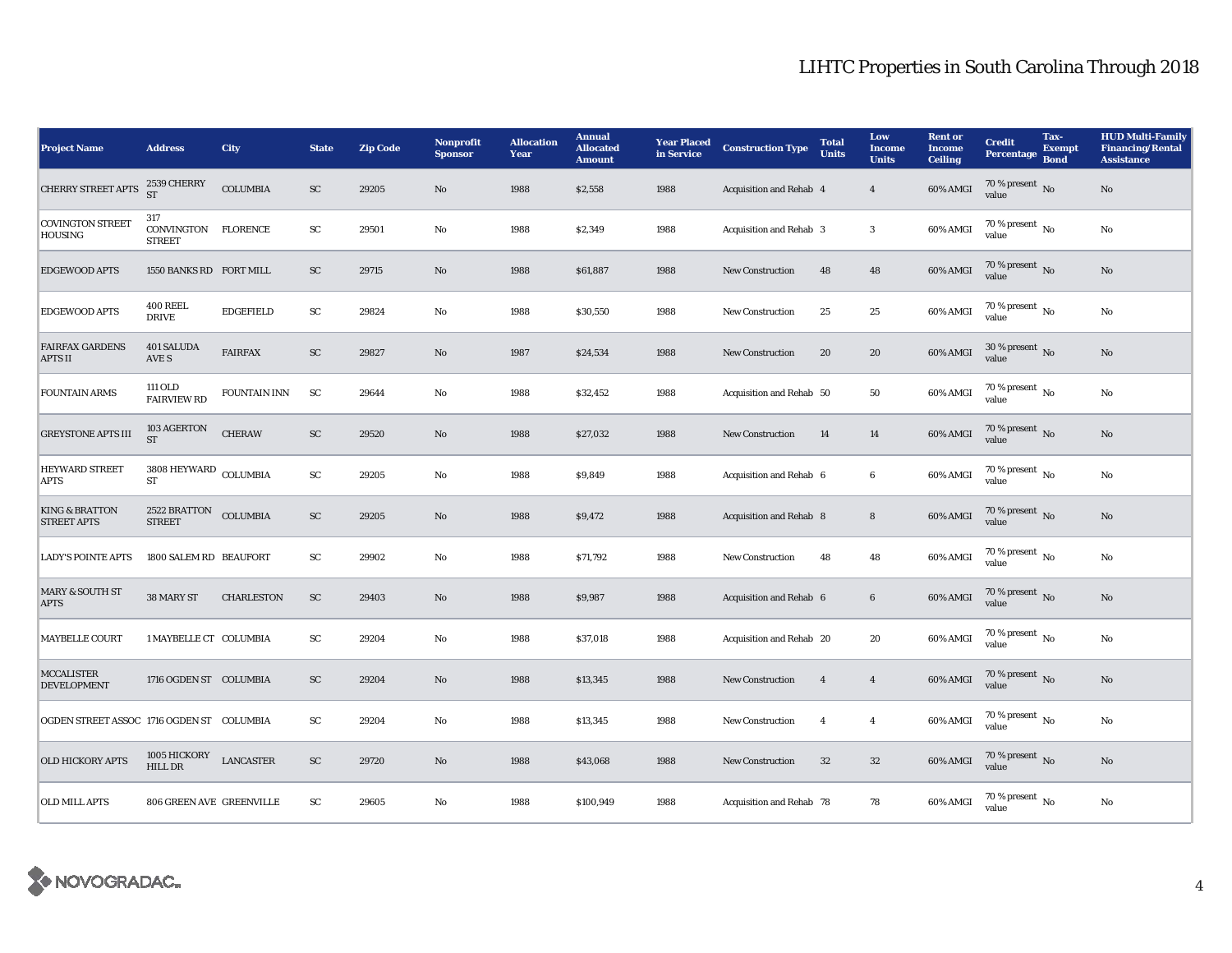| <b>Project Name</b>                           | <b>Address</b>                                               | <b>City</b>       | <b>State</b> | <b>Zip Code</b> | <b>Nonprofit</b><br><b>Sponsor</b> | <b>Allocation</b><br>Year | <b>Annual</b><br><b>Allocated</b><br><b>Amount</b> | <b>Year Placed</b><br>in Service | <b>Construction Type</b>       | <b>Total</b><br><b>Units</b> | Low<br><b>Income</b><br><b>Units</b> | <b>Rent or</b><br><b>Income</b><br><b>Ceiling</b> | <b>Credit</b><br><b>Percentage</b>       | Tax-<br><b>Exempt</b><br><b>Bond</b> | <b>HUD Multi-Family</b><br><b>Financing/Rental</b><br><b>Assistance</b> |
|-----------------------------------------------|--------------------------------------------------------------|-------------------|--------------|-----------------|------------------------------------|---------------------------|----------------------------------------------------|----------------------------------|--------------------------------|------------------------------|--------------------------------------|---------------------------------------------------|------------------------------------------|--------------------------------------|-------------------------------------------------------------------------|
| PAGE DEVELOPMENT 1107 PAGE ST                 |                                                              | <b>COLUMBIA</b>   | ${\rm SC}$   | 29205           | No                                 | 1988                      | \$26,624                                           | 1988                             | New Construction               | $\overline{4}$               | $\overline{4}$                       | 60% AMGI                                          | $70\,\%$ present $\,$ No value           |                                      | $\rm No$                                                                |
| <b>QUAD DEVELOPMENT</b>                       | 1730<br>PINEHURST RD                                         | COLUMBIA          | ${\rm SC}$   | 29204           | No                                 | 1988                      | \$13,210                                           | 1988                             | <b>New Construction</b>        | $\overline{4}$               | $\overline{4}$                       | 60% AMGI                                          | 70 % present $\overline{N_0}$<br>value   |                                      | No                                                                      |
| <b>SHAW &amp; WATER</b><br><b>STREET APTS</b> | 3837 SHAW ST COLUMBIA                                        |                   | ${\rm SC}$   | 29203           | No                                 | 1988                      | \$7,350                                            | 1988                             | Acquisition and Rehab 10       |                              | 10                                   | $60\%$ AMGI                                       | 70 % present $N_{\rm O}$<br>value        |                                      | $\mathbf{No}$                                                           |
| <b>SILVER TRACE APTS</b>                      | 106 SILVER<br>TRACE CT                                       | <b>MARION</b>     | SC           | 29571           | $\mathbf{No}$                      | 1988                      | \$56,248                                           | 1988                             | New Construction               | 44                           | 44                                   | 60% AMGI                                          | $70\%$ present $\overline{N_0}$<br>value |                                      | No                                                                      |
| SPRINGBROOK APTS                              | 115 DALTON RD SENECA                                         |                   | SC           | 29678           | $\mathbf{No}$                      | 1988                      | \$55,286                                           | 1988                             | New Construction               | 44                           | 44                                   | 60% AMGI                                          | 70 % present $\,$ No $\,$<br>value       |                                      | $\mathbf{No}$                                                           |
| <b>SUMMER TREE APTS</b>                       | 115 GAP CREEK<br>RD                                          | <b>DUNCAN</b>     | ${\rm SC}$   | 29334           | No                                 | 1988                      | \$49,940                                           | 1988                             | <b>New Construction</b>        | 40                           | 40                                   | 60% AMGI                                          | $70\,\%$ present $\,$ No value           |                                      | No                                                                      |
| <b>COLONY APTS</b>                            | 3545 W<br>BELTLINE BLVD COLUMBIA                             |                   | SC           | 29203           | No                                 | 1988                      | \$703,485                                          | 1988                             | Acquisition and Rehab 300      |                              | 300                                  | <b>50% AMGI</b>                                   | Not<br>Indicated                         | No                                   | Yes                                                                     |
| THIRD STREET APTS                             | 106 THIRD ST                                                 | <b>CHERAW</b>     | SC           | 29520           | No                                 | 1988                      | \$9,012                                            | 1988                             | Acquisition and Rehab 8        |                              | 8                                    | 60% AMGI                                          | $70\%$ present $\overline{N_0}$<br>value |                                      | No                                                                      |
| <b>VALLEY VIEW APTS</b>                       | 201 VALLEY<br><b>VIEW RD</b>                                 | FOUNTAIN INN      | <b>SC</b>    | 29644           | $\mathbf{No}$                      | 1988                      | \$55,522                                           | 1988                             | New Construction               | 44                           | 44                                   | 60% AMGI                                          | 70 % present $\overline{N_0}$<br>value   |                                      | $\mathbf{No}$                                                           |
| <b>VIRGINIA AVENUE</b><br><b>APTS</b>         | $202$ N VIRGINIA $\,$ CHESNEE<br>AVE                         |                   | ${\rm SC}$   | 29323           | $\mathbf{No}$                      | 1988                      | \$30,704                                           | 1988                             | <b>New Construction</b>        | 24                           | 24                                   | 60% AMGI                                          | 70 % present $\overline{N_0}$<br>value   |                                      | No                                                                      |
| <b>WEST PINE STREET</b><br><b>HOUSING</b>     | 315 W PINE ST FLORENCE                                       |                   | ${\rm SC}$   | 29501           | $\mathbf{No}$                      | 1988                      | \$5,715                                            | 1988                             | Acquisition and Rehab 6        |                              | $\bf 6$                              | 60% AMGI                                          | $70\,\%$ present $\,$ No value           |                                      | $\mathbf{No}$                                                           |
| <b>WESTFIELD GARDENS</b><br><b>APTS</b>       | 345<br><b>COMMUNITY</b><br>DR                                | <b>LEXINGTON</b>  | ${\rm SC}$   | 29073           | No                                 | 1988                      | \$36,922                                           | 1988                             | <b>New Construction</b>        | 24                           | 24                                   | 60% AMGI                                          | $70\%$ present $\overline{N_0}$<br>value |                                      | No                                                                      |
| <b>TREE STREET</b>                            | 1006 TREE ST                                                 | <b>COLUMBIA</b>   | ${\rm SC}$   | 29205           | No                                 | 1988                      | \$353                                              | 1988                             | Acquisition and Rehab 2        |                              | $\mathbf{2}$                         | 60% AMGI                                          | $70\%$ present No<br>value               |                                      | $\mathbf{No}$                                                           |
| 212 NIX CIR                                   | 212 NIX CIR                                                  | <b>GREENVILLE</b> | ${\rm SC}$   | 29617           | No                                 | 1988                      | \$1,310                                            | 1988                             | <b>Acquisition and Rehab 1</b> |                              | $\mathbf{1}$                         | 60% AMGI                                          | $70\%$ present $\overline{N_0}$<br>value |                                      | No                                                                      |
| 22 PLAINEFIELD<br><b>CIRCLE</b>               | 22 PLAINFIELD<br><b>CIR</b>                                  | <b>GREENVILLE</b> | ${\rm SC}$   | 29605           | $\mathbf{No}$                      | 1988                      | \$2,172                                            | 1988                             | Acquisition and Rehab 1        |                              | $\mathbf{1}$                         | 60% AMGI                                          | $70\%$ present No<br>value               |                                      | $\rm No$                                                                |
| <b>226 PEACHTREE ST</b>                       | 226 PEACHTREE $_{\rm\bf \underline{E}DGEFIELD}$<br><b>ST</b> |                   | SC           | 29824           | No                                 | 1988                      | \$233                                              | 1988                             | Acquisition and Rehab 1        |                              | $\mathbf{1}$                         | 60% AMGI                                          | $70\%$ present $\overline{N_0}$<br>value |                                      | No                                                                      |

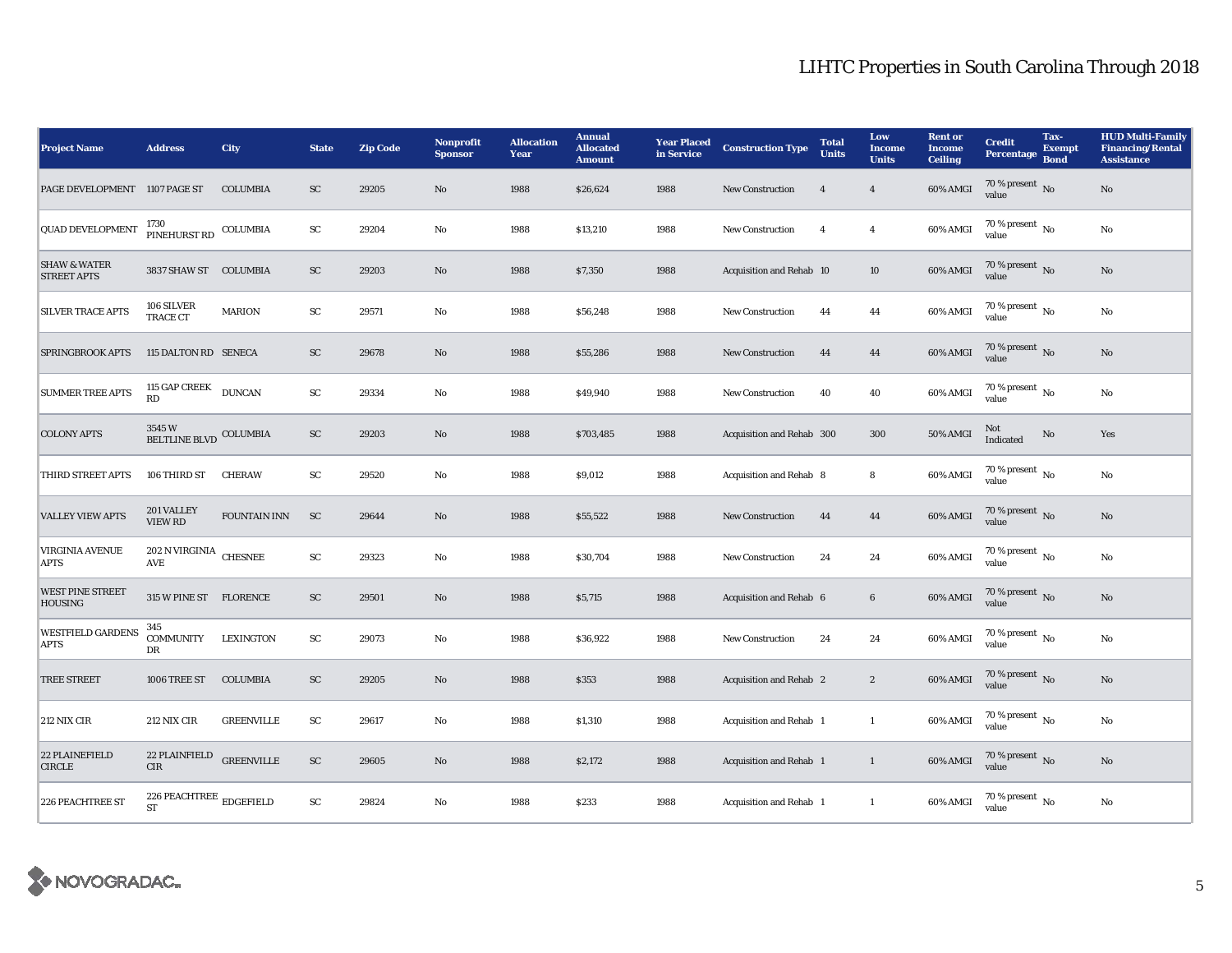| <b>Project Name</b>                             | <b>Address</b>                                       | City                     | <b>State</b> | <b>Zip Code</b> | <b>Nonprofit</b><br><b>Sponsor</b> | <b>Allocation</b><br>Year | <b>Annual</b><br><b>Allocated</b><br><b>Amount</b> | <b>Year Placed</b><br>in Service | <b>Construction Type</b> | <b>Total</b><br><b>Units</b> | Low<br><b>Income</b><br><b>Units</b> | <b>Rent</b> or<br><b>Income</b><br><b>Ceiling</b> | <b>Credit</b><br><b>Percentage</b>       | Tax-<br><b>Exempt</b><br><b>Bond</b> | <b>HUD Multi-Family</b><br><b>Financing/Rental</b><br><b>Assistance</b> |
|-------------------------------------------------|------------------------------------------------------|--------------------------|--------------|-----------------|------------------------------------|---------------------------|----------------------------------------------------|----------------------------------|--------------------------|------------------------------|--------------------------------------|---------------------------------------------------|------------------------------------------|--------------------------------------|-------------------------------------------------------------------------|
| 519 SIMPKINS ST                                 | 519 SIMPKINS<br><b>ST</b>                            | <b>EDGEFIELD</b>         | SC           | 29824           | No                                 | 1988                      | \$277                                              | 1988                             | Acquisition and Rehab 1  |                              | $\mathbf{1}$                         | 60% AMGI                                          | 70 % present $\,$ No $\,$<br>value       |                                      | $\rm No$                                                                |
| <b>75 SPRING ST APTS</b>                        | 75 SPRING ST                                         | <b>CHARLESTON</b>        | SC           | 29403           | No                                 | 1988                      | \$1,448                                            | 1988                             | Acquisition and Rehab 1  |                              | $\mathbf{1}$                         | 50% AMGI                                          | $70\%$ present $\overline{N_0}$<br>value |                                      | No                                                                      |
| 1004 ROSE ST                                    | 1004 ROSE ST                                         | <b>FLORENCE</b>          | SC           | 29506           | No                                 | 1988                      | \$1,067                                            | 1989                             | Acquisition and Rehab 3  |                              | $\sqrt{3}$                           | 60% AMGI                                          | 70 % present $\overline{N_0}$<br>value   |                                      | No                                                                      |
| 128 AIKEN DR                                    | 128 N AIKEN DR FLORENCE                              |                          | SC           | 29501           | No                                 | 1988                      | \$672                                              | 1989                             | Acquisition and Rehab 1  |                              | $\mathbf{1}$                         | 60% AMGI                                          | $70\%$ present $\overline{N_0}$<br>value |                                      | No                                                                      |
| 2921 & 2931 TAYLOR<br><b>ROAD</b>               | 2921 TAYLOR<br>RD                                    | CAYCE                    | ${\rm SC}$   | 29033           | No                                 | 1989                      | \$4,404                                            | 1989                             | Acquisition and Rehab 2  |                              | $\boldsymbol{2}$                     | 60% AMGI                                          | 70 % present $\,$ No $\,$<br>value       |                                      | No                                                                      |
| <b>713 WEST PALMETTO</b><br><b>ST</b>           | 713 W<br>PALMETTO ST                                 | <b>FLORENCE</b>          | ${\rm SC}$   | 29501           | No                                 | 1988                      | \$1,067                                            | 1989                             | Acquisition and Rehab 1  |                              | $\mathbf{1}$                         | 60% AMGI                                          | $70\%$ present $\overline{N_0}$<br>value |                                      | No                                                                      |
| 804 PAULEY ST                                   | 804 PAWLEY ST FLORENCE                               |                          | SC           | 29506           | No                                 | 1988                      | \$514                                              | 1989                             | Acquisition and Rehab 1  |                              | $\mathbf{1}$                         | 60% AMGI                                          | 70 % present $\,$ No $\,$<br>value       |                                      | No                                                                      |
| <b>AUTUMNWOOD</b><br><b>VILLAGE APTS</b>        | 100 E WALNUT<br><b>ST</b>                            | <b>WALHALLA</b>          | SC           | 29691           | No                                 | 1989                      | \$49,697                                           | 1989                             | <b>New Construction</b>  | 32                           | $32\,$                               | 60% AMGI                                          | 70 % present $\overline{N_0}$<br>value   |                                      | No                                                                      |
| <b>BAYSIDE APTS</b>                             |                                                      | 225 MARTIN ST GEORGETOWN | SC           | 29440           | No                                 | 1989                      | \$45,280                                           | 1989                             | <b>New Construction</b>  | 32                           | $32\,$                               | 60% AMGI                                          | $70\%$ present No<br>value               |                                      | No                                                                      |
| BENTLEY COURT APTS 1800 ATLANTIC COLUMBIA<br>IІ | DR                                                   |                          | ${\rm SC}$   | 29210           | No                                 | 1989                      | \$479,653                                          | 1989                             | <b>New Construction</b>  | 136                          | 136                                  | 60% AMGI                                          | $70\%$ present $\overline{N_0}$<br>value |                                      | No                                                                      |
| BENTLEY COURT APTS 1800 ATLANTIC COLUMBIA       | DR                                                   |                          | ${\rm SC}$   | 29210           | $\mathbf{No}$                      | 1989                      | \$479,653                                          | 1989                             | <b>New Construction</b>  | 136                          | 136                                  | 60% AMGI                                          | 70 % present No<br>value                 |                                      | No                                                                      |
| <b>CANTERBURY APTS</b>                          | 101<br>CANTERBURY CAMDEN<br>LN                       |                          | SC           | 29020           | $\mathbf{No}$                      | 1989                      | \$56,466                                           | 1989                             | New Construction         | 36                           | 36                                   | 60% AMGI                                          | 70 % present $\overline{N_0}$<br>value   |                                      | No                                                                      |
| PAVILION TOWER<br><b>APTS</b>                   | $2001$ PAVILION $\quad$ COLUMBIA<br><b>TOWER CIR</b> |                          | SC           | 29201           |                                    | 1989                      | S <sub>0</sub>                                     | 1989                             | Not Indicated            | 240                          | 48                                   |                                                   | Not<br>Indicated                         | Yes                                  |                                                                         |
| <b>FOREST VIEW APTS I</b>                       | 311 SUMMIT DR LIBERTY                                |                          | SC           | 29657           | No                                 | 1989                      | \$66,805                                           | 1989                             | New Construction         | 44                           | 44                                   | 60% AMGI                                          | 70 % present $\,$ No $\,$<br>value       |                                      | No                                                                      |
| <b>LADY'S POINTE II</b>                         | 2331 SALEM<br><b>DRIVE WEST</b>                      | <b>BEAUFORT</b>          | SC           | 29902           | No                                 | 1989                      | \$67,070                                           | 1989                             | <b>New Construction</b>  | 44                           | 44                                   | 60% AMGI                                          | 70 % present $\overline{N_0}$<br>value   |                                      | No                                                                      |
| <b>LAURELWOOD</b><br>(WINNSBORO)                | 619 W<br>MOULTRIE ST                                 | <b>WINNSBORO</b>         | SC           | 29180           | No                                 | 1989                      | \$49,448                                           | 1989                             | <b>New Construction</b>  | 32                           | 32                                   | 60% AMGI                                          | 70 % present $\overline{N_0}$<br>value   |                                      | No                                                                      |

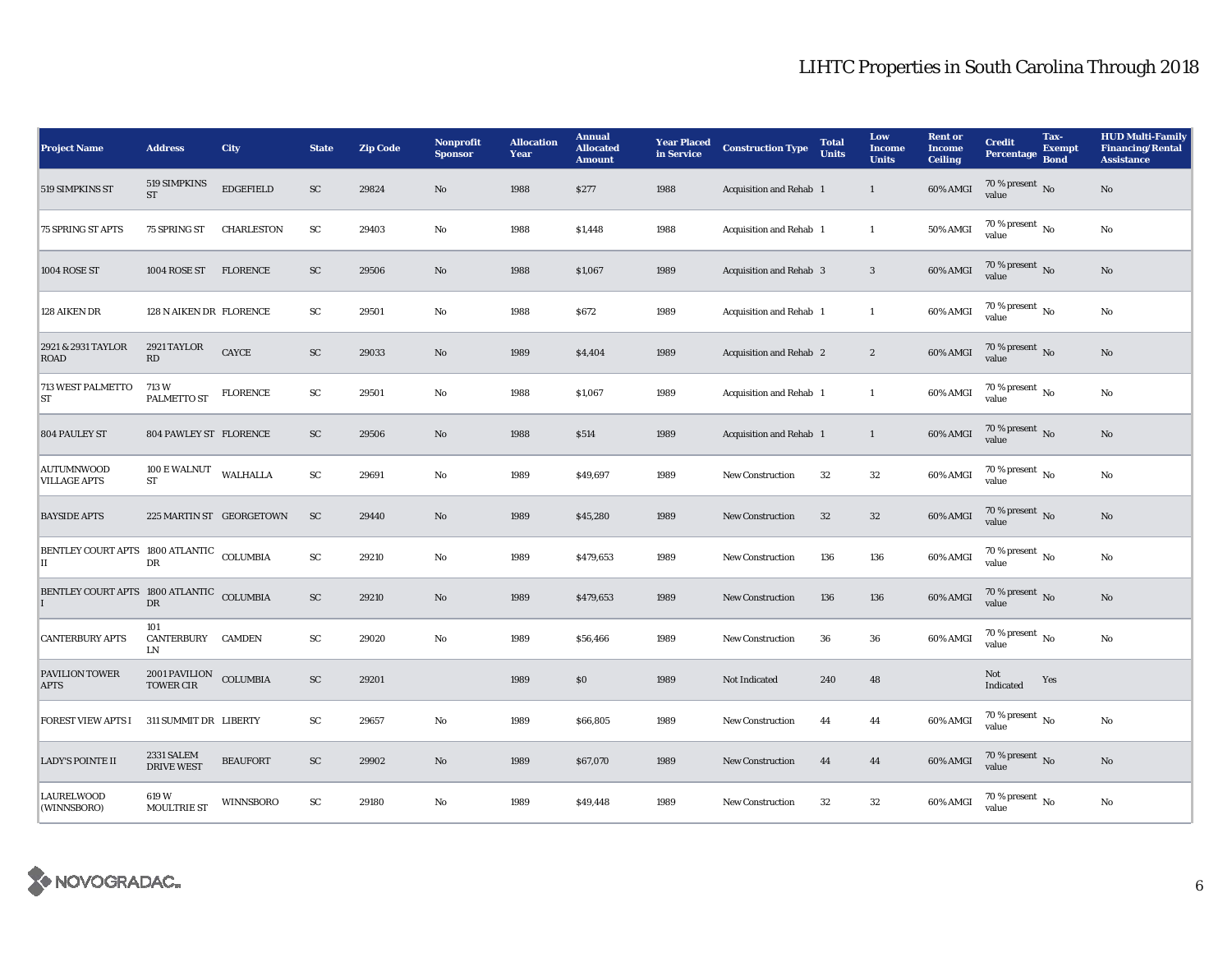| <b>Project Name</b>                       | <b>Address</b>                                                                                                                        | City               | <b>State</b>           | <b>Zip Code</b> | Nonprofit<br><b>Sponsor</b> | <b>Allocation</b><br>Year | <b>Annual</b><br><b>Allocated</b><br><b>Amount</b> | <b>Year Placed<br/>in Service</b> | <b>Construction Type</b>  | <b>Total</b><br><b>Units</b> | Low<br>Income<br><b>Units</b> | <b>Rent or</b><br><b>Income</b><br><b>Ceiling</b> | <b>Credit</b><br><b>Percentage</b>       | Tax-<br><b>Exempt</b><br><b>Bond</b> | <b>HUD Multi-Family</b><br><b>Financing/Rental</b><br><b>Assistance</b> |
|-------------------------------------------|---------------------------------------------------------------------------------------------------------------------------------------|--------------------|------------------------|-----------------|-----------------------------|---------------------------|----------------------------------------------------|-----------------------------------|---------------------------|------------------------------|-------------------------------|---------------------------------------------------|------------------------------------------|--------------------------------------|-------------------------------------------------------------------------|
| <b>LIBERTY HOMES</b>                      | $1501\,\mathrm{E}$ ENTERPRISE ST                                                                                                      | <b>CHARLESTON</b>  | SC                     | 29405           | No                          | 1989                      | \$180,709                                          | 1989                              | Acquisition and Rehab 292 |                              | 292                           | 60% AMGI                                          | 70 % present $\,$ No $\,$<br>value       |                                      | $\rm No$                                                                |
| <b>OAK &amp; SENATE ST</b>                | OAK AND<br>$\begin{minipage}{.4\linewidth} \begin{tabular}{l} \multicolumn{2}{c}{\textbf{SENATE} STREF} \end{tabular} \end{minipage}$ |                    | SC                     | 29205           | No                          | 1989                      | \$19,167                                           | 1989                              | Acquisition and Rehab 13  |                              | 13                            | 50% AMGI                                          | $70\%$ present $\overline{N_0}$<br>value |                                      | No                                                                      |
| <b>OAKVIEW APTS</b>                       | 700 HOWARD<br><b>ST</b>                                                                                                               | SPARTANBURG        | SC                     | 29303           | No                          | 1989                      | \$236,433                                          | 1989                              | Acquisition and Rehab 106 |                              | 106                           | 60% AMGI                                          | 70 % present No<br>value                 |                                      | $\rm No$                                                                |
| <b>WAVERLY</b><br><b>DEVELOPMENT</b>      | 1425 MILFORD<br>RD                                                                                                                    | <b>COLUMBIA</b>    | ${\rm SC}$             | 29206           | $\rm No$                    | 1989                      | \$13,312                                           | 1989                              | <b>New Construction</b>   | $\overline{4}$               | $\overline{4}$                | 60% AMGI                                          | 70 % present $N_0$<br>value              |                                      | $\rm No$                                                                |
| <b>WAVERLY</b><br>DEVELOPMENT (2)         | 210 WAVERLY<br><b>STREET</b>                                                                                                          | <b>COLUMBIA</b>    | ${\rm SC}$             | 29206           | No                          | 1989                      | \$13,312                                           | 1989                              | <b>New Construction</b>   | $\overline{4}$               | $\overline{4}$                | 60% AMGI                                          | 70 % present $\,$ No $\,$<br>value       |                                      | $\rm No$                                                                |
| <b>WAVERLY</b><br>DEVELOPMENT (3)         | 210 WAVERLY<br><b>STREET</b>                                                                                                          | <b>COLUMBIA</b>    | ${\rm SC}$             | 29206           | No                          | 1989                      | \$13,312                                           | 1989                              | <b>New Construction</b>   | $\overline{4}$               | $\overline{4}$                | 60% AMGI                                          | $70\%$ present $\overline{N_0}$<br>value |                                      | $\rm No$                                                                |
| <b>WAVERLY</b><br>DEVELOPMENT (4)         | 1116 BLANDING COLUMBIA<br>ST                                                                                                          |                    | ${\rm SC}$             | 29201           | No                          | 1989                      | \$13,312                                           | 1989                              | <b>New Construction</b>   | $\overline{4}$               | $\overline{4}$                | 60% AMGI                                          | 70 % present $\,$ No $\,$<br>value       |                                      | No                                                                      |
| <b>WAVERLY</b><br>DEVELOPMENT (5)         | 1815 SENATE ST COLUMBIA                                                                                                               |                    | SC                     | 29201           | No                          | 1989                      | \$13,312                                           | 1989                              | <b>New Construction</b>   | $\overline{4}$               | $\overline{4}$                | 60% AMGI                                          | $70\%$ present $\overline{N_0}$<br>value |                                      | No                                                                      |
| <b>WAITES/MCFADDEN</b><br><b>APTS</b>     | 1703<br><b>MCFADDEN ST</b>                                                                                                            | <b>COLUMBIA</b>    | <b>SC</b>              | 29204           | No                          | 1989                      | \$6,175                                            | 1989                              | Acquisition and Rehab 11  |                              | 11                            | 60% AMGI                                          | 70 % present $\,$ No $\,$<br>value       |                                      | $\rm No$                                                                |
| <b>CEDAR TERRACE OF</b><br><b>DILLON</b>  | 200 MCKENZIE<br>RD                                                                                                                    | <b>DILLON</b>      | ${\rm SC}$             | 29538           | No                          | 1990                      | \$53,820                                           | 1990                              | New Construction          | 40                           | 40                            | 60% AMGI                                          | $70\%$ present $\overline{N_0}$<br>value |                                      | $\rm No$                                                                |
| <b>CLOVERLEAF APTS</b>                    | <b>520 S LEE ST</b>                                                                                                                   | <b>BISHOPVILLE</b> | ${\rm SC}$             | 29010           | No                          | 1989                      | \$33,568                                           | 1990                              | <b>New Construction</b>   | 24                           | 24                            | 60% AMGI                                          | 70 % present No<br>value                 |                                      | No                                                                      |
| <b>CLOVERLEAF APTS</b><br><b>PHASE II</b> | 208 FAIRVIEW<br>AVE                                                                                                                   | <b>BISHOPVILLE</b> | $\mathbf{S}\mathbf{C}$ | 29010           | No                          | 1989                      | \$36,874                                           | 1990                              | <b>New Construction</b>   | 24                           | 24                            | 60% AMGI                                          | $70\%$ present $\overline{N_0}$<br>value |                                      | $_{\rm No}$                                                             |
| <b>GENTLE PINES APTS</b>                  | 566 N BROWN<br><b>ST</b>                                                                                                              | WEST COLUMBIA SC   |                        | 29169           | No                          | 1989                      | \$371,520                                          | 1990                              | Acquisition and Rehab 150 |                              | 150                           | 60% AMGI                                          | $70\,\%$ present $\,$ No value           |                                      | No                                                                      |
| <b>LOCKHART LANE APTS</b>                 | 473 LOCKHART<br>LN                                                                                                                    | <b>GAFFNEY</b>     | SC                     | 29341           | No                          | 1990                      | \$60,623                                           | 1990                              | <b>New Construction</b>   | 32                           | $32\,$                        | 60% AMGI                                          | 70 % present $\,$ No $\,$<br>value       |                                      | No                                                                      |
| <b>MIDDLE ST APTS</b>                     | 1522 MIDDLE ST CAYCE                                                                                                                  |                    | SC                     | 29033           | No                          | 1990                      | \$3,888                                            | 1990                              | Acquisition and Rehab 3   |                              | $\mathbf{3}$                  | 60% AMGI                                          | 70 % present No<br>value                 |                                      | $\rm No$                                                                |
| <b>OXFORD TRACE APTS</b>                  | 113 OXFORD<br>TRACE CT                                                                                                                | <b>AIKEN</b>       | SC                     | 29803           | No                          | 1989                      | \$155,295                                          | 1990                              | <b>New Construction</b>   | 29                           | 29                            | 60% AMGI                                          | $70\%$ present $\overline{N_0}$<br>value |                                      | $\rm No$                                                                |

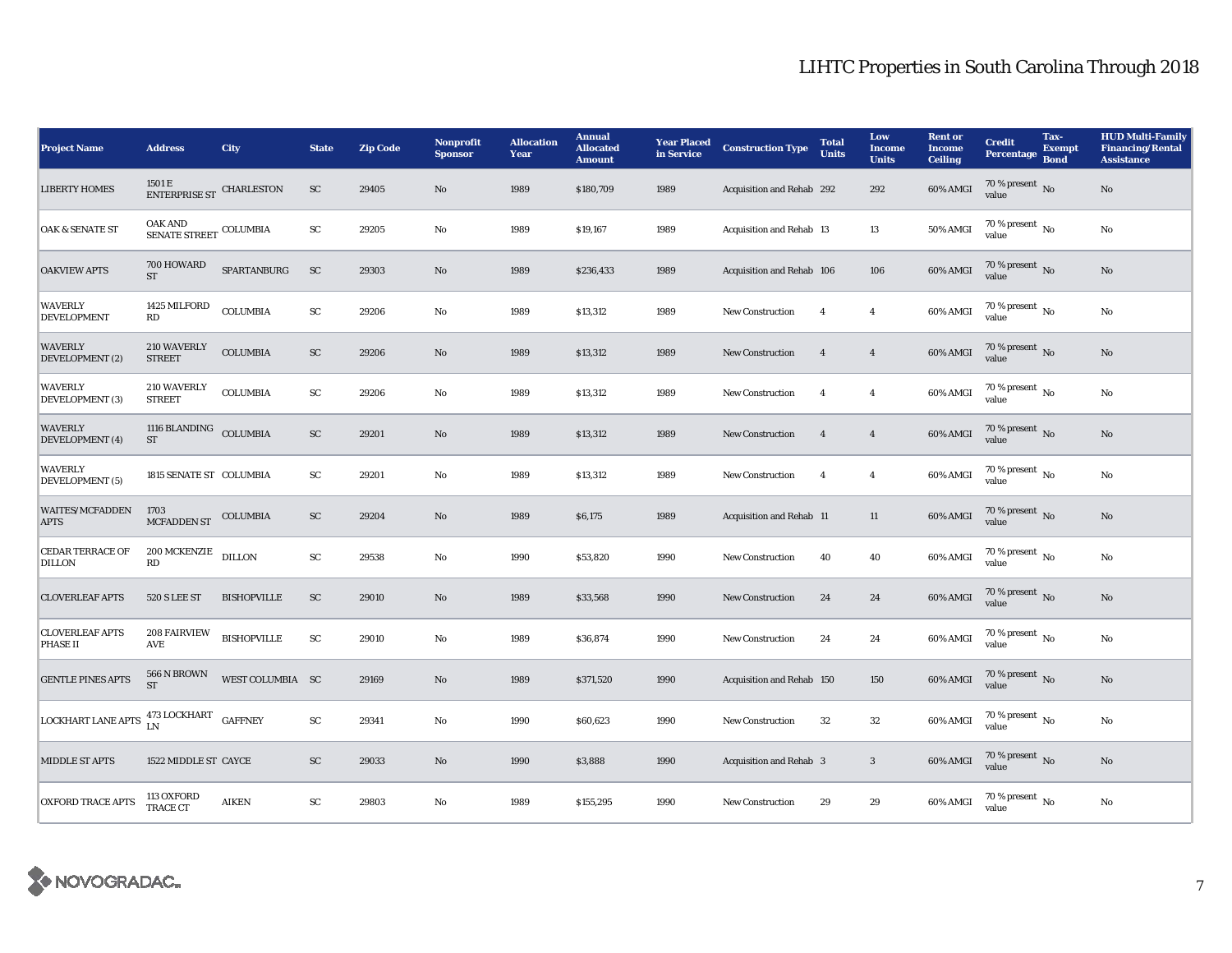| <b>Project Name</b>                                     | <b>Address</b>                           | <b>City</b>                    | <b>State</b> | <b>Zip Code</b> | <b>Nonprofit</b><br><b>Sponsor</b> | <b>Allocation</b><br>Year | <b>Annual</b><br><b>Allocated</b><br><b>Amount</b> | <b>Year Placed</b><br>in Service | <b>Construction Type</b> | <b>Total</b><br><b>Units</b> | Low<br><b>Income</b><br><b>Units</b> | <b>Rent or</b><br><b>Income</b><br><b>Ceiling</b> | <b>Credit</b><br><b>Percentage</b>       | Tax-<br><b>Exempt</b><br><b>Bond</b> | <b>HUD Multi-Family</b><br><b>Financing/Rental</b><br><b>Assistance</b> |
|---------------------------------------------------------|------------------------------------------|--------------------------------|--------------|-----------------|------------------------------------|---------------------------|----------------------------------------------------|----------------------------------|--------------------------|------------------------------|--------------------------------------|---------------------------------------------------|------------------------------------------|--------------------------------------|-------------------------------------------------------------------------|
| <b>RAINTREE APTS</b>                                    | 500 JOHNSON<br><b>ST</b>                 | <b>CONWAY</b>                  | SC           | 29527           | No                                 | 1990                      | \$73,752                                           | 1990                             | <b>New Construction</b>  | 40                           | 40                                   | 60% AMGI                                          | 70 % present $\overline{N_0}$<br>value   |                                      | No                                                                      |
| <b>STONEGATE APTS</b>                                   | 310 BETHEL ST CLOVER                     |                                | SC           | 29710           | No                                 | 1989                      | \$68,894                                           | 1990                             | <b>New Construction</b>  | 44                           | 44                                   | 60% AMGI                                          | $70\%$ present $\overline{N_0}$<br>value |                                      | No                                                                      |
| TWIN OAKS OF<br><b>ALLENDALE</b>                        | 332 MIXSON ST ALLENDALE                  |                                | SC           | 29810           | No                                 | 1990                      | \$36,351                                           | 1990                             | <b>New Construction</b>  | 24                           | 24                                   | 60% AMGI                                          | 70 % present No<br>value                 |                                      | No                                                                      |
| <b>WESTWIND VILLAGE</b><br><b>APTS</b>                  | 511 E<br>MONTGOMERY GAFFNEY<br><b>ST</b> |                                | SC           | 29340           | No                                 | 1990                      | \$71,942                                           | 1990                             | <b>New Construction</b>  | 44                           | 44                                   | <b>50% AMGI</b>                                   | $70\%$ present $\overline{N_0}$<br>value |                                      | No                                                                      |
| <b>CALHOUN</b>                                          | 402 N MAIN ST ANDERSON                   |                                | SC           | 29621           | No                                 | 1990                      | \$108,632                                          | 1990                             | Acquisition and Rehab 69 |                              | 69                                   | 60% AMGI                                          | 70 % present $\,$ No $\,$<br>value       |                                      | No                                                                      |
| <b>CARL THOMAS COX</b>                                  | 2431 RICHLAND COLUMBIA<br><b>ST</b>      |                                | SC           | 29204           | No                                 | 1989                      | \$4,431                                            | 1991                             | Acquisition and Rehab 14 |                              | 14                                   | 60% AMGI                                          | $70\%$ present $\overline{N_0}$<br>value |                                      | No                                                                      |
| <b>HOLLY RIDGE OF</b><br><b>HAMPTON</b>                 | <b>801 HOLLY ST W HAMPTON</b>            |                                | SC           | 29924           | No                                 | 1990                      | \$35,573                                           | 1991                             | <b>New Construction</b>  | 24                           | 24                                   | 60% AMGI                                          | 70 % present $\,$ No $\,$<br>value       |                                      | No                                                                      |
| <b>LAKE VIEW APTS</b>                                   | 109 E FIRST AVE LAKE VIEW                |                                | SC           | 29563           | No                                 | 1990                      | \$52,916                                           | 1991                             | <b>New Construction</b>  | 30                           | $30\,$                               | 50% AMGI                                          | $70\%$ present $\overline{N_0}$<br>value |                                      | No                                                                      |
| <b>LOGAN'S PROJECT</b>                                  | 202 MACK ST                              | <b>GREENVILLE</b>              | SC           | 29609           | No                                 | 1991                      | \$13,552                                           | 1991                             | New Construction         | $\overline{4}$               | $\bf{4}$                             | 60% AMGI                                          | 70 % present $\,$ No $\,$<br>value       |                                      | $\rm No$                                                                |
| <b>MARLBORO PLACE</b><br><b>APTS I</b>                  |                                          | 813 CHERAW ST BENNETTSVILLE SC |              | 29512           | No                                 | 1990                      | \$40,120                                           | 1991                             | <b>New Construction</b>  | 24                           | 24                                   | 60% AMGI                                          | $70\%$ present $\overline{N_0}$<br>value |                                      | No                                                                      |
| MCCORMICK MANOR<br>OF MCCORMICK                         | 713 S MINE ST MC CORMICK                 |                                | SC           | 29835           | No                                 | 1990                      | \$41,201                                           | 1991                             | <b>New Construction</b>  | 24                           | 24                                   | 60% AMGI                                          | 70 % present No<br>value                 |                                      | No                                                                      |
| PLANTATION ASSOC<br>OF MONCKS CORNER                    | 404 OLD HWY<br>52                        | MONCKS CORNER SC               |              | 29461           | No                                 | 1991                      | \$51,176                                           | 1991                             | <b>New Construction</b>  | 32                           | $32\,$                               | 60% AMGI                                          | 70 % present $\overline{N_0}$<br>value   |                                      | No                                                                      |
| RIVERWINDS APTS OF 7 RIVERWINDS CAMDEN<br><b>CAMDEN</b> | <b>CT</b>                                |                                | <b>SC</b>    | 29020           | No                                 | 1990                      | \$71,901                                           | 1991                             | <b>New Construction</b>  | 48                           | 48                                   | 60% AMGI                                          | 70 % present $\overline{N_0}$<br>value   |                                      | No                                                                      |
| <b>SHADOWFIELD APTS</b>                                 | 301<br>SHADOWFIELD ELLOREE<br>CT         |                                | SC           | 29047           | No                                 | 1990                      | \$44,507                                           | 1991                             | <b>New Construction</b>  | 24                           | 24                                   | 60% AMGI                                          | 70 % present $\,$ No $\,$<br>value       |                                      | No                                                                      |
| <b>WESTBRIDGE APTS</b>                                  | <b>100 B AVE</b>                         | WEST COLUMBIA SC               |              | 29169           | No                                 | 1990                      | \$386,108                                          | 1991                             | <b>New Construction</b>  | 112                          | 112                                  | 60% AMGI                                          | 70 % present No<br>value                 |                                      | No                                                                      |
| <b>AMES 10 MANOR</b>                                    | 5779 AMES RD COLUMBIA                    |                                | SC           | 29203           | No                                 | 1991                      | \$7,069                                            | 1992                             | <b>New Construction</b>  | $\overline{4}$               | $\overline{4}$                       | 60% AMGI                                          | 70 % present $\overline{N_0}$<br>value   |                                      | No                                                                      |

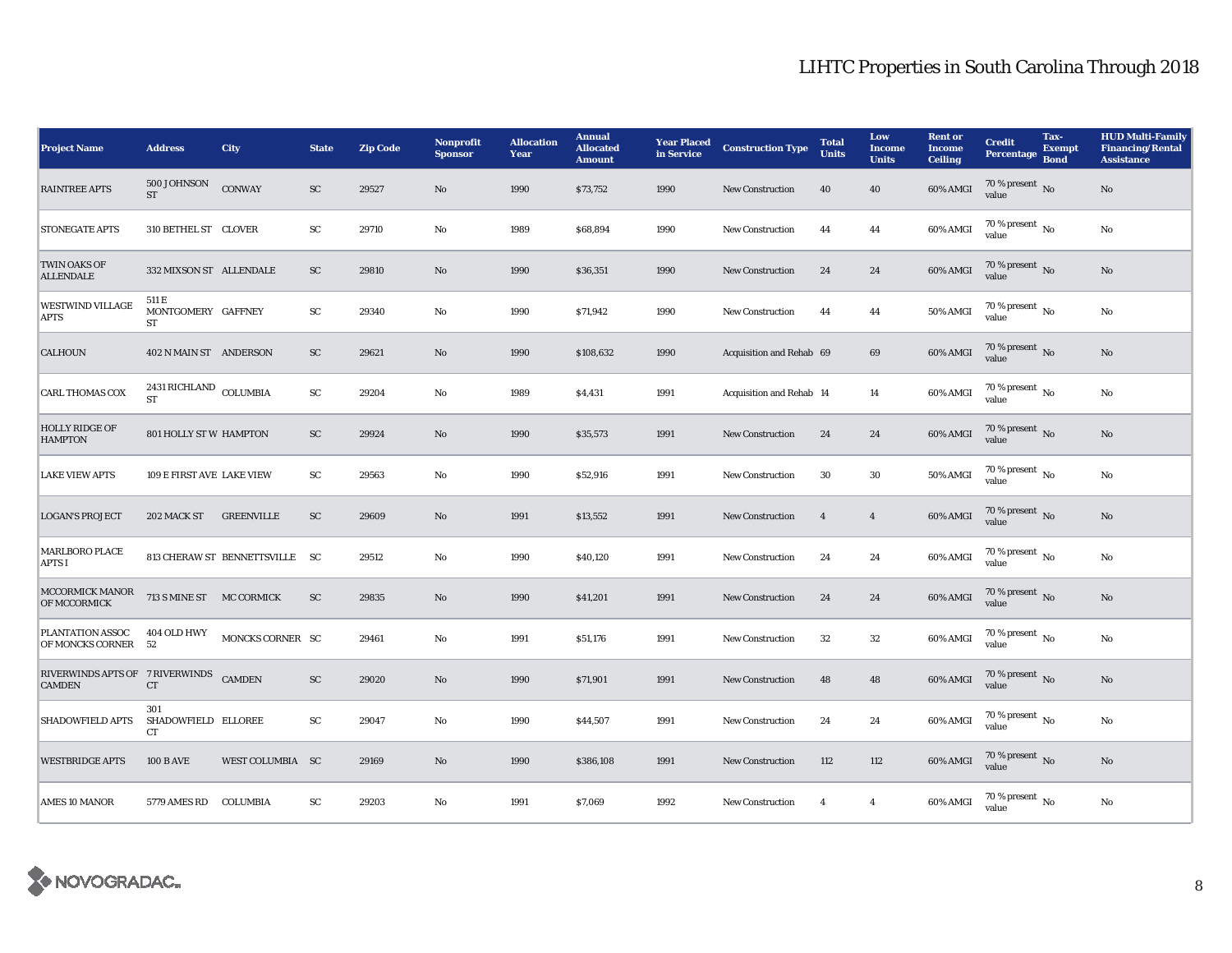| <b>Project Name</b>                                             | <b>Address</b>                       | <b>City</b>        | <b>State</b>            | <b>Zip Code</b> | <b>Nonprofit</b><br><b>Sponsor</b> | <b>Allocation</b><br>Year | <b>Annual</b><br><b>Allocated</b><br><b>Amount</b> | <b>Year Placed</b><br>in Service | <b>Construction Type</b> | <b>Total</b><br><b>Units</b> | Low<br><b>Income</b><br><b>Units</b> | <b>Rent or</b><br><b>Income</b><br><b>Ceiling</b> | <b>Credit</b><br><b>Percentage</b>       | Tax-<br><b>Exempt</b><br><b>Bond</b> | <b>HUD Multi-Family</b><br><b>Financing/Rental</b><br><b>Assistance</b> |
|-----------------------------------------------------------------|--------------------------------------|--------------------|-------------------------|-----------------|------------------------------------|---------------------------|----------------------------------------------------|----------------------------------|--------------------------|------------------------------|--------------------------------------|---------------------------------------------------|------------------------------------------|--------------------------------------|-------------------------------------------------------------------------|
| AMES 11 ASSOC                                                   | 5779 AMES RD COLUMBIA                |                    | $\mathbf{S} \mathbf{C}$ | 29203           | No                                 | 1991                      | \$8,096                                            | 1992                             | <b>New Construction</b>  | $\overline{4}$               | $\overline{4}$                       | 60% AMGI                                          | 70 % present $\,$ No $\,$<br>value       |                                      | No                                                                      |
| <b>AMES 12 MANOR</b>                                            | 5779 AMES RD COLUMBIA                |                    | SC                      | 29203           | No                                 | 1991                      | \$5,527                                            | 1992                             | <b>New Construction</b>  | $\overline{4}$               | $\overline{4}$                       | 60% AMGI                                          | $70\%$ present $\overline{N_0}$<br>value |                                      | No                                                                      |
| AMES 5 ASSOC                                                    | 5779 AMES RD COLUMBIA                |                    | SC                      | 29203           | No                                 | 1991                      | \$8,096                                            | 1992                             | New Construction         | $\overline{4}$               | $\overline{4}$                       | 60% AMGI                                          | 70 % present $\,$ No $\,$<br>value       |                                      | No                                                                      |
| AMES 6 ASSOC                                                    | 5779 AMES RD                         | COLUMBIA           | SC                      | 29203           | No                                 | 1991                      | \$8,096                                            | 1992                             | <b>New Construction</b>  | $\overline{4}$               | $\overline{4}$                       | 60% AMGI                                          | $70\%$ present $\overline{N_0}$<br>value |                                      | No                                                                      |
| <b>AMES 7 ASSOC</b>                                             | 5779 AMES RD COLUMBIA                |                    | SC                      | 29203           | No                                 | 1991                      | \$8,096                                            | 1992                             | <b>New Construction</b>  | $\overline{4}$               | $\overline{4}$                       | 60% AMGI                                          | 70 % present $\hbox{~No}$<br>value       |                                      | No                                                                      |
| <b>AMES 8 ASSOC</b>                                             | 5779 AMES RD COLUMBIA                |                    | SC                      | 29203           | No                                 | 1991                      | \$8,096                                            | 1992                             | New Construction         | $\overline{4}$               | $\overline{4}$                       | 60% AMGI                                          | $70\%$ present $\overline{N_0}$<br>value |                                      | No                                                                      |
| AMES 9 ASSOC                                                    | 5779 AMES RD COLUMBIA                |                    | SC                      | 29203           | No                                 | 1991                      | \$8,096                                            | 1992                             | <b>New Construction</b>  | $\overline{4}$               | $\overline{4}$                       | 60% AMGI                                          | 70 % present $\,$ No $\,$<br>value       |                                      | No                                                                      |
| <b>BEN &amp; JOHN PROJECT</b>                                   | <b>305 CORNELIA</b><br><b>ST</b>     | <b>GREENVILLE</b>  | SC                      | 29609           | No                                 | 1992                      | \$2,222                                            | 1992                             | <b>New Construction</b>  | <sup>1</sup>                 | $\mathbf{1}$                         | 60% AMGI                                          | $70\%$ present $\overline{N_0}$<br>value |                                      | No                                                                      |
| <b>CHARLESTON KING</b><br><b>STREET APTS</b>                    | 676 KING ST                          | <b>CHARLESTON</b>  | SC                      | 29403           | Yes                                | 1991                      | \$85,746                                           | 1992                             | New Construction         | 50                           | 50                                   | 50% AMGI                                          | 70 % present $\,$ No $\,$<br>value       |                                      | No                                                                      |
| <b>CHESTERFIELD</b><br><b>VILLAS OF</b><br><b>LANCASTER, SC</b> | 411<br>CHESTERFIELD LANCASTER<br>AVE |                    | ${\rm SC}$              | 29720           | No                                 | 1991                      | \$48,647                                           | 1992                             | <b>New Construction</b>  | 32                           | $32\,$                               | 60% AMGI                                          | $70\%$ present $\overline{N_0}$<br>value |                                      | No                                                                      |
| <b>CHESTNUT COURT</b><br><b>APTS (WAS DOUGLAS</b><br>MANOR)     | 618 DOUGLAS<br><b>ST</b>             | <b>CAMDEN</b>      | ${\rm SC}$              | 29020           | No                                 | 1991                      | \$19,690                                           | 1992                             | Acquisition and Rehab 30 |                              | $30\,$                               | 60% AMGI                                          | 70 % present No<br>value                 |                                      | No                                                                      |
| <b>EDGEWOOD APTS</b>                                            | 300 CAMPBELL<br>ST                   | <b>BELTON</b>      | ${\rm SC}$              | 29627           | No                                 | 1992                      | \$48,941                                           | 1992                             | Acquisition and Rehab 32 |                              | $32\,$                               | 60% AMGI                                          | 70 % present $\overline{N_0}$<br>value   |                                      | No                                                                      |
| <b>IVY TERRACE APTS</b>                                         | <b>560 S LEE ST</b>                  | <b>BISHOPVILLE</b> | ${\rm SC}$              | 29010           | No                                 | 1991                      | \$62,016                                           | 1992                             | New Construction         | 40                           | 40                                   | 60% AMGI                                          | $70\,\%$ present $\,$ No value           |                                      | No                                                                      |
| <b>KINGS POINTE APTS</b>                                        | 501 E MAIN ST                        | KINGSTREE          | SC                      | 29556           | No                                 | 1990                      | \$55,203                                           | 1992                             | <b>New Construction</b>  | 32                           | 32                                   | 50% AMGI                                          | $70\%$ present No<br>value               |                                      | No                                                                      |
| <b>LAKE VIEW GREEN</b><br><b>APTS</b>                           | <b>702 SCOT</b><br><b>STREET</b>     | <b>LAKE VIEW</b>   | SC                      | 29563           | No                                 | 1991                      | \$40,225                                           | 1992                             | <b>New Construction</b>  | 24                           | 24                                   | 60% AMGI                                          | 70 % present No<br>value                 |                                      | No                                                                      |
| <b>LAURELWOOD</b><br>(LAURENS)                                  | 301 REEDY<br><b>FORK RD</b>          | <b>LAURENS</b>     | SC                      | 29360           | No                                 | 1990                      | \$104,393                                          | 1992                             | New Construction         | 62                           | 62                                   | 60% AMGI                                          | $70\%$ present $\overline{N_0}$<br>value |                                      | No                                                                      |

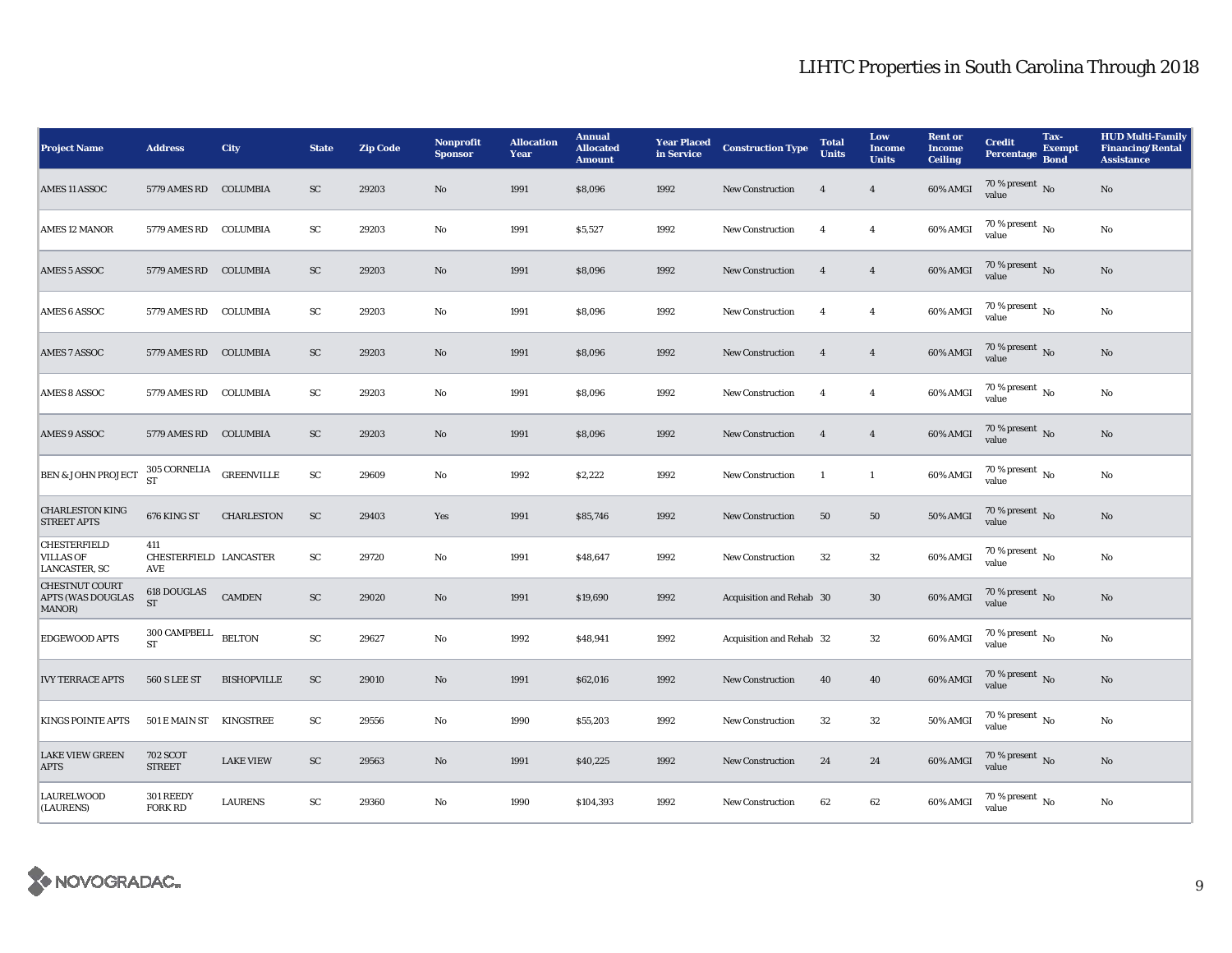| <b>Project Name</b>                             | <b>Address</b>                              | City                           | <b>State</b> | <b>Zip Code</b>  | Nonprofit<br><b>Sponsor</b> | <b>Allocation</b><br>Year | <b>Annual</b><br><b>Allocated</b><br><b>Amount</b> | <b>Year Placed</b><br>in Service | <b>Construction Type</b>  | <b>Total</b><br><b>Units</b> | Low<br><b>Income</b><br><b>Units</b> | <b>Rent</b> or<br><b>Income</b><br><b>Ceiling</b> | <b>Credit</b><br><b>Percentage</b>       | Tax-<br><b>Exempt</b><br><b>Bond</b> | <b>HUD Multi-Family</b><br><b>Financing/Rental</b><br><b>Assistance</b> |
|-------------------------------------------------|---------------------------------------------|--------------------------------|--------------|------------------|-----------------------------|---------------------------|----------------------------------------------------|----------------------------------|---------------------------|------------------------------|--------------------------------------|---------------------------------------------------|------------------------------------------|--------------------------------------|-------------------------------------------------------------------------|
| <b>MARLBORO PLACE</b><br><b>APTS II</b>         |                                             | 813 CHERAW ST BENNETTSVILLE SC |              | <b>TINA HOLT</b> | No                          | 1992                      | \$36,450                                           | 1992                             | <b>New Construction</b>   | 24                           | 24                                   | 60% AMGI                                          | 70 % present $\overline{N_0}$<br>value   |                                      | $\rm No$                                                                |
| MEDICAL DRIVE APTS                              | $3600$ MEDICAL $\quad$ COLUMBIA<br>DR       |                                | ${\rm SC}$   | 29203            | No                          | 1992                      | \$3,197                                            | 1992                             | Acquisition and Rehab 4   |                              | $\boldsymbol{4}$                     | 60% AMGI                                          | 70 % present $\,$ No $\,$<br>value       |                                      | No                                                                      |
| <b>SCARLOTT OAKS</b>                            | <b>200 OLD</b><br><b>CHAPIN RD</b>          | <b>LEXINGTON</b>               | ${\rm SC}$   | 29072            | No                          | 1991                      | \$62,254                                           | 1992                             | <b>New Construction</b>   | 40                           | 40                                   | 60% AMGI                                          | 70 % present No<br>value                 |                                      | No                                                                      |
| <b>SPRING VALLEY APTS</b>                       | 127<br>SPARKLEBERRY COLUMBIA<br>LN          |                                | SC           | 29229            | No                          | 1991                      | \$618,945                                          | 1992                             | <b>New Construction</b>   | 152                          | 152                                  | 50% AMGI                                          | $70\%$ present $\overline{N_0}$<br>value |                                      | No                                                                      |
| <b>WESTWIND VILLAGE</b><br><b>APTS PHASE II</b> | 523 E<br>MONTGOMERY GAFFNEY<br><b>ST</b>    |                                | ${\rm SC}$   | 29340            | No                          | 1991                      | \$62,672                                           | 1992                             | <b>New Construction</b>   | 40                           | 40                                   | <b>50% AMGI</b>                                   | 70 % present $\,$ No $\,$<br>value       |                                      | No                                                                      |
| <b>ALLEN'S PROJECT</b>                          | <b>14 BRIGGS AVE GREENVILLE</b>             |                                | SC           | 29601            | No                          | 1992                      | \$4,195                                            | 1992                             | New Construction          | $\overline{1}$               | $\mathbf{1}$                         | 60% AMGI                                          | 70 % present $\overline{N_0}$<br>value   |                                      | No                                                                      |
| <b>LOGAN'S PROJECT</b><br>TWO                   | <b>607 DUNBAR ST GREENVILLE</b>             |                                | <b>SC</b>    | 29601            | No                          | 1992                      | \$9,263                                            | 1992                             | <b>New Construction</b>   | $\overline{4}$               | $\overline{4}$                       | 60% AMGI                                          | 70 % present $\,$ No $\,$<br>value       |                                      | No                                                                      |
| <b>AMES MANOR 1</b>                             | 5779 AMES RD                                | COLUMBIA                       | SC           | 29203            | No                          | 1991                      | \$7,311                                            | 1993                             | <b>New Construction</b>   | $\overline{4}$               | $\overline{4}$                       | 60% AMGI                                          | $70\%$ present $\overline{N_0}$<br>value |                                      | No                                                                      |
| <b>AMES MANOR 2</b>                             | 5779 AMES RD                                | <b>COLUMBIA</b>                | SC           | 29203            | No                          | 1991                      | \$7,311                                            | 1993                             | <b>New Construction</b>   | $\overline{4}$               | $\overline{4}$                       | 60% AMGI                                          | 70 % present $\,$ No $\,$<br>value       |                                      | No                                                                      |
| <b>AMES MANOR 3</b>                             | 5779 AMES RD COLUMBIA                       |                                | SC           | 29203            | No                          | 1991                      | \$7,311                                            | 1993                             | New Construction          | $\overline{4}$               | $\overline{4}$                       | 60% AMGI                                          | $70\%$ present $\overline{N_0}$<br>value |                                      | No                                                                      |
| <b>AMES MANOR 4</b>                             | 5779 AMES RD COLUMBIA                       |                                | ${\rm SC}$   | 29203            | $\mathbf{N}\mathbf{o}$      | 1991                      | \$7,311                                            | 1993                             | <b>New Construction</b>   | $\overline{4}$               | $\overline{4}$                       | 60% AMGI                                          | 70 % present No<br>value                 |                                      | No                                                                      |
| <b>AUGUSTA HILLS APTS</b>                       | $5300\, \rm{AUGUSTA}$ $\,$ GREENVILLE<br>RD |                                | ${\rm SC}$   | 29605            | No                          | 1991                      | \$387,040                                          | 1993                             | Acquisition and Rehab 260 |                              | 260                                  | 60% AMGI                                          | 70 % present $\overline{N_0}$<br>value   |                                      | No                                                                      |
| <b>AMES MANOR 13</b>                            | 5779 AMES RD                                | <b>COLUMBIA</b>                | SC           | TIM MAHON        | No                          | 1991                      | \$7,311                                            | 1993                             | <b>New Construction</b>   | $\overline{4}$               | $\overline{4}$                       | 60% AMGI                                          | $70\,\%$ present $\,$ No value           |                                      | No                                                                      |
| <b>AMES MANOR 14</b>                            | 5779 AMES RD                                | COLUMBIA                       | SC           | 29203            | No                          | 1991                      | \$7,311                                            | 1993                             | <b>New Construction</b>   | $\overline{4}$               | $\overline{4}$                       | 60% AMGI                                          | 70 % present $\,$ No $\,$<br>value       |                                      | No                                                                      |
| <b>AMES MANOR 15</b>                            | 5779 AMES RD COLUMBIA                       |                                | SC           | 29203            | No                          | 1991                      | \$7,311                                            | 1993                             | <b>New Construction</b>   | $\overline{4}$               | $\overline{4}$                       | 60% AMGI                                          | 70 % present No<br>value                 |                                      | No                                                                      |
| <b>AMES MANOR 16</b>                            | 5779 AMES RD                                | COLUMBIA                       | SC           | 29203            | No                          | 1991                      | \$7,311                                            | 1993                             | <b>New Construction</b>   | $\overline{4}$               | $\overline{4}$                       | 60% AMGI                                          | 70 % present $\overline{N_0}$<br>value   |                                      | No                                                                      |

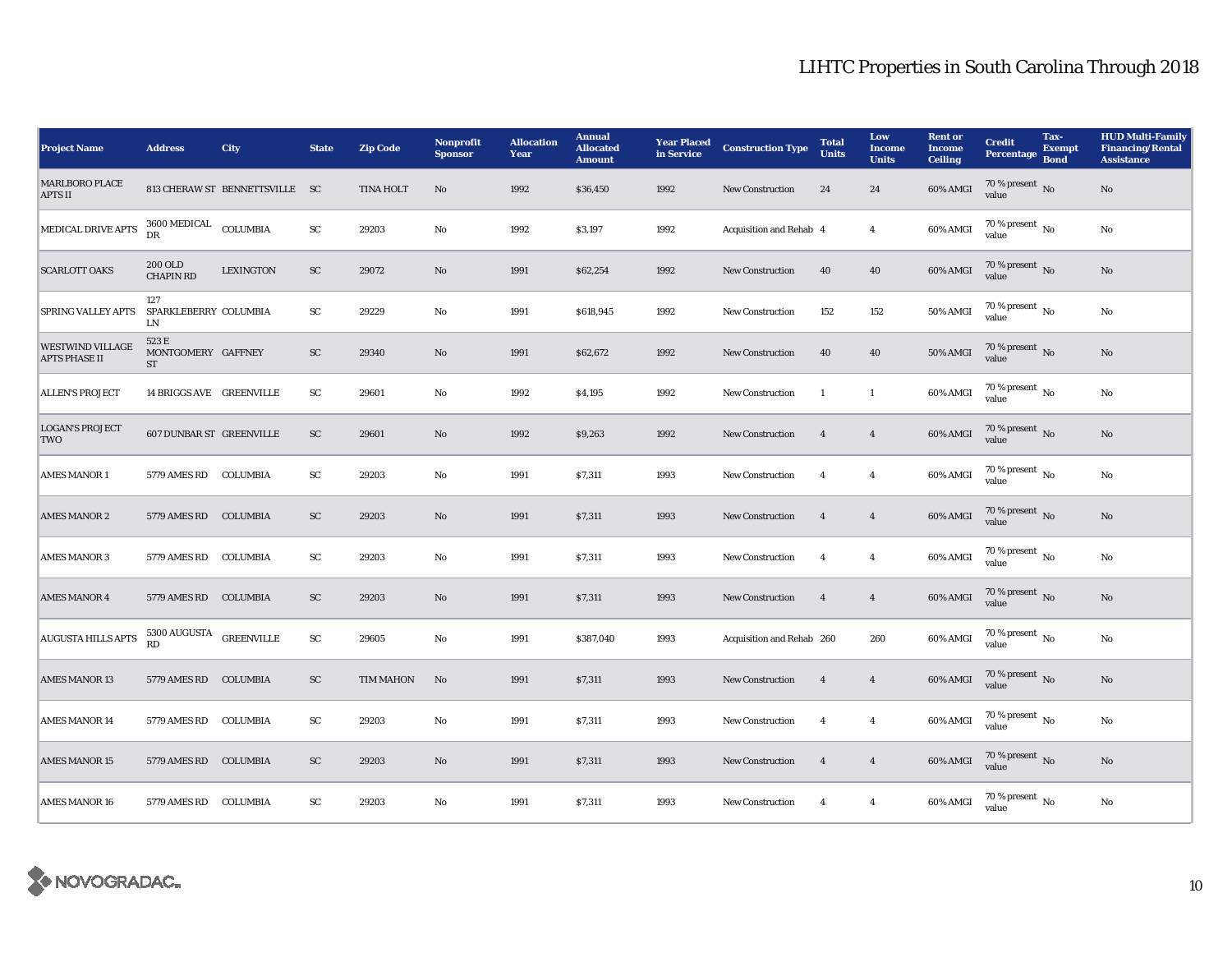| <b>Project Name</b>                                                 | <b>Address</b>                              | <b>City</b>                         | <b>State</b>           | <b>Zip Code</b> | <b>Nonprofit</b><br><b>Sponsor</b> | <b>Allocation</b><br>Year | <b>Annual</b><br><b>Allocated</b><br><b>Amount</b> | <b>Year Placed</b><br>in Service | <b>Construction Type</b> | <b>Total</b><br><b>Units</b> | Low<br><b>Income</b><br><b>Units</b> | <b>Rent or</b><br><b>Income</b><br><b>Ceiling</b> | <b>Credit</b><br><b>Percentage</b>       | Tax-<br><b>Exempt</b><br><b>Bond</b> | <b>HUD Multi-Family</b><br><b>Financing/Rental</b><br><b>Assistance</b> |
|---------------------------------------------------------------------|---------------------------------------------|-------------------------------------|------------------------|-----------------|------------------------------------|---------------------------|----------------------------------------------------|----------------------------------|--------------------------|------------------------------|--------------------------------------|---------------------------------------------------|------------------------------------------|--------------------------------------|-------------------------------------------------------------------------|
| <b>CALHOUN #6</b>                                                   | 9 N CALHOUN<br><b>ST</b>                    | <b>GREENVILLE</b>                   | SC                     | 29601           | $\rm No$                           | 1992                      | \$1,935                                            | 1993                             | <b>New Construction</b>  | <sup>1</sup>                 | $\mathbf{1}$                         | 60% AMGI                                          | $70\,\%$ present $\,$ No value           |                                      | No                                                                      |
| <b>CALHOUN #7</b>                                                   | 11 N CALHOUN<br><b>ST</b>                   | <b>GREENVILLE</b>                   | SC                     | 29601           | No                                 | 1992                      | \$1,745                                            | 1993                             | <b>New Construction</b>  | $\overline{1}$               | $\mathbf{1}$                         | 60% AMGI                                          | $70\,\%$ present $_{\, \rm No}$<br>value |                                      | No                                                                      |
| <b>CANTERFIELD MANOR</b>                                            | $315$ PINCKNEY ${\rm ST}$                   | <b>DENMARK</b>                      | ${\rm SC}$             | 29042           | No                                 | 1992                      | \$34,499                                           | 1993                             | <b>New Construction</b>  | 20                           | 20                                   | 60% AMGI                                          | $70\,\%$ present $\,$ No value           |                                      | No                                                                      |
| <b>DAVID'S PROJECT</b>                                              | 16 MAPLE ST                                 | <b>GREENVILLE</b>                   | SC                     | 29609           | $\rm No$                           | 1992                      | \$1,807                                            | 1993                             | <b>New Construction</b>  | -1                           | $\mathbf{1}$                         | 60% AMGI                                          | $70\%$ present $\overline{N_0}$<br>value |                                      | No                                                                      |
| FAIRMEADOW APTS LP $\frac{307 \text{ N} \text{ MARION}}{\text{ST}}$ |                                             | <b>LATTA</b>                        | ${\rm SC}$             | 29565           | $\mathbf{N}\mathbf{o}$             | 1992                      | \$43,984                                           | 1993                             | <b>New Construction</b>  | 24                           | 24                                   | 60% AMGI                                          | $70\,\%$ present $\,$ No value           |                                      | No                                                                      |
| <b>HOLLY TREE MANOR</b>                                             | 1026 DOYLE<br><b>STREET</b>                 | <b>HOLLY HILL</b>                   | SC                     | 29059           | No                                 | 1992                      | \$39,431                                           | 1993                             | <b>New Construction</b>  | 24                           | 24                                   | 60% AMGI                                          | $70\,\%$ present $\,$ No value           |                                      | No                                                                      |
| <b>LOGAN LANE APTS</b>                                              | 205 S LOGAN ST RIDGELAND                    |                                     | SC                     | 29936           | $\mathbf{N}\mathbf{o}$             | 1992                      | \$55,820                                           | 1993                             | <b>New Construction</b>  | 39                           | $39\,$                               | 60% AMGI                                          | 70 % present $\,$ No $\,$<br>value       |                                      | $\rm No$                                                                |
| <b>MANNING LANE</b>                                                 | $300$ BARFIELD MANNING<br><b>ST</b>         |                                     | SC                     | 29102           | $\rm No$                           | 1992                      | \$62,844                                           | 1993                             | New Construction         | 42                           | 42                                   | 60% AMGI                                          | $70\,\%$ present $\,$ No value           |                                      | $\rm No$                                                                |
| <b>MCFADDEN ESTATES</b>                                             | 218 MCFADDEN ROCK HILL<br><b>ST</b>         |                                     | SC                     | 29730           | $\mathbf{N}\mathbf{o}$             | 1991                      | \$3,412                                            | 1993                             | <b>New Construction</b>  | $\overline{2}$               | $\boldsymbol{2}$                     | 60% AMGI                                          | $70\,\%$ present $\,$ No value           |                                      | No                                                                      |
| <b>OAKWOOD MANOR</b>                                                | 904 OAKWOOD<br><b>ST</b>                    | BENNETTSVILLE SC                    |                        | 29512           | No                                 | 1993                      | \$37,709                                           | 1993                             | <b>New Construction</b>  | 24                           | 24                                   | 60% AMGI                                          | 70 % present No<br>value                 |                                      | No                                                                      |
| <b>SHARON PARK</b>                                                  | 205 SHARON LN ST GEORGE                     |                                     | SC                     | 29477           | $\rm No$                           | 1992                      | \$19,702                                           | 1993                             | New Construction         | 12                           | 12                                   | 60% AMGI                                          | $70\,\%$ present $\,$ No value           |                                      | $\mathbf{No}$                                                           |
| <b>ST LAWRENCE PLACE</b>                                            | 2400 WAITES<br>RD                           | COLUMBIA                            | SC                     | 29204           | Yes                                | 1992                      | \$35,564                                           | 1993                             | Acquisition and Rehab 30 |                              | 30                                   | $50\%$ AMGI                                       | $70\%$ present $\overline{N_0}$<br>value |                                      | No                                                                      |
| <b>WEST END MANOR</b>                                               | 629 RICE AVE<br><b>EXT</b>                  | <b>UNION</b>                        | ${\rm SC}$             | 29379           | $\mathbf{N}\mathbf{o}$             | 1992                      | \$44,920                                           | 1993                             | <b>New Construction</b>  | 28                           | 28                                   | 60% AMGI                                          | $70\,\%$ present $\,$ No value           |                                      | No                                                                      |
| WILLIAMSBURG<br><b>GARDENS APTS</b>                                 | 16<br>WILLIAMSBURG HEMINGWAY<br><b>GDNS</b> |                                     | SC                     | 29554           | No                                 | 1992                      | \$90,252                                           | 1993                             | <b>New Construction</b>  | 40                           | 40                                   | 60% AMGI                                          | $70$ % present $\,$ No value             |                                      | No                                                                      |
| <b>WILLOW CREEK</b><br><b>MANOR</b>                                 | <b>312 PINE</b><br><b>STREET</b>            | MCCORMICK                           | SC                     | 29835           | No                                 | 1993                      | \$0\$                                              | 1993                             | <b>New Construction</b>  | 24                           | 24                                   | 60% AMGI                                          | $70\,\%$ present $\,$ No value           |                                      | $\mathbf{No}$                                                           |
| 90 DILLON APTS                                                      | 90 DILLON RD                                | <b>HILTON HEAD</b><br><b>ISLAND</b> | $\mathbf{S}\mathbf{C}$ | 29926           | No                                 | 1992                      | \$330,454                                          | 1994                             | <b>New Construction</b>  | 48                           | 48                                   | 60% AMGI                                          | $70\%$ present $\overline{N_0}$<br>value |                                      | No                                                                      |

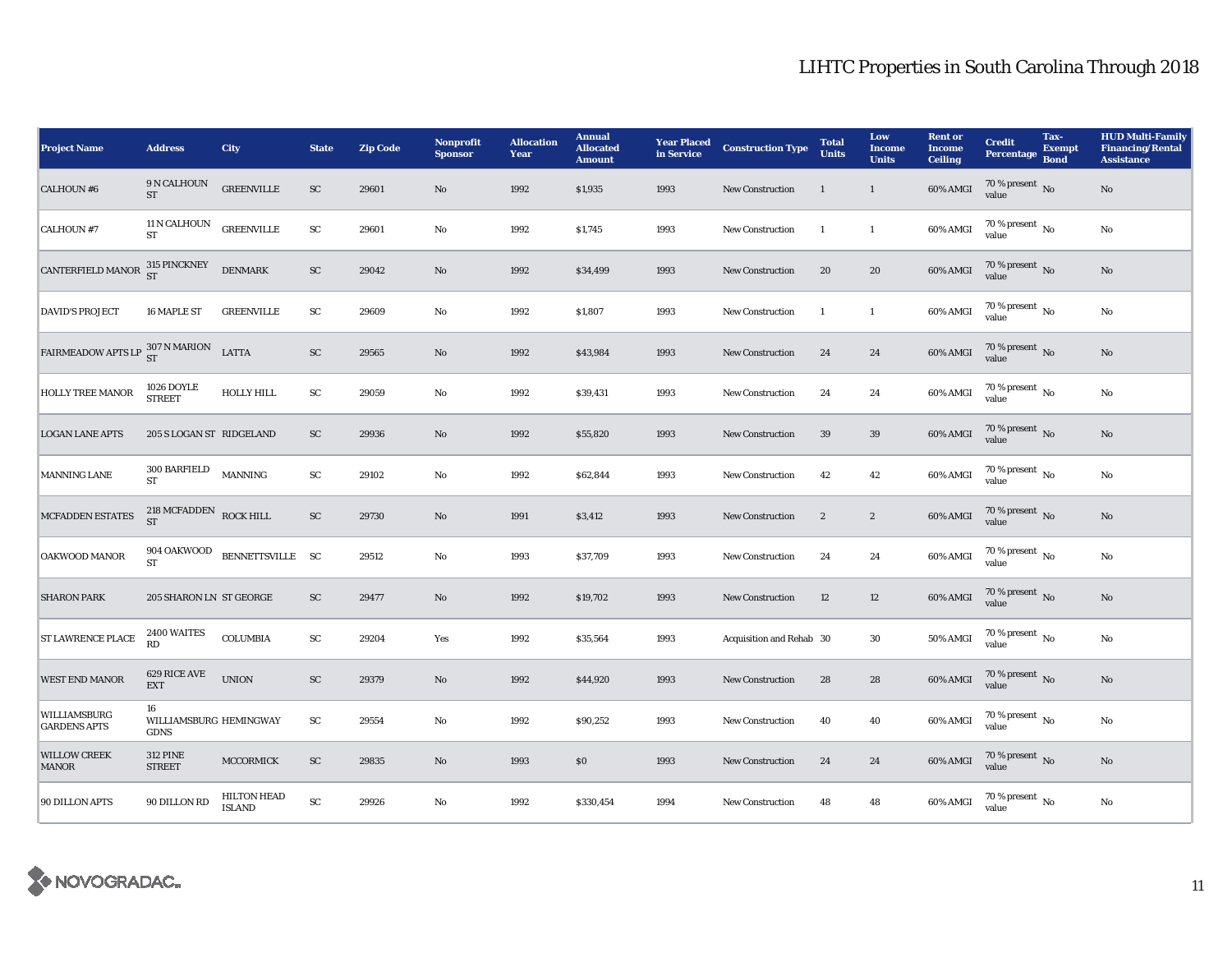| <b>Project Name</b>                               | <b>Address</b>                   | City                           | <b>State</b> | <b>Zip Code</b> | <b>Nonprofit</b><br><b>Sponsor</b> | <b>Allocation</b><br>Year | <b>Annual</b><br><b>Allocated</b><br><b>Amount</b> | <b>Year Placed</b><br>in Service | <b>Construction Type</b> | <b>Total</b><br><b>Units</b> | Low<br><b>Income</b><br><b>Units</b> | <b>Rent</b> or<br><b>Income</b><br><b>Ceiling</b> | <b>Credit</b><br><b>Percentage</b>       | Tax-<br><b>Exempt</b><br><b>Bond</b> | <b>HUD Multi-Family</b><br><b>Financing/Rental</b><br><b>Assistance</b> |
|---------------------------------------------------|----------------------------------|--------------------------------|--------------|-----------------|------------------------------------|---------------------------|----------------------------------------------------|----------------------------------|--------------------------|------------------------------|--------------------------------------|---------------------------------------------------|------------------------------------------|--------------------------------------|-------------------------------------------------------------------------|
| <b>BENNETTS POINTE</b>                            |                                  | 907 CHERAW ST BENNETTSVILLE SC |              | 29512           | No                                 | 1993                      | \$54,651                                           | 1994                             | New Construction         | 32                           | $32\,$                               | 60% AMGI                                          | 70 % present No<br>value                 |                                      | $\rm No$                                                                |
| <b>BRIARWOOD APTS</b>                             | 106 BUNDY ST CLIO                |                                | SC           | 29525           | No                                 | 1993                      | \$42,340                                           | 1994                             | New Construction         | 24                           | 24                                   | 60% AMGI                                          | $70\%$ present $\overline{N_0}$<br>value |                                      | No                                                                      |
| <b>BURGESS COURT</b>                              | 30 HARBY AVE SUMTER              |                                | SC           | 29150           | No                                 | 1992                      | \$16,110                                           | 1994                             | Acquisition and Rehab 10 |                              | 10                                   | $60\%$ AMGI                                       | 70 % present $\,$ No $\,$<br>value       |                                      | No                                                                      |
| <b>CANNON STREET APTS</b>                         | 188 ST PHILIP<br>ST              | <b>CHARLESTON</b>              | SC           | 29403           | $\mathbf{No}$                      | 1993                      | \$81,381                                           | 1994                             | Acquisition and Rehab 50 |                              | 50                                   | 50% AMGI                                          | $70\%$ present $\overline{N_0}$<br>value |                                      | No                                                                      |
| CEDAR RIDGE MANOR                                 | 2 HOLLOWAY<br>DR                 | <b>WARE SHOALS</b>             | ${\rm SC}$   | 29692           | No                                 | 1994                      | \$48,777                                           | 1994                             | <b>New Construction</b>  | 28                           | 28                                   | 60% AMGI                                          | 70 % present $\,$ No $\,$<br>value       |                                      | No                                                                      |
| <b>FAIRFOREST APTS</b>                            | 221 E MAIN ST                    | <b>UNION</b>                   | SC           | 29379           | No                                 | 1992                      | \$66,953                                           | 1994                             | Acquisition and Rehab 45 |                              | 45                                   | 60% AMGI                                          | $70\,\%$ present $\,$ No value           |                                      | No                                                                      |
| FLORENCE CITY APTS                                | 417 S CHURCH<br>ST               | <b>FLORENCE</b>                | ${\rm SC}$   | 29506           | No                                 | 1993                      | \$19,254                                           | 1994                             | Acquisition and Rehab 29 |                              | 29                                   | 60% AMGI                                          | 70 % present $\,$ No $\,$<br>value       |                                      | $\rm No$                                                                |
| HAZELWOOD MANOR                                   | $1202$ CALHOUN $\,$ JOHNSTON ST  |                                | ${\rm SC}$   | 29832           | No                                 | 1994                      | \$45,975                                           | 1994                             | <b>New Construction</b>  | 24                           | 24                                   | 60% AMGI                                          | $70\%$ present No<br>value               |                                      | No                                                                      |
| <b>KINGS COURT APTS</b>                           | 515 FLUITT ST                    | KINGSTREE                      | SC           | 29556           | Yes                                | 1993                      | \$61,679                                           | 1994                             | <b>New Construction</b>  | 38                           | ${\bf 38}$                           | 60% AMGI                                          | 70 % present $\overline{N_0}$<br>value   |                                      | No                                                                      |
| <b>MARION MANOR</b>                               | 131 HOTEL ST                     | ST STEPHEN                     | SC           | 29479           | No                                 | 1993                      | \$45,950                                           | 1994                             | <b>New Construction</b>  | 28                           | 28                                   | 60% AMGI                                          | 70 % present $\,$ No $\,$<br>value       |                                      | No                                                                      |
| PEPPER TREE APTS OF 120<br><b>BISHOPVILLE, SC</b> | WOODWARD ST BISHOPVILLE          |                                | SC           | 29010           | No                                 | 1993                      | \$16,953                                           | 1994                             | Acquisition and Rehab 24 |                              | 24                                   | 60% AMGI                                          | $70\,\%$ present $\,$ No value           |                                      | No                                                                      |
| PLANTATION VILLAGE<br><b>APTS</b>                 | 1400<br>PLANTATION<br><b>VLG</b> | TURBEVILLE                     | ${\rm SC}$   | 29162           | $\mathbf{No}$                      | 1993                      | \$58,325                                           | 1994                             | <b>New Construction</b>  | 36                           | 36                                   | $60\%$ AMGI                                       | 70 % present $\overline{N_0}$<br>value   |                                      | No                                                                      |
| ST ANDREWS POINTE 1510 ST<br><b>APTS</b>          | <b>ANDREWS RD</b>                | <b>COLUMBIA</b>                | ${\rm SC}$   | 29210           | No                                 | 1993                      | \$610,948                                          | 1994                             | <b>New Construction</b>  | 149                          | 149                                  | 60% AMGI                                          | $70\,\%$ present $\,$ No value           |                                      | No                                                                      |
| <b>TAGGART COURT</b>                              | 321 TAGGART<br><b>AVENUE</b>     | <b>GREENWOOD</b>               | SC           | 29646           | No                                 | 1993                      | $\$0$                                              | 1994                             | <b>New Construction</b>  | $\boldsymbol{6}$             | $\bf 6$                              | 60% AMGI                                          | 70 % present $\overline{N_0}$<br>value   |                                      | $\rm No$                                                                |
| TIMBER RIDGE APTS                                 | 308 WALL RD                      | <b>MC CORMICK</b>              | SC           | 29835           | No                                 | 1993                      | \$57,448                                           | 1994                             | Acquisition and Rehab 36 |                              | 36                                   | 60% AMGI                                          | 70 % present $\overline{N_0}$<br>value   |                                      | No                                                                      |
| <b>WATERFORD PLACE</b><br><b>APTS</b>             | 100<br><b>WATERFORD</b><br>LN    | CALHOUN FALLS SC               |              | 29628           | No                                 | 1993                      | \$54,857                                           | 1994                             | <b>New Construction</b>  | 32                           | $32\,$                               | 60% AMGI                                          | 70 % present $\overline{N_0}$<br>value   |                                      | No                                                                      |

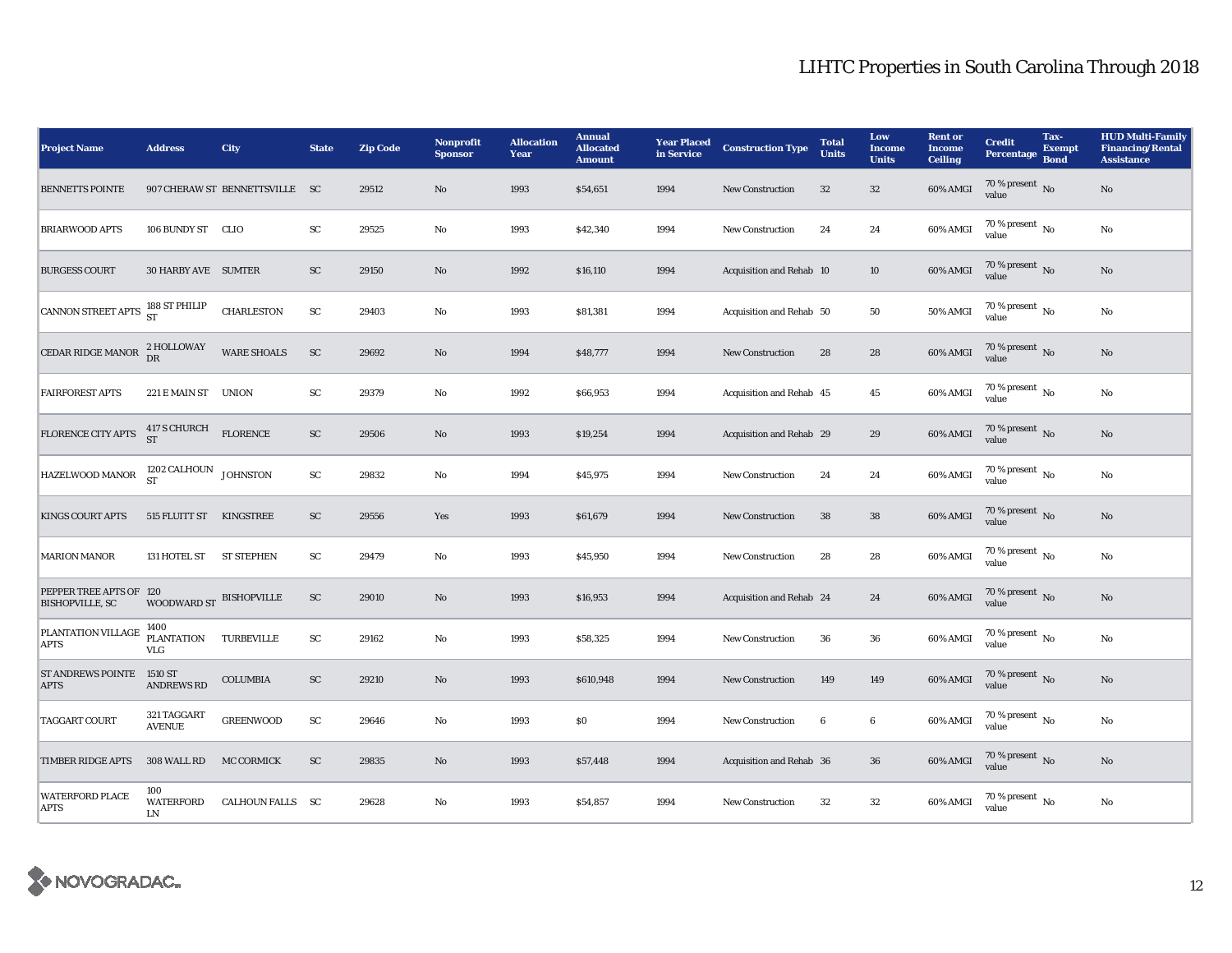| <b>Project Name</b>                                                                                                              | <b>Address</b>                                                 | <b>City</b>       | <b>State</b> | <b>Zip Code</b>   | <b>Nonprofit</b><br><b>Sponsor</b> | <b>Allocation</b><br>Year | <b>Annual</b><br><b>Allocated</b><br><b>Amount</b> | <b>Year Placed</b><br>in Service | <b>Construction Type</b>                           | <b>Total</b><br><b>Units</b> | Low<br><b>Income</b><br><b>Units</b> | <b>Rent or</b><br><b>Income</b><br><b>Ceiling</b> | <b>Credit</b><br>Percentage                 | Tax-<br><b>Exempt</b><br><b>Bond</b> | <b>HUD Multi-Family</b><br><b>Financing/Rental</b><br><b>Assistance</b> |
|----------------------------------------------------------------------------------------------------------------------------------|----------------------------------------------------------------|-------------------|--------------|-------------------|------------------------------------|---------------------------|----------------------------------------------------|----------------------------------|----------------------------------------------------|------------------------------|--------------------------------------|---------------------------------------------------|---------------------------------------------|--------------------------------------|-------------------------------------------------------------------------|
| <b>WESTCHASE APTS</b>                                                                                                            | 590 PHILLIPS ST CLINTON                                        |                   | ${\rm SC}$   | 29325             | No                                 | 1992                      | \$125,398                                          | 1994                             | Acquisition and Rehab 85                           |                              | 85                                   | <b>50% AMGI</b>                                   | 70 % present $\overline{N_0}$<br>value      |                                      | No                                                                      |
| TRAKAS AVENUE APTS 604 TRAKAS<br><b>PHASE I</b>                                                                                  | <b>AVE</b>                                                     | <b>GREENWOOD</b>  | SC           | 29649             | No                                 | 1994                      | \$44,981                                           | 1994                             | <b>New Construction</b>                            | 8                            | 8                                    | 60% AMGI                                          | 70 % present $\overline{N_0}$<br>value      |                                      | No                                                                      |
| <b>HILLTOP APTS</b>                                                                                                              | 800 SPRING ST LAURENS                                          |                   | SC           | 29360             | $\mathbf{N}\mathbf{o}$             | 1995                      | \$77,267                                           | 1995                             | Acquisition and Rehab 72                           |                              | 72                                   | 60% AMGI                                          | 70 % present No<br>value                    |                                      | No                                                                      |
| <b>ARBORWOOD PARK</b><br><b>APTS</b>                                                                                             | 709 PATRIOT<br><b>PKWY</b>                                     | <b>ROCK HILL</b>  | ${\rm SC}$   | 29730             | No                                 | 1993                      | \$456,741                                          | 1995                             | <b>New Construction</b>                            | 106                          | 106                                  | 60% AMGI                                          | 70 % present $\overline{N_0}$<br>value      |                                      | No                                                                      |
| <b>BELLINGER SQUARE</b><br><b>APTS</b>                                                                                           | 212 HIGH ST                                                    | MCCOLL            | SC           | 29570             | No                                 | 1994                      | \$40,058                                           | 1995                             | <b>New Construction</b>                            | 24                           | 24                                   | 60% AMGI                                          | 70 % present $\,$ No $\,$<br>value          |                                      | No                                                                      |
| <b>BEN &amp; JOHN</b><br>MCDANIEL NO 2                                                                                           | 50 BRIARCLIFF<br>DR                                            | <b>GREENVILLE</b> | SC           | 29607             | No                                 | 1993                      | \$3,715                                            | 1995                             | <b>New Construction</b>                            | $\overline{1}$               | $\mathbf{1}$                         | 60% AMGI                                          | $70\%$ present $\overline{N_0}$<br>value    |                                      | No                                                                      |
| <b>BEN &amp; MARGARET</b><br>MCDANIEL RENTALS                                                                                    | 412 AND 414<br><b>SULLIVAN ST</b><br>AND 307 ECHO<br><b>ST</b> | <b>GREENVILLE</b> | SC           | 29609             | No                                 | 1993                      | \$19,776                                           | 1995                             | <b>New Construction</b>                            | $5\phantom{.0}$              | $5\phantom{.0}$                      | 60% AMGI                                          | 70 % present $\overline{N_0}$<br>value      |                                      | No                                                                      |
| <b>CLARENDON COURT</b>                                                                                                           | 12 ANNIE<br>TINDAL RD                                          | <b>SUMMERTON</b>  | ${\rm SC}$   | 29148             | No                                 | 1994                      | \$59,295                                           | 1995                             | <b>New Construction</b>                            | 40                           | 40                                   | 60% AMGI                                          | $70\%$ present $\overline{N_0}$<br>value    |                                      | No                                                                      |
| <b>DAVID'S PROJECT #2</b>                                                                                                        | 706 HAMPTON<br><b>AVE</b>                                      | <b>GREENVILLE</b> | ${\rm SC}$   | 29601             | No                                 | 1993                      | \$8,251                                            | 1995                             | New Construction                                   | $\boldsymbol{2}$             | $\boldsymbol{2}$                     | 60% AMGI                                          | 70 % present $\,$ No $\,$<br>value          |                                      | No                                                                      |
| <b>ELLISON AVENUE</b><br><b>ATRIUM HOMES</b>                                                                                     | 510 ELLISON<br><b>AVE</b>                                      | <b>GREENWOOD</b>  | ${\rm SC}$   | 29649             | No                                 | 1994                      | \$22,165                                           | 1995                             | <b>New Construction</b>                            | 6                            | 6                                    | 60% AMGI                                          | $70\%$ present $\overline{N_0}$<br>value    |                                      | No                                                                      |
| <b>FAIRFIELD APTS</b>                                                                                                            | 100 FAIRFIELD<br>DR.                                           | <b>GAFFNEY</b>    | ${\rm SC}$   | 29341             | No                                 | 1994                      | \$79,417                                           | 1995                             | Acquisition and Rehab 59                           |                              | 59                                   | 60% AMGI                                          | 70 % present No<br>value                    |                                      | No                                                                      |
| <b>FAIRFOREST II APTS</b>                                                                                                        | 200 S<br><b>GADBERRY ST</b>                                    | <b>UNION</b>      | ${\rm SC}$   | <b>BLAIR MAAS</b> | No                                 | 1994                      | \$96,121                                           | 1995                             | Acquisition and Rehab 18                           |                              | 18                                   | 60% AMGI                                          | $70\%$ present $\overline{N_0}$<br>value    |                                      | No                                                                      |
| <b>FARMWOOD APTS</b>                                                                                                             | 1104<br><b>FARMWOOD</b><br><b>CIR</b>                          | TURBEVILLE        | SC           | 29162             | No                                 | 1994                      | \$50,980                                           | 1995                             | New Construction                                   | 28                           | 28                                   | 60% AMGI                                          | 70 % present $\overline{N_0}$<br>value      |                                      | No                                                                      |
| <b>HISTORIC EAST SIDE</b><br><b>NEIGHBORHOOD</b><br><b>HOUSING</b>                                                               | 93 COLUMBUS<br><b>ST</b>                                       | <b>CHARLESTON</b> | ${\rm SC}$   | 29403             | No                                 | 1993                      | \$119,588                                          | 1995                             | Both New Construction $\frac{13}{13}$<br>and $A/R$ |                              | 13                                   | 60% AMGI                                          | <b>Both 30%</b><br>and 70%<br>present value | No                                   | No                                                                      |
| $\begin{array}{lll} \text{MEADOW CREEK APTS} & \begin{array}{l} 300 \text{ KIMBREL} \end{array} & \text{WALTERBORO} \end{array}$ |                                                                |                   | SC           | 29488             | No                                 | 1994                      | \$51,502                                           | 1995                             | <b>New Construction</b>                            | 30                           | 30                                   | 60% AMGI                                          | 70 % present No<br>value                    |                                      | No                                                                      |
| PAGE SQUARE APTS                                                                                                                 | 310 S GUM ST                                                   | <b>PAGELAND</b>   | SC           | 29728             | No                                 | 1994                      | \$43,565                                           | 1995                             | Acquisition and Rehab 39                           |                              | 39                                   | 60% AMGI                                          | $70\%$ present $\overline{N_0}$<br>value    |                                      | No                                                                      |

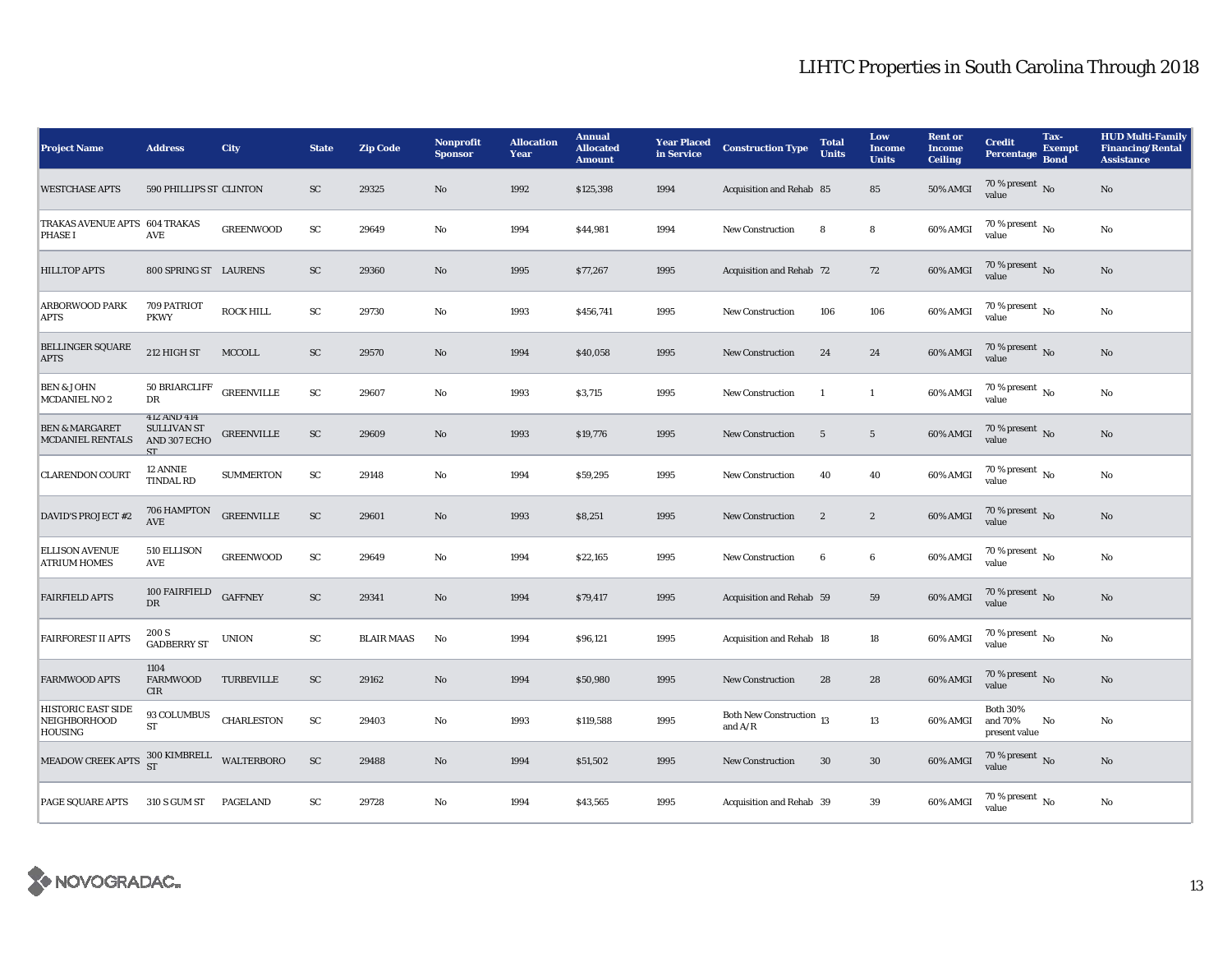| <b>Project Name</b>                                | <b>Address</b>                           | <b>City</b>                       | <b>State</b> | <b>Zip Code</b> | Nonprofit<br><b>Sponsor</b> | <b>Allocation</b><br>Year | <b>Annual</b><br><b>Allocated</b><br><b>Amount</b> | <b>Year Placed<br/>in Service</b> | <b>Construction Type</b> | <b>Total</b><br><b>Units</b> | Low<br><b>Income</b><br><b>Units</b> | <b>Rent or</b><br><b>Income</b><br><b>Ceiling</b> | <b>Credit</b><br>Percentage              | Tax-<br><b>Exempt</b><br><b>Bond</b> | <b>HUD Multi-Family</b><br><b>Financing/Rental</b><br><b>Assistance</b> |
|----------------------------------------------------|------------------------------------------|-----------------------------------|--------------|-----------------|-----------------------------|---------------------------|----------------------------------------------------|-----------------------------------|--------------------------|------------------------------|--------------------------------------|---------------------------------------------------|------------------------------------------|--------------------------------------|-------------------------------------------------------------------------|
| PIEDMONT POINTE<br><b>APTS</b>                     | 300 OLD<br>PELZER RD                     | PIEDMONT                          | SC           | 29673           | No                          | 1994                      | \$38,673                                           | 1995                              | Acquisition and Rehab 39 |                              | 39                                   | 60% AMGI                                          | $70\,\%$ present $\,$ No value           |                                      | No                                                                      |
| PLOWDEN PLACE APTS 3800 PLOWDEN COLUMBIA           | <b>RD</b>                                |                                   | SC           | 29205           | No                          | 1993                      | \$75,600                                           | 1995                              | <b>New Construction</b>  | 24                           | 24                                   | 60% AMGI                                          | $70\%$ present $\overline{N_0}$<br>value |                                      | $\rm No$                                                                |
| SPRINGFIELD APTS                                   | 100<br>SPRINGFIELD<br><b>CIR</b>         | <b>DARLINGTON</b>                 | SC           | 29532           | No                          | 1994                      | \$77,824                                           | 1995                              | Acquisition and Rehab 71 |                              | 71                                   | 60% AMGI                                          | 70 % present No<br>value                 |                                      | No                                                                      |
| TRAKAS AVENUE APTS 600 TRAKAS<br>PHASE II          | AVE                                      | <b>GREENWOOD</b>                  | SC           | 29649           | No                          | 1994                      | \$55,464                                           | 1995                              | <b>New Construction</b>  | 10                           | 10                                   | 60% AMGI                                          | $70\%$ present $\overline{N_0}$<br>value |                                      | No                                                                      |
| <b>WHITE OAK APTS</b>                              | 100 WHITE OAK GAFFNEY<br><b>DR</b>       |                                   | SC           | 29341           | No                          | 1994                      | \$40,025                                           | 1995                              | Acquisition and Rehab 49 |                              | 49                                   | 60% AMGI                                          | 70 % present No<br>value                 |                                      | No                                                                      |
| 123 CLUB                                           | 123 OLD SALEM<br>RD                      | <b>BEAUFORT</b>                   | SC           | 29902           | No                          | 1995                      | \$336,676                                          | 1996                              | <b>New Construction</b>  | 40                           | 40                                   | 60% AMGI                                          | 70 % present $\overline{N_0}$<br>value   |                                      | No                                                                      |
| 670 KING ST APTS<br>(WAS CROSSTOWN<br>APTS)        | 670 KING ST                              | <b>CHARLESTON</b>                 | SC           | 29403           | No                          | 1995                      | \$166,233                                          | 1996                              | <b>New Construction</b>  | 40                           | 40                                   | 60% AMGI                                          | 70 % present No<br>value                 |                                      | No                                                                      |
| <b>ARBOR VILLAGE</b><br><b>HOMES</b>               | 22 ARBOR LN                              | <b>ST HELENA</b><br><b>ISLAND</b> | ${\rm SC}$   |                 | No                          | 1994                      | \$616,902                                          | 1996                              | <b>New Construction</b>  | 56                           | 56                                   | 60% AMGI                                          | $70\%$ present $\overline{N_0}$<br>value |                                      | No                                                                      |
| <b>AVERY LAKE APTS</b>                             | 200 STARNES<br>POINTE CT                 | FORT MILL                         | ${\rm SC}$   | 29715           | Yes                         | 1995                      | \$249,536                                          | 1996                              | <b>New Construction</b>  | 48                           | 48                                   | <b>50% AMGI</b>                                   | 70 % present $\overline{N_0}$<br>value   |                                      | No                                                                      |
| <b>BAY BERRY MEWS</b>                              | 4019 LESTER DR COLUMBIA                  |                                   | SC           | 29203           | No                          | 1994                      | \$976,493                                          | 1996                              | <b>New Construction</b>  | 100                          | 100                                  | 60% AMGI                                          | $70\%$ present $\overline{N_0}$<br>value |                                      | No                                                                      |
| <b>BLUFFTON HOUSE</b>                              | 20<br>SIMMONSVILLE BLUFFTON<br><b>RD</b> |                                   | ${\rm SC}$   | 29910           | No                          | 1994                      | \$649,948                                          | 1996                              | <b>New Construction</b>  | 116                          | 116                                  | 60% AMGI                                          | $70\,\%$ present $\,$ No value           |                                      | No                                                                      |
| <b>CAPITAL HEIGHTS</b>                             | 100 CARDAMON COLUMBIA<br>CT              |                                   | SC           | 29203           | No                          | 1994                      | \$988,142                                          | 1996                              | New Construction         | 102                          | 102                                  | 60% AMGI                                          | 70 % present No<br>value                 |                                      | No                                                                      |
| <b>CATAWBA POINTE</b><br><b>TOWNHOMES</b>          | 1103<br>SPRINGDALE<br>RD                 | <b>ROCK HILL</b>                  | ${\rm SC}$   | 29730           | No                          | 1994                      | \$701,113                                          | 1996                              | New Construction         | 143                          | 143                                  | 60% AMGI                                          | $70\,\%$ present $\,$ No value           |                                      | No                                                                      |
| CHIMNEY RIDGE APTS 300 PALMETTO<br><b>PHASE II</b> | <b>PARK BLVD</b>                         | <b>LEXINGTON</b>                  | SC           | 29072           | No                          | 1995                      | \$243,785                                          | 1996                              | New Construction         | 48                           | 48                                   | 60% AMGI                                          | 70 % present $\overline{N_0}$<br>value   |                                      | No                                                                      |
| <b>CHIMNEY RIDGE APTS</b>                          | 300 PALMETTO<br>PARK BLVD                | <b>LEXINGTON</b>                  | ${\rm SC}$   | 29072           | No                          | 1994                      | \$787,898                                          | 1996                              | <b>New Construction</b>  | 152                          | 152                                  | 60% AMGI                                          | $70\,\%$ present $\,$ No value           |                                      | No                                                                      |
| <b>CYPRESS COVE</b>                                | <b>4 CYPRESS</b><br><b>COVE CT</b>       | <b>GREENVILLE</b>                 | ${\rm SC}$   | 29611           | No                          | 1994                      | \$479,643                                          | 1996                              | <b>New Construction</b>  | 48                           | 48                                   | 60% AMGI                                          | $70\%$ present $\overline{N_0}$<br>value |                                      | No                                                                      |

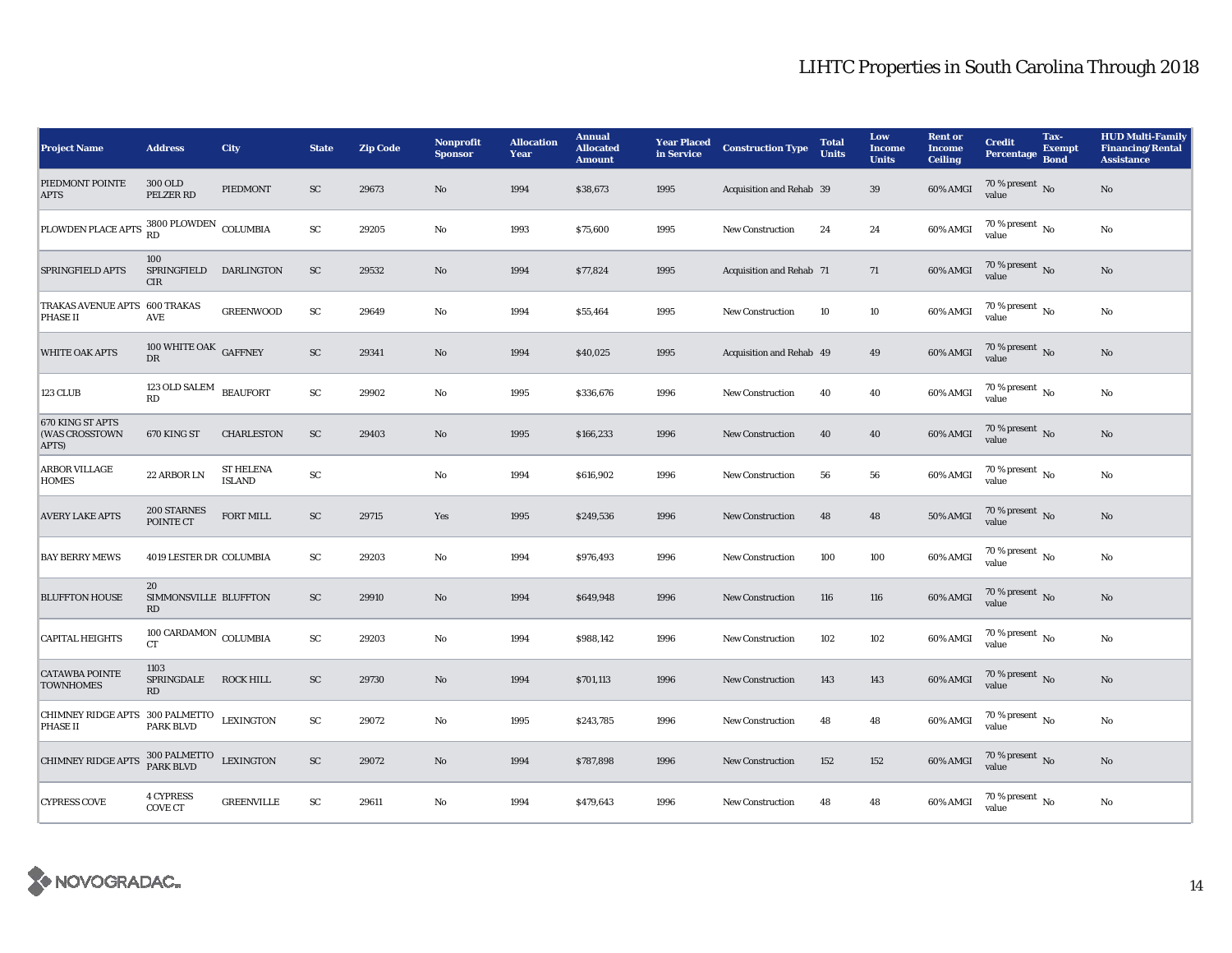| <b>Project Name</b>                                                 | <b>Address</b>                               | <b>City</b>        | <b>State</b> | <b>Zip Code</b> | <b>Nonprofit</b><br><b>Sponsor</b> | <b>Allocation</b><br>Year | <b>Annual</b><br><b>Allocated</b><br><b>Amount</b> | <b>Year Placed</b><br>in Service | <b>Construction Type</b> | <b>Total</b><br><b>Units</b> | Low<br><b>Income</b><br><b>Units</b> | <b>Rent or</b><br><b>Income</b><br><b>Ceiling</b> | <b>Credit</b><br><b>Percentage</b>       | Tax-<br><b>Exempt</b><br><b>Bond</b> | <b>HUD Multi-Family</b><br><b>Financing/Rental</b><br><b>Assistance</b> |
|---------------------------------------------------------------------|----------------------------------------------|--------------------|--------------|-----------------|------------------------------------|---------------------------|----------------------------------------------------|----------------------------------|--------------------------|------------------------------|--------------------------------------|---------------------------------------------------|------------------------------------------|--------------------------------------|-------------------------------------------------------------------------|
| <b>EDISTO APTS</b>                                                  | 145 S CHURCH<br><b>STREET</b>                | <b>DENMARK</b>     | SC           | 29042           | No                                 | 1995                      | \$15,813                                           | 1996                             | Acquisition and Rehab 44 |                              | 44                                   | 60% AMGI                                          | 70 % present $\overline{N_0}$<br>value   |                                      | No                                                                      |
| <b>ENSTON HOME</b>                                                  | 900 KING ST                                  | <b>CHARLESTON</b>  | ${\rm SC}$   | 29403           | Yes                                | 1995                      | \$396,761                                          | 1996                             | Acquisition and Rehab 58 |                              | 58                                   | 60% AMGI                                          | $70\%$ present $\overline{N_0}$<br>value |                                      | No                                                                      |
| <b>FOREST RIDGE</b>                                                 | 2300 FOREST<br>RIDGE DR                      | <b>FORT MILL</b>   | ${\rm SC}$   | 29715           | No                                 | 1995                      | \$691,561                                          | 1996                             | <b>New Construction</b>  | 135                          | 135                                  | 60% AMGI                                          | 70 % present $\overline{N_0}$<br>value   |                                      | No                                                                      |
| <b>SNOW ST APTS</b>                                                 | 306 SNOW ST                                  | <b>GREER</b>       | SC           | 29651           | No                                 | 1995                      | \$275,492                                          | 1996                             | <b>New Construction</b>  | 48                           | 48                                   | 60% AMGI                                          | $70\%$ present $\overline{N_0}$<br>value |                                      | No                                                                      |
| <b>JAMESTOWN POINTE</b><br><b>TOWNHOUSES</b>                        | 155 RIDGE RD                                 | <b>GREENVILLE</b>  | SC           | 29607           | $\mathbf{N}\mathbf{o}$             | 1994                      | \$654,267                                          | 1996                             | <b>New Construction</b>  | 133                          | 133                                  | 60% AMGI                                          | 70 % present $\,$ No $\,$<br>value       |                                      | No                                                                      |
| PALMETTO POINTE<br><b>TOWNHOUSES</b>                                | $1220\ \mathrm{MEREDITH}$ COLUMBIA<br>DR     |                    | ${\rm SC}$   | 29212           | No                                 | 1994                      | \$952,099                                          | 1996                             | <b>New Construction</b>  | 179                          | 179                                  | 60% AMGI                                          | 70 % present $\,$ No $\,$<br>value       |                                      | No                                                                      |
| PECAN TERRACE APTS 110 GOSSETT DR WILLIAMSTON                       |                                              |                    | ${\rm SC}$   | 29697           | No                                 | 1994                      | \$52,149                                           | 1996                             | Acquisition and Rehab 39 |                              | $39\,$                               | 60% AMGI                                          | 70 % present $\,$ No $\,$<br>value       |                                      | $\rm No$                                                                |
| <b>S C MODEL I</b>                                                  | <b>48 AMERICA</b><br><b>STREET</b>           | <b>CHARLESTON</b>  | ${\rm SC}$   | 29403           | Yes                                | 1994                      | S <sub>0</sub>                                     | 1996                             | <b>New Construction</b>  | 22                           | 22                                   | 60% AMGI                                          | $70\%$ present $\overline{N_0}$<br>value |                                      | No                                                                      |
| <b>SEAGROVE VILLAGE</b><br><b>APTS</b>                              | 300 S LIBERTY<br><b>ST</b>                   | <b>ESTILL</b>      | SC           | 29918           | $\mathbf{N}\mathbf{o}$             | 1994                      | \$35,479                                           | 1996                             | New Construction         | 25                           | 25                                   | 60% AMGI                                          | $70\%$ present No<br>value               |                                      | No                                                                      |
| THE RAPIDS APTS                                                     | 1 CATAWBA CIR COLUMBIA                       |                    | SC           | 29201           | No                                 | 1994                      | \$574,134                                          | 1996                             | <b>New Construction</b>  | 120                          | 120                                  | 60% AMGI                                          | $70\%$ present $\overline{N_0}$<br>value |                                      | No                                                                      |
| <b>THREE OAKS APTS</b>                                              | 301 GOFORTH<br><b>ST</b>                     | <b>COWPENS</b>     | SC           | 29330           | $\rm No$                           | 1995                      | \$17,451                                           | 1996                             | Acquisition and Rehab 52 |                              | 52                                   | 60% AMGI                                          | 70 % present $\overline{N_0}$<br>value   |                                      | No                                                                      |
| <b>WESTMINSTER EAST</b><br><b>APTS</b>                              | 100 SUNSHINE<br>CIR                          | <b>WESTMINSTER</b> | SC           | 29693           | No                                 | 1994                      | \$56,132                                           | 1996                             | Acquisition and Rehab 49 |                              | 49                                   | 60% AMGI                                          | $70\%$ present $\overline{N_0}$<br>value |                                      | No                                                                      |
| <b>HARBOR APTS</b>                                                  | 801<br>AFFIRMATION CHARLESTON<br><b>BLVD</b> |                    | ${\rm SC}$   | 29412           | No                                 | 1995                      | \$217,032                                          | 1996                             | <b>New Construction</b>  | 50                           | 50                                   | $60\%$ AMGI                                       | $70\,\%$ present $\,$ No value           |                                      | No                                                                      |
| <b>BLUFFTON HOUSE</b><br><b>PHASE II</b>                            | 20<br>SIMMONSVILLE BLUFFTON<br>RD            |                    | SC           | 29910           | No                                 | 1995                      | \$653,226                                          | 1997                             | <b>New Construction</b>  | 92                           | 92                                   | 60% AMGI                                          | $70\%$ present $\overline{N_0}$<br>value |                                      | No                                                                      |
| <b>CANAAN POINTE</b>                                                | 200 CANAAN<br>POINTE DR                      | SPARTANBURG        | SC           | 29306           | No                                 | 1996                      | \$476,811                                          | 1997                             | <b>New Construction</b>  | 72                           | 48                                   | 60% AMGI                                          | 70 % present No<br>value                 |                                      | No                                                                      |
| <b>CREEK VIEW APTS</b><br>(WAS BATESBURG-<br><b>LEESVILLE APTS)</b> | 521 WILLIS ST                                | <b>BATESBURG</b>   | SC           | 29006           | No                                 | 1995                      | \$264,081                                          | 1997                             | <b>New Construction</b>  | 60                           | 60                                   | 60% AMGI                                          | 70 % present $\overline{N_0}$<br>value   |                                      | No                                                                      |

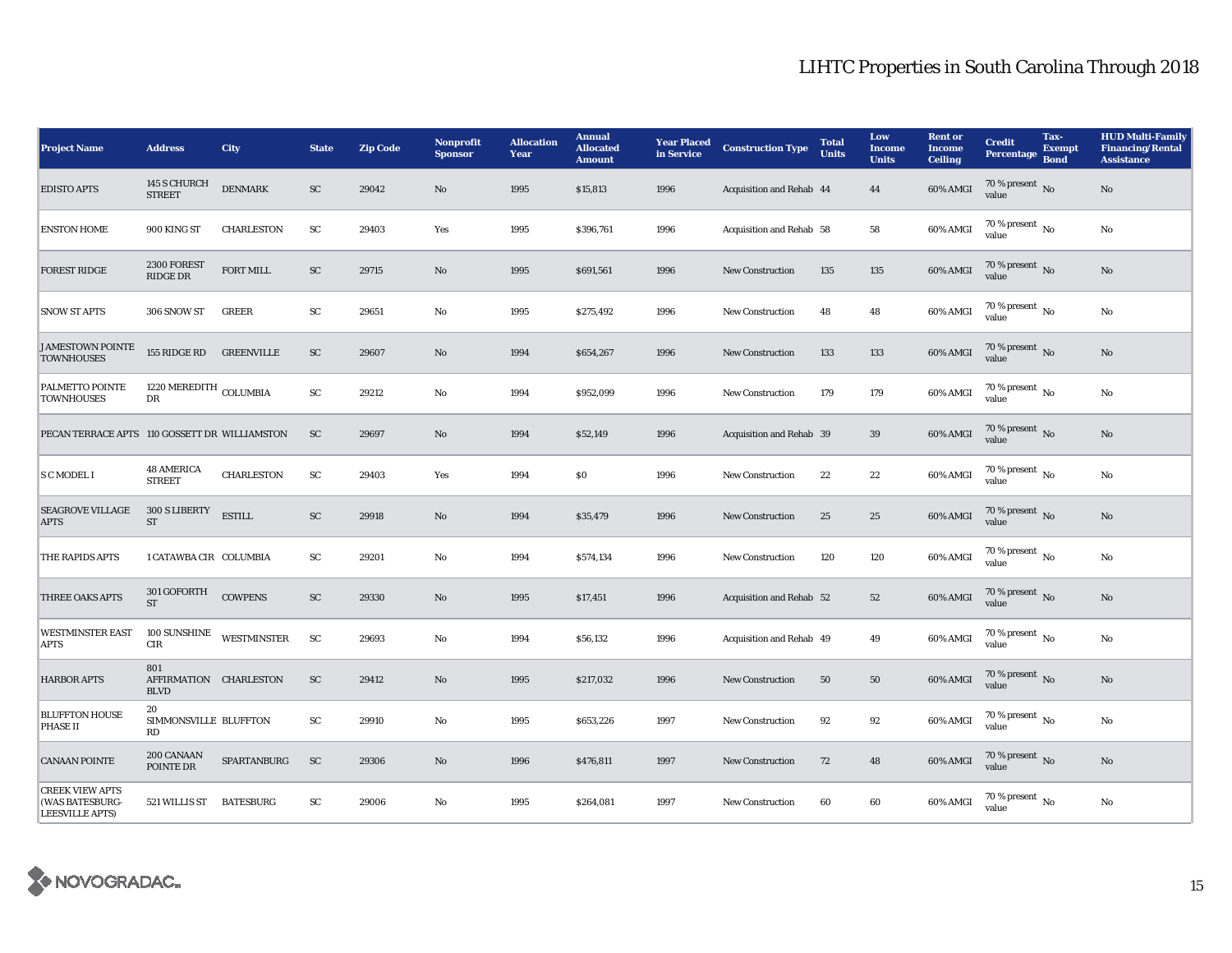| <b>Project Name</b>                         | <b>Address</b>                             | <b>City</b>        | <b>State</b> | <b>Zip Code</b> | <b>Nonprofit</b><br><b>Sponsor</b> | <b>Allocation</b><br>Year | <b>Annual</b><br><b>Allocated</b><br><b>Amount</b> | <b>Year Placed</b><br>in Service | <b>Construction Type</b>  | <b>Total</b><br><b>Units</b> | Low<br><b>Income</b><br><b>Units</b> | <b>Rent</b> or<br><b>Income</b><br><b>Ceiling</b> | <b>Credit</b><br><b>Percentage</b>       | Tax-<br><b>Exempt</b><br><b>Bond</b> | <b>HUD Multi-Family</b><br><b>Financing/Rental</b><br><b>Assistance</b> |
|---------------------------------------------|--------------------------------------------|--------------------|--------------|-----------------|------------------------------------|---------------------------|----------------------------------------------------|----------------------------------|---------------------------|------------------------------|--------------------------------------|---------------------------------------------------|------------------------------------------|--------------------------------------|-------------------------------------------------------------------------|
| <b>CREEKSIDE APTS</b>                       | 100 PEBBLE<br><b>BROOK CT</b>              | <b>EASLEY</b>      | ${\rm SC}$   | 29642           | No                                 | 1995                      | \$564,571                                          | 1997                             | <b>New Construction</b>   | 132                          | 132                                  | 60% AMGI                                          | 70 % present $\overline{N_0}$<br>value   |                                      | No                                                                      |
| <b>DOVER VILLAGE</b>                        | 414 SOUTH<br><b>LONGSTREET</b>             | <b>DILLON</b>      | SC           |                 | No                                 | 1996                      | \$222,980                                          | 1997                             | <b>New Construction</b>   | 40                           | 40                                   | 60% AMGI                                          | 70 % present $\,$ No $\,$<br>value       |                                      | No                                                                      |
| <b>FAIRFIELD ESTATES</b>                    | <b>200 SAMS</b><br>POINT RD                | <b>BEAUFORT</b>    | SC           | 29907           | Yes                                | 1995                      | \$608,534                                          | 1997                             | New Construction          | 55                           | 55                                   | 60% AMGI                                          | 70 % present No<br>value                 |                                      | No                                                                      |
| FERGUSON WILLIAMS<br><b>APTS</b>            | $200$ ELLIS AVE ABBEVILLE                  |                    | SC           | 29620           | No                                 | 1995                      | \$95,311                                           | 1997                             | Acquisition and Rehab 20  |                              | 20                                   | 50% AMGI                                          | 70 % present $\overline{N_0}$<br>value   |                                      | No                                                                      |
| <b>MIDDLETOWN APTS</b>                      | 600W<br>WASHINGTON HARTSVILLE<br><b>ST</b> |                    | SC           | 29550           | No                                 | 1996                      | \$222,648                                          | 1997                             | <b>New Construction</b>   | 40                           | 40                                   | 60% AMGI                                          | 70 % present $\,$ No $\,$<br>value       |                                      | No                                                                      |
| <b>ROYAL KNIGHT APTS</b>                    | 519 FLUITT ST                              | KINGSTREE          | SC           | 29556           | No                                 | 1996                      | \$44,542                                           | 1997                             | <b>New Construction</b>   | 21                           | 21                                   | 60% AMGI                                          | $70\%$ present $\overline{N_0}$<br>value |                                      | No                                                                      |
| SPRING GARDEN APTS 536 S LEE ST             |                                            | <b>BISHOPVILLE</b> | SC           | 29010           | $\mathbf{N}\mathbf{o}$             | 1996                      | \$141,942                                          | 1997                             | <b>New Construction</b>   | 32                           | $32\,$                               | 60% AMGI                                          | 70 % present No<br>value                 |                                      | No                                                                      |
| SUMMERVILLE VILLAS 350 LUDEN DR SUMMERVILLE |                                            |                    | SC           | 29485           | No                                 | 1996                      | \$55,372                                           | 1997                             | Acquisition and Rehab 41  |                              | 41                                   | 60% AMGI                                          | $70\%$ present $\overline{N_0}$<br>value |                                      | No                                                                      |
| <b>SWANSGATE APTS</b>                       | 1050 TENTH<br><b>AVE N</b>                 | SURFSIDE BEACH SC  |              | 29575           | $\mathbf{N}\mathbf{o}$             | 1995                      | \$149,268                                          | 1997                             | Acquisition and Rehab 34  |                              | $34\,$                               | <b>50% AMGI</b>                                   | 70 % present $\overline{N_0}$<br>value   |                                      | No                                                                      |
| THE PINES AT<br><b>EHRHARDT</b>             | 265 E KING ST                              | EHRHARDT           | SC           | 29081           | No                                 | 1996                      | \$26,503                                           | 1997                             | <b>New Construction</b>   | 16                           | 16                                   | 60% AMGI                                          | $70\%$ present $\overline{N_0}$<br>value |                                      | No                                                                      |
| TIMMONSVILLE<br><b>GREEN APTS</b>           | 701 JAMES ST                               | TIMMONSVILLE       | <b>SC</b>    | 29161           | $\mathbf{N}\mathbf{o}$             | 1996                      | \$50,092                                           | 1997                             | Acquisition and Rehab 32  |                              | $32\,$                               | 60% AMGI                                          | 70 % present No<br>value                 |                                      | No                                                                      |
| <b>VISTA VIEW ONE APTS</b>                  | 39 HAIGLER<br><b>BLVD</b>                  | <b>BLUFFTON</b>    | ${\rm SC}$   | 29910           | No                                 | 1995                      | \$489,098                                          | 1997                             | <b>New Construction</b>   | 72                           | 72                                   | 60% AMGI                                          | 70 % present $\overline{N_0}$<br>value   |                                      | No                                                                      |
| <b>WATERFORD COVE I</b>                     | 20 COLONY<br><b>GARDENS RD</b>             | <b>BEAUFORT</b>    | ${\rm SC}$   | 29907           | Yes                                | 1995                      | \$675,200                                          | 1997                             | <b>New Construction</b>   | 128                          | 128                                  | 60% AMGI                                          | $70\,\%$ present $\,$ No value           |                                      | No                                                                      |
| <b>WILLOW LAKES APTS</b>                    | 5313 FAIRFIELD<br><b>RD</b>                | COLUMBIA           | SC           | 29203           | Yes                                | 1996                      | \$241,003                                          | 1997                             | Acquisition and Rehab 141 |                              | 141                                  | 60% AMGI                                          | 70 % present $\overline{N_0}$<br>value   |                                      | No                                                                      |
| <b>BLACKVILLE GARDENS</b><br><b>APTS</b>    | 5519 HILDA RD BLACKVILLE                   |                    | SC           | 29817           | $\mathbf{N}\mathbf{o}$             | 1997                      | \$29,736                                           | 1998                             | Acquisition and Rehab 24  |                              | 24                                   | 60% AMGI                                          | 70 % present $\overline{N_0}$<br>value   |                                      | No                                                                      |
| <b>BROOKSIDE POINTE</b>                     | 1600 BROOKS<br>POINTE CIR                  | TRAVELERS REST SC  |              | 29690           | No                                 | 1996                      | \$475,296                                          | 1998                             | <b>New Construction</b>   | 96                           | 96                                   | 60% AMGI                                          | $70\%$ present $\overline{N_0}$<br>value |                                      | No                                                                      |

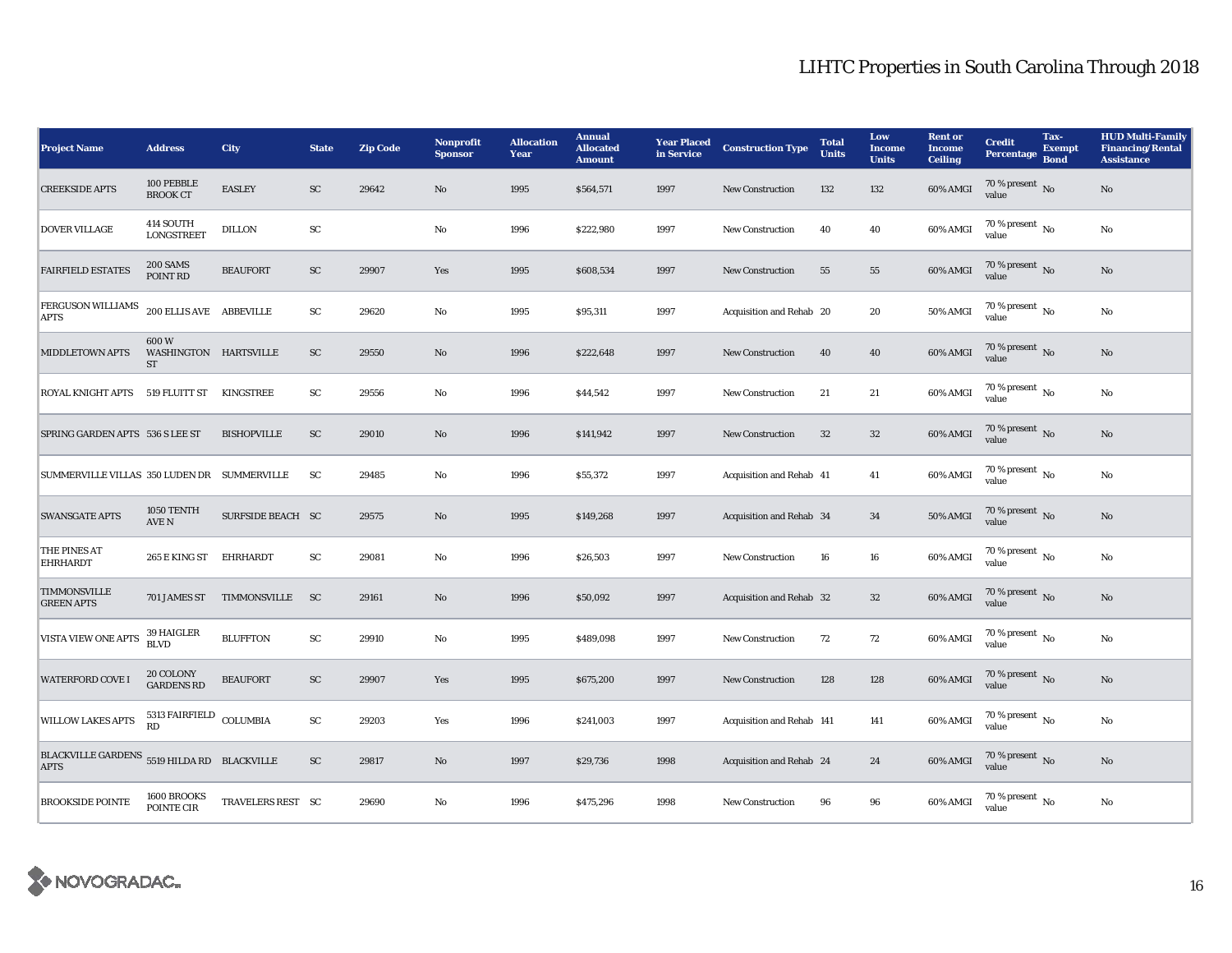| <b>Project Name</b>                                                                                    | <b>Address</b>                              | City              | <b>State</b> | <b>Zip Code</b> | <b>Nonprofit</b><br><b>Sponsor</b> | <b>Allocation</b><br>Year | <b>Annual</b><br><b>Allocated</b><br><b>Amount</b> | <b>Year Placed<br/>in Service</b> | <b>Construction Type</b> | <b>Total</b><br><b>Units</b> | Low<br><b>Income</b><br><b>Units</b> | <b>Rent</b> or<br><b>Income</b><br><b>Ceiling</b> | <b>Credit</b><br>Percentage              | Tax-<br><b>Exempt</b><br><b>Bond</b> | <b>HUD Multi-Family</b><br><b>Financing/Rental</b><br><b>Assistance</b> |
|--------------------------------------------------------------------------------------------------------|---------------------------------------------|-------------------|--------------|-----------------|------------------------------------|---------------------------|----------------------------------------------------|-----------------------------------|--------------------------|------------------------------|--------------------------------------|---------------------------------------------------|------------------------------------------|--------------------------------------|-------------------------------------------------------------------------|
| COLEMAN ST APTS M13-110 COLEMAN<br>SG450954                                                            | $\operatorname{ST}$                         | <b>ABBEVILLE</b>  | SC           | 29620           | No                                 | 1996                      | \$54,751                                           | 1998                              | Acquisition and Rehab 48 |                              | 48                                   | 60% AMGI                                          | 70 % present $\overline{N_0}$<br>value   |                                      | No                                                                      |
| <b>COLUMBIANA RIDGE</b><br><b>APTS II</b>                                                              | 401<br>COLUMBIANA COLUMBIA<br>DR            |                   | ${\rm SC}$   | 29212           | No                                 | 1998                      | \$190,000                                          | 1998                              | Acquisition and Rehab 36 |                              | 28                                   | 60% AMGI                                          | $70\%$ present $\overline{N_0}$<br>value |                                      | No                                                                      |
| <b>COTTONWOOD APTS</b>                                                                                 | 625<br><b>DUNBARTON</b><br>RD               | <b>WILLISTON</b>  | ${\rm SC}$   |                 | $\mathbf{N}\mathbf{o}$             | 1997                      | \$28,199                                           | 1998                              | Acquisition and Rehab 24 |                              | 24                                   | 60% AMGI                                          | 70 % present No<br>value                 |                                      | No                                                                      |
| CULPEPPER LANDING 201 CULPEPPER DUNCAN<br><b>APTS</b>                                                  | <b>LANDING DR</b>                           |                   | SC           | 29334           | No                                 | 1996                      | \$488,766                                          | 1998                              | <b>New Construction</b>  | 119                          | 119                                  | 60% AMGI                                          | $70\%$ present $\overline{N_0}$<br>value |                                      | No                                                                      |
| $\begin{tabular}{ll} CULPEPPER LANDING & 201 CULPEPPER & DUNCAN \\ II APTS & LANDING DR \end{tabular}$ |                                             |                   | ${\rm SC}$   | 29334           | No                                 | 1997                      | \$284,065                                          | 1998                              | <b>New Construction</b>  | 85                           | 72                                   | 60% AMGI                                          | 70 % present $\overline{N_0}$<br>value   |                                      | No                                                                      |
| <b>FALLS LANDING APTS</b>                                                                              | 1146 OLD<br><b>CENTRAL</b><br>ROAD.         | <b>CLEMSON</b>    | ${\rm SC}$   | 29631           | No                                 | 1996                      | \$426,898                                          | 1998                              | <b>New Construction</b>  | 76                           | 76                                   | 60% AMGI                                          | $70\%$ present $\overline{N_0}$<br>value |                                      | No                                                                      |
| <b>HILLCREST APTS</b>                                                                                  | 518 SNIDERS<br><b>HWY</b>                   | <b>WALTERBORO</b> | <b>SC</b>    | 29488           | No                                 | 1997                      | \$49,982                                           | 1998                              | Acquisition and Rehab 31 |                              | 31                                   | 60% AMGI                                          | 70 % present $\overline{N_0}$<br>value   |                                      | No                                                                      |
| IVEYWOOD PARK APTS 112 MARTIN LN GAFFNEY                                                               |                                             |                   | SC           | 29341           | No                                 | 1996                      | \$275,545                                          | 1998                              | <b>New Construction</b>  | 64                           | 64                                   | 60% AMGI                                          | $70\%$ present $\overline{N_0}$<br>value |                                      | No                                                                      |
| <b>NORTH WOODS APTS</b>                                                                                | 116<br>NORTHWOOD SENECA<br><b>DRIVE</b>     |                   | SC           | 29678           | No                                 | 1996                      | \$0\$                                              | 1998                              | <b>New Construction</b>  | 119                          | 119                                  | 60% AMGI                                          | 70 % present No<br>value                 |                                      | No                                                                      |
| <b>SIMMONS CAY APTS</b>                                                                                | 57<br>SIMMONSVILLE BLUFFTON<br>RD           |                   | ${\rm SC}$   | 29910           | Yes                                | 1996                      | \$296,412                                          | 1998                              | <b>New Construction</b>  | 48                           | 48                                   | 60% AMGI                                          | 70 % present $N_0$<br>value              |                                      | No                                                                      |
| <b>SOUTH FORGE APTS</b><br>(WAS SPANISH<br><b>GARDENS</b> )                                            | 230 SC HWY 261 WEDGEFIELD<br>S              |                   | SC           | 29168           | No                                 | 1996                      | \$90,520                                           | 1998                              | Acquisition and Rehab 72 |                              | 72                                   | 60% AMGI                                          | 70 % present No<br>value                 |                                      | No                                                                      |
| <b>SOUTHERN FOREST</b><br><b>APTS</b>                                                                  | 2800 PLAZA CT MARION                        |                   | SC           | WALT BROWN No   |                                    | 1996                      | \$170,701                                          | 1998                              | <b>New Construction</b>  | 40                           | 40                                   | 60% AMGI                                          | $70\%$ present $\overline{N_0}$<br>value |                                      | No                                                                      |
| <b>SOUTHSIDE GREEN</b><br><b>APTS</b>                                                                  | 721 HWY 501 S LATTA                         |                   | SC           | 29565           | No                                 | 1997                      | \$37,275                                           | 1998                              | Acquisition and Rehab 24 |                              | 24                                   | 60% AMGI                                          | 70 % present $\overline{N_0}$<br>value   |                                      | No                                                                      |
| STERLING WOODS APTS <sup>423</sup> LINDSAY                                                             |                                             | <b>CLEMSON</b>    | ${\rm SC}$   | 29631           | No                                 | 1996                      | \$394,385                                          | 1998                              | <b>New Construction</b>  | 70                           | 70                                   | 60% AMGI                                          | $70\%$ present $\overline{N_0}$<br>value |                                      | No                                                                      |
| <b>SWEET BRIAR APTS</b>                                                                                | 6076 OLD<br><b>NUMBER SIX</b><br><b>HWY</b> | <b>ELLOREE</b>    | SC           | 29047           | No                                 | 1997                      | \$16,215                                           | 1998                              | Acquisition and Rehab 14 |                              | 14                                   | 50% AMGI                                          | 70 % present $\overline{N_0}$<br>value   |                                      | No                                                                      |
| <b>TWIN OAKS APTS</b>                                                                                  | 200 HOLMAN<br>${\rm ST}$                    | <b>GREENWOOD</b>  | SC           | 29649           | No                                 | 1997                      | \$202,156                                          | 1998                              | Acquisition and Rehab 56 |                              | 56                                   | 60% AMGI                                          | $70\%$ present $\overline{N_0}$<br>value |                                      | Yes                                                                     |

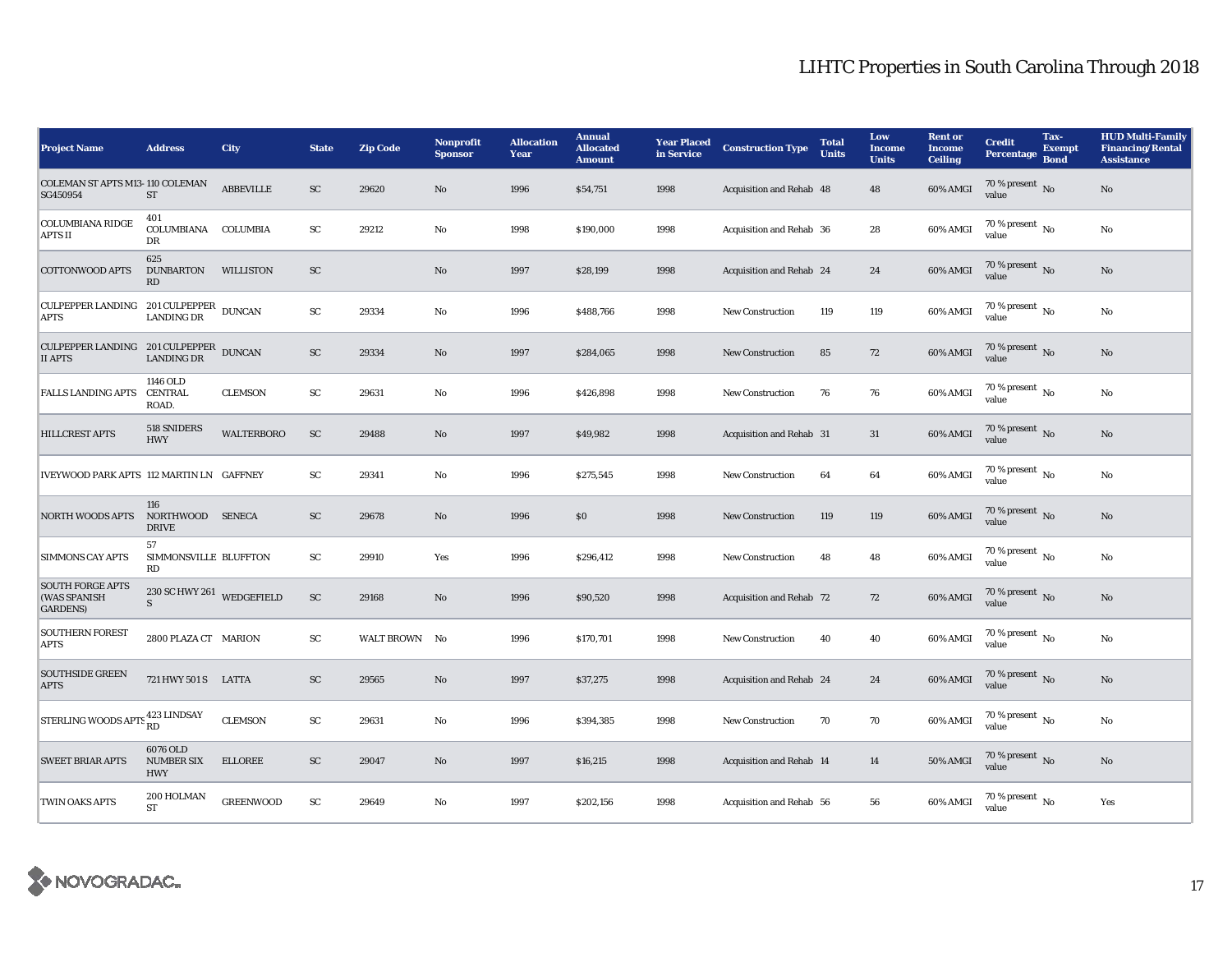| <b>Project Name</b>                                         | <b>Address</b>                                                   | City                       | <b>State</b> | <b>Zip Code</b> | <b>Nonprofit</b><br><b>Sponsor</b> | <b>Allocation</b><br>Year | <b>Annual</b><br><b>Allocated</b><br><b>Amount</b> | <b>Year Placed</b><br>in Service | <b>Construction Type</b>              | <b>Total</b><br><b>Units</b> | Low<br><b>Income</b><br><b>Units</b> | <b>Rent or</b><br><b>Income</b><br><b>Ceiling</b> | <b>Credit</b><br><b>Percentage</b>          | Tax-<br><b>Exempt</b><br><b>Bond</b> | <b>HUD Multi-Family</b><br><b>Financing/Rental</b><br><b>Assistance</b> |
|-------------------------------------------------------------|------------------------------------------------------------------|----------------------------|--------------|-----------------|------------------------------------|---------------------------|----------------------------------------------------|----------------------------------|---------------------------------------|------------------------------|--------------------------------------|---------------------------------------------------|---------------------------------------------|--------------------------------------|-------------------------------------------------------------------------|
| <b>WATERFORD COVE II</b>                                    | 20 COLONY<br><b>GARDENS RD</b>                                   | <b>BEAUFORT</b>            | ${\rm SC}$   | 29907           | No                                 | 1996                      | \$186,053                                          | 1998                             | New Construction                      | 32                           | ${\bf 32}$                           | 60% AMGI                                          | $70\,\%$ present $\,$ No value              |                                      | $\rm No$                                                                |
| BLUFFTON HOUSE GAR SIMMONSVILLE BLUFFTON                    | 20<br>RD                                                         |                            | SC           | 29910           | No                                 | 1997                      | \$269,166                                          | 1999                             | <b>New Construction</b>               | 64                           | 51                                   | 60% AMGI                                          | 70 % present $\,$ No $\,$<br>value          |                                      | No                                                                      |
| <b>BRACEY SQUARE APTS</b>                                   | 1269 MANNING SUMTER<br>RD                                        |                            | ${\rm SC}$   | 29150           | No                                 | 1997                      | \$231,284                                          | 1999                             | <b>New Construction</b>               | 40                           | 40                                   | 60% AMGI                                          | 70 % present $\,$ No $\,$<br>value          |                                      | $\rm No$                                                                |
| <b>BRIDLE RIDGE APTS</b>                                    | <b>46 BOULWARE</b><br>RD                                         | <b>LUGOFF</b>              | ${\rm SC}$   | 29078           | No                                 | 1997                      | \$175,449                                          | 1999                             | New Construction                      | 40                           | 40                                   | 60% AMGI                                          | $70\%$ present $\overline{N_0}$<br>value    |                                      | $\rm No$                                                                |
| <b>BRIGHTON RIDGE</b><br><b>APTS</b>                        | 1048<br><b>WOODLAND</b><br>AVE                                   | <b>EDGEFIELD</b>           | SC           | 29824           | Yes                                | 1997                      | \$131,550                                          | 1999                             | Acquisition and Rehab 44              |                              | 44                                   | 60% AMGI                                          | 70 % present $\,$ No $\,$<br>value          |                                      | Yes                                                                     |
| <b>COLE ROAD APTS</b>                                       | 324 KOGER CIR LAKE CITY                                          |                            | ${\rm SC}$   | 29560           | No                                 | 1998                      | \$101,928                                          | 1999                             | <b>New Construction</b>               | 39                           | $\bf 39$                             | 60% AMGI                                          | 70 % present $\,$ No $\,$<br>value          |                                      | No                                                                      |
| <b>COUNTRY CLUB APTS</b>                                    | 303 COUNTRY<br><b>CLUB BLVD</b>                                  | <b>SUMMERVILLE</b>         | <b>SC</b>    | 29483           | No                                 | 1998                      | \$79,064                                           | 1999                             | Acquisition and Rehab 32              |                              | 32                                   | 60% AMGI                                          | 70 % present $\,$ No $\,$<br>value          |                                      | $\rm No$                                                                |
| <b>ELM CREEK APTS</b>                                       | 295 N<br>$\ensuremath{\textsc{Law}}\xspace$ EAWRENCE AVE SWANSEA |                            | SC           | 29160           | No                                 | 1997                      | \$198,846                                          | 1999                             | Both New Construction 40<br>and $A/R$ |                              | 40                                   | 60% AMGI                                          | <b>Both 30%</b><br>and 70%<br>present value | No                                   | $\rm No$                                                                |
| HANOVER RIDGE APTS                                          | 1110 W<br>FRANKLIN ST                                            | <b>ANDERSON</b>            | SC           | 29624           | Yes                                | 1997                      | \$272,558                                          | 1999                             | Acquisition and Rehab 152             |                              | 122                                  | 60% AMGI                                          | 70 % present No<br>value                    |                                      | No                                                                      |
| <b>HEATHERWOOD APTS</b>                                     | 1025 W<br>WHITNER ST                                             | <b>ANDERSON</b>            | ${\rm SC}$   | 29624           | No                                 | 1997                      | \$252,410                                          | 1999                             | <b>New Construction</b>               | 48                           | 48                                   | 60% AMGI                                          | 70 % present $N_0$<br>value                 |                                      | $\rm No$                                                                |
| <b>HIGHLAND RIDGE</b><br><b>APTS</b>                        | $2000\,\mathrm{SHALAND}$ SPARTANBURG<br>DR                       |                            | ${\rm SC}$   | 29301           | No                                 | 1997                      | \$145,540                                          | 1999                             | New Construction                      | 40                           | $32\,$                               | 60% AMGI                                          | 70 % present $\,$ No $\,$<br>value          |                                      | $\rm No$                                                                |
| <b>HOLLY COURT APTS</b>                                     | 211 DICKSON ST. MANNING                                          |                            | SC           | 29102           | $\mathbf{No}$                      | 1998                      | S <sub>0</sub>                                     | 1999                             | Acquisition and Rehab 60              |                              | 60                                   | 60% AMGI                                          | 70 % present $\overline{N_0}$<br>value      |                                      | $\rm No$                                                                |
| IVEYWOOD PARK APTS 114 MARTIN LN GAFFNEY<br><b>PHASE II</b> |                                                                  |                            | SC           | 29341           | No                                 | 1997                      | \$149,427                                          | 1999                             | <b>New Construction</b>               | 32                           | $32\,$                               | 60% AMGI                                          | $70\,\%$ present $\,$ No value              |                                      | $\rm No$                                                                |
| <b>LAKEBROOK APTS</b>                                       | 3020 RACCOON<br>RD                                               | <b>MANNING</b>             | SC           | 29102           | No                                 | 1997                      | \$176,127                                          | 1999                             | <b>New Construction</b>               | 40                           | 40                                   | 60% AMGI                                          | 70 % present $\overline{N_0}$<br>value      |                                      | No                                                                      |
| <b>LEGACY APTS II</b>                                       | 1001<br><b>SINGLETON</b><br><b>RIDGE OAD</b>                     | <b>CONWAY</b>              | SC           | 29526           | No                                 | 1997                      | \$287,074                                          | 1999                             | <b>New Construction</b>               | 94                           | 60                                   | 60% AMGI                                          | 70 % present No<br>value                    |                                      | $\rm No$                                                                |
| <b>LINCOLNVILLE</b><br><b>ELDERLY APTS</b>                  |                                                                  | 501 SLIDEL ST LINCOLNVILLE | SC           | 29484           | Yes                                | 1997                      | \$181,962                                          | 1999                             | <b>New Construction</b>               | 39                           | 39                                   | 60% AMGI                                          | 70 % present $\overline{N_0}$<br>value      |                                      | No                                                                      |

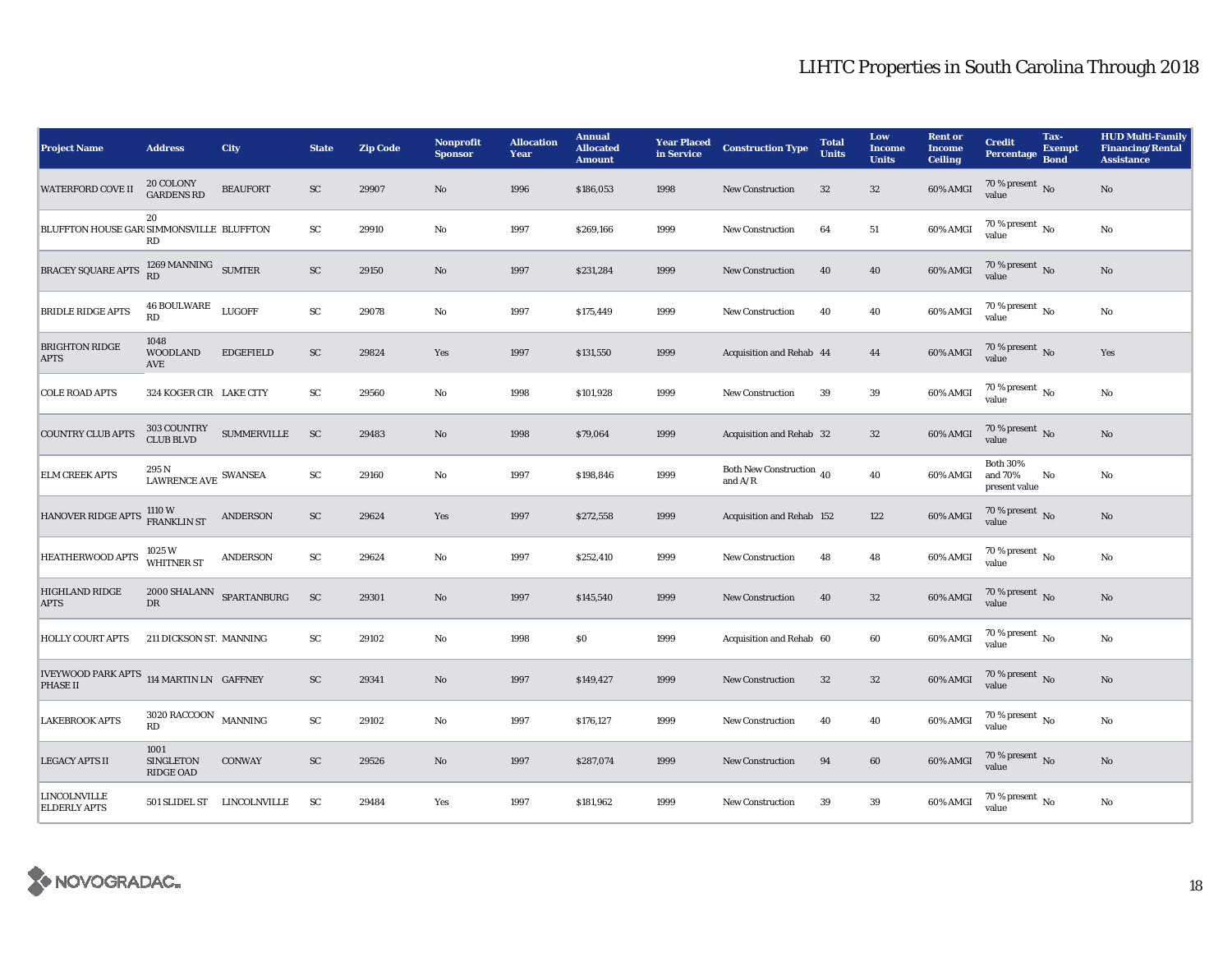| <b>Project Name</b>                             | <b>Address</b>                       | City                | <b>State</b> | <b>Zip Code</b> | <b>Nonprofit</b><br><b>Sponsor</b> | <b>Allocation</b><br>Year | <b>Annual</b><br><b>Allocated</b><br><b>Amount</b> | <b>Year Placed</b><br>in Service | <b>Construction Type</b>              | <b>Total</b><br><b>Units</b> | Low<br><b>Income</b><br><b>Units</b> | <b>Rent</b> or<br><b>Income</b><br><b>Ceiling</b> | <b>Credit</b><br><b>Percentage</b>          | Tax-<br><b>Exempt</b><br><b>Bond</b> | <b>HUD Multi-Family</b><br><b>Financing/Rental</b><br><b>Assistance</b> |
|-------------------------------------------------|--------------------------------------|---------------------|--------------|-----------------|------------------------------------|---------------------------|----------------------------------------------------|----------------------------------|---------------------------------------|------------------------------|--------------------------------------|---------------------------------------------------|---------------------------------------------|--------------------------------------|-------------------------------------------------------------------------|
| <b>MARKET PLACE APT</b>                         | 1333 CORONET<br><b>CT</b>            | <b>ROCK HILL</b>    | ${\rm SC}$   | 29730           | No                                 | 1998                      | \$270,488                                          | 1999                             | Acquisition and Rehab 68              |                              | 54                                   | 60% AMGI                                          | 70 % present $\overline{N_0}$<br>value      |                                      | Yes                                                                     |
| <b>MONARCH PLACE</b><br><b>APTS</b>             | 1 MONARCH PL WELLFORD                |                     | SC           |                 | No                                 | 1997                      | \$295,798                                          | 1999                             | <b>New Construction</b>               | 64                           | 64                                   | 60% AMGI                                          | 70 % present $N_0$<br>value                 |                                      | No                                                                      |
| NUNAN STREET APTS 19 NUNAN ST                   |                                      | <b>CHARLESTON</b>   | ${\rm SC}$   | 29403           | Yes                                | 1997                      | \$143,489                                          | 1999                             | Both New Construction 20<br>and $A/R$ |                              | 20                                   | 50% AMGI                                          | <b>Both 30%</b><br>and 70%<br>present value | No                                   | No                                                                      |
| PINERIDGE APTS                                  | 125 PINE ST                          | <b>PROSPERITY</b>   | SC           | 29127           | No                                 | 1997                      | \$31,436                                           | 1999                             | Acquisition and Rehab 24              |                              | 24                                   | 60% AMGI                                          | $70\%$ present $\overline{N_0}$<br>value    |                                      | No                                                                      |
| <b>QUEEN ANN APTS</b>                           | 525 FLUITT ST KINGSTREE              |                     | SC           | 29556           | No                                 | 1998                      | \$57,464                                           | 1999                             | New Construction                      | 30                           | $30\,$                               | 60% AMGI                                          | 70 % present $\,$ No $\,$<br>value          |                                      | No                                                                      |
| <b>ROSE HILL GARDENS</b><br><b>APTS</b>         | 175 INDUSTRIAL UNION<br>PARK RD      |                     | SC           | 29379           | No                                 | 1997                      | \$176,191                                          | 1999                             | <b>New Construction</b>               | 40                           | 40                                   | 60% AMGI                                          | $70\%$ present $\overline{N_0}$<br>value    |                                      | No                                                                      |
| <b>SHOAL'S POINTE APTS</b><br><b>APTS</b>       | 29 N<br><b>GREENWOOD</b><br>AVE      | <b>WARE SHOALS</b>  | SC           | 29692           | No                                 | 1998                      | \$53,559                                           | 1999                             | Acquisition and Rehab 37              |                              | 37                                   | 60% AMGI                                          | 70 % present No<br>value                    |                                      | $\rm No$                                                                |
| <b>SWEETWATER APTS</b>                          | 3 MURRAH RD<br><b>EXT</b>            | NORTH AUGUSTA SC    |              | 29860           | Yes                                | 1997                      | \$281,606                                          | 1999                             | <b>New Construction</b>               | 72                           | 72                                   | 50% AMGI                                          | $70\%$ present $\overline{N_0}$<br>value    |                                      | No                                                                      |
| <b>MCALILEY</b>                                 | 120 MAIN ST                          | <b>CHESTER</b>      | SC           | 29706           | No                                 | 1998                      | \$89,841                                           | 1999                             | Acquisition and Rehab 22              |                              | 22                                   | 60% AMGI                                          | 70 % present $\overline{N_0}$<br>value      |                                      | No                                                                      |
| TIMBERLAND<br><b>CROSSING APTS</b>              | 103<br>WHISPERING<br><b>MAPLE DR</b> | <b>CENTRAL</b>      | ${\rm SC}$   | 29630           | $\rm No$                           | 1997                      | \$273,404                                          | 1999                             | <b>New Construction</b>               | 72                           | 72                                   | 50% AMGI                                          | $70\%$ present $\overline{N_0}$<br>value    |                                      | No                                                                      |
| <b>ASHLYN PARK APTS</b>                         | 419 ARCADIA<br><b>DR</b>             | MCCOLL              | ${\rm SC}$   | 29570           | Yes                                | 1998                      | \$80,546                                           | 2000                             | Acquisition and Rehab 64              |                              | 64                                   | 60% AMGI                                          | 70 % present $\overline{N_0}$<br>value      |                                      | No                                                                      |
| <b>ASHWOOD POINTE</b><br><b>APTS</b>            | 224 MOSELEY<br>${\rm ST}$            | <b>BISHOPVILLE</b>  | ${\rm SC}$   | 29010           | $\rm No$                           | 1999                      | \$199,933                                          | 2000                             | <b>New Construction</b>               | 40                           | 40                                   | 60% AMGI                                          | 70 % present $\overline{N_0}$<br>value      |                                      | No                                                                      |
| <b>BELLS BAY LANDINGS</b>                       | 2321 WRIGHT<br>BLVD.                 | <b>CONWAY</b>       | SC           | 29527           | No                                 | 1998                      | \$486,483                                          | 2000                             | <b>New Construction</b>               | 60                           | 60                                   | 60% AMGI                                          | $70\,\%$ present $\,$ No value              |                                      | No                                                                      |
| <b>CAROLINA COVE</b>                            | 830 CAROLINA<br><b>COVE DR</b>       | <b>MYRTLE BEACH</b> | SC           | 29577           | No                                 | 1999                      | \$483,463                                          | 2000                             | <b>New Construction</b>               | 73                           | 58                                   | 60% AMGI                                          | $70\%$ present $\overline{N_0}$<br>value    |                                      | No                                                                      |
| <b>CEDAR CREEK APTS</b>                         | 1510 MILL ST                         | <b>MARION</b>       | ${\rm SC}$   | 29571           | $\mathbf{N}\mathbf{o}$             | 1999                      | \$208,682                                          | 2000                             | <b>New Construction</b>               | 40                           | 40                                   | 60% AMGI                                          | 70 % present $\overline{N_0}$<br>value      |                                      | No                                                                      |
| <b>GABLE OAKS (ASHLEY 901 COLLETON</b><br>APTS) | ST                                   | COLUMBIA            | SC           | 29203           | No                                 | 1999                      | \$206,249                                          | 2000                             | Acquisition and Rehab 200             |                              | 200                                  | 60% AMGI                                          | 30 % present $\rm \gamma_{\rm es}$<br>value |                                      | Yes                                                                     |

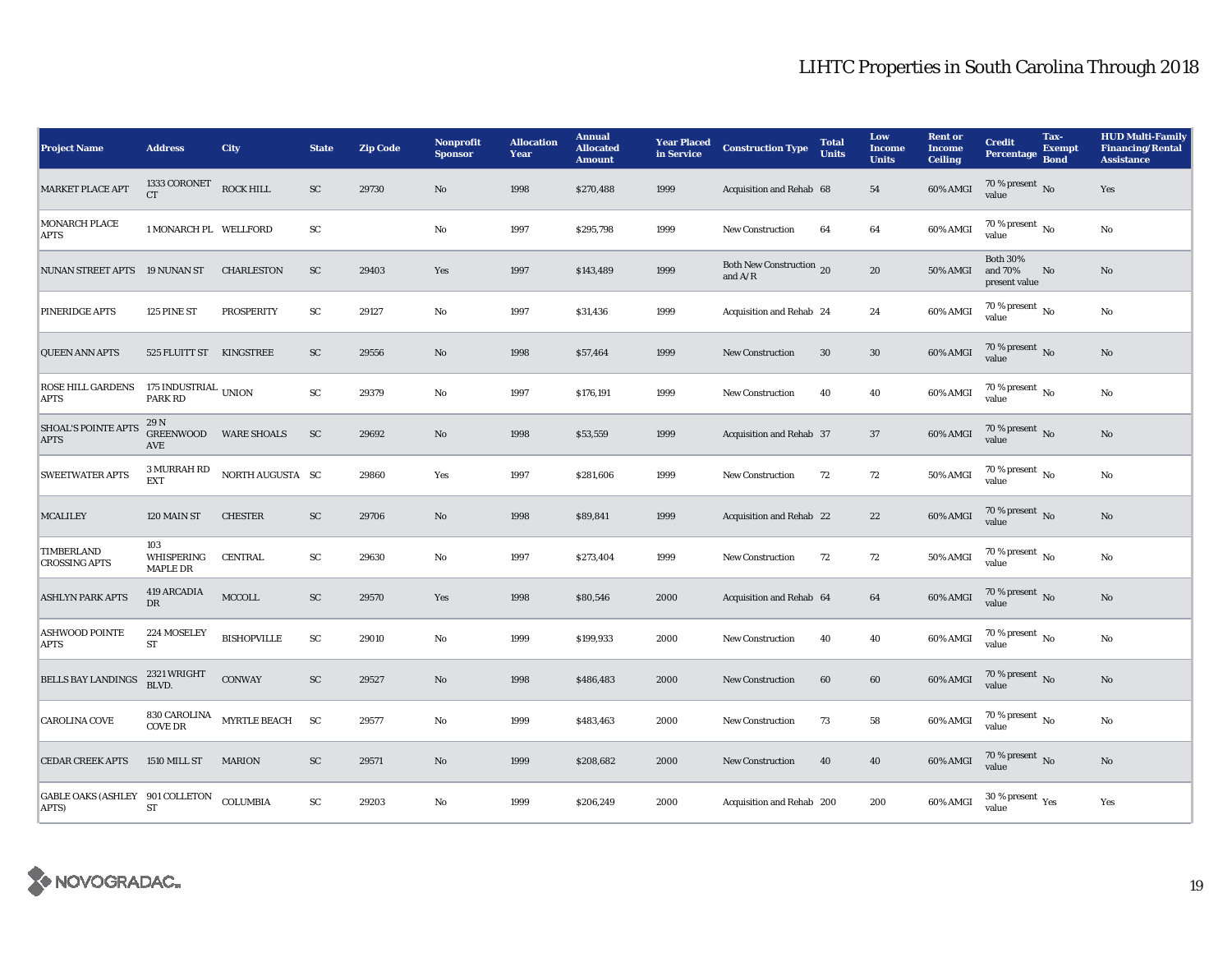| <b>Project Name</b>                                     | <b>Address</b>                                 | <b>City</b>              | <b>State</b> | <b>Zip Code</b> | Nonprofit<br><b>Sponsor</b> | <b>Allocation</b><br>Year | <b>Annual</b><br><b>Allocated</b><br><b>Amount</b> | <b>Year Placed</b><br>in Service | <b>Construction Type</b>  | <b>Total</b><br><b>Units</b> | Low<br><b>Income</b><br><b>Units</b> | <b>Rent or</b><br><b>Income</b><br><b>Ceiling</b> | <b>Credit</b><br><b>Percentage</b>          | Tax-<br><b>Exempt</b><br><b>Bond</b> | <b>HUD Multi-Family</b><br><b>Financing/Rental</b><br><b>Assistance</b> |
|---------------------------------------------------------|------------------------------------------------|--------------------------|--------------|-----------------|-----------------------------|---------------------------|----------------------------------------------------|----------------------------------|---------------------------|------------------------------|--------------------------------------|---------------------------------------------------|---------------------------------------------|--------------------------------------|-------------------------------------------------------------------------|
| <b>GRAND OAK APTS</b>                                   | 1830<br>MAGWOOD DR                             | <b>CHARLESTON</b>        | <b>SC</b>    | 29414           | Yes                         | 1998                      | \$289,800                                          | 2000                             | <b>New Construction</b>   | 59                           | 59                                   | 60% AMGI                                          | 70 % present No<br>value                    |                                      | No                                                                      |
| <b>INTERFAITH APTS</b>                                  | 825<br>TOMLINSON ST $\,$ KINGSTREE             |                          | SC           | 29556           | No                          | 1998                      | \$110,513                                          | 2000                             | Acquisition and Rehab 48  |                              | 48                                   | 60% AMGI                                          | $70\%$ present $\overline{N_0}$<br>value    |                                      | No                                                                      |
| <b>MAYFLOWER COURT</b>                                  | <b>2106 MOUNT</b><br>PLEASANT ST               | <b>CHARLESTON</b>        | SC           | 29403           | Yes                         | 1998                      | \$92,055                                           | 2000                             | Acquisition and Rehab 14  |                              | 14                                   | 60% AMGI                                          | $70\%$ present No<br>value                  |                                      | No                                                                      |
| <b>OSPREY POINTE APTS</b>                               | 2381 BAKER<br>HOSPITAL BLVD CHARLESTON         | <b>NORTH</b>             | SC           | 29405           | Yes                         | 1998                      | \$379,900                                          | 2000                             | <b>New Construction</b>   | 72                           | 56                                   | 60% AMGI                                          | $70\%$ present $\overline{N_0}$<br>value    |                                      | No                                                                      |
| SPARROW RIDGE APTS 701 E SMITH ST TIMMONSVILLE          |                                                |                          | <b>SC</b>    | 29161           | No                          | 1999                      | \$53,302                                           | 2000                             | <b>New Construction</b>   | 24                           | 24                                   | <b>50% AMGI</b>                                   | 70 % present $\,$ No $\,$<br>value          |                                      | No                                                                      |
| <b>SWANSGATE APTS II</b>                                | 1050 TENTH<br><b>AVE N</b>                     | <b>MYRTLE BEACH</b>      | <b>SC</b>    | 29577           | No                          | 1998                      | \$113,501                                          | 2000                             | <b>New Construction</b>   | 24                           | 24                                   | 60% AMGI                                          | $70\%$ present $\overline{N_0}$<br>value    |                                      | No                                                                      |
| <b>TIMBERLAKE APTS</b>                                  | 400<br>TIMBERLAKE<br><b>VIEW CIR</b>           | <b>INMAN</b>             | ${\rm SC}$   | 29349           | No                          | 1998                      | \$351,495                                          | 2000                             | <b>New Construction</b>   | 64                           | 64                                   | 60% AMGI                                          | 70 % present $\,$ No $\,$<br>value          |                                      | No                                                                      |
| <b>WARDLAW APTS, LP</b>                                 | $1003$ ELMWOOD $_{\rm COLUMBIA}$<br><b>AVE</b> |                          | SC           | 29201           | Yes                         | 1998                      | \$411,722                                          | 2000                             | Acquisition and Rehab 66  |                              | 66                                   | 60% AMGI                                          | $70\%$ present $\overline{N_0}$<br>value    |                                      | No                                                                      |
| <b>WYNDHAM PLACE</b><br><b>APTS</b>                     | 805W<br>DARLINGTON FLORENCE<br>ST              |                          | SC           | 29501           | Yes                         | 1998                      | \$159,021                                          | 2000                             | Acquisition and Rehab 48  |                              | 38                                   | 60% AMGI                                          | 70 % present $\overline{N_0}$<br>value      |                                      | No                                                                      |
| <b>ALLENDALE MANOR</b>                                  | 656 MAIN ST S ALLENDALE                        |                          | SC           | 29810           | Yes                         | 2000                      | \$87,848                                           | 2001                             | <b>New Construction</b>   | 24                           | 24                                   | 60% AMGI                                          | $70\%$ present $\overline{N_0}$<br>value    |                                      | No                                                                      |
| <b>BERKSHIRE PLACE</b>                                  | <b>730 S LINE ST</b><br><b>EXT</b>             | <b>GREER</b>             | ${\rm SC}$   | 29651           | Yes                         | 1999                      | \$285,372                                          | 2001                             | <b>New Construction</b>   | 50                           | 40                                   | 60% AMGI                                          | 70 % present $\overline{N_0}$<br>value      |                                      | No                                                                      |
| <b>BOULDER CREEK</b>                                    | 300 FURMAN<br><b>HALL RD</b>                   | <b>GREENVILLE</b>        | SC           | 29609           | No                          | 2000                      | \$397,034                                          | 2001                             | Acquisition and Rehab 200 |                              | 200                                  | 60% AMGI                                          | 70 % present $\gamma_{\rm{es}}$<br>value    |                                      | Yes                                                                     |
| <b>CRESCENT HILL</b><br><b>(SPARTANBURG</b><br>TERRACE) | 108<br>PINENEEDLE<br>DR                        | SPARTANBURG              | <b>SC</b>    | 29306           | No                          | 2000                      | \$272,131                                          | 2001                             | Acquisition and Rehab 150 |                              | 150                                  | 60% AMGI                                          | $70\,\%$ present $\,$ Yes value             |                                      | Yes                                                                     |
| GEORGETOWN<br><b>COMMONS</b>                            |                                                | 215 MARTIN ST GEORGETOWN | SC           | 29440           | No                          | 1999                      | \$138,764                                          | 2001                             | <b>New Construction</b>   | 42                           | 42                                   | 60% AMGI                                          | $70\%$ present $\overline{N_0}$<br>value    |                                      | No                                                                      |
| <b>HARMONY RIDGE</b><br><b>APTS</b>                     | <b>49 BROOKSIDE</b><br><b>DR</b>               | TRAVELERS REST SC        |              | 29690           | Yes                         | 2000                      | \$237,378                                          | 2001                             | <b>New Construction</b>   | 40                           | 40                                   | 60% AMGI                                          | <b>Both 30%</b><br>and 70%<br>present value | No                                   | No                                                                      |
| <b>INDIAN HILLS APTS</b>                                | 1935 DRAYTON<br><b>ST</b>                      | <b>NEWBERRY</b>          | SC           | 29108           | No                          | 2000                      | \$72,593                                           | 2001                             | Acquisition and Rehab 60  |                              | 60                                   | 60% AMGI                                          | <b>Both 30%</b><br>and 70%<br>present value | No                                   | No                                                                      |

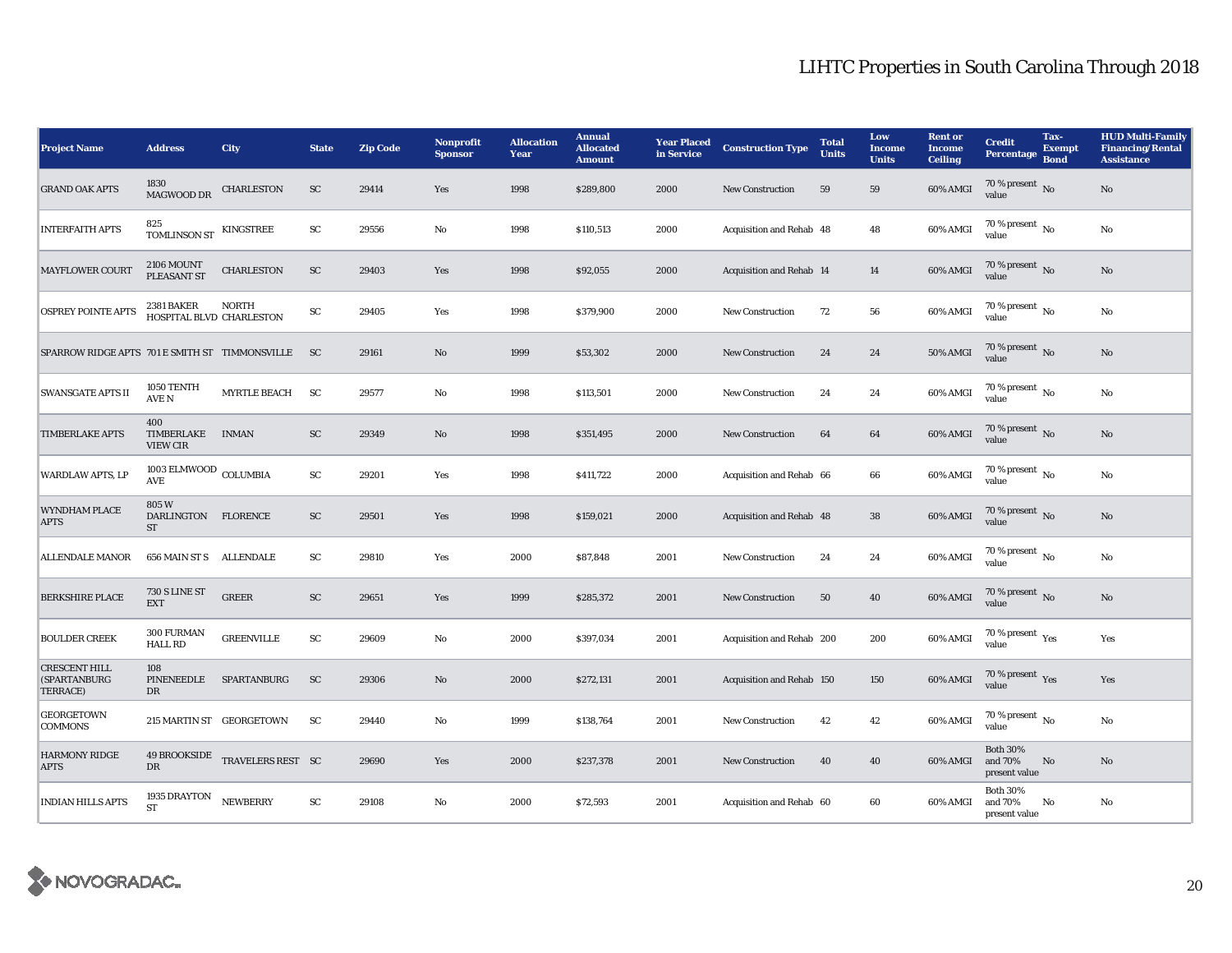| <b>Project Name</b>                                                                            | <b>Address</b>                             | City             | <b>State</b> | <b>Zip Code</b> | <b>Nonprofit</b><br><b>Sponsor</b> | <b>Allocation</b><br>Year | <b>Annual</b><br><b>Allocated</b><br><b>Amount</b> | <b>Year Placed</b><br>in Service | <b>Construction Type</b>              | <b>Total</b><br><b>Units</b> | Low<br><b>Income</b><br><b>Units</b> | <b>Rent or</b><br><b>Income</b><br><b>Ceiling</b> | <b>Credit</b><br><b>Percentage</b>          | Tax-<br><b>Exempt</b><br><b>Bond</b> | <b>HUD Multi-Family</b><br><b>Financing/Rental</b><br><b>Assistance</b> |
|------------------------------------------------------------------------------------------------|--------------------------------------------|------------------|--------------|-----------------|------------------------------------|---------------------------|----------------------------------------------------|----------------------------------|---------------------------------------|------------------------------|--------------------------------------|---------------------------------------------------|---------------------------------------------|--------------------------------------|-------------------------------------------------------------------------|
| <b>J PRESS APTS</b>                                                                            | 110 CLAY ST                                | <b>CLINTON</b>   | ${\rm SC}$   | 29325           | No                                 | 1999                      | \$74,725                                           | 2001                             | Acquisition and Rehab 20              |                              | 16                                   | 60% AMGI                                          | $70$ % present $\,$ No value                |                                      | $\rm No$                                                                |
| MAGNOLIA PARK APTS $\begin{array}{l} 314 \text{ LAUREL BAY} \\ \text{RD} \end{array}$ BEAUFORT |                                            |                  | SC           | 29906           | No                                 | 1999                      | \$386,108                                          | 2001                             | <b>New Construction</b>               | 56                           | 56                                   | 60% AMGI                                          | 70 % present $\,$ No $\,$<br>value          |                                      | No                                                                      |
| <b>MAPLE CREEK APTS</b>                                                                        | 707 POPLAR DR GREER                        |                  | ${\rm SC}$   | 29651           | No                                 | 1999                      | \$446,767                                          | 2001                             | <b>New Construction</b>               | 72                           | 57                                   | 60% AMGI                                          | 70 % present No<br>value                    |                                      | $\rm No$                                                                |
| <b>MAPLE GLEN APTS</b>                                                                         | 1810 CLINTON<br><b>ST</b>                  | <b>BARNWELL</b>  | SC           | 29812           | No                                 | 2000                      | \$51,339                                           | 2001                             | Acquisition and Rehab 32              |                              | $32\,$                               | 60% AMGI                                          | <b>Both 30%</b><br>and 70%<br>present value | No                                   | No                                                                      |
| MILLERS RIDGE APTS                                                                             | 1000 MILLER<br><b>RIDGE LN</b>             | <b>LANCASTER</b> | SC           | 29720           | No                                 | 1999                      | \$277,443                                          | 2001                             | <b>New Construction</b>               | 72                           | 56                                   | $60\%$ AMGI                                       | 70 % present $\,$ No $\,$<br>value          |                                      | $\rm No$                                                                |
| PALMETTO FROND<br><b>APTS</b>                                                                  | 304 FROND CIR LAKE CITY                    |                  | SC           | 29560           | No                                 | 2000                      | \$84,752                                           | 2001                             | <b>New Construction</b>               | 32                           | $32\,$                               | 60% AMGI                                          | <b>Both 30%</b><br>and 70%<br>present value | No                                   | $\rm No$                                                                |
| <b>MISTY RIDGE APTS</b>                                                                        | 10 FAIR FOREST SUMTER<br><b>DR</b>         |                  | ${\rm SC}$   | 29150           | Yes                                | 2000                      | \$294,227                                          | 2001                             | New Construction                      | 32                           | $32\,$                               | 60% AMGI                                          | <b>Both 30%</b><br>and 70%<br>present value | No                                   | $\rm No$                                                                |
| PARR PLACE                                                                                     | 220 S MAIN ST LANCASTER                    |                  | ${\rm SC}$   | 29720           | No                                 | 1999                      | \$64,562                                           | 2001                             | <b>New Construction</b>               | 13                           | $13\,$                               | 60% AMGI                                          | 70 % present $N_0$<br>value                 |                                      | $\rm No$                                                                |
| <b>RUTLEDGE PLACE</b><br><b>APTS</b>                                                           | 554 RUTLEDGE CHARLESTON<br><b>AVE</b>      |                  | SC           | 29403           | Yes                                | 1999                      | \$374,989                                          | 2001                             | Both New Construction 40<br>and $A/R$ |                              | 40                                   | 60% AMGI                                          | <b>Both 30%</b><br>and 70%<br>present value | No                                   | No                                                                      |
| <b>S P HOLLADAY MANOR</b>                                                                      | 105 S SUMTER<br><b>ST</b>                  | <b>SUMTER</b>    | SC           | 29150           | No                                 | 2000                      | \$473,528                                          | 2001                             | Both New Construction 48<br>and $A/R$ |                              | 48                                   | 60% AMGI                                          | <b>Both 30%</b><br>and 70%<br>present value | No                                   | No                                                                      |
| <b>SHEMWOOD</b><br><b>CROSSING</b>                                                             | 100<br>SHEMWOOD LN GREENVILLE              |                  | SC           | 29605           | No                                 | 2000                      | \$301,160                                          | 2001                             | Acquisition and Rehab 200             |                              | 200                                  | 60% AMGI                                          | 70 % present $Yes$<br>value                 |                                      | Yes                                                                     |
| <b>SIMMONS</b><br><b>TOWNHOMES</b>                                                             | 57<br>SIMMONSVILLE BLUFFTON<br>RD          |                  | SC           | 29910           | Yes                                | 1999                      | \$189,719                                          | 2001                             | <b>New Construction</b>               | 32                           | $32\,$                               | 60% AMGI                                          | 70 % present $\overline{N_0}$<br>value      |                                      | $\rm No$                                                                |
| <b>SWANSGATE APTS III</b>                                                                      | 1050 TENTH<br>AVE N                        | MYRTLE BEACH     | <b>SC</b>    | 29577           | No                                 | 1999                      | \$448,227                                          | 2001                             | <b>New Construction</b>               | 64                           | 64                                   | 60% AMGI                                          | $70$ % present $\,$ No value                |                                      | $\rm No$                                                                |
| THE FALLS                                                                                      | 810 DEARBORN GREAT FALLS<br><b>ST</b>      |                  | SC           | 29055           | No                                 | 1999                      | \$37,962                                           | 2001                             | Acquisition and Rehab 10              |                              | 8                                    | 60% AMGI                                          | 70 % present $\overline{N_0}$<br>value      |                                      | No                                                                      |
| <b>CHESTNUT HILLS APTS</b>                                                                     | $206\,\mathrm{E}$ CLAIRBORNE ST BLACKSBURG |                  | SC           | 29702           | No                                 | 2000                      | \$56,373                                           | 2001                             | Acquisition and Rehab 40              |                              | 40                                   | 60% AMGI                                          | <b>Both 30%</b><br>and 70%<br>present value | No                                   | No                                                                      |
| THE PALACE APTS                                                                                | 1000 KING ST                               | CHARLESTON       | ${\rm SC}$   | 29403           | No                                 | 1999                      | \$500,000                                          | 2001                             | Acquisition and Rehab 75              |                              | 60                                   | 60% AMGI                                          | $70\,\%$ present $\,$ No $\,$<br>value      |                                      | $\rm No$                                                                |

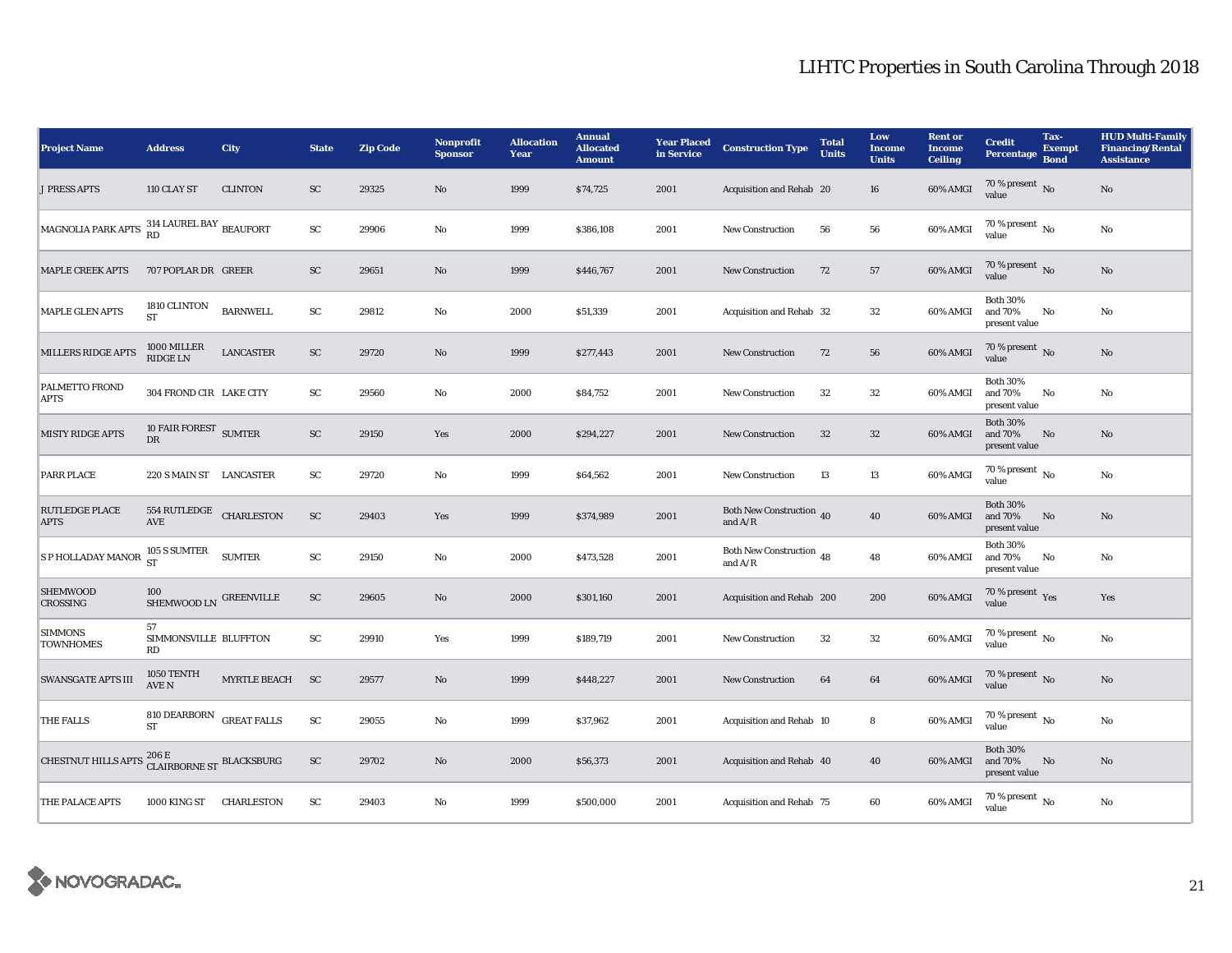## LIHTC Properties in South Carolina Through 2018

| <b>Project Name</b>                       | <b>Address</b>                                                      | <b>City</b>                        | <b>State</b> | <b>Zip Code</b> | Nonprofit<br><b>Sponsor</b> | <b>Allocation</b><br>Year | <b>Annual</b><br><b>Allocated</b><br><b>Amount</b> | <b>Year Placed</b><br>in Service | <b>Construction Type</b>                                                                        | <b>Total</b><br><b>Units</b> | Low<br><b>Income</b><br><b>Units</b> | <b>Rent or</b><br><b>Income</b><br><b>Ceiling</b> | <b>Credit</b><br><b>Percentage</b>          | Tax-<br><b>Exempt</b><br><b>Bond</b> | <b>HUD Multi-Family</b><br><b>Financing/Rental</b><br><b>Assistance</b> |
|-------------------------------------------|---------------------------------------------------------------------|------------------------------------|--------------|-----------------|-----------------------------|---------------------------|----------------------------------------------------|----------------------------------|-------------------------------------------------------------------------------------------------|------------------------------|--------------------------------------|---------------------------------------------------|---------------------------------------------|--------------------------------------|-------------------------------------------------------------------------|
| <b>BELTON GARDENS</b><br><b>APTS</b>      | 431 GLENWOOD BELTON<br><b>ST</b>                                    |                                    | SC           | 29627           | No                          | 2001                      | \$46,574                                           | 2002                             | Acquisition and Rehab 35                                                                        |                              | 35                                   | 60% AMGI                                          | <b>Both 30%</b><br>and 70%<br>present value | No                                   | No                                                                      |
| <b>BELTON WOODS</b>                       | 110 HOWARD<br><b>LN</b>                                             | <b>ANDERSON</b>                    | SC           | 29621           | No                          | 2001                      | \$265,322                                          | 2002                             | Acquisition and Rehab 200                                                                       |                              | 200                                  | 60% AMGI                                          | 70 % present $\rm\thinspace_{Yes}$<br>value |                                      | Yes                                                                     |
| <b>COUNTRY GARDEN</b><br><b>ESTATES I</b> | 1124 OLD<br><b>ANDERSON</b><br>MILL RD                              | MOORE                              | SC           | 29369           | No                          | 2001                      | \$46,467                                           | 2002                             | <b>New Construction</b>                                                                         | 50                           | 50                                   | 60% AMGI                                          | 70 % present $\overline{N_0}$<br>value      |                                      | No                                                                      |
| <b>DOVE POINTE APTS</b>                   | 401 S<br>$\mathop{\mathtt{CAMBRIDGE}}\nolimits\mathop{\mathtt{ST}}$ | <b>NINETY SIX</b>                  | SC           | 29666           | No                          | 2001                      | \$43,942                                           | 2002                             | Acquisition and Rehab 29                                                                        |                              | 29                                   | 60% AMGI                                          | <b>Both 30%</b><br>and 70%<br>present value | No                                   | No                                                                      |
| <b>FREMONT APTS</b>                       | <b>ST</b>                                                           | $600\, {\rm MAGNOLIA}$ SPARTANBURG | ${\rm SC}$   | 29303           | Yes                         | 2000                      | \$299,570                                          | 2002                             | Both New Construction 46<br>and $\ensuremath{\mathrm{A}}\xspace/\ensuremath{\mathrm{R}}\xspace$ |                              | 46                                   | 60% AMGI                                          | <b>Both 30%</b><br>and 70%<br>present value | No                                   | No                                                                      |
| <b>GARDEN CIRCLE APTS</b>                 | 202 E LIBERTY<br><b>ST</b>                                          | <b>SUMTER</b>                      | SC           | 29150           | No                          | 2000                      | \$238,705                                          | 2002                             | Acquisition and Rehab 50                                                                        |                              | 48                                   | 60% AMGI                                          | <b>Both 30%</b><br>and 70%<br>present value | No                                   | No                                                                      |
| <b>HAMPTON CHASE</b>                      | 110<br>HAMPCHASE<br><b>CIRCLE</b>                                   | ORANGEBURG                         | <b>SC</b>    | 29115           | No                          | 2001                      | \$450,016                                          | 2002                             | <b>New Construction</b>                                                                         | 64                           | 64                                   | 60% AMGI                                          | $70\,\%$ present $\,$ No value              |                                      | $\rm No$                                                                |
| <b>HOPE HARBOR</b>                        | 9 HOPE<br><b>HARBOR DR</b>                                          | <b>GREELEYVILLE</b>                | <b>SC</b>    | 29056           | Yes                         | 2001                      | \$83,665                                           | 2002                             | <b>New Construction</b>                                                                         | 40                           | 20                                   | 60% AMGI                                          | $70\%$ present $\overline{N_0}$<br>value    |                                      | $\rm No$                                                                |
| HUNTERS BLIND APTS                        | 101 EASTGATE<br>DR                                                  | CALHOUN FALLS SC                   |              | 29628           | No                          | 2001                      | \$34,756                                           | 2002                             | Acquisition and Rehab 23                                                                        |                              | 23                                   | 60% AMGI                                          | <b>Both 30%</b><br>and 70%<br>present value | No                                   | No                                                                      |
| <b>LAUREL OAKS APTS</b>                   | 667<br>RUTHERFORD GREENVILLE<br>RD                                  |                                    | SC           | 29609           | Yes                         | 2000                      | \$476,728                                          | 2002                             | Both New Construction 66<br>and $\mathrm{A}/\mathrm{R}$                                         |                              | 66                                   | 60% AMGI                                          | <b>Both 30%</b><br>and 70%<br>present value | No                                   | No                                                                      |
| <b>MAGNOLIA PLACE</b><br><b>APTS</b>      | 669<br>RUTHERFORD GREENVILLE<br>RD                                  |                                    | SC           | 29609           | Yes                         | 2000                      | \$438,338                                          | 2002                             | Both New Construction 48<br>and $A/R$                                                           |                              | 48                                   | 60% AMGI                                          | <b>Both 30%</b><br>and 70%<br>present value | No                                   | No                                                                      |
| T S MARTIN HOMES                          | 1810 GERMANY COLUMBIA<br>ST                                         |                                    | ${\rm SC}$   | 29204           | $\mathbf{No}$               | 2001                      | \$92,179                                           | 2002                             | New Construction                                                                                | 35                           | 35                                   | 60% AMGI                                          | 70 % present $\overline{N_0}$<br>value      |                                      | No                                                                      |
| <b>GARDENS AT</b><br><b>PARKWAY</b>       | <b>1508 PKWY</b>                                                    | <b>GREENWOOD</b>                   | SC           | 29646           | No                          | 2001                      | \$255,572                                          | 2002                             | <b>New Construction</b>                                                                         | 48                           | 48                                   | 60% AMGI                                          | $70\,\%$ present $\,$ No value              |                                      | No                                                                      |
| <b>VILLAGE SENIOR</b>                     | 115<br>TIMMERMAN<br><b>ST</b>                                       | WARRENVILLE                        | SC           | 29851           | Yes                         | 2000                      | \$394,028                                          | 2002                             | Both New Construction 72<br>and $A/R$                                                           |                              | 72                                   | 60% AMGI                                          | <b>Both 30%</b><br>and 70%<br>present value | No                                   | No                                                                      |
| <b>ANDERSON CENTER</b>                    | 143 N MAIN ST MULLINS                                               |                                    | SC           | 29574           | No                          | 2001                      | \$139,767                                          | 2003                             | Acquisition and Rehab 22                                                                        |                              | 22                                   | 60% AMGI                                          | $70\,\%$ present $\,$ No value              |                                      | $\mathbf{No}$                                                           |
| <b>ARCADIA HILLS</b>                      | 100 PEARCE<br><b>AVE</b>                                            | <b>GREENVILLE</b>                  | SC           | 29607           | No                          | 2001                      | \$471,356                                          | 2003                             | <b>New Construction</b>                                                                         | 48                           | 48                                   | 60% AMGI                                          | $70\%$ present $\overline{N_0}$<br>value    |                                      | No                                                                      |

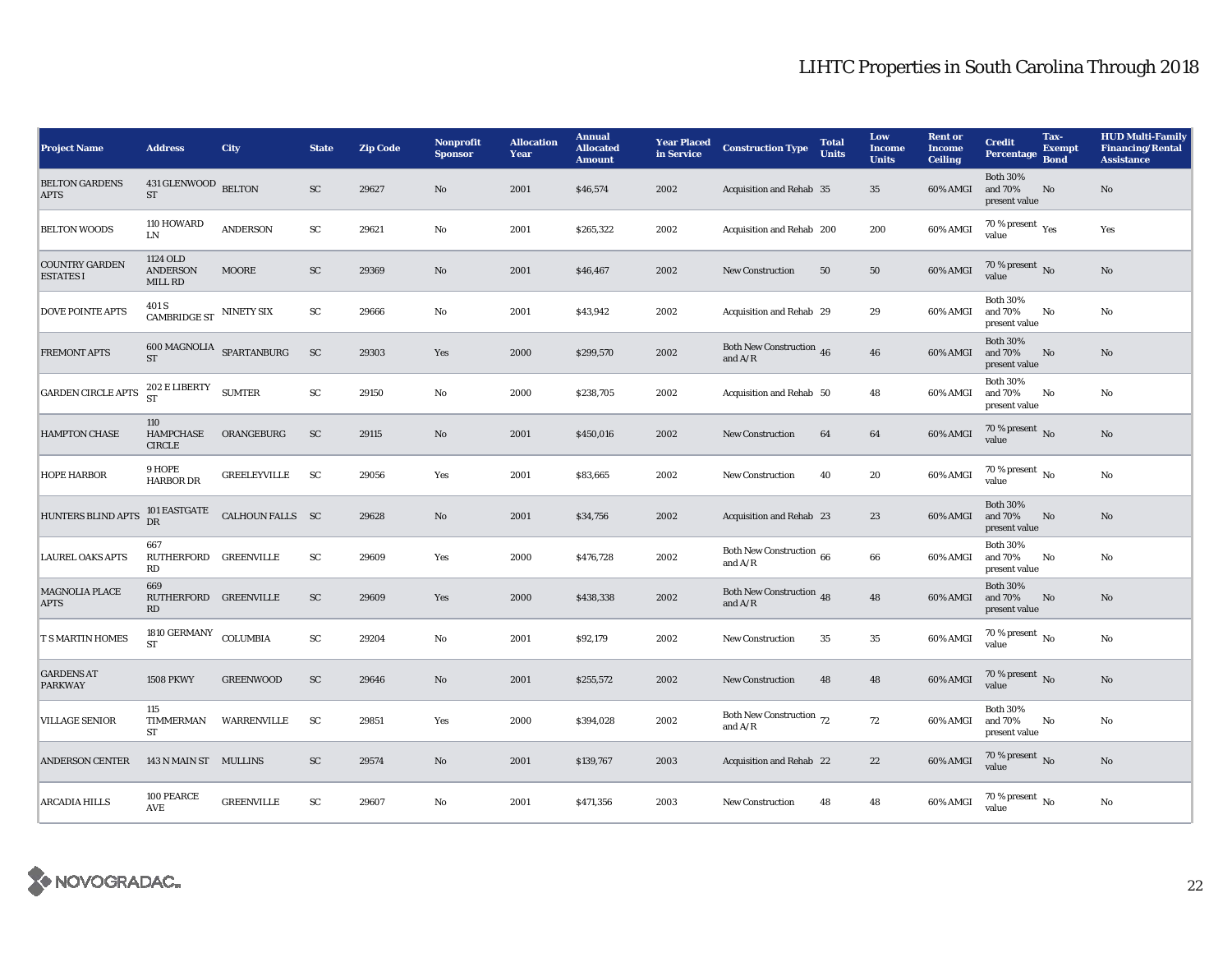| <b>Project Name</b>                                  | <b>Address</b>                      | <b>City</b>                    | <b>State</b> | <b>Zip Code</b> | <b>Nonprofit</b><br><b>Sponsor</b> | <b>Allocation</b><br>Year | <b>Annual</b><br><b>Allocated</b><br><b>Amount</b> | <b>Year Placed</b><br>in Service | <b>Construction Type</b>  | <b>Total</b><br><b>Units</b> | Low<br><b>Income</b><br><b>Units</b> | <b>Rent or</b><br><b>Income</b><br><b>Ceiling</b> | <b>Credit</b><br><b>Percentage</b>          | Tax-<br><b>Exempt</b><br><b>Bond</b> | <b>HUD Multi-Family</b><br><b>Financing/Rental</b><br><b>Assistance</b> |
|------------------------------------------------------|-------------------------------------|--------------------------------|--------------|-----------------|------------------------------------|---------------------------|----------------------------------------------------|----------------------------------|---------------------------|------------------------------|--------------------------------------|---------------------------------------------------|---------------------------------------------|--------------------------------------|-------------------------------------------------------------------------|
| <b>ARRINGTON PLACE</b><br>(CRESCENT MANOR)           | 1734 VAN HEISE COLUMBIA<br>ST       |                                | ${\rm SC}$   | 29204           | No                                 | 2001                      | \$135,522                                          | 2003                             | Acquisition and Rehab 67  |                              | 67                                   | 60% AMGI                                          | 70 % present $\gamma_{\rm{es}}$<br>value    |                                      | Yes                                                                     |
| AUSTIN WOODS (WAS 7648 GARNERS<br><b>CEDAR WOOD)</b> | <b>FERRY RD</b>                     | <b>COLUMBIA</b>                | SC           | 29209           | No                                 | 2001                      | \$374,516                                          | 2003                             | Acquisition and Rehab 240 |                              | 240                                  | 60% AMGI                                          | 70 % present $\rm\thinspace_{Yes}$<br>value |                                      | No                                                                      |
| <b>AZALEA PARK APTS</b>                              | 527<br><b>RD</b>                    | ORANGEBURG SUMMERVILLE         | <b>SC</b>    | 29483           | Yes                                | 2001                      | \$390,882                                          | 2003                             | New Construction          | 64                           | 64                                   | 60% AMGI                                          | 70 % present No<br>value                    |                                      | No                                                                      |
| <b>BENNETTSVILLE</b><br><b>LOFTS</b>                 |                                     | 100 E MAIN ST BENNETTSVILLE SC |              | 29512           | $\mathbf{No}$                      | 2001                      | \$151,703                                          | 2003                             | Acquisition and Rehab 22  |                              | 22                                   | 60% AMGI                                          | 70 % present $N_0$<br>value                 |                                      | No                                                                      |
| <b>BUSCH CROSSING</b>                                | <b>600 CARVER</b><br>TER NE         | <b>AIKEN</b>                   | SC           | 29801           | Yes                                | 2001                      | \$221,790                                          | 2003                             | <b>New Construction</b>   | 23                           | $\bf 23$                             | <b>50% AMGI</b>                                   | 70 % present No<br>value                    |                                      | No                                                                      |
| <b>CAMBRIDGE COURT</b><br><b>APTS</b>                | 550W<br><b>DARLINGTON</b><br>ST     | <b>FLORENCE</b>                | SC           | 29501           | Yes                                | 2001                      | \$299,970                                          | 2003                             | <b>New Construction</b>   | 64                           | 64                                   | 60% AMGI                                          | $70\%$ present $\overline{N_0}$<br>value    |                                      | No                                                                      |
| <b>CARDINAL GLEN APTS 1524 PKWY</b>                  |                                     | <b>GREENWOOD</b>               | SC           | 29646           | $\mathbf{N}\mathbf{o}$             | 2001                      | \$319,345                                          | 2003                             | <b>New Construction</b>   | 64                           | 64                                   | 60% AMGI                                          | 70 % present $\,$ No $\,$<br>value          |                                      | No                                                                      |
| <b>CARDINAL POINTE</b><br><b>APTS</b>                | 1711 WALLICK<br>LN                  | <b>ROCK HILL</b>               | ${\rm SC}$   | 29732           | No                                 | 2001                      | \$319,679                                          | 2003                             | <b>New Construction</b>   | 64                           | 64                                   | 60% AMGI                                          | 70 % present $\overline{N_0}$<br>value      |                                      | No                                                                      |
| <b>CEDAR KEY</b>                                     | 246 PIDGEON<br><b>BAY RD</b>        | <b>SUMMERVILLE</b>             | <b>SC</b>    | 29483           | $\mathbf{N}\mathbf{o}$             | 2001                      | \$295,710                                          | 2003                             | <b>New Construction</b>   | 56                           | 48                                   | 60% AMGI                                          | 70 % present $\,$ No $\,$<br>value          |                                      | No                                                                      |
| FORREST BROOK APTS 106 EAVES WAY YORK                |                                     |                                | SC           | 29745           | No                                 | 2001                      | \$465,298                                          | 2003                             | New Construction          | 56                           | 56                                   | 60% AMGI                                          | $70\%$ present $\overline{N_0}$<br>value    |                                      | No                                                                      |
| <b>GLEN ARBOR APTS</b>                               | <b>2000 GLEN</b><br><b>ARBOR CT</b> | <b>AIKEN</b>                   | ${\rm SC}$   | 29801           | $\mathbf{N}\mathbf{o}$             | 2001                      | \$393,314                                          | 2003                             | <b>New Construction</b>   | 56                           | 56                                   | 60% AMGI                                          | 70 % present No<br>value                    |                                      | No                                                                      |
| HIGHLAND GLEN APTS $\,$ 800 HIGHLAND $\,$ WALHALLA   |                                     |                                | ${\rm SC}$   | 29691           | Yes                                | 2001                      | \$300,000                                          | 2003                             | <b>New Construction</b>   | 64                           | 64                                   | 60% AMGI                                          | 70 % present $\overline{N_0}$<br>value      |                                      | No                                                                      |
| MAPLEWOOD GREEN 220 S LONGST<br><b>APTS</b>          | RD                                  | <b>DILLON</b>                  | ${\rm SC}$   | 29536           | $\mathbf{N}\mathbf{o}$             | 2002                      | \$69,765                                           | 2003                             | Acquisition and Rehab 48  |                              | 48                                   | 60% AMGI                                          | <b>Both 30%</b><br>and 70%<br>present value | No                                   | No                                                                      |
| <b>MULBERRY RIDGE</b><br><b>APTS</b>                 | 200W<br><b>CAROLINA ST</b>          | <b>BLACKSBURG</b>              | SC           | 29702           | No                                 | 2001                      | \$36,606                                           | 2003                             | Acquisition and Rehab 24  |                              | 24                                   | 60% AMGI                                          | <b>Both 30%</b><br>and 70%<br>present value | No                                   | No                                                                      |
| <b>PARK VIEW APTS</b>                                | 100<br>CT                           | WILLIAMSTON WILLIAMSTON        | SC           | 29697           | Yes                                | 2001                      | \$300,000                                          | 2003                             | <b>New Construction</b>   | 64                           | 64                                   | 60% AMGI                                          | 70 % present $\overline{N_0}$<br>value      |                                      | No                                                                      |
| POPLAR SQUARE APTS 965 MILLER RD SUMTER              |                                     |                                | SC           | 29150           | No                                 | 2002                      | \$155,775                                          | 2003                             | Acquisition and Rehab 100 |                              | 100                                  | 60% AMGI                                          | 70 % present $\rm\thinspace_{Yes}$<br>value |                                      | Yes                                                                     |

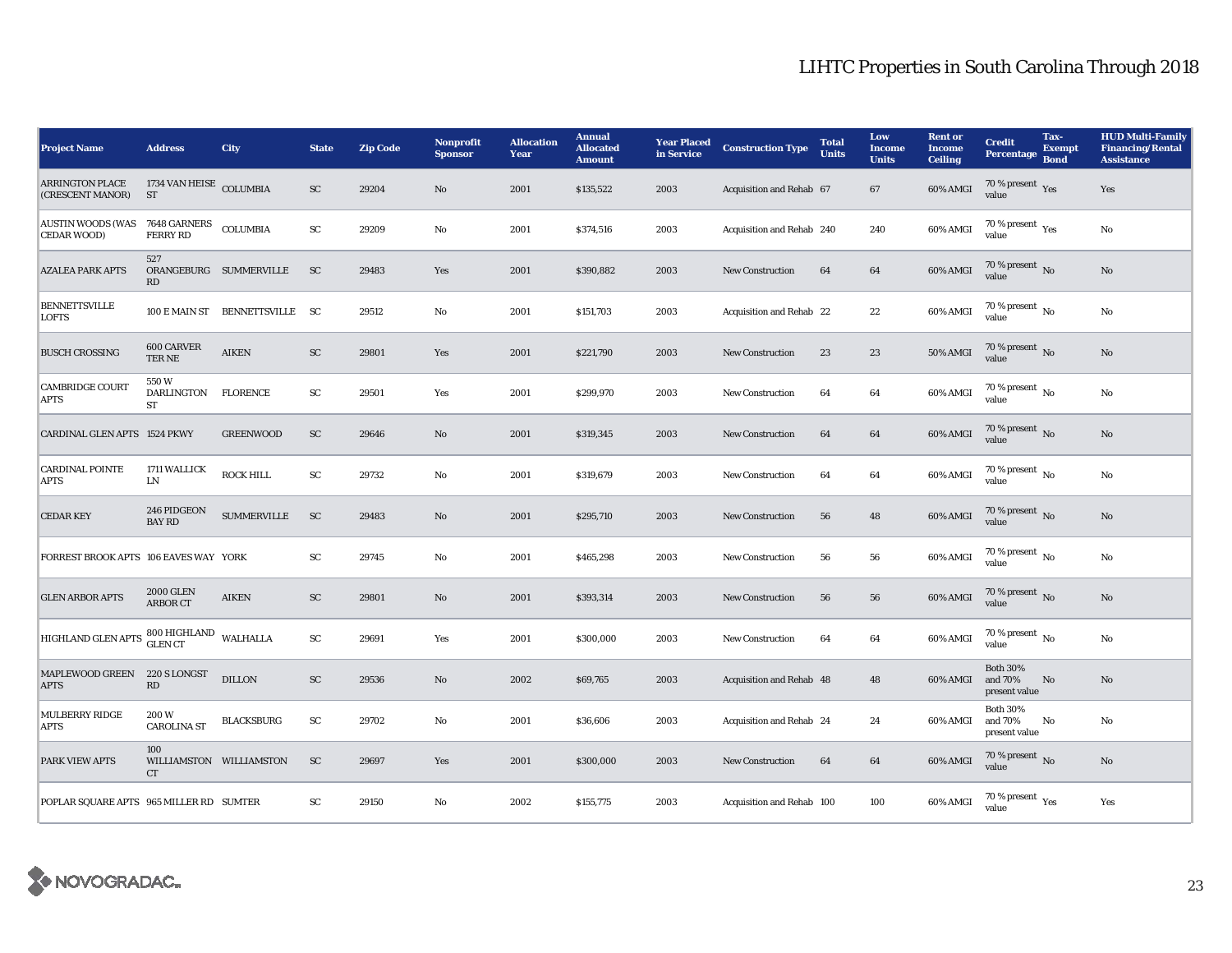| <b>Project Name</b>                       | <b>Address</b>                           | City                              | <b>State</b>           | <b>Zip Code</b> | <b>Nonprofit</b><br><b>Sponsor</b> | <b>Allocation</b><br>Year | <b>Annual</b><br><b>Allocated</b><br><b>Amount</b> | <b>Year Placed</b><br>in Service | <b>Construction Type</b>                        | <b>Total</b><br><b>Units</b> | Low<br><b>Income</b><br><b>Units</b> | <b>Rent</b> or<br><b>Income</b><br><b>Ceiling</b> | <b>Credit</b><br><b>Percentage</b>          | Tax-<br><b>Exempt</b><br><b>Bond</b> | <b>HUD Multi-Family</b><br><b>Financing/Rental</b><br><b>Assistance</b> |
|-------------------------------------------|------------------------------------------|-----------------------------------|------------------------|-----------------|------------------------------------|---------------------------|----------------------------------------------------|----------------------------------|-------------------------------------------------|------------------------------|--------------------------------------|---------------------------------------------------|---------------------------------------------|--------------------------------------|-------------------------------------------------------------------------|
| <b>PARK WEST APTS</b>                     | 300 DUVALL ST EASLEY                     |                                   | <b>SC</b>              | 29640           | No                                 | 2001                      | \$336,653                                          | 2003                             | New Construction                                | 60                           | 60                                   | 60% AMGI                                          | 70 % present No<br>value                    |                                      | $\rm No$                                                                |
| <b>REYNOLDS SQUARE</b><br><b>APTS</b>     | 111 TABOR LN                             | <b>GREER</b>                      | $\mathbf{S}\mathbf{C}$ | 29651           | No                                 | 2001                      | \$148,784                                          | 2003                             | Both New Construction $\,$ 41 $\,$<br>and $A/R$ |                              | 41                                   | 60% AMGI                                          | <b>Both 30%</b><br>and 70%<br>present value | No                                   | No                                                                      |
| <b>SWANN MEADOWS</b><br><b>APTS</b>       | 1091 PARKLAND GREENWOOD<br>PL RD         |                                   | SC                     | 29646           | No                                 | 2002                      | \$67,539                                           | 2003                             | Acquisition and Rehab 56                        |                              | 56                                   | 60% AMGI                                          | <b>Both 30%</b><br>and 70%<br>present value | No                                   | No                                                                      |
| <b>SYCAMORE RUN</b>                       | 3038 MILLER ST LANCASTER                 |                                   | SC                     | 29720           | No                                 | 2001                      | \$354,993                                          | 2003                             | <b>New Construction</b>                         | 48                           | 48                                   | 60% AMGI                                          | 70 % present $\overline{N_0}$<br>value      |                                      | No                                                                      |
| <b>WILLOW TRACE</b>                       | 8180 WINDSOR NORTH<br><b>HILL BLVD</b>   | <b>CHARLESTON</b>                 | ${\rm SC}$             | 29420           | No                                 | 2001                      | \$307,740                                          | 2003                             | <b>New Construction</b>                         | 56                           | 56                                   | 60% AMGI                                          | 70 % present $\,$ No $\,$<br>value          |                                      | No                                                                      |
| <b>WILSON PLACE APTS</b>                  | 235 OUTLOOK<br>DR                        | <b>BOILING SPRINGS SC</b>         |                        | 29316           | Yes                                | 2001                      | \$300,000                                          | 2003                             | <b>New Construction</b>                         | 64                           | 64                                   | 60% AMGI                                          | $70$ % present $\,$ No value                |                                      | $\rm No$                                                                |
| <b>ALLIANCE INN APTS</b>                  | 1075 MR JOE<br><b>WHITE AVE</b>          | MYRTLE BEACH SC                   |                        | 29577           | No                                 | 2002                      | \$384,825                                          | 2004                             | New Construction                                | 54                           | 54                                   | 60% AMGI                                          | 70 % present $\overline{N}$<br>value        |                                      | $\rm No$                                                                |
| <b>AUTUMN RUN APTS</b>                    | 405 WELLS ST DARLINGTON                  |                                   | SC                     | 29532           | No                                 | 2003                      | \$225,656                                          | 2004                             | <b>New Construction</b>                         | 40                           | 40                                   | 60% AMGI                                          | $70\%$ present $\overline{N_0}$<br>value    |                                      | No                                                                      |
| <b>BEVERLY APTS, ALP</b>                  | 200 S BEVERLY GREER<br>I.N               |                                   | SC                     | 29650           | No                                 | 2003                      | \$138,052                                          | 2004                             | Acquisition and Rehab 80                        |                              | 80                                   | 60% AMGI                                          | 70 % present Yes<br>value                   |                                      | Yes                                                                     |
| <b>BIRCHWOOD APTS</b>                     | 2001 STOKES<br>AVE                       | <b>NORTH</b><br><b>CHARLESTON</b> | ${\rm SC}$             | 29406           | No                                 | 2002                      | \$490,933                                          | 2004                             | <b>New Construction</b>                         | 64                           | 64                                   | 60% AMGI                                          | $70$ % present $\,$ No $\,$<br>value        |                                      | $_{\rm No}$                                                             |
| <b>BLACKWATER COVE</b><br><b>APTS</b>     | 1761 ERNEST<br><b>FINNEY AVE</b>         | <b>CONWAY</b>                     | SC                     | 29527           | No                                 | 2002                      | \$62,883                                           | 2004                             | <b>New Construction</b>                         | 30                           | 30                                   | 60% AMGI                                          | 70 % present $\,$ No $\,$<br>value          |                                      | $\rm No$                                                                |
| <b>CAMBRIDGE POINTE</b><br><b>APTS</b>    | 116 NEYLE ST                             | <b>WALTERBORO</b>                 | SC                     | 29488           | No                                 | 2002                      | \$279,883                                          | 2004                             | <b>New Construction</b>                         | 40                           | 40                                   | 60% AMGI                                          | $70\%$ present $\overline{N_0}$<br>value    |                                      | No                                                                      |
| <b>COUNTRY GARDEN</b><br><b>ESTATES 2</b> | 1124 OLD<br><b>ANDERSON</b><br>MILL RD   | <b>MOORE</b>                      | SC                     | 29369           | Yes                                | 2003                      | \$372,670                                          | 2004                             | <b>New Construction</b>                         | 50                           | 50                                   | 60% AMGI                                          | $70\%$ present No<br>value                  |                                      | No                                                                      |
| <b>EDGEWOOD APTS</b>                      | 865<br>STONEWALL<br><b>JACKSON ST SW</b> | ORANGEBURG                        | SC                     | 29115           | No                                 | 2003                      | \$500,000                                          | 2004                             | <b>New Construction</b>                         | 72                           | 72                                   | 60% AMGI                                          | $70\%$ present $\overline{N_0}$<br>value    |                                      | No                                                                      |
| <b>ELM SQUARE APTS</b>                    | 3701 CNTY LINE ANDREWS<br>RD             |                                   | ${\rm SC}$             | 29510           | $\mathbf{N}\mathbf{o}$             | 2002                      | \$114,202                                          | 2004                             | <b>New Construction</b>                         | 24                           | 24                                   | 60% AMGI                                          | $70\,\%$ present $\,$ No value              |                                      | $\mathbf{N}\mathbf{o}$                                                  |
| <b>FERN HALL APTS</b>                     | $600$ FERN HALL $$\tt LEXINGTON$$<br>DR  |                                   | SC                     | 29073           | No                                 | 2002                      | \$265,118                                          | 2004                             | <b>New Construction</b>                         | 40                           | 40                                   | 60% AMGI                                          | $70\%$ present $\overline{N_0}$<br>value    |                                      | No                                                                      |

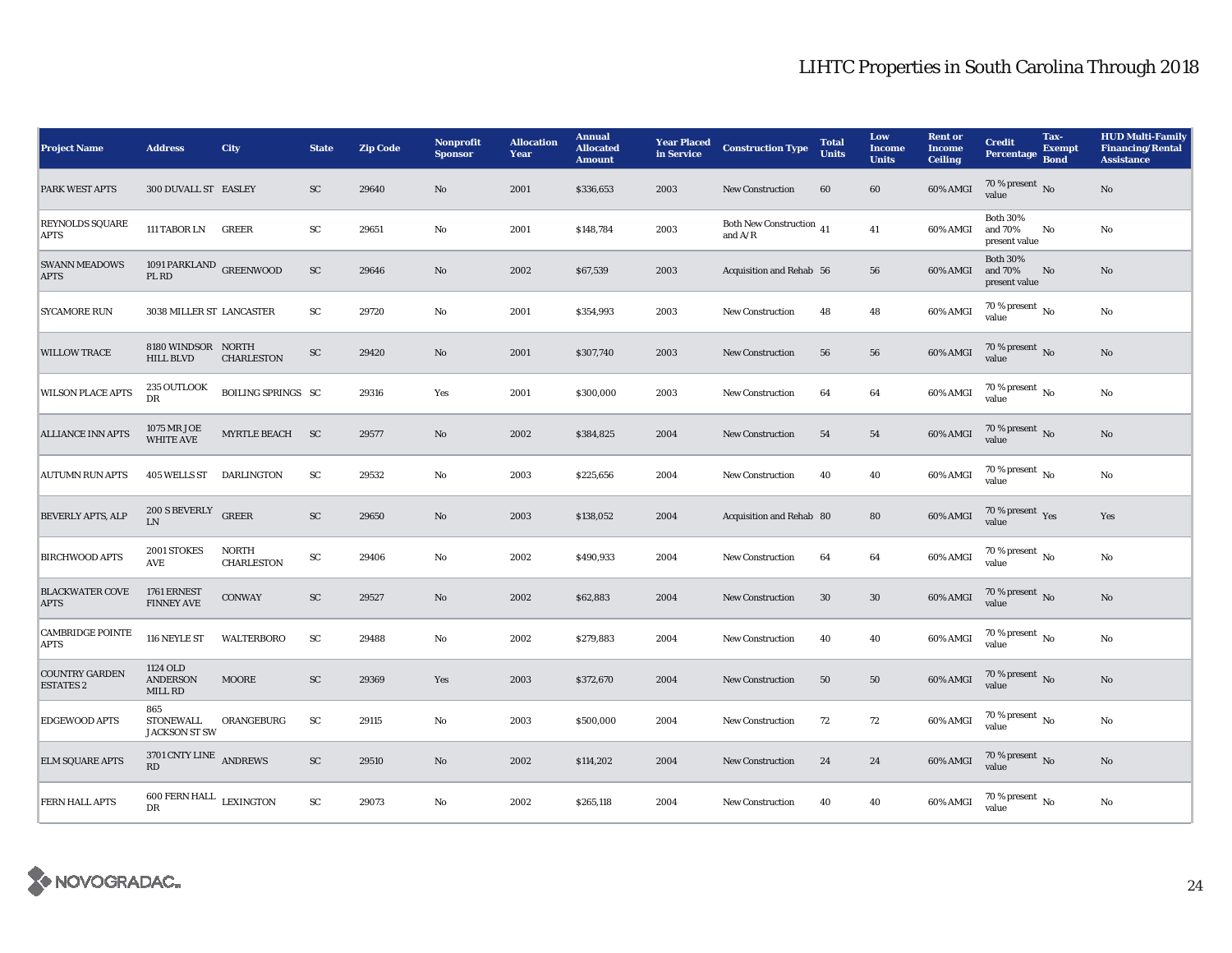| <b>Project Name</b>                      | <b>Address</b>                                               | <b>City</b>         | <b>State</b> | <b>Zip Code</b> | <b>Nonprofit</b><br><b>Sponsor</b> | <b>Allocation</b><br>Year | <b>Annual</b><br><b>Allocated</b><br><b>Amount</b> | <b>Year Placed</b><br>in Service | <b>Construction Type</b>              | <b>Total</b><br><b>Units</b> | Low<br><b>Income</b><br><b>Units</b> | <b>Rent or</b><br><b>Income</b><br><b>Ceiling</b> | <b>Credit</b><br>Percentage                 | Tax-<br><b>Exempt</b><br><b>Bond</b> | <b>HUD Multi-Family</b><br><b>Financing/Rental</b><br><b>Assistance</b> |
|------------------------------------------|--------------------------------------------------------------|---------------------|--------------|-----------------|------------------------------------|---------------------------|----------------------------------------------------|----------------------------------|---------------------------------------|------------------------------|--------------------------------------|---------------------------------------------------|---------------------------------------------|--------------------------------------|-------------------------------------------------------------------------|
| <b>GLENWOOD FALLS</b><br><b>APTS</b>     | 917 ARCHIE ST FORT MILL                                      |                     | SC           | 29715           | Yes                                | 2004                      | \$356,942                                          | 2004                             | <b>New Construction</b>               | 48                           | 48                                   | 60% AMGI                                          | 70 % present $\,$ No $\,$<br>value          |                                      | No                                                                      |
| <b>HICKORY HOLLOW</b>                    | 1000 CASHEW<br>LN                                            | <b>SUMTER</b>       | ${\rm SC}$   | 29153           | $\rm No$                           | 2003                      | \$458,354                                          | 2004                             | <b>New Construction</b>               | 64                           | 64                                   | 60% AMGI                                          | $70\%$ present $\overline{N_0}$<br>value    |                                      | No                                                                      |
| <b>HICKORY KNOLL</b>                     | 2800 CHURCH<br><b>ST</b>                                     | <b>GEORGETOWN</b>   | ${\rm SC}$   | 29440           | No                                 | 2002                      | \$272,622                                          | 2004                             | <b>New Construction</b>               | 50                           | 40                                   | 60% AMGI                                          | 70 % present No<br>value                    |                                      | No                                                                      |
| <b>HOLLYBROOK</b>                        | 320 PEACHTREE $_{\rm\bf \underline{E}DGEFIELD}$<br><b>ST</b> |                     | ${\rm SC}$   | 29824           | No                                 | 2002                      | \$210,966                                          | 2004                             | <b>New Construction</b>               | 32                           | 32                                   | 60% AMGI                                          | $70\%$ present $\overline{N_0}$<br>value    |                                      | No                                                                      |
| <b>KING'S CROSSING</b>                   | 723 KING ST                                                  | <b>CHARLESTON</b>   | SC           | 29403           | $\mathbf{N}\mathbf{o}$             | 2002                      | \$384,213                                          | 2004                             | <b>New Construction</b>               | 48                           | 48                                   | 60% AMGI                                          | 70 % present $\overline{N}$<br>value        |                                      | No                                                                      |
| <b>KINGS SQUARE APTS</b>                 | <b>630 E MAIN ST KINGSTREE</b>                               |                     | ${\rm SC}$   | 29556           | No                                 | 2002                      | \$124,108                                          | 2004                             | <b>New Construction</b>               | 28                           | 28                                   | 60% AMGI                                          | 70 % present $\overline{N_0}$<br>value      |                                      | No                                                                      |
| <b>LAKOTA CROSSING</b><br><b>APTS</b>    | 1741 LAKOTA DR FLORENCE                                      |                     | ${\rm SC}$   | 29505           | No                                 | 2002                      | \$415,280                                          | 2004                             | <b>New Construction</b>               | 72                           | 72                                   | 60% AMGI                                          | 70 % present $\,$ No $\,$<br>value          |                                      | No                                                                      |
| MONTICELLO PARK                          | 1300 OSCEOLA<br><b>ST</b>                                    | <b>MYRTLE BEACH</b> | SC           | 29577           | $\rm No$                           | 2002                      | \$500,000                                          | 2004                             | <b>New Construction</b>               | 80                           | 68                                   | 60% AMGI                                          | $70\%$ present $\overline{N_0}$<br>value    |                                      | No                                                                      |
| <b>MORRIS MANOR</b>                      | 600 12TH AVE AYNOR                                           |                     | SC           | 29511           | No                                 | 2002                      | \$142,144                                          | 2004                             | Acquisition and Rehab 22              |                              | 22                                   | 60% AMGI                                          | 70 % present $\overline{N_0}$<br>value      |                                      | No                                                                      |
| <b>NEWBERRY SENIOR</b><br><b>HOUSING</b> | 1306 HUNT ST NEWBERRY                                        |                     | ${\rm SC}$   | 29108           | No                                 | 2002                      | \$167,480                                          | 2004                             | Both New Construction 35<br>and $A/R$ |                              | 35                                   | 60% AMGI                                          | $70\%$ present $\overline{N_0}$<br>value    |                                      | No                                                                      |
| NORTH CENTRAL APTS 1054 KING ST          |                                                              | <b>CHARLESTON</b>   | ${\rm SC}$   | 29403           | Yes                                | 2002                      | \$234,376                                          | 2004                             | New Construction                      | 35                           | $35\,$                               | 60% AMGI                                          | 70 % present $\overline{N_0}$<br>value      |                                      | No                                                                      |
| <b>OAK PLACE</b>                         | 100 DUVALL<br><b>WAY</b>                                     | <b>ANDERSON</b>     | ${\rm SC}$   | 29624           | No                                 | 2002                      | \$429,859                                          | 2004                             | <b>New Construction</b>               | 56                           | 56                                   | 60% AMGI                                          | 70 % present $\overline{N_0}$<br>value      |                                      | No                                                                      |
| <b>OSPREY PLACE APTS</b>                 | <b>2390 BAKER</b><br>HOSPITAL BLVD CHARLESTON                | NORTH               | ${\rm SC}$   | 29405           | No                                 | 2002                      | \$500,000                                          | 2004                             | <b>New Construction</b>               | 108                          | 72                                   | 60% AMGI                                          | $70\,\%$ present $\,$ No value              |                                      | No                                                                      |
| <b>PALMETTOS WAY</b>                     | 4399 SUGGS ST LORIS                                          |                     | SC           | 29569           | No                                 | 2002                      | \$223,050                                          | 2004                             | <b>New Construction</b>               | 40                           | 40                                   | 60% AMGI                                          | $70\%$ present $\overline{N_0}$<br>value    |                                      | No                                                                      |
| PHOENIX APTS                             | 3841 ST JOHNS NORTH<br>AVE                                   | <b>CHARLESTON</b>   | ${\rm SC}$   | 29405           | No                                 | 2002                      | \$98,803                                           | 2004                             | Acquisition and Rehab 16              |                              | 16                                   | 60% AMGI                                          | <b>Both 30%</b><br>and 70%<br>present value | No                                   | No                                                                      |
| <b>RADCLIFFE MANOR</b>                   | 200 COMING ST CHARLESTON                                     |                     | SC           | 29403           | No                                 | 2002                      | \$606,088                                          | 2004                             | Both New Construction 63<br>and $A/R$ |                              | 63                                   | 60% AMGI                                          | <b>Both 30%</b><br>and 70%<br>present value | No                                   | No                                                                      |

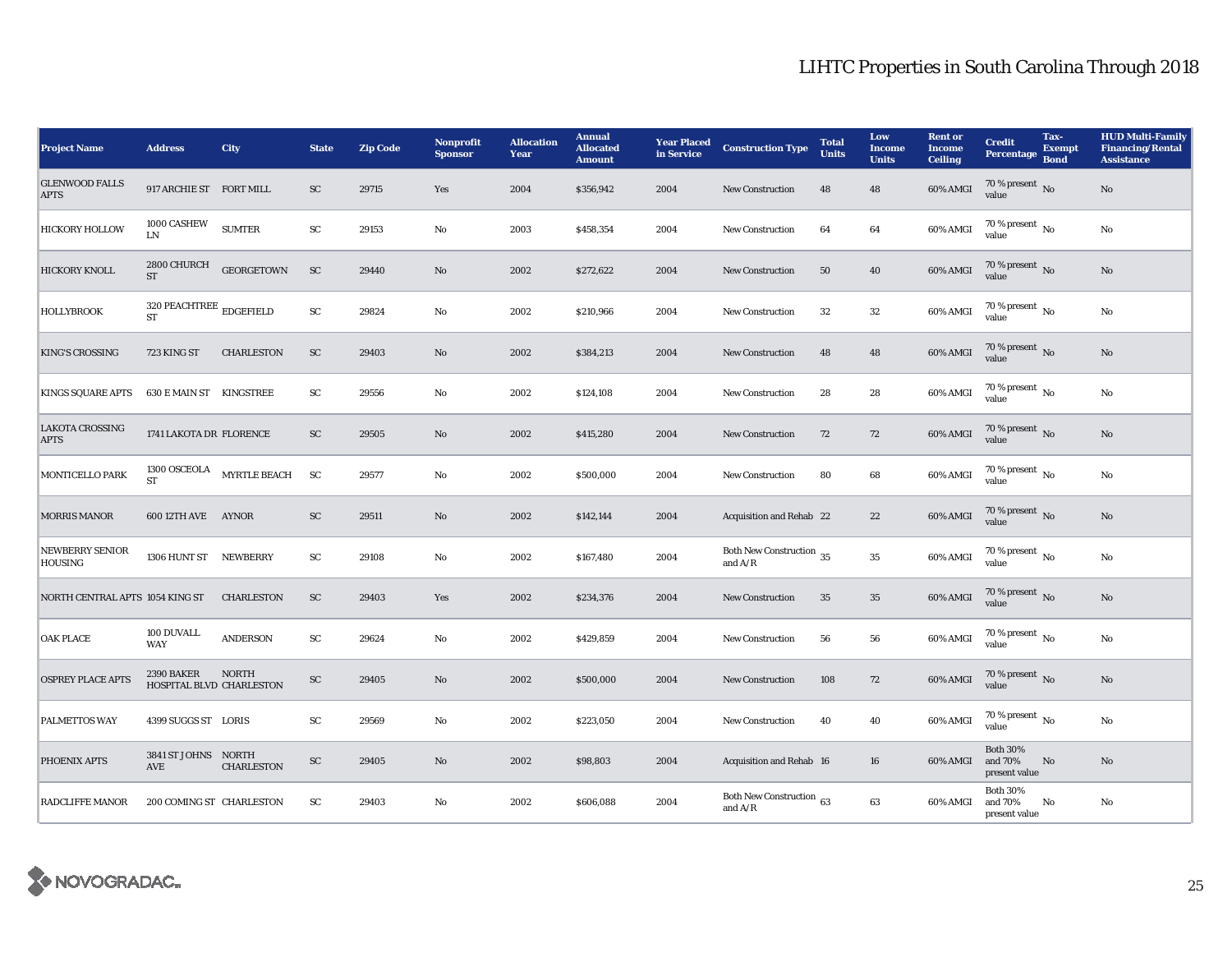| <b>Project Name</b>                          | <b>Address</b>                                  | City                                  | <b>State</b>  | <b>Zip Code</b> | <b>Nonprofit</b><br><b>Sponsor</b> | <b>Allocation</b><br>Year | <b>Annual</b><br><b>Allocated</b><br><b>Amount</b> | <b>Year Placed<br/>in Service</b> | <b>Construction Type</b>  | <b>Total</b><br><b>Units</b> | Low<br><b>Income</b><br><b>Units</b> | <b>Rent</b> or<br><b>Income</b><br><b>Ceiling</b> | <b>Credit</b><br>Percentage                          | Tax-<br><b>Exempt</b><br><b>Bond</b> | <b>HUD Multi-Family</b><br><b>Financing/Rental</b><br><b>Assistance</b> |
|----------------------------------------------|-------------------------------------------------|---------------------------------------|---------------|-----------------|------------------------------------|---------------------------|----------------------------------------------------|-----------------------------------|---------------------------|------------------------------|--------------------------------------|---------------------------------------------------|------------------------------------------------------|--------------------------------------|-------------------------------------------------------------------------|
| VILLAGES AT BEAVER 140 WA REEL<br><b>DAM</b> | DR                                              | <b>EDGEFIELD</b>                      | SC            | 29824           | Yes                                | 2002                      | \$141,178                                          | 2004                              | New Construction          | 32                           | 32                                   | <b>50% AMGI</b>                                   | 70 % present $\overline{N_0}$<br>value               |                                      | No                                                                      |
| <b>ROCKY CREEK</b><br><b>VILLAGE</b>         | 116 GAMEWELL<br>CT                              | <b>ANDERSON</b>                       | SC            | 29621           | No                                 | 2002                      | \$387,007                                          | 2004                              | <b>New Construction</b>   | 35                           | 35                                   | 60% AMGI                                          | $70$ % present $\,$ No $\,$<br>value                 |                                      | No                                                                      |
| <b>SALUDA CROSSING</b>                       | 105 OAKWOOD SALUDA<br>DR                        |                                       | SC            | 29138           | Yes                                | 2002                      | \$214,295                                          | 2004                              | New Construction          | 25                           | 25                                   | 50% AMGI                                          | 70 % present No<br>value                             |                                      | No                                                                      |
| <b>SEA ISLAND</b>                            | <b>HWY</b>                                      | $3672$ MAYBANK $_{\rm\,$ JOHNS ISLAND | ${\rm SC}$    | 29455           | Yes                                | 2002                      | \$291,634                                          | 2004                              | <b>New Construction</b>   | 47                           | 47                                   | 60% AMGI                                          | $70\%$ present $\overline{N_0}$<br>value             |                                      | No                                                                      |
| <b>SPRING GROVE</b><br>APTS/OAKVIEW          | 1900 BOLING<br><b>RD EXT</b>                    | <b>TAYLORS</b>                        | SC            | 29687           | No                                 | 2002                      | \$312,671                                          | 2004                              | Acquisition and Rehab 200 |                              | 200                                  | 60% AMGI                                          | $70\,\%$ present $\,$ $\rm Yes$<br>value             |                                      | Yes                                                                     |
| <b>SWANN LAKES APTS</b>                      | 212 PEGGY CT                                    | <b>LAKE CITY</b>                      | SC            | 29560           | No                                 | 2002                      | \$137,799                                          | 2004                              | New Construction          | 24                           | 24                                   | 60% AMGI                                          | $70\%$ present $\overline{N_0}$<br>value             |                                      | No                                                                      |
| <b>VALLEY HOMES</b>                          | 456 LAWANA DR GLOVERVILLE                       |                                       | <b>SC</b>     | 29828           | Yes                                | 2002                      | \$270,855                                          | 2004                              | <b>New Construction</b>   | 34                           | 34                                   | 50% AMGI                                          | 70 % present $\,$ No $\,$<br>value                   |                                      | No                                                                      |
| <b>AVALON</b>                                | $490\,\mbox{WENWOOD}$ GREENVILLE<br><b>RD</b>   |                                       | SC            | 29607           | No                                 | 2003                      | \$469,522                                          | 2005                              | <b>New Construction</b>   | 72                           | 72                                   | 60% AMGI                                          | 70 % present $\overline{N_0}$<br>value               |                                      | No                                                                      |
| <b>AVALON PLACE</b>                          | 1030 ATLAS RD COLUMBIA                          |                                       | SC            | 29209           | $\mathbf{N}\mathbf{o}$             | 2003                      | \$427,616                                          | 2005                              | New Construction          | 72                           | 72                                   | 60% AMGI                                          | 70 % present $\,$ No $\,$<br>value                   |                                      | No                                                                      |
| <b>BEREA HEIGHTS</b><br><b>VILLAS</b>        | 125 LIONS CLUB GREENVILLE<br>RD                 |                                       | $\mathbf{SC}$ | 29617           | No                                 | 2003                      | \$426,026                                          | 2005                              | <b>New Construction</b>   | 72                           | 72                                   | 60% AMGI                                          | $70\%$ present $\overline{N_0}$<br>value             |                                      | No                                                                      |
| <b>CAMDEN COVE APTS</b>                      | 328 BALLFIELD CAMDEN<br>RD                      |                                       | ${\rm SC}$    | 29020           | Yes                                | 2003                      | \$155,996                                          | 2005                              | New Construction          | 30                           | $30\,$                               | 60% AMGI                                          | 70 % present No<br>value                             |                                      | No                                                                      |
| <b>CANEBREAK, A LP</b>                       | AVE                                             | $1300$ CENTRAL $\quad$ SUMMERVILLE    | <b>SC</b>     | 29483           | No                                 | 2003                      | \$196,159                                          | 2005                              | Acquisition and Rehab 120 |                              | 120                                  | 60% AMGI                                          | 70 % present $\rm\thinspace\gamma_{\rm es}$<br>value |                                      | Yes                                                                     |
| <b>CELIA SAXON I</b>                         | 1917 HARDEN ST COLUMBIA                         |                                       | <b>SC</b>     | 29204           | Yes                                | 2003                      | \$400,000                                          | 2005                              | <b>New Construction</b>   | 39                           | 39                                   | 60% AMGI                                          | $70\,\%$ present $\,$ No value                       |                                      | No                                                                      |
| <b>COLONY WEST APTS</b><br>OF BARNWELL       | 29 COLONY W<br>ST                               | <b>BARNWELL</b>                       | SC            | 29812           | Yes                                | 2003                      | \$146,963                                          | 2005                              | Acquisition and Rehab 58  |                              | 58                                   | 60% AMGI                                          | <b>Both 30%</b><br>and 70%<br>present value          | No                                   | No                                                                      |
| <b>COMPANION AT</b><br>THORNTON HALL         | 2119 LINCOLN<br><b>ST</b>                       | <b>GEORGETOWN</b>                     | <b>SC</b>     | 29440           | No                                 | 2003                      | \$289,622                                          | 2005                              | <b>New Construction</b>   | 40                           | 40                                   | 60% AMGI                                          | 70 % present No<br>value                             |                                      | No                                                                      |
| <b>COOL BREEZE</b><br>CROSSING               | 600 COOL<br><b>BREEZE</b><br><b>CROSSING DR</b> | <b>CHERAW</b>                         | SC            | 29520           | No                                 | 2003                      | \$314,915                                          | 2005                              | <b>New Construction</b>   | 40                           | 40                                   | 60% AMGI                                          | $70\%$ present $\overline{N_0}$<br>value             |                                      | No                                                                      |

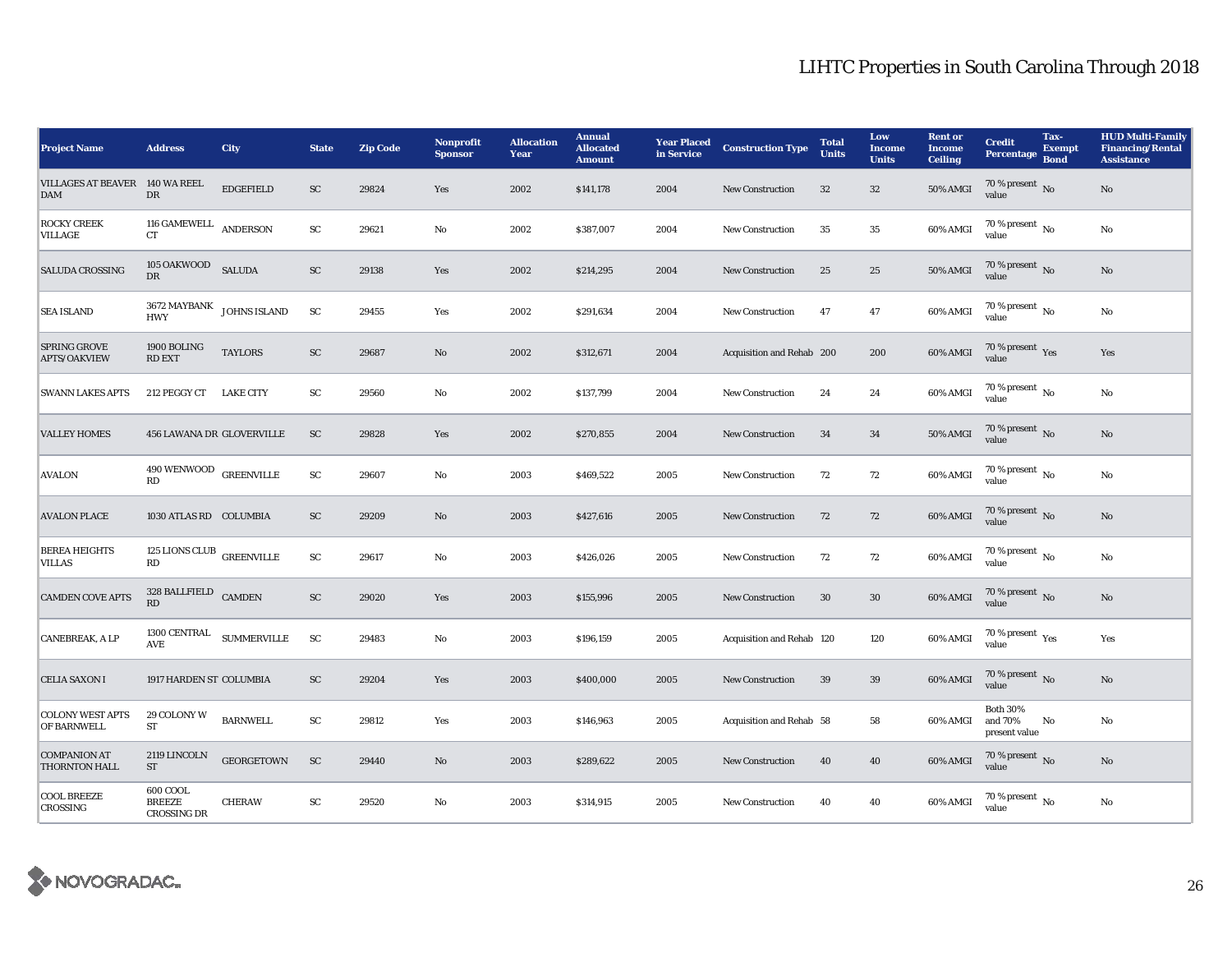| <b>Project Name</b>                         | <b>Address</b>                      | City                              | <b>State</b> | <b>Zip Code</b> | <b>Nonprofit</b><br><b>Sponsor</b> | <b>Allocation</b><br>Year | <b>Annual</b><br><b>Allocated</b><br><b>Amount</b> | <b>Year Placed</b><br>in Service | <b>Construction Type</b>  | <b>Total</b><br><b>Units</b> | Low<br><b>Income</b><br><b>Units</b> | <b>Rent or</b><br><b>Income</b><br><b>Ceiling</b> | <b>Credit</b><br><b>Percentage</b>          | Tax-<br><b>Exempt</b><br><b>Bond</b> | <b>HUD Multi-Family</b><br><b>Financing/Rental</b><br><b>Assistance</b> |
|---------------------------------------------|-------------------------------------|-----------------------------------|--------------|-----------------|------------------------------------|---------------------------|----------------------------------------------------|----------------------------------|---------------------------|------------------------------|--------------------------------------|---------------------------------------------------|---------------------------------------------|--------------------------------------|-------------------------------------------------------------------------|
| <b>COURTYARD AT</b><br><b>HIGHLAND PARK</b> | 923 STANDARD<br>$\operatorname{ST}$ | <b>ROCK HILL</b>                  | ${\rm SC}$   | 29730           | No                                 | 2001                      | \$326,980                                          | 2005                             | Acquisition and Rehab 116 |                              | 116                                  | 60% AMGI                                          | 70 % present $\rm\thinspace_{Yes}$<br>value |                                      | $\rm No$                                                                |
| <b>CRANE CREEK APTS</b>                     | 1519 GRAINGER $\,$ CONWAY<br>RD     |                                   | SC           | 29527           | No                                 | 2003                      | \$71,912                                           | 2005                             | Acquisition and Rehab 56  |                              | 56                                   | 60% AMGI                                          | <b>Both 30%</b><br>and 70%<br>present value | No                                   | No                                                                      |
| <b>DUNCAN VILLAGE</b>                       | 100 DUNCAN ST DUNCAN                |                                   | ${\rm SC}$   | 29334           | Yes                                | 2005                      | \$218,947                                          | 2005                             | Acquisition and Rehab 50  |                              | 50                                   | 60% AMGI                                          | <b>Both 30%</b><br>and 70%<br>present value | No                                   | Yes                                                                     |
| <b>FIELDALE</b>                             | 415 COUSAR ST BISHOPVILLE           |                                   | SC           | 29010           | $\mathbf{No}$                      | 2003                      | \$114,491                                          | 2005                             | New Construction          | 30                           | 30                                   | 60% AMGI                                          | $70\%$ present $\overline{N_0}$<br>value    |                                      | $\rm No$                                                                |
| THE GARDENS AT<br><b>MONTAGUE</b>           | 4840 UPJOHN<br><b>RD</b>            | <b>NORTH</b><br><b>CHARLESTON</b> | ${\rm SC}$   | 29405           | No                                 | 2003                      | \$500,000                                          | 2005                             | New Construction          | 64                           | 64                                   | 60% AMGI                                          | 70 % present $\,$ No $\,$<br>value          |                                      | $\rm No$                                                                |
| <b>GREENVILLE ARMS,</b><br><b>ALP</b>       | 200 ASHE DR                         | <b>GREENVILLE</b>                 | SC           | 29617           | No                                 | 2003                      | \$190,705                                          | 2005                             | Acquisition and Rehab 100 |                              | 100                                  | 60% AMGI                                          | 30 % present $\rm \gamma_{\rm es}$<br>value |                                      | Yes                                                                     |
| <b>GREENVILLE ASSOC</b><br>(THE SUMMIT)     | 201W<br>WASHINGTON GREENVILLE<br>ST |                                   | SC           | 29601           | No                                 | 2004                      | \$494,662                                          | 2005                             | Acquisition and Rehab 101 |                              | 101                                  | 60% AMGI                                          | <b>Both 30%</b><br>and 70%<br>present value | No                                   | Yes                                                                     |
| HILLANDALE, LP                              | 525 ALCOTT DR COLUMBIA              |                                   | SC           | 29203           | No                                 | 2003                      | \$35,207                                           | 2005                             | Acquisition and Rehab 200 |                              | 200                                  | 60% AMGI                                          | 30 % present $\rm \gamma_{\rm es}$<br>value |                                      | Yes                                                                     |
| HUNTERS CROSSING                            | 621 S NINTH<br><b>AVE</b>           | <b>DILLON</b>                     | SC           | 29536           | No                                 | 2003                      | \$314,915                                          | 2005                             | New Construction          | 40                           | 40                                   | 60% AMGI                                          | 70 % present No<br>value                    |                                      | No                                                                      |
| <b>LAUREL HILL APTS</b>                     | 1640 RIBAUT RD PORT ROYAL           |                                   | ${\rm SC}$   | 29935           | Yes                                | 2003                      | \$400,000                                          | 2005                             | <b>New Construction</b>   | 71                           | 71                                   | 60% AMGI                                          | 70 % present $\,$ No $\,$<br>value          |                                      | $\rm No$                                                                |
| <b>LORIS GARDENS</b>                        | 4265 SUGGS ST LORIS                 |                                   | ${\rm SC}$   | 29569           | No                                 | 2003                      | \$203,910                                          | 2005                             | New Construction          | 36                           | ${\bf 36}$                           | 60% AMGI                                          | 70 % present $\overline{N}$<br>value        |                                      | $\rm No$                                                                |
| <b>SHADY GROVE APTS</b>                     | 1725 SAVAGE RD CHARLESTON           |                                   | SC           | 29407           | Yes                                | 2003                      | \$399,848                                          | 2005                             | New Construction          | 71                           | 71                                   | 50% AMGI                                          | 70 % present $\overline{N_0}$<br>value      |                                      | No                                                                      |
| <b>SHELL POINTE</b>                         | 297 MIDTOWN<br><b>DR</b>            | <b>BEAUFORT</b>                   | ${\rm SC}$   | 29906           | No                                 | 2003                      | \$477,109                                          | 2005                             | <b>New Construction</b>   | 72                           | 72                                   | 60% AMGI                                          | $70$ % present $\,$ No value                |                                      | $\rm No$                                                                |
| <b>UNION MILL</b><br><b>CROSSING</b>        | 120 N BOYCE ST UNION                |                                   | SC           | 29379           | No                                 | 2003                      | \$314,915                                          | 2005                             | <b>New Construction</b>   | 40                           | 40                                   | 60% AMGI                                          | 70 % present $\,$ No $\,$<br>value          |                                      | No                                                                      |
| <b>WILDERNESS COVE</b><br><b>APTS</b>       | 1305 TALBIRD<br>RD                  | <b>BEAUFORT</b>                   | SC           | 29902           | No                                 | 2004                      | \$81,017                                           | 2005                             | Acquisition and Rehab 48  |                              | 48                                   | 60% AMGI                                          | <b>Both 30%</b><br>and 70%<br>present value | No                                   | No                                                                      |
| <b>WILLISTON ELDERLY</b><br><b>APTS</b>     | 25 CAMDEN CT WILLISTON              |                                   | SC           | 29853           | Yes                                | 2003                      | \$104,379                                          | 2005                             | <b>New Construction</b>   | 24                           | 24                                   | 60% AMGI                                          | $70\%$ present $\overline{N_0}$<br>value    |                                      | No                                                                      |

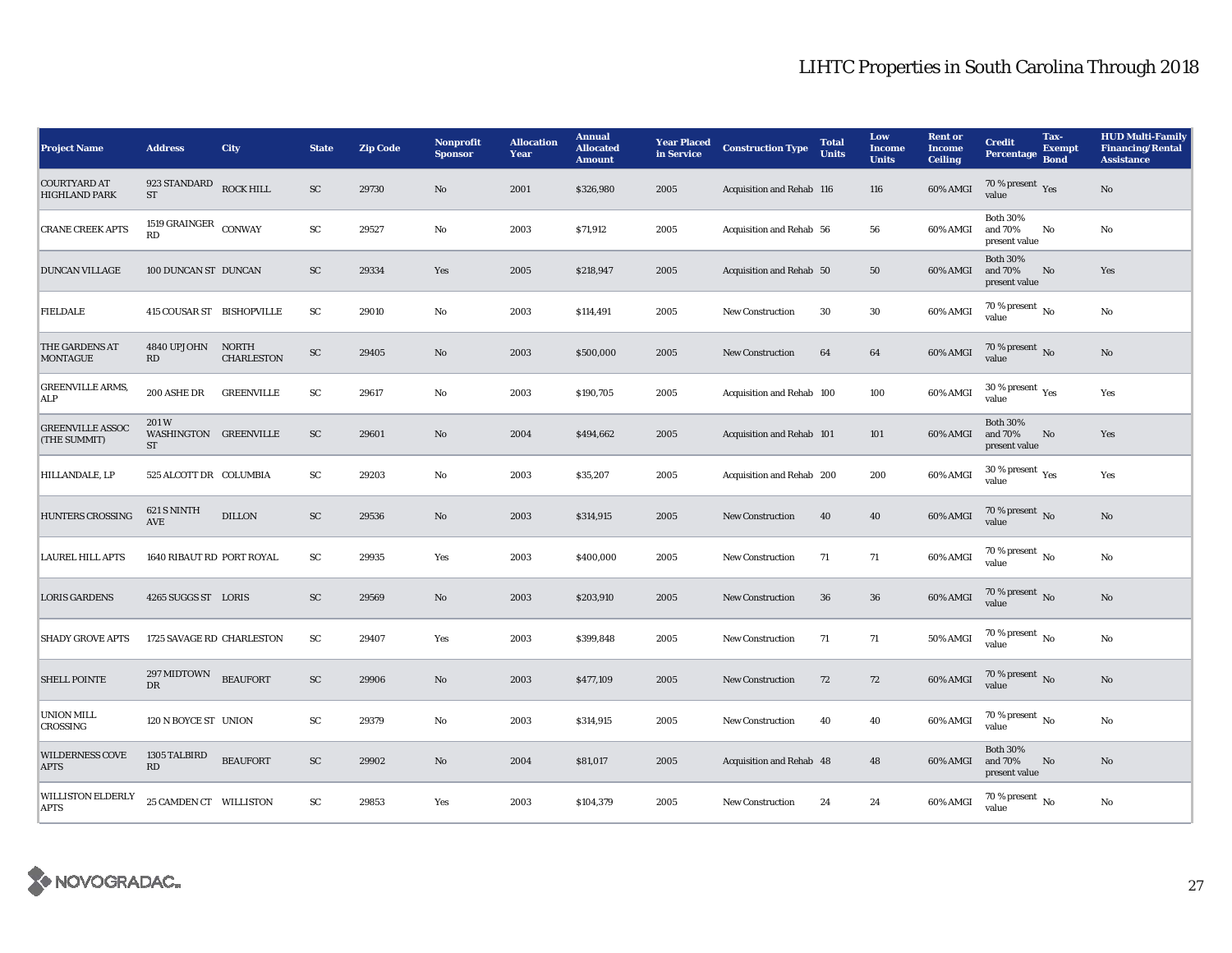| <b>Project Name</b>                         | <b>Address</b>                              | City                              | <b>State</b> | <b>Zip Code</b> | <b>Nonprofit</b><br><b>Sponsor</b> | <b>Allocation</b><br>Year | <b>Annual</b><br><b>Allocated</b><br><b>Amount</b> | <b>Year Placed</b><br>in Service | <b>Construction Type</b>  | <b>Total</b><br><b>Units</b> | Low<br><b>Income</b><br><b>Units</b> | <b>Rent or</b><br><b>Income</b><br><b>Ceiling</b> | <b>Credit</b><br><b>Percentage</b>          | Tax-<br><b>Exempt</b><br><b>Bond</b> | <b>HUD Multi-Family</b><br><b>Financing/Rental</b><br><b>Assistance</b> |
|---------------------------------------------|---------------------------------------------|-----------------------------------|--------------|-----------------|------------------------------------|---------------------------|----------------------------------------------------|----------------------------------|---------------------------|------------------------------|--------------------------------------|---------------------------------------------------|---------------------------------------------|--------------------------------------|-------------------------------------------------------------------------|
| <b>SEVEN FARMS APTS</b>                     | 305 SEVEN<br><b>FARMS DR</b>                | <b>DANIEL ISLAND</b>              | <b>SC</b>    | 29492           | Yes                                | 2004                      | \$496,309                                          | 2006                             | New Construction          | 71                           | 71                                   | 60% AMGI                                          | 70 % present $\overline{N_0}$<br>value      |                                      | $\rm No$                                                                |
| THE SHIRES APTS                             | 1020 LITTLE<br><b>JOHN DR</b>               | CHARLESTON                        | SC           | 29407           | Yes                                | 2004                      | \$471,587                                          | 2006                             | New Construction          | 71                           | 71                                   | 60% AMGI                                          | 70 % present $\,$ No $\,$<br>value          |                                      | No                                                                      |
| <b>CELIA SAXON II</b>                       | 2211 READ ST                                | <b>COLUMBIA</b>                   | ${\rm SC}$   | 29204           | Yes                                | 2004                      | \$361,910                                          | 2006                             | <b>New Construction</b>   | 32                           | $32\,$                               | 60% AMGI                                          | 70 % present No<br>value                    |                                      | No                                                                      |
| <b>KINGSTON POINTE I</b>                    | 101 FYFFE DR                                | <b>ANDERSON</b>                   | SC           | 29625           | $\mathbf{No}$                      | 2004                      | \$362,557                                          | 2006                             | New Construction          | 48                           | 48                                   | 60% AMGI                                          | $70\%$ present $\overline{N_0}$<br>value    |                                      | No                                                                      |
| <b>LANCASTER ASSOC</b><br>(LANCASTER MANOR) | 201<br>CHESTERFIELD LANCASTER<br><b>AVE</b> |                                   | SC           | 29720           | Yes                                | 2005                      | \$272,131                                          | 2006                             | Acquisition and Rehab 66  |                              | 66                                   | 60% AMGI                                          | <b>Both 30%</b><br>and 70%<br>present value | No                                   | Yes                                                                     |
| ANDERSON VILLAGE                            | 200 MIRACLE<br>MILE DR                      | <b>ANDERSON</b>                   | SC           | 29621           | No                                 | 2004                      | \$273,285                                          | 2006                             | Acquisition and Rehab 97  |                              | 97                                   | 60% AMGI                                          | <b>Both 30%</b><br>and 70%<br>present value | No                                   | Yes                                                                     |
| <b>MANNING GARDENS</b>                      | 214 ALFRED<br><b>HENRY DR</b>               | <b>MANNING</b>                    | SC           | 29102           | No                                 | 2004                      | \$288,037                                          | 2006                             | Acquisition and Rehab 50  |                              | 50                                   | 60% AMGI                                          | <b>Both 30%</b><br>and 70%<br>present value | No                                   | Yes                                                                     |
| PAGELAND PLACE<br><b>APTS</b>               | 205 MANGUM<br>${\rm ST}$                    | <b>PAGELAND</b>                   | ${\rm SC}$   | 29728           | Yes                                | 2005                      | \$213,548                                          | 2006                             | Acquisition and Rehab 50  |                              | 50                                   | 60% AMGI                                          | <b>Both 30%</b><br>and 70%<br>present value | No                                   | Yes                                                                     |
| <b>AZALEA GARDENS</b>                       | 200 MONROE<br><b>HWY</b>                    | <b>LANCASTER</b>                  | SC           | 29720           | No                                 | 2004                      | \$197,271                                          | 2006                             | <b>New Construction</b>   | 36                           | 36                                   | 60% AMGI                                          | 70 % present $\,$ No $\,$<br>value          |                                      | No                                                                      |
| <b>ALSTON LAKE APTS</b>                     | 2430 ALSTON<br>AVE                          | <b>NORTH</b><br><b>CHARLESTON</b> | SC           | 29406           | Yes                                | 2004                      | \$521,825                                          | 2006                             | <b>New Construction</b>   | 72                           | 72                                   | 60% AMGI                                          | 70 % present $\,$ No $\,$<br>value          |                                      | $\rm No$                                                                |
| <b>FOUNTAIN HILLS</b>                       | 201 CHAPMAN<br>RD                           | FOUNTAIN INN                      | SC           | 29644           | No                                 | 2004                      | \$303,930                                          | 2006                             | Acquisition and Rehab 48  |                              | 48                                   | 60% AMGI                                          | 70 % present No<br>value                    |                                      | $\rm No$                                                                |
| PIPERS POINTE APTS                          | 1310 PIPERS<br>POINTE LN                    | <b>MYRTLE BEACH</b>               | <b>SC</b>    | 29577           | No                                 | 2004                      | \$451,278                                          | 2006                             | <b>New Construction</b>   | 72                           | 72                                   | 60% AMGI                                          | 70 % present $\overline{N_0}$<br>value      |                                      | No                                                                      |
| <b>PLANTATION</b>                           | 200<br>RD                                   | RITTENHOUSE MYRTLE BEACH          | <b>SC</b>    | 29588           | No                                 | 2005                      | \$446,749                                          | 2006                             | Acquisition and Rehab 110 |                              | 110                                  | 60% AMGI                                          | <b>Both 30%</b><br>and 70%<br>present value | No                                   | Yes                                                                     |
| <b>PARK ON MARKET</b>                       | 101 DARBY LN ANDERSON                       |                                   | SC           | 29624           | No                                 | 2004                      | \$477,745                                          | 2006                             | <b>New Construction</b>   | 56                           | 56                                   | 60% AMGI                                          | 70 % present $\,$ No $\,$<br>value          |                                      | No                                                                      |
| <b>WISTERIA PLACE</b>                       | 800 SANGAREE<br><b>PKWY</b>                 | <b>SUMMERVILLE</b>                | ${\rm SC}$   | 29486           | No                                 | 2004                      | \$438,361                                          | 2006                             | New Construction          | 64                           | 64                                   | 60% AMGI                                          | 70 % present No<br>value                    |                                      | $\rm No$                                                                |
| <b>AZALEA PLACE</b>                         | 663<br>RUTHERFORD GREENVILLE<br>RD          |                                   | SC           | 29609           | No                                 | 2004                      | \$535,665                                          | 2006                             | <b>New Construction</b>   | 54                           | 54                                   | 60% AMGI                                          | 70 % present $\overline{N_0}$<br>value      |                                      | No                                                                      |

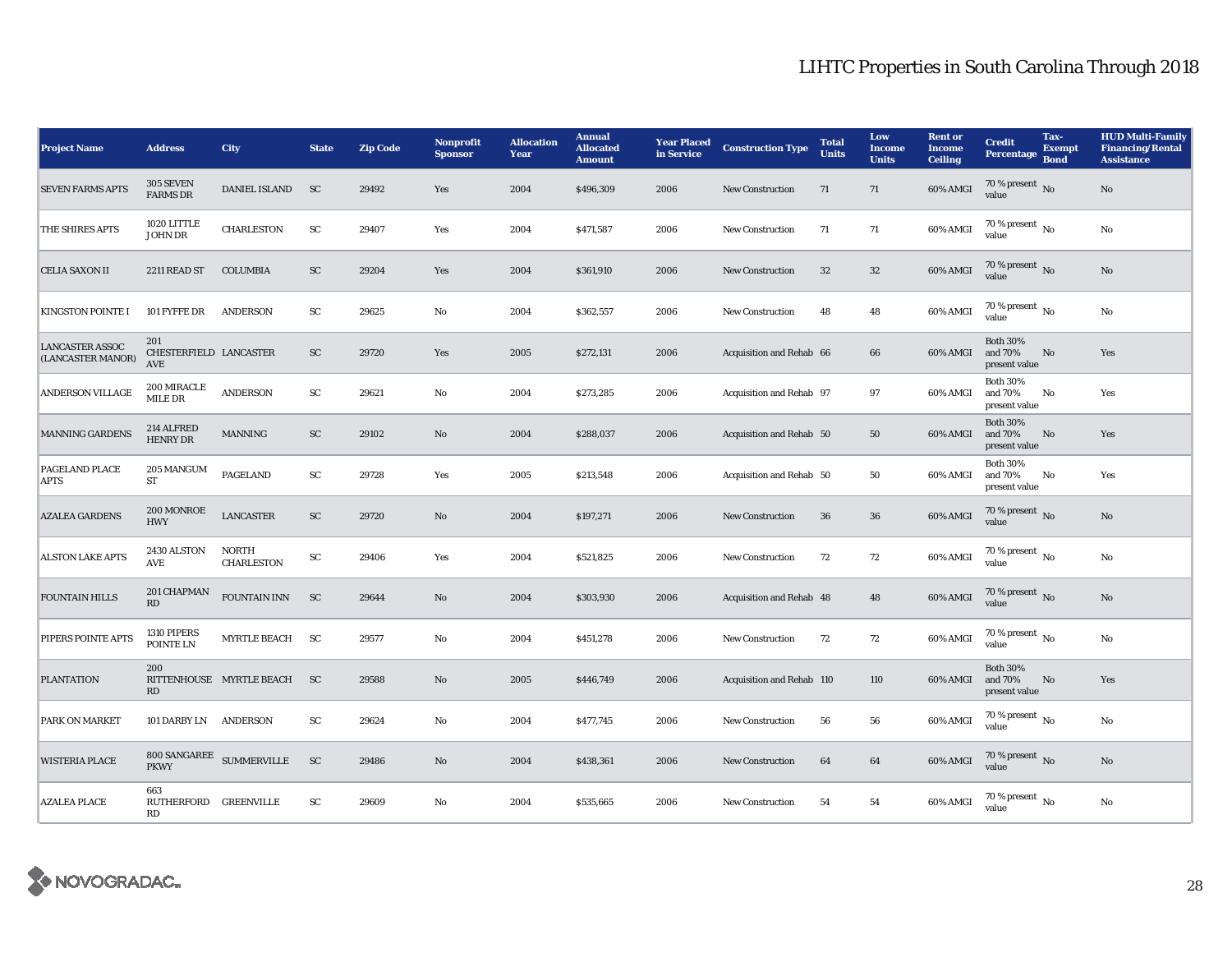| <b>Project Name</b>                                                                | <b>Address</b>                          | <b>City</b>        | <b>State</b>           | <b>Zip Code</b> | <b>Nonprofit</b><br><b>Sponsor</b> | <b>Allocation</b><br>Year | <b>Annual</b><br><b>Allocated</b><br><b>Amount</b> | <b>Year Placed</b><br>in Service | <b>Construction Type</b>  | <b>Total</b><br><b>Units</b> | Low<br><b>Income</b><br><b>Units</b> | <b>Rent or</b><br><b>Income</b><br><b>Ceiling</b> | <b>Credit</b><br><b>Percentage</b>          | Tax-<br><b>Exempt</b><br><b>Bond</b> | <b>HUD Multi-Family</b><br><b>Financing/Rental</b><br><b>Assistance</b> |
|------------------------------------------------------------------------------------|-----------------------------------------|--------------------|------------------------|-----------------|------------------------------------|---------------------------|----------------------------------------------------|----------------------------------|---------------------------|------------------------------|--------------------------------------|---------------------------------------------------|---------------------------------------------|--------------------------------------|-------------------------------------------------------------------------|
| BERKLEY POINTE APTS $\begin{array}{c} 500 \ \text{WENWOOD} \end{array}$ GREENVILLE |                                         |                    | SC                     | 29607           | No                                 | 2005                      | \$275,291                                          | 2006                             | Acquisition and Rehab 185 |                              | 185                                  | 60% AMGI                                          | $30\,\%$ present $\,$ Yes value             |                                      | No                                                                      |
| BRIDGEVIEW VILLAGE $^{100}$ N ROMNEY CHARLESTON                                    |                                         |                    | SC                     | 29403           | No                                 | 2003                      | \$1,311,183                                        | 2006                             | Acquisition and Rehab 300 |                              | 300                                  | 60% AMGI                                          | 30 % present $\rm \gamma_{\rm PS}$<br>value |                                      | Yes                                                                     |
| <b>DEER PARK APTS</b>                                                              | 7225 FIRELANE COLUMBIA<br>RD            |                    | ${\rm SC}$             | 29223           | No                                 | 2004                      | \$440,321                                          | 2006                             | <b>New Construction</b>   | 64                           | 64                                   | 60% AMGI                                          | $70\,\%$ present $\,$ No value              |                                      | No                                                                      |
| <b>ASHTON TRACE</b>                                                                | 1013 ASHTON<br><b>TRACE DR</b>          | <b>MANNING</b>     | SC                     | 29102           | No                                 | 2004                      | \$232,655                                          | 2006                             | <b>New Construction</b>   | 32                           | $32\,$                               | 60% AMGI                                          | $70\%$ present $\overline{N_0}$<br>value    |                                      | No                                                                      |
| WELLINGTON SQUARE WELLINGTON YORK                                                  | 1246<br>SQ DR                           |                    | ${\rm SC}$             | 29745           | No                                 | 2004                      | \$236,437                                          | 2006                             | <b>New Construction</b>   | 50                           | 40                                   | 60% AMGI                                          | $70\,\%$ present $\,$ No value              |                                      | No                                                                      |
| <b>VILLAGES AT HORSE</b><br><b>CREEK</b>                                           | 446 LAWANA<br>DR                        | <b>GLOVERVILLE</b> | ${\rm SC}$             | 29828           | Yes                                | 2004                      | \$243,244                                          | 2006                             | <b>New Construction</b>   | 36                           | 36                                   | 50% AMGI                                          | $70\,\%$ present $\,$ No value              |                                      | No                                                                      |
| SPANISH TRACE APTS SOUTHSIDE                                                       | 2400<br><b>BLVD</b>                     | <b>BEAUFORT</b>    | ${\rm SC}$             | 29902           | No                                 | 2005                      | \$166,111                                          | 2006                             | Acquisition and Rehab 87  |                              | 87                                   | 60% AMGI                                          | $30\,\%$ present $\,$ Yes value             |                                      | Yes                                                                     |
| <b>TOWERS EAST APTS</b>                                                            | 415 N MAIN ST GREENVILLE                |                    | ${\rm SC}$             | 29601           | $\rm No$                           | 2005                      | \$584,322                                          | 2006                             | Acquisition and Rehab 269 |                              | 269                                  | 60% AMGI                                          | $30\,\%$ present $\,$ Yes value             |                                      | Yes                                                                     |
| PRESTON POINTE                                                                     | $201$ TRAM LAW $\quad$ CENTRAL<br>CT    |                    | SC                     | 29630           | No                                 | 2004                      | \$355,182                                          | 2006                             | <b>New Construction</b>   | 48                           | 48                                   | 60% AMGI                                          | 70 % present $\overline{N_0}$<br>value      |                                      |                                                                         |
| <b>ROCKY CREEK APTS</b>                                                            | 1901<br>WOODRUFF RD                     | <b>GREENVILLE</b>  | SC                     | 29607           | No                                 | 2003                      | \$667,076                                          | 2006                             | <b>New Construction</b>   | 200                          | 200                                  | 60% AMGI                                          | 30 % present $\,$ $\rm Yes$<br>value        |                                      | No                                                                      |
| <b>WILDERNESS TOO</b><br><b>APTS</b>                                               | 1305 TALBIRD<br>RD                      | <b>BEAUFORT</b>    | ${\rm SC}$             | 29902           | No                                 | 2005                      | \$52,607                                           | 2006                             | Acquisition and Rehab 24  |                              | 24                                   | 60% AMGI                                          | <b>Both 30%</b><br>and 70%<br>present value | No                                   | No                                                                      |
| PLANTER'S RETREAT                                                                  | 4370 LADSON<br>RD                       | <b>LADSON</b>      | ${\rm SC}$             | 29456           | $\rm No$                           | 2004                      | \$490,726                                          | 2006                             | <b>New Construction</b>   | 192                          | 192                                  | 60% AMGI                                          | $30\,\%$ present $\,$ Yes value             |                                      | No                                                                      |
| <b>APPIAN WAY APTS</b>                                                             | 8465 PATRIOT<br><b>BLVD</b>             | N CHARLESTON       | <b>SC</b>              | 29420           | No                                 | 2005                      | \$604,250                                          | 2007                             | <b>New Construction</b>   | 204                          | 204                                  | 60% AMGI                                          | $30\,\%$ present $\,$ Yes value             |                                      | No                                                                      |
| <b>BAMBERG VILLAGE</b>                                                             | 41 VILLAGE CT BAMBERG                   |                    | $\mathbf{S}\mathbf{C}$ | 29003           | No                                 | 2007                      | \$60,769                                           | 2007                             | <b>New Construction</b>   | 24                           | 24                                   | 60% AMGI                                          | $30\,\%$ present $\,$ Yes value             |                                      | No                                                                      |
| <b>CHARLESTON PLACE</b>                                                            | $335$ GREENACRE RD $\,$ GREENVILLE $\,$ |                    | ${\rm SC}$             | 29607           | No                                 | 2005                      | \$402,913                                          | 2007                             | New Construction          | 40                           | 40                                   | <b>50% AMGI</b>                                   | $70\,\%$ present $\,$ No value              |                                      | No                                                                      |
| <b>CHESTER</b><br><b>TOWNHOUSES PHASE</b>                                          | $628$ LANCASTER $\,$ CHESTER HWY        |                    | SC                     | 29706           | No                                 | 2005                      | \$70,130                                           | 2007                             | Acquisition and Rehab 62  |                              | 62                                   | 60% AMGI                                          | 30 % present $_{\text{No}}$<br>value        |                                      | No                                                                      |

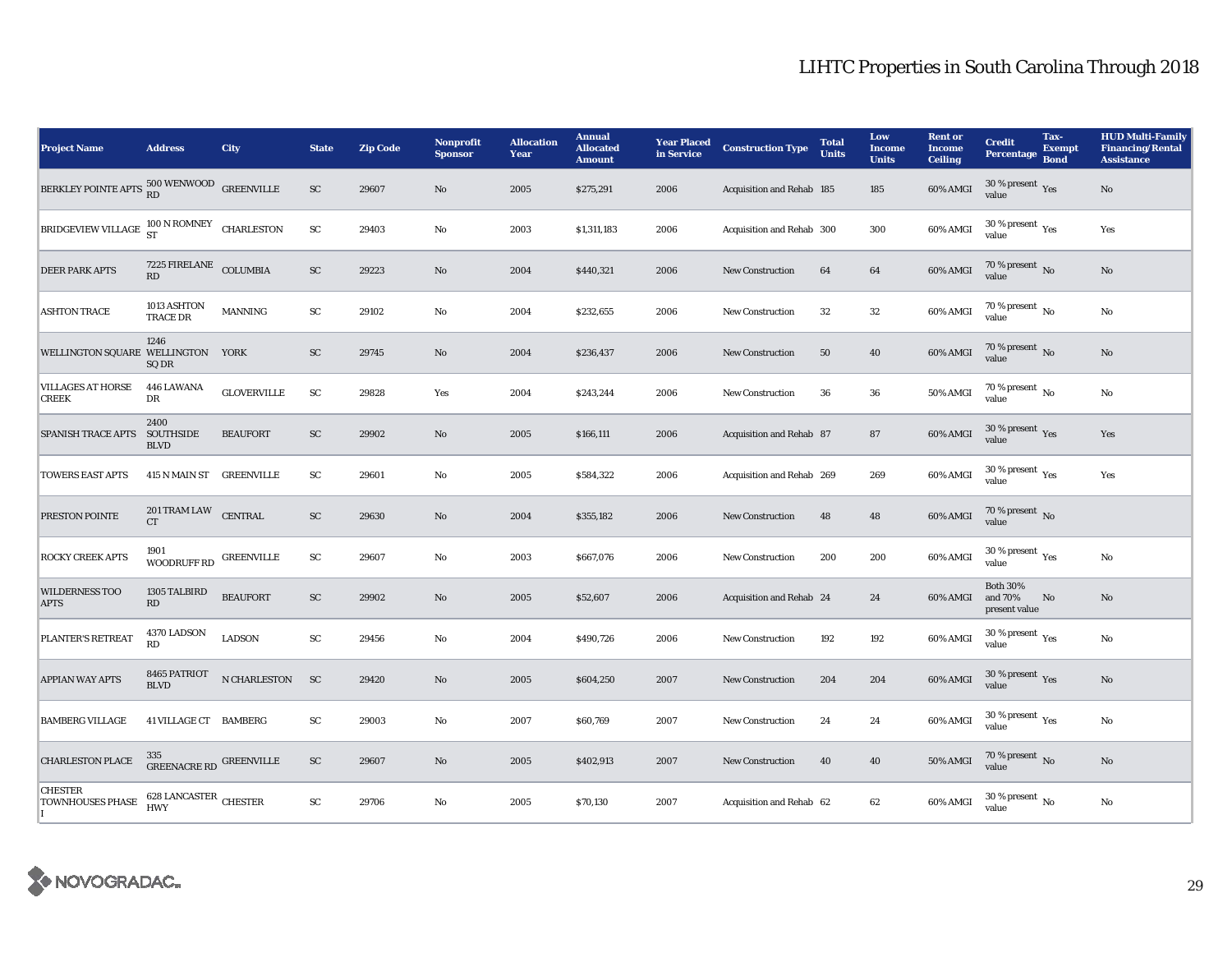| <b>Project Name</b>                                       | <b>Address</b>                                | City                              | <b>State</b>               | <b>Zip Code</b> | Nonprofit<br><b>Sponsor</b> | <b>Allocation</b><br>Year | <b>Annual</b><br><b>Allocated</b><br><b>Amount</b> | <b>Year Placed</b><br>in Service | <b>Construction Type</b>  | <b>Total</b><br><b>Units</b> | Low<br><b>Income</b><br><b>Units</b> | <b>Rent or</b><br><b>Income</b><br><b>Ceiling</b> | <b>Credit</b><br><b>Percentage</b>          | Tax-<br><b>Exempt</b><br><b>Bond</b> | <b>HUD Multi-Family</b><br><b>Financing/Rental</b><br><b>Assistance</b> |
|-----------------------------------------------------------|-----------------------------------------------|-----------------------------------|----------------------------|-----------------|-----------------------------|---------------------------|----------------------------------------------------|----------------------------------|---------------------------|------------------------------|--------------------------------------|---------------------------------------------------|---------------------------------------------|--------------------------------------|-------------------------------------------------------------------------|
| <b>CHESTER</b><br><b>TOWNHOUSES PHASE</b><br>$\mathbf{I}$ | 628 LANCASTER CHESTER<br><b>HWY</b>           |                                   | <b>SC</b>                  | 29706           | No                          | 2005                      | \$79,992                                           | 2007                             | Acquisition and Rehab 52  |                              | 52                                   | 60% AMGI                                          | 30 % present $\,$ No $\,$<br>value          |                                      | No                                                                      |
| COUNTRY LANE APTS 105 DEBBY LN MONCKS CORNER SC           |                                               |                                   |                            | 29461           | No                          | 2007                      | \$57,858                                           | 2007                             | Acquisition and Rehab 24  |                              | 24                                   | 60% AMGI                                          | 30 % present $\rm \gamma_{\rm es}$<br>value |                                      | $\rm No$                                                                |
| <b>DARLINGTON</b><br><b>DOWNTOWN LOFTS</b>                | 107 ORANGE ST DARLINGTON                      |                                   | <b>SC</b>                  | 29532           | No                          | 2005                      | \$280,792                                          | 2007                             | <b>New Construction</b>   | 28                           | 28                                   | 60% AMGI                                          | 70 % present No<br>value                    |                                      | No                                                                      |
| DEERFIELD VILLAGE                                         | 1482<br><b>DEERFIELD RD</b>                   | HARDEEVILLE                       | SC                         | 29927           | Yes                         | 2005                      | \$301,388                                          | 2007                             | Acquisition and Rehab 26  |                              | 26                                   | 50% AMGI                                          | $70\%$ present $\overline{N_0}$<br>value    |                                      | No                                                                      |
| DOGWOOD CROSSING 201 FOLLY RD                             |                                               | ORANGEBURG                        | SC                         | 29115           | No                          | 2005                      | \$599,189                                          | 2007                             | New Construction          | 72                           | 72                                   | 60% AMGI                                          | 70 % present $\,$ No $\,$<br>value          |                                      | No                                                                      |
| EDISTO TERRACE APTS 180 MABEL T<br>WILLIS BLVD            |                                               | <b>WALTERBORO</b>                 | ${\rm SC}$                 | 29488           | No                          | 2006                      | \$472,952                                          | 2007                             | <b>New Construction</b>   | 48                           | 48                                   | 60% AMGI                                          | $70\%$ present No<br>value                  |                                      | No                                                                      |
| <b>EVERGREEN PLACE</b>                                    | 102 ROOSEVELT GREENVILLE<br><b>AVE</b>        |                                   | ${\rm SC}$                 | 29607           | No                          | 2006                      | \$539,353                                          | 2007                             | Acquisition and Rehab 168 |                              | 168                                  | 60% AMGI                                          | 30 % present $\gamma_{\rm{es}}$<br>value    |                                      | $\rm No$                                                                |
| FAIRRIDGE LANE APTS PINKNEY                               | 309 EAST<br><b>STREET</b>                     | <b>DENMARK</b>                    | ${\rm SC}$                 | 29042           | $\mathbf{No}$               | 2007                      | \$65,691                                           | 2007                             | Acquisition and Rehab 24  |                              | 24                                   | 60% AMGI                                          | 30 % present $\rm\thinspace_{Yes}$<br>value |                                      | No                                                                      |
| <b>GEORGETOWN</b><br><b>LANDING APTS</b>                  | 2107 LINCOLN<br><b>ST</b>                     | <b>GEORGETOWN</b>                 | $\ensuremath{\mathsf{SC}}$ | 29440           | No                          | 2005                      | \$412,117                                          | 2007                             | <b>New Construction</b>   | 48                           | 48                                   | 60% AMGI                                          | 70 % present $\overline{N_0}$<br>value      |                                      | No                                                                      |
| <b>GRAND STREET APTS</b>                                  | 4301 GRAND ST COLUMBIA                        |                                   | SC                         | 29203           | $\mathbf{No}$               | 2005                      | \$303,124                                          | 2007                             | Acquisition and Rehab 84  |                              | 84                                   | 60% AMGI                                          | <b>Both 30%</b><br>and 70%<br>present value | No                                   | $\rm No$                                                                |
| <b>HALLMARK</b><br><b>TIMBERLAKE</b>                      | 1000<br><b>HALLMARK DR</b>                    | <b>GOOSE CREEK</b>                | ${\rm SC}$                 | 29445           | No                          | 2004                      | \$613,701                                          | 2007                             | New Construction          | 224                          | 224                                  | 60% AMGI                                          | 30 % present $\gamma_{\rm{es}}$<br>value    |                                      | No                                                                      |
| <b>HERON CROSSING</b><br><b>APTS</b>                      | 72 HERON XING RIDGELAND                       |                                   | SC                         | 29936           | No                          | 2005                      | \$214,247                                          | 2007                             | <b>New Construction</b>   | 40                           | 32                                   | 60% AMGI                                          | 70 % present $\overline{N_0}$<br>value      |                                      | $\rm No$                                                                |
| HORIZON VILLAGE                                           | 3835 SPRUILL<br>AVE                           | <b>NORTH</b><br><b>CHARLESTON</b> | ${\rm SC}$                 | TIM SCHALK      | No                          | 2003                      | \$1,522,794                                        | 2007                             | <b>New Construction</b>   | 306                          | 281                                  | 60% AMGI                                          | $30\,\%$ present $\,$ Yes value             |                                      | No                                                                      |
| <b>INNSBROOK</b><br><b>COMMONS</b>                        | 514 INNSBROOK ROCK HILL<br><b>COMMONS CIR</b> |                                   | SC                         | 29730           | No                          | 2005                      | \$594,796                                          | 2007                             | New Construction          | 72                           | 72                                   | 60% AMGI                                          | $70\%$ present $\overline{N_0}$<br>value    |                                      | No                                                                      |
| <b>IVY RIDGE APTS</b>                                     | 2215<br><b>GREENRIDGE</b><br>RD               | <b>NORTH</b><br><b>CHARLESTON</b> | ${\rm SC}$                 | 29406           | Yes                         | 2005                      | \$418,596                                          | 2007                             | <b>New Construction</b>   | 71                           | 71                                   | 60% AMGI                                          | 70 % present $\overline{N_0}$<br>value      |                                      | No                                                                      |
| <b>MAULDIN GARDENS</b>                                    | 330 MILLER RD MAULDIN                         |                                   | SC                         | 29662           | No                          | 2006                      | \$257,284                                          | 2007                             | Acquisition and Rehab 64  |                              | 64                                   | 60% AMGI                                          | <b>Both 30%</b><br>and 70%<br>present value | No                                   | Yes                                                                     |

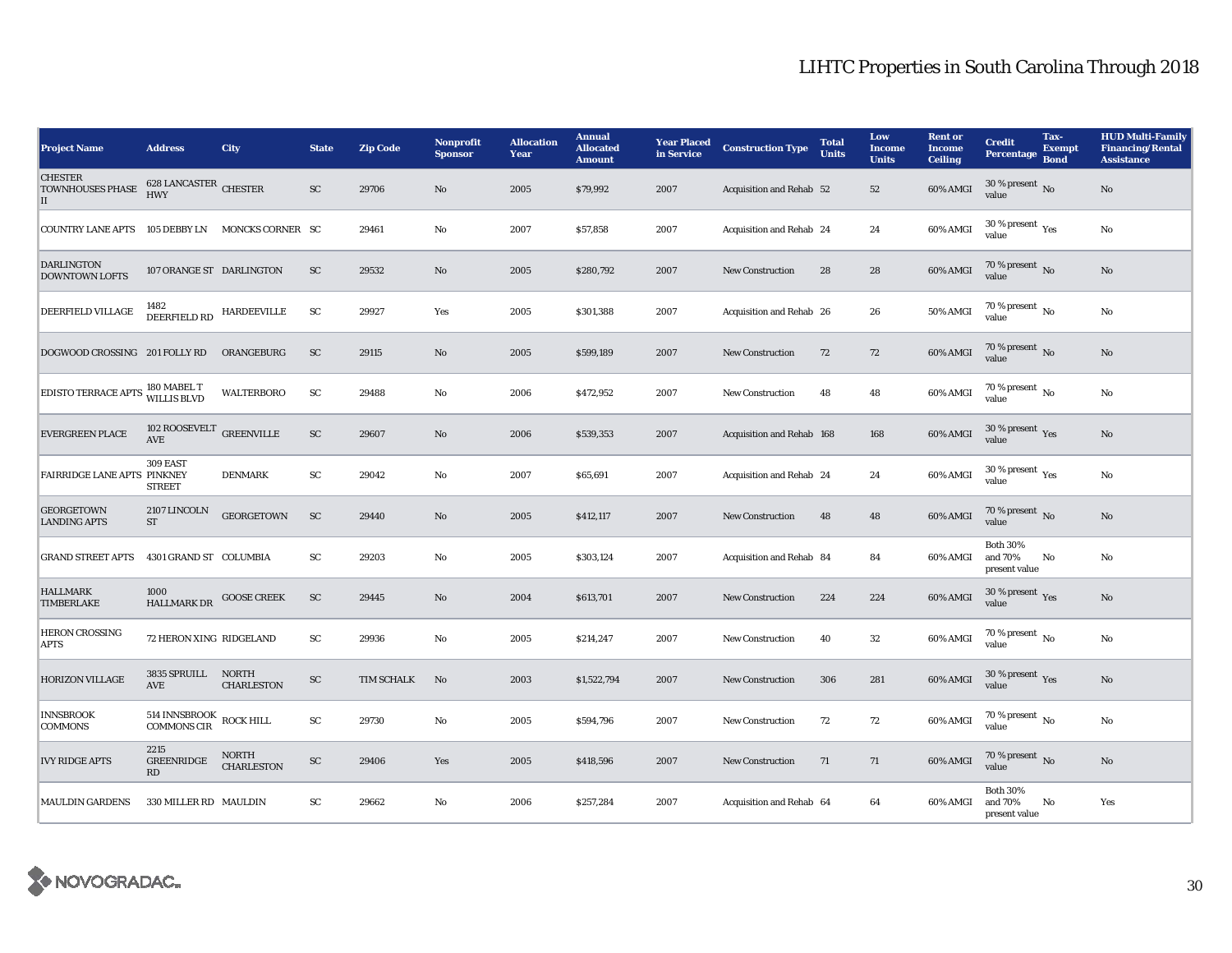## LIHTC Properties in South Carolina Through 2018

| <b>Project Name</b>                        | <b>Address</b>                                 | <b>City</b>       | <b>State</b> | <b>Zip Code</b> | Nonprofit<br><b>Sponsor</b> | <b>Allocation</b><br>Year | <b>Annual</b><br><b>Allocated</b><br><b>Amount</b> | <b>Year Placed</b><br>in Service | <b>Construction Type</b>  | <b>Total</b><br><b>Units</b> | Low<br><b>Income</b><br><b>Units</b> | <b>Rent</b> or<br><b>Income</b><br><b>Ceiling</b> | <b>Credit</b><br><b>Percentage</b>          | Tax-<br><b>Exempt</b><br><b>Bond</b> | <b>HUD Multi-Family</b><br><b>Financing/Rental</b><br><b>Assistance</b> |
|--------------------------------------------|------------------------------------------------|-------------------|--------------|-----------------|-----------------------------|---------------------------|----------------------------------------------------|----------------------------------|---------------------------|------------------------------|--------------------------------------|---------------------------------------------------|---------------------------------------------|--------------------------------------|-------------------------------------------------------------------------|
| <b>MILLER GROVE</b>                        | 2017 MILLER ST LANCASTER                       |                   | SC           | 29720           | No                          | 2005                      | \$422,040                                          | 2007                             | <b>New Construction</b>   | 48                           | 48                                   | 60% AMGI                                          | 70 % present $\,$ No $\,$<br>value          |                                      | No                                                                      |
| MONTICELLO PARK II WINCHESTER MYRTLE BEACH | 1230<br><b>CT</b>                              |                   | <b>SC</b>    | 29577           | No                          | 2005                      | \$528,249                                          | 2007                             | New Construction          | 56                           | 56                                   | 60% AMGI                                          | $70\%$ present $\overline{N_0}$<br>value    |                                      | $\rm No$                                                                |
| <b>MULBERRY COURT</b><br><b>APTS</b>       | 101 MULBERRY GREENVILLE<br>$\operatorname{ST}$ |                   | SC           | 29601           | Yes                         | 2005                      | \$341,892                                          | 2007                             | New Construction          | 41                           | 41                                   | 60% AMGI                                          | 70 % present $\overline{N_0}$<br>value      |                                      | No                                                                      |
| <b>OAK TERRACE APTS</b>                    | 400 E<br><b>MAYNARD ST</b>                     | <b>PAGELAND</b>   | SC           | 29728           | No                          | 2006                      | \$67,428                                           | 2007                             | Acquisition and Rehab 24  |                              | 24                                   | 60% AMGI                                          | <b>Both 30%</b><br>and 70%<br>present value | No                                   | No                                                                      |
| ORCHARD PARK APTS                          | 101 PEACH LEAF RIDGE SPRING<br>${\tt CURL}$    |                   | ${\rm SC}$   | 29129           | No                          | 2006                      | \$72,623                                           | 2007                             | Acquisition and Rehab 20  |                              | 20                                   | 60% AMGI                                          | <b>Both 30%</b><br>and 70%<br>present value | No                                   | No                                                                      |
| <b>THE OAKS</b><br>(MCCORMICK)             | 500 PINE ST<br><b>EXT</b>                      | <b>MCCORMICK</b>  | SC           | 29835           | No                          | 2007                      | \$43,523                                           | 2007                             | New Construction          | 20                           | 20                                   | 60% AMGI                                          | 30 % present $\rm\,Yes$<br>value            |                                      | $\rm No$                                                                |
| PALMETTO POINTE<br><b>APTS</b>             | <b>PALMETTO</b><br>POINTE DR                   | <b>NEWBERRY</b>   | ${\rm SC}$   | 29108           | No                          | 2005                      | \$466,981                                          | 2007                             | <b>New Construction</b>   | 48                           | 48                                   | 60% AMGI                                          | 70 % present $\,$ No $\,$<br>value          |                                      | No                                                                      |
| PARK AVENUE APTS II 401 PARK AVE           |                                                | <b>JOHNSTON</b>   | SC           | 29832           | No                          | 2007                      | \$41,368                                           | 2007                             | <b>New Construction</b>   | 40                           | 40                                   | 60% AMGI                                          | 30 % present $\gamma_{\rm{es}}$<br>value    |                                      | $\rm No$                                                                |
| PECAN GROVE APTS                           | 105 PRICE CT                                   | <b>DARLINGTON</b> | SC           | 29532           | No                          | 2005                      | \$286,133                                          | 2007                             | New Construction          | 32                           | $32\,$                               | 60% AMGI                                          | 70 % present No<br>value                    |                                      | No                                                                      |
| PHOENIX PLACE                              | 1401 PHOENIX<br>ST                             | <b>GREENWOOD</b>  | ${\rm SC}$   | 29646           | No                          | 2006                      | \$351,609                                          | 2007                             | Acquisition and Rehab 100 |                              | 100                                  | 60% AMGI                                          | <b>Both 30%</b><br>and 70%<br>present value | No                                   | Yes                                                                     |
| <b>RIVER BIRCH APTS</b>                    | 117 HUGER ST                                   | <b>CHERAW</b>     | SC           | 29520           | No                          | 2006                      | \$49,371                                           | 2007                             | Acquisition and Rehab 14  |                              | 14                                   | 60% AMGI                                          | <b>Both 30%</b><br>and 70%<br>present value | No                                   | No                                                                      |
| <b>RIVERS EDGE</b>                         | 520 E BUENA<br><b>VISTA AVE</b>                | NORTH AUGUSTA SC  |              | 29841           | No                          | 2005                      | \$222,543                                          | 2007                             | Acquisition and Rehab 72  |                              | 72                                   | 60% AMGI                                          | <b>Both 30%</b><br>and 70%<br>present value | No                                   | No                                                                      |
| <b>SENECA GARDENS</b><br><b>APTS</b>       | 819 LAING CT SENECA                            |                   | SC           | 29678           | No                          | 2006                      | \$334,221                                          | 2007                             | Acquisition and Rehab 76  |                              | 76                                   | 60% AMGI                                          | <b>Both 30%</b><br>and 70%<br>present value | No                                   | Yes                                                                     |
| <b>SUMTER PLACE</b>                        | 14 W<br><b>BARTLETTE ST</b>                    | <b>SUMTER</b>     | SC           | 29150           | No                          | 2005                      | \$455,771                                          | 2007                             | <b>New Construction</b>   | 41                           | 41                                   | 60% AMGI                                          | 70 % present $\,$ No $\,$<br>value          |                                      | No                                                                      |
| WALL ST GREEN APTS                         | 970 WOLF PACK SUMTER<br>CT                     |                   | SC           | 29150           | No                          | 2005                      | \$458,798                                          | 2007                             | <b>New Construction</b>   | 64                           | 64                                   | 60% AMGI                                          | 70 % present No<br>value                    |                                      | No                                                                      |
| <b>WEDGEWOOD APTS</b>                      | 109 HOOD ST                                    | <b>ST STEPHEN</b> | SC           | 29479           | No                          | 2007                      | \$43,253                                           | 2007                             | New Construction          | 16                           | 16                                   | 60% AMGI                                          | $30\,\%$ present $\rm_{Yes}$<br>value       |                                      | No                                                                      |

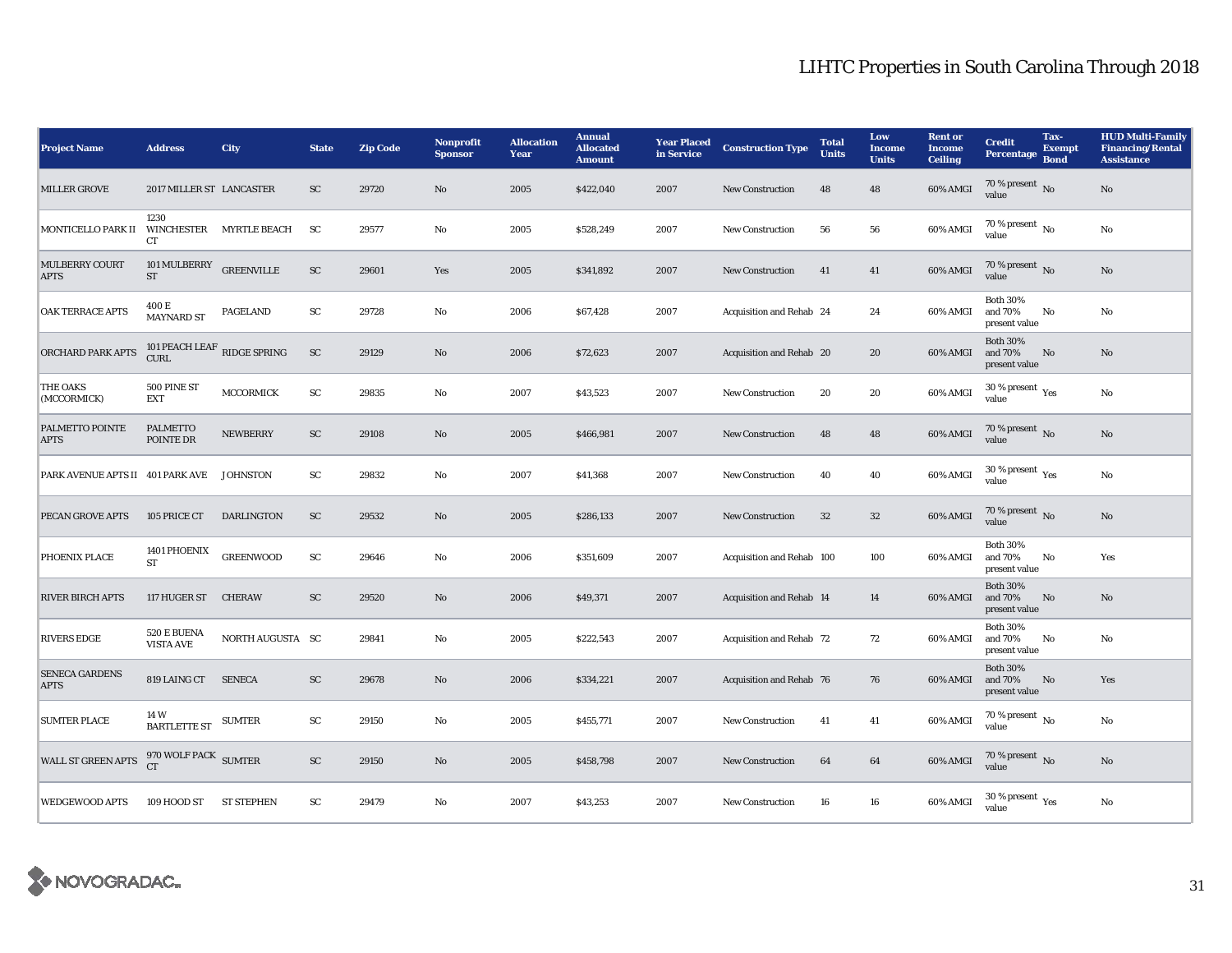| <b>Project Name</b>                                                                                           | <b>Address</b>                           | <b>City</b>                   | <b>State</b> | <b>Zip Code</b> | <b>Nonprofit</b><br><b>Sponsor</b> | <b>Allocation</b><br>Year | <b>Annual</b><br><b>Allocated</b><br><b>Amount</b> | <b>Year Placed<br/>in Service</b> | <b>Construction Type</b>  | <b>Total</b><br><b>Units</b> | Low<br><b>Income</b><br><b>Units</b> | <b>Rent or</b><br><b>Income</b><br><b>Ceiling</b> | <b>Credit</b><br>Percentage                 | Tax-<br><b>Exempt</b><br><b>Bond</b> | <b>HUD Multi-Family</b><br><b>Financing/Rental</b><br><b>Assistance</b> |
|---------------------------------------------------------------------------------------------------------------|------------------------------------------|-------------------------------|--------------|-----------------|------------------------------------|---------------------------|----------------------------------------------------|-----------------------------------|---------------------------|------------------------------|--------------------------------------|---------------------------------------------------|---------------------------------------------|--------------------------------------|-------------------------------------------------------------------------|
| <b>WHITE OAK APTS</b>                                                                                         | 100 HAIGLER<br><b>BLVD</b>               | <b>BLUFFTON</b>               | ${\rm SC}$   | 29910           | No                                 | 2005                      | \$499,619                                          | 2007                              | <b>New Construction</b>   | 72                           | 72                                   | 60% AMGI                                          | $70\,\%$ present $\,$ No value              |                                      | No                                                                      |
| <b>WILLOW TRACE AT</b><br><b>WINDSOR HILL</b>                                                                 | 8184 WINDSOR<br><b>HILL BLVD</b>         | ${\bf N}$ CHARLESTON          | <b>SC</b>    | 29420           | No                                 | 2005                      | \$361,788                                          | 2007                              | New Construction          | 48                           | 48                                   | 60% AMGI                                          | $70\%$ present $\overline{N_0}$<br>value    |                                      | No                                                                      |
| <b>WYNDHAM POINTE</b><br><b>APTS</b>                                                                          | <b>80 BRIGHTON</b><br><b>HILL RD</b>     | <b>COLUMBIA</b>               | SC           | 29223           | No                                 | 2004                      | \$764,402                                          | 2007                              | New Construction          | 178                          | 178                                  | 60% AMGI                                          | $30\,\%$ present $\,\mathrm{Yes}$ value     |                                      | $\mathbf{No}$                                                           |
| <b>RAINTREE APTS III</b>                                                                                      | 203<br><b>MCELHANEY</b><br><b>RD</b>     | TRAVELERS REST SC             |              | 29690           | No                                 | 2006                      | \$179,756                                          | 2007                              | Acquisition and Rehab 36  |                              | 36                                   | 60% AMGI                                          | <b>Both 30%</b><br>and 70%<br>present value | No                                   | No                                                                      |
| <b>ASHLEY PARK APTS</b>                                                                                       | 214 CHAPPELL<br>DR                       | <b>BISHOPVILLE</b>            | ${\rm SC}$   | 29010           | No                                 | 2007                      | \$64,406                                           | 2008                              | Acquisition and Rehab 32  |                              | $32\,$                               | 60% AMGI                                          | 30 % present Yes<br>value                   |                                      | No                                                                      |
| BAILEY GARDENS APTS 258 RETHA ST LAKE CITY                                                                    |                                          |                               | SC           | 29560           | $\mathbf{No}$                      | 2006                      | \$105,002                                          | 2008                              | <b>New Construction</b>   | 24                           | 24                                   | 60% AMGI                                          | $70\,\%$ present $\,$ No value              |                                      | No                                                                      |
| <b>BROOKSTONE APTS</b>                                                                                        | <b>EXT</b>                               | 10 MURRAH RD NORTH AUGUSTA SC |              | 29860           | No                                 | 2006                      | \$453,625                                          | 2008                              | <b>New Construction</b>   | 48                           | 48                                   | 60% AMGI                                          | $70\,\%$ present $\,$ No value              |                                      | No                                                                      |
| <b>CAMBRIDGE APTS</b>                                                                                         | 559<br>RD                                | ORANGEBURG SUMMERVILLE        | <b>SC</b>    | 29483           | No                                 | 2007                      | \$96,158                                           | 2008                              | Acquisition and Rehab 48  |                              | 48                                   | 60% AMGI                                          | 30 % present Yes<br>value                   |                                      | No                                                                      |
| <b>CASTLEWOOD APTS</b>                                                                                        | 200<br>CASTLEWOOD WINNSBORO<br>DR        |                               | SC           | 29180           | No                                 | 2007                      | \$195,695                                          | 2008                              | <b>New Construction</b>   | 96                           | 96                                   | 60% AMGI                                          | $30$ % present $\,$ $\rm Yes$<br>value      |                                      | $\rm No$                                                                |
| <b>CEDAR SPRINGS</b><br><b>PLACE</b>                                                                          | 200 SERENITY<br>SPRINGS LN               | SPARTANBURG                   | SC           | 29302           | $\mathbf{No}$                      | 2006                      | \$386,678                                          | 2008                              | New Construction          | 48                           | 48                                   | <b>50% AMGI</b>                                   | $70\%$ present No<br>value                  |                                      | No                                                                      |
| <b>COIT VILLAGE</b>                                                                                           | 230 N COIT ST FLORENCE                   |                               | SC           | 29501           | No                                 | 2006                      | \$600,000                                          | 2008                              | <b>New Construction</b>   | 60                           | 60                                   | 60% AMGI                                          | 70 % present No<br>value                    |                                      | No                                                                      |
| <b>COMPANION AT</b><br><b>BRIDLE RIDGE</b>                                                                    | 310 CHANDLER GREER<br>RD                 |                               | SC           | 29651           | No                                 | 2007                      | \$410,740                                          | 2008                              | Acquisition and Rehab 152 |                              | 152                                  | 60% AMGI                                          | 30 % present $\rm \gamma_{\rm PS}$<br>value |                                      | No                                                                      |
| <b>COMPANION AT</b><br><b>WALNUT HILL</b>                                                                     | 201 WALNUT<br><b>HILL DR</b>             | <b>EASLEY</b>                 | SC           | 29642           | No                                 | 2007                      | \$261,769                                          | 2008                              | <b>New Construction</b>   | 40                           | 40                                   | 60% AMGI                                          | $70\,\%$ present $\,$ No value              |                                      | No                                                                      |
| <b>COUNTRYSIDE APTS</b>                                                                                       | 100<br>COUNTRYSIDE CLINTON<br><b>CIR</b> |                               | SC           | 29325           | No                                 | 2007                      | \$95,064                                           | 2008                              | Acquisition and Rehab 52  |                              | 52                                   | 60% AMGI                                          | $30$ % present $\,$ $\rm Yes$<br>value      |                                      | No                                                                      |
| CRABTREE COMMONS                                                                                              | 301 EL BETHEL CONWAY                     |                               | SC           | 29527           | No                                 | 2006                      | \$600,000                                          | 2008                              | <b>New Construction</b>   | 48                           | 48                                   | 60% AMGI                                          | $70\,\%$ present $\,$ No value              |                                      | $\mathbf{No}$                                                           |
| $\begin{array}{ l } \hline \text{FERN HALL CROS SING} & \text{123 BREVARD} \\ \hline \text{PKWY} \end{array}$ |                                          | <b>LEXINGTON</b>              | SC           | 29073           | No                                 | 2006                      | \$457,733                                          | 2008                              | <b>New Construction</b>   | 48                           | 48                                   | 60% AMGI                                          | $70\%$ present $\overline{N_0}$<br>value    |                                      | No                                                                      |

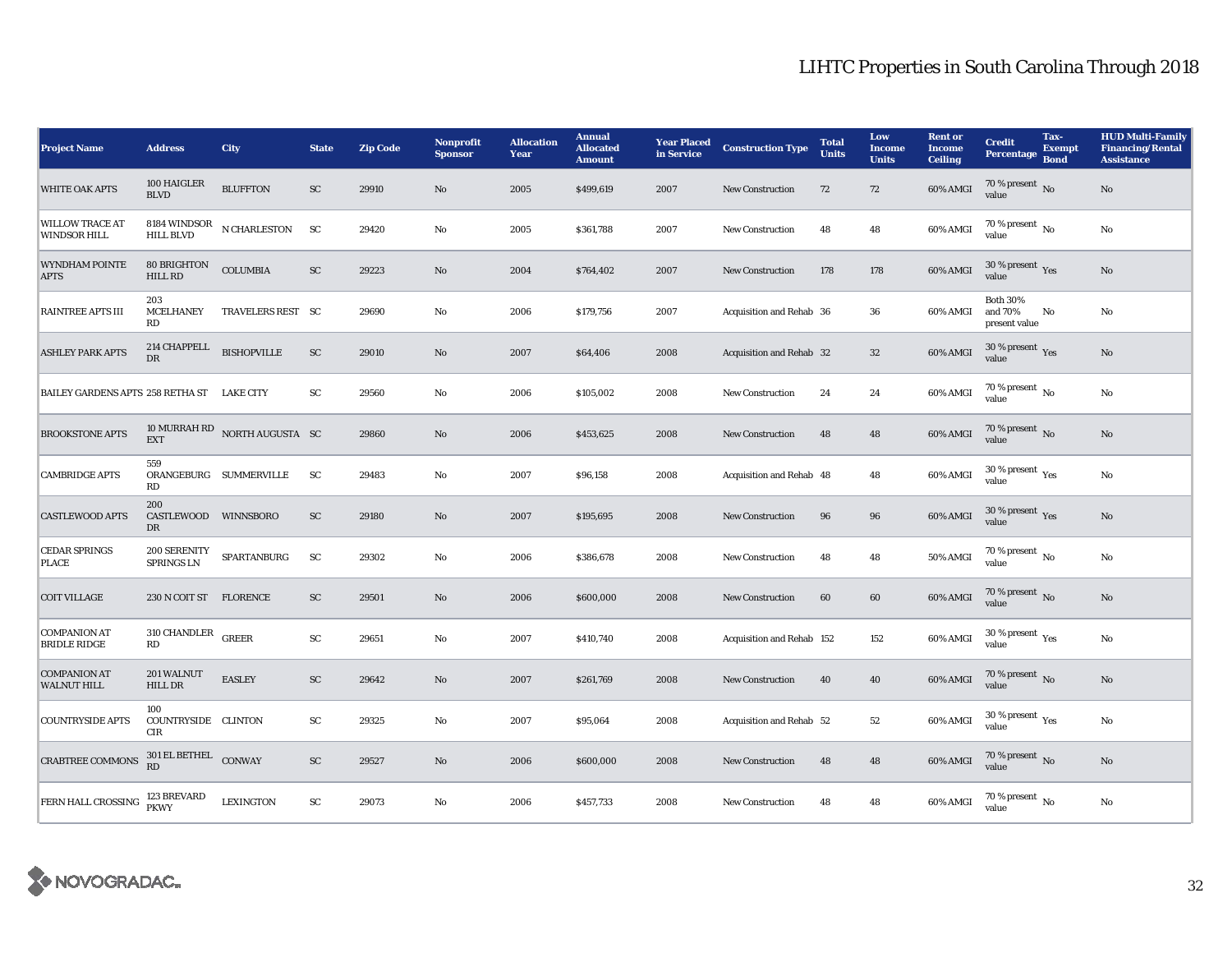| <b>Project Name</b>                                        | <b>Address</b>                     | City                               | <b>State</b>  | <b>Zip Code</b> | <b>Nonprofit</b><br><b>Sponsor</b> | <b>Allocation</b><br>Year | <b>Annual</b><br><b>Allocated</b><br><b>Amount</b> | <b>Year Placed</b><br>in Service | <b>Construction Type</b>              | <b>Total</b><br><b>Units</b> | Low<br><b>Income</b><br><b>Units</b> | <b>Rent or</b><br><b>Income</b><br><b>Ceiling</b> | <b>Credit</b><br><b>Percentage</b>             | Tax-<br><b>Exempt</b><br><b>Bond</b> | <b>HUD Multi-Family</b><br><b>Financing/Rental</b><br><b>Assistance</b> |
|------------------------------------------------------------|------------------------------------|------------------------------------|---------------|-----------------|------------------------------------|---------------------------|----------------------------------------------------|----------------------------------|---------------------------------------|------------------------------|--------------------------------------|---------------------------------------------------|------------------------------------------------|--------------------------------------|-------------------------------------------------------------------------|
| <b>FOREST VIEW @</b><br><b>HERITAGE</b>                    | 50 RAMSEY DR GREENVILLE            |                                    | ${\rm SC}$    | 29607           | $\rm No$                           | 2006                      | \$600,000                                          | 2008                             | <b>New Construction</b>               | 72                           | 72                                   | 60% AMGI                                          | 70 % present No<br>value                       |                                      | $\rm No$                                                                |
| HALLMARK HOMES AT 120 MALPHRUS BLUFFTON<br><b>MALPHRUS</b> | RD                                 |                                    | SC            | 29910           | No                                 | 2006                      | \$348,426                                          | 2008                             | New Construction                      | 32                           | $32\,$                               | 60% AMGI                                          | 70 % present $\overline{N_0}$<br>value         |                                      | $\rm No$                                                                |
| <b>HERITAGE SQUARE</b><br><b>APTS</b>                      | 2604 MYRTLE<br>$\operatorname{ST}$ | <b>NEWBERRY</b>                    | ${\rm SC}$    | 29108           | $\rm No$                           | 2007                      | \$118,197                                          | 2008                             | Acquisition and Rehab 52              |                              | $52\,$                               | $60\%$ AMGI                                       | 30 % present $\gamma_{\rm e s}$<br>value       |                                      | $\rm No$                                                                |
| <b>KENNEDY PLACE</b>                                       | 816 KENNEDY<br><b>ST</b>           | <b>ANDERSON</b>                    | SC            | 29624           | Yes                                | 2006                      | \$393,614                                          | 2008                             | Both New Construction 43<br>and $A/R$ |                              | 43                                   | 60% AMGI                                          | <b>Both 30%</b><br>and 70%<br>present value    | No                                   | $\rm No$                                                                |
| <b>MADISON STATION</b>                                     | 4020 ULMER RD COLUMBIA             |                                    | SC            | 29209           | $\mathbf{N}\mathbf{o}$             | 2006                      | \$600,000                                          | 2008                             | <b>New Construction</b>               | 64                           | 64                                   | 60% AMGI                                          | 70 % present $\overline{N}$<br>value           |                                      | No                                                                      |
| MAGNOLIA PARK APTS <sup>3729</sup> CNTY LINE ANDREWS       |                                    |                                    | SC            | 29510           | No                                 | 2006                      | \$98,952                                           | 2008                             | <b>New Construction</b>               | 24                           | 24                                   | 60% AMGI                                          | $70\,\%$ present $\,$ No value                 |                                      | $\rm No$                                                                |
| <b>MAGNOLIA VILLAGE</b><br><b>APTS</b>                     | 450 SPRUCE ST WALTERBORO           |                                    | SC            | 29488           | $\mathbf{N}\mathbf{o}$             | 2007                      | \$51,045                                           | 2008                             | Acquisition and Rehab 24              |                              | 24                                   | 60% AMGI                                          | 30 % present $Yes$<br>value                    |                                      | $\rm No$                                                                |
| MONTICELLO PARK III                                        | 1310 APACHE<br>DR                  | MYRTLE BEACH SC                    |               | 29577           | $\mathbf{No}$                      | 2007                      | \$621,227                                          | 2008                             | New Construction                      | 56                           | 56                                   | 60% AMGI                                          | $70\%$ present $\overline{N_0}$<br>value       |                                      | $\rm No$                                                                |
| <b>NORTHWEST APTS</b>                                      | <b>3058 NW APT</b><br>DR           | <b>LANCASTER</b>                   | SC            | 29720           | No                                 | 2007                      | \$104,318                                          | 2008                             | Acquisition and Rehab 72              |                              | 72                                   | 60% AMGI                                          | 30 % present $\sqrt{\gamma_{\rm PS}}$<br>value |                                      | No                                                                      |
| PINE HILL APTS                                             | 137 YELLOW<br><b>JASMINE RD</b>    | ORANGEBURG                         | SC            | 29118           | $\mathbf{No}$                      | 2006                      | \$512,465                                          | 2008                             | <b>New Construction</b>               | 71                           | 71                                   | 60% AMGI                                          | 70 % present $\,$ No $\,$<br>value             |                                      | $\rm No$                                                                |
| <b>RIDGE VIEW MANOR</b><br><b>PHASE II</b>                 | 419<br>RD                          | BRADLEYVILLE NORTH AUGUSTA SC      |               | 29841           | $\mathbf{N}\mathbf{o}$             | 2007                      | \$283,228                                          | 2008                             | Acquisition and Rehab 88              |                              | 88                                   | 50% AMGI                                          | <b>Both 30%</b><br>and 70%<br>present value    | No                                   | $\rm No$                                                                |
| <b>RYAN PARK APTS</b>                                      | 400 BONNER<br><b>LAKE RD</b>       | <b>GAFFNEY</b>                     | ${\rm SC}$    | 29340           | No                                 | 1988                      | \$94,141                                           | 2008                             | Acquisition and Rehab 48              |                              | 48                                   | 60% AMGI                                          | 30 % present $\rm \gamma_{\rm PS}$<br>value    |                                      | $\rm No$                                                                |
| <b>SHERWOOD FOREST</b><br><b>APTS PHASE I</b>              | 710 CAMBRIDGE LUGOFF<br><b>LN</b>  |                                    | SC            | 29078           | $\mathbf{N}\mathbf{o}$             | 2007                      | \$193,144                                          | 2008                             | Acquisition and Rehab 96              |                              | 96                                   | 60% AMGI                                          | $30\,\%$ present $\,$ Yes value                |                                      | No                                                                      |
| <b>SPRINGCREEK APTS</b>                                    | $1004\rm\,MINERAL$<br><b>CIR</b>   | <b>SUMTER</b>                      | $\mathbf{SC}$ | 29153           | No                                 | 2006                      | \$599,998                                          | 2008                             | New Construction                      | 60                           | 60                                   | 60% AMGI                                          | 70 % present $\overline{N_0}$<br>value         |                                      | No                                                                      |
| <b>SUMMER LANE APTS</b>                                    | 102<br>SUMMERLANE SANTEE<br>DR     |                                    | SC            | 29142           | $\mathbf{N}\mathbf{o}$             | 2007                      | \$37,803                                           | 2008                             | Acquisition and Rehab 24              |                              | 24                                   | 60% AMGI                                          | $70$ % present $_{\rm{No}}$                    |                                      | $\rm No$                                                                |
| <b>SUMMER PLACE</b>                                        | LN                                 | 443 ALMA BYRD $_{\rm SPARTANBURG}$ | SC            | 29301           | No                                 | 2006                      | \$600,000                                          | 2008                             | <b>New Construction</b>               | 53                           | 53                                   | 60% AMGI                                          | 70 % present $\overline{N_0}$<br>value         |                                      | No                                                                      |

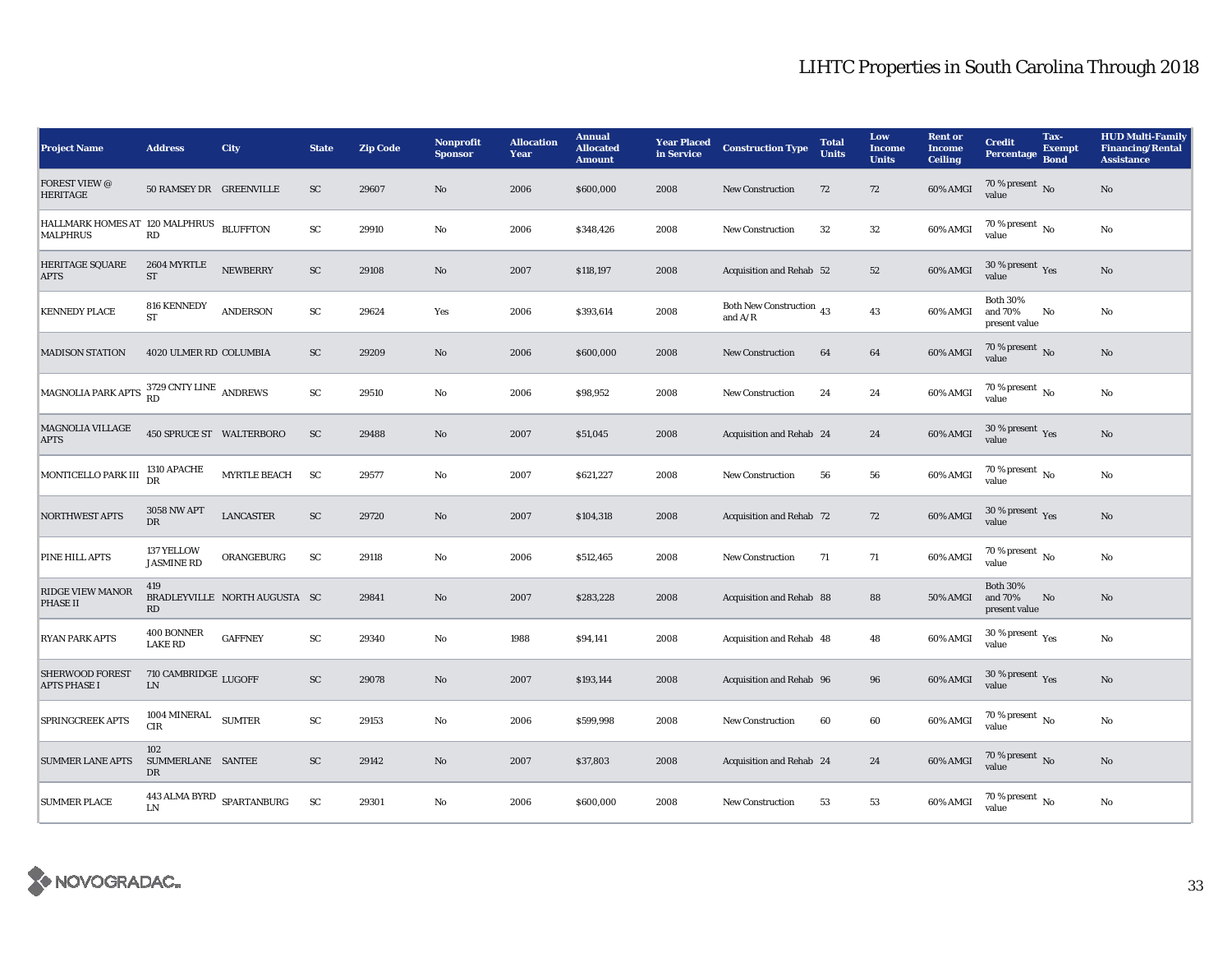| <b>Project Name</b>                                         | <b>Address</b>                               | <b>City</b>            | <b>State</b> | <b>Zip Code</b>   | <b>Nonprofit</b><br><b>Sponsor</b> | <b>Allocation</b><br>Year | <b>Annual</b><br><b>Allocated</b><br><b>Amount</b> | <b>Year Placed</b><br>in Service | <b>Construction Type</b>  | <b>Total</b><br><b>Units</b> | Low<br><b>Income</b><br><b>Units</b> | <b>Rent or</b><br><b>Income</b><br><b>Ceiling</b> | <b>Credit</b><br><b>Percentage</b>             | Tax-<br><b>Exempt</b><br><b>Bond</b> | <b>HUD Multi-Family</b><br><b>Financing/Rental</b><br><b>Assistance</b> |
|-------------------------------------------------------------|----------------------------------------------|------------------------|--------------|-------------------|------------------------------------|---------------------------|----------------------------------------------------|----------------------------------|---------------------------|------------------------------|--------------------------------------|---------------------------------------------------|------------------------------------------------|--------------------------------------|-------------------------------------------------------------------------|
| <b>SUMMERCREST APTS</b>                                     | 116<br>GARLINGTON<br>ST                      | <b>LAURENS</b>         | <b>SC</b>    | 29360             | No                                 | 1988                      | \$71,868                                           | 2008                             | <b>New Construction</b>   | 48                           | 48                                   | 60% AMGI                                          | 30 % present No<br>value                       |                                      | No                                                                      |
| <b>WALNUT VILLAGE</b><br><b>APTS</b>                        | 220 BRADHAM<br>$\operatorname{\mathbf{AVE}}$ | <b>MANNING</b>         | SC           | 29102             | No                                 | 2007                      | \$66,068                                           | 2008                             | Acquisition and Rehab 24  |                              | 24                                   | 60% AMGI                                          | 30 % present $\gamma_{\rm{es}}$<br>value       |                                      | $\mathbf{N}\mathbf{o}$                                                  |
| <b>THE MANOR</b>                                            | 402 N CATAWBA LANCASTER<br><b>ST</b>         |                        | SC           | 29720             | $\mathbf{N}\mathbf{o}$             | 2007                      | \$66,508                                           | 2008                             | Acquisition and Rehab 16  |                              | 16                                   | 60% AMGI                                          | <b>Both 30%</b><br>and 70%<br>present value    | No                                   | No                                                                      |
| YORK TOWNHOUSES                                             | 500 RAILROAD YORK<br><b>AVE</b>              |                        | ${\rm SC}$   | 29745             | No                                 | 2007                      | \$214,639                                          | 2008                             | Acquisition and Rehab 46  |                              | 46                                   | 60% AMGI                                          | <b>Both 30%</b><br>and 70%<br>present value    | No                                   | No                                                                      |
| <b>AUTUMNWOOD</b><br><b>VILLAGE APTS II</b>                 | 120<br>AUTUMNWOOD WALHALLA<br><b>LN</b>      |                        | SC           | 29691             | No                                 | 2008                      | \$67,447                                           | 2009                             | Acquisition and Rehab 32  |                              | 32                                   | 60% AMGI                                          | 30 % present $\sqrt{\gamma_{\rm PS}}$<br>value |                                      | No                                                                      |
| BERKELEY PLACE APTS $^{249}_{ST}$ GULLEDGE MONCKS CORNER SC |                                              |                        |              | 29461             | No                                 | 2008                      | \$50,751                                           | 2009                             | Acquisition and Rehab 24  |                              | 24                                   | 60% AMGI                                          | $30$ % present $\,$ $\rm Yes$<br>value         |                                      | No                                                                      |
| BRECKENRIDGE APTS 510 S MAIN ST MCCOLL                      |                                              |                        | SC           | 29570             | No                                 | 2008                      | \$54,556                                           | 2009                             | Acquisition and Rehab 24  |                              | 24                                   | 60% AMGI                                          | 30 % present $Yes$<br>value                    |                                      | No                                                                      |
| <b>BROOKSIDE MANOR</b><br><b>APTS</b>                       | 1871<br><b>BROOKSIDE</b><br><b>MNR</b>       | <b>NEWBERRY</b>        | SC           | 29108             | No                                 | 2008                      | \$84,517                                           | 2009                             | <b>New Construction</b>   | 42                           | 42                                   | 60% AMGI                                          | 30 % present $\rm \gamma_{\rm es}$<br>value    |                                      | No                                                                      |
| CHERRY-LAUREL                                               | 140 HARDIN ST ROCK HILL                      |                        | SC           | 29730             | $\mathbf{N}\mathbf{o}$             | 2007                      | \$539,727                                          | 2009                             | New Construction          | 42                           | 42                                   | 60% AMGI                                          | 70 % present $\,$ No $\,$<br>value             |                                      | No                                                                      |
| <b>CLARK ST COMMONS</b>                                     | 200 CLARK ST                                 | GREENVILLE             | ${\rm SC}$   | 29607             | No                                 | 2007                      | \$650,000                                          | 2009                             | <b>New Construction</b>   | 96                           | 96                                   | 60% AMGI                                          | $70\%$ present $\overline{N_0}$<br>value       |                                      | No                                                                      |
| <b>CROSS CREEK APTS</b>                                     | 325 AMBROSE<br><b>RUN</b>                    | <b>BEAUFORT</b>        | SC           | <b>DREW FITCH</b> | No                                 | 2005                      | \$298,379                                          | 2009                             | <b>New Construction</b>   | 144                          | 88                                   | 60% AMGI                                          | 30 % present $Yes$<br>value                    |                                      | No                                                                      |
| <b>FOREST RIDGE</b>                                         | 1212 MYRTLE ST HARTSVILLE                    |                        | SC           | 29550             | No                                 | 2007                      | \$609,597                                          | 2009                             | Acquisition and Rehab 89  |                              | 89                                   | 60% AMGI                                          | <b>Both 30%</b><br>and 70%<br>present value    | No                                   | Yes                                                                     |
| <b>HALLMARK AT</b><br><b>GREENWOOD</b>                      | 337 EMERALD<br>RD <sub>N</sub>               | <b>GREENWOOD</b>       | SC           | 29646             | $\mathbf{N}\mathbf{o}$             | 2007                      | \$360,488                                          | 2009                             | Acquisition and Rehab 88  |                              | 88                                   | 60% AMGI                                          | 70 % present $\overline{N_0}$<br>value         |                                      | No                                                                      |
| <b>HAVEN OAKS APTS</b>                                      | 523<br>RD                                    | ORANGEBURG SUMMERVILLE | SC           | 29483             | No                                 | 2009                      | \$493,950                                          | 2009                             | Acquisition and Rehab 104 |                              | 104                                  | 50% AMGI                                          | <b>Both 30%</b><br>and 70%<br>present value    | No                                   | Yes                                                                     |
| <b>HUNTER BAY</b>                                           | 69 HUNTER ST YORK                            |                        | <b>SC</b>    | 29745             | No                                 | 2007                      | \$425,075                                          | 2009                             | <b>New Construction</b>   | 40                           | 40                                   | 60% AMGI                                          | <b>Both 30%</b><br>and 70%<br>present value    | No                                   | No                                                                      |
| KINGSTON POINTE II 101 FYFFE DR                             |                                              | <b>ANDERSON</b>        | SC           | 29625             | No                                 | 2007                      | \$455,368                                          | 2009                             | <b>New Construction</b>   | 44                           | 44                                   | 60% AMGI                                          | 70 % present $\overline{N_0}$<br>value         |                                      | No                                                                      |

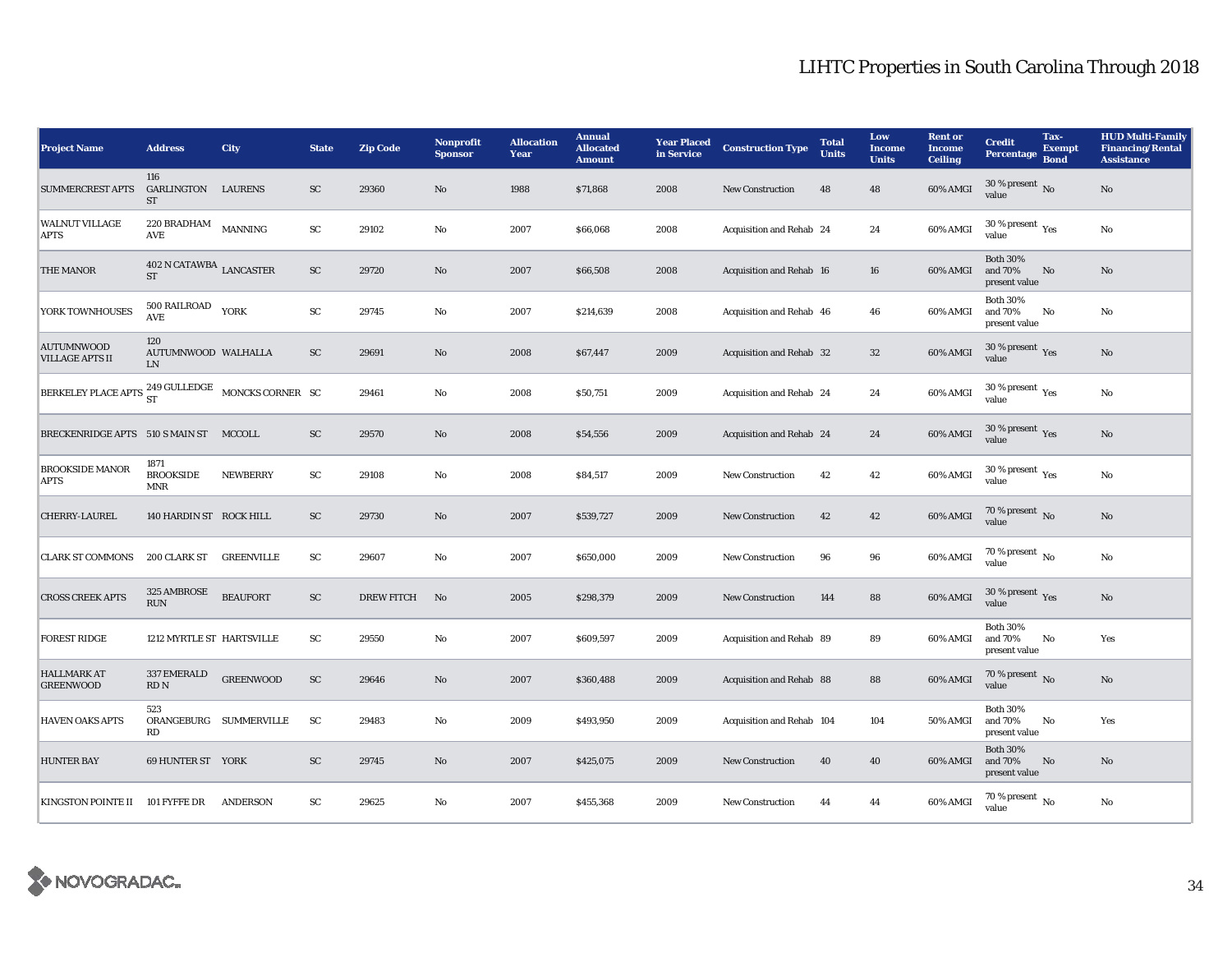## LIHTC Properties in South Carolina Through 2018

| <b>Project Name</b>                                                                                                                        | <b>Address</b>                                                        | <b>City</b>                 | <b>State</b> | <b>Zip Code</b> | Nonprofit<br><b>Sponsor</b> | <b>Allocation</b><br>Year | <b>Annual</b><br><b>Allocated</b><br><b>Amount</b> | <b>Year Placed</b><br>in Service | <b>Construction Type</b>  | <b>Total</b><br><b>Units</b> | Low<br><b>Income</b><br><b>Units</b> | <b>Rent or</b><br><b>Income</b><br><b>Ceiling</b> | <b>Credit</b><br>Percentage                 | Tax-<br><b>Exempt</b><br><b>Bond</b> | <b>HUD Multi-Family</b><br><b>Financing/Rental</b><br><b>Assistance</b> |
|--------------------------------------------------------------------------------------------------------------------------------------------|-----------------------------------------------------------------------|-----------------------------|--------------|-----------------|-----------------------------|---------------------------|----------------------------------------------------|----------------------------------|---------------------------|------------------------------|--------------------------------------|---------------------------------------------------|---------------------------------------------|--------------------------------------|-------------------------------------------------------------------------|
| <b>LAKESIDE APTS</b>                                                                                                                       | 401 HARBISON<br><b>BLVD</b>                                           | <b>COLUMBIA</b>             | SC           | 29212           | No                          | 2009                      | \$499,984                                          | 2009                             | Acquisition and Rehab 109 |                              | 109                                  | <b>50% AMGI</b>                                   | <b>Both 30%</b><br>and 70%<br>present value | No                                   | Yes                                                                     |
| MANOR YORK SENIOR 1127 MANOR<br><b>RESIDENCES</b>                                                                                          | <b>CLOSE DR</b>                                                       | <b>ROCK HILL</b>            | ${\rm SC}$   | 29730           | No                          | 2007                      | \$650,000                                          | 2009                             | New Construction          | 72                           | 57                                   | 60% AMGI                                          | $70\%$ present $\overline{N_0}$<br>value    |                                      | No                                                                      |
| <b>NEWBERRY GREEN</b><br><b>APTS</b>                                                                                                       | 411 MONROE ST NEWBERRY                                                |                             | ${\rm SC}$   | 29108           | No                          | 2007                      | \$407,303                                          | 2009                             | <b>New Construction</b>   | 44                           | 44                                   | 60% AMGI                                          | 70 % present $\overline{N_0}$<br>value      |                                      | No                                                                      |
| NICHOL TOWN GREEN 200 CLARK ST                                                                                                             |                                                                       | <b>GREENVILLE</b>           | SC           | 29607           | No                          | 2007                      | \$596,077                                          | 2009                             | <b>New Construction</b>   | 96                           | 96                                   | 60% AMGI                                          | $70\%$ present $\overline{N_0}$<br>value    |                                      | No                                                                      |
| NORTH OAKS APTS II 2501 OAK ST                                                                                                             |                                                                       | <b>CONWAY</b>               | SC           | 29526           | $\mathbf{N}\mathbf{o}$      | 2008                      | \$101,021                                          | 2009                             | <b>New Construction</b>   | 44                           | 44                                   | 60% AMGI                                          | $30$ % present $\,$ $\rm Yes$<br>value      |                                      | No                                                                      |
| <b>RIVER OAKS APTS</b>                                                                                                                     | <b>5324 BUSH</b><br><b>RIVER RD</b>                                   | <b>IRMO</b>                 | ${\bf SC}$   | 29212           | No                          | 2009                      | \$470,684                                          | 2009                             | Acquisition and Rehab 100 |                              | 100                                  | <b>50% AMGI</b>                                   | <b>Both 30%</b><br>and 70%<br>present value | No                                   | Yes                                                                     |
| THE POINTE AT<br><b>BAYHILL</b>                                                                                                            | 170 BAYHILL<br><b>CIR</b>                                             | <b>ANDERSON</b>             | SC           | 29625           | $\mathbf{N}\mathbf{o}$      | 2007                      | \$629,079                                          | 2009                             | <b>New Construction</b>   | 40                           | 40                                   | 60% AMGI                                          | <b>Both 30%</b><br>and 70%<br>present value | No                                   | No                                                                      |
| POPLAR CREEK APTS II 259 N MAIN ST INMAN                                                                                                   |                                                                       |                             | SC           | 29349           | No                          | 2008                      | \$67,144                                           | 2009                             | <b>New Construction</b>   | 30                           | 30                                   | 60% AMGI                                          | 30 % present $\rm \gamma_{\rm es}$<br>value |                                      | No                                                                      |
| $\begin{tabular}{ll} \multicolumn{2}{l}{{\bf SOUTHSIDE PROJECTS}} & $\mbox{431 DR } {\bf O}{\bf C}$ & $\mbox{SPARTANBURG} $ \end{tabular}$ |                                                                       |                             | SC           | 29306           | No                          | 2005                      | \$29,335,946                                       | 2009                             | Acquisition and Rehab 230 |                              | 230                                  | 60% AMGI                                          | 30 % present Yes<br>value                   |                                      | No                                                                      |
| <b>TOWN &amp; COUNTRY</b><br>APTS                                                                                                          | 301 ROBERTS ST LEXINGTON                                              |                             | ${\rm SC}$   | 29072           | No                          | 2008                      | \$94,769                                           | 2009                             | <b>New Construction</b>   | 46                           | 46                                   | 60% AMGI                                          | 30 % present $\rm \gamma_{\rm es}$<br>value |                                      | No                                                                      |
| <b>BAY POINTE I</b>                                                                                                                        |                                                                       | 1408 FISHER DR MYRTLE BEACH | <b>SC</b>    | 29577           | $\mathbf{N}\mathbf{o}$      | 2009                      | \$670,505                                          | 2010                             | <b>New Construction</b>   | 50                           | 50                                   | 60% AMGI                                          | 70 % present No<br>value                    |                                      | No                                                                      |
| <b>BELLE VILLE APTS II</b>                                                                                                                 | 100 JEFFERSON CLINTON<br><b>ST</b>                                    |                             | <b>SC</b>    | 29325           | No                          | 2008                      | \$54,195                                           | 2010                             | <b>New Construction</b>   | 24                           | 24                                   | 60% AMGI                                          | 30 % present $\rm \gamma_{\rm PS}$<br>value |                                      | No                                                                      |
| <b>BENNETTSVILLE</b><br><b>GREEN APTS</b>                                                                                                  | <b>501 CTR ST</b>                                                     | BENNETTSVILLE SC            |              | 29512           | No                          | 2009                      | \$422,487                                          | 2010                             | Acquisition and Rehab 40  |                              | 40                                   | 60% AMGI                                          | $70\,\%$ present $\,$ No value              |                                      | No                                                                      |
| <b>BON AIRE APTS</b>                                                                                                                       | 700 S<br>$\ensuremath{\mathsf{R}\mathsf{ANDOLPH}}\xspace$ AVE LANDRUM |                             | ${\rm SC}$   | 29356           | No                          | 2008                      | \$107,943                                          | 2010                             | Acquisition and Rehab 40  |                              | 40                                   | 60% AMGI                                          | 30 % present $\rm \gamma_{\rm es}$<br>value |                                      | No                                                                      |
| <b>BROOKHOLLOW</b><br>PLACE (2009 TCEX<br><b>EXCH FUNDS</b> )                                                                              | 985 JUBILEE DR SUMTER                                                 |                             | SC           | 29150           | No                          | 2009                      | \$643,728                                          | 2010                             | <b>New Construction</b>   | 64                           | 64                                   | 60% AMGI                                          | 70 % present No<br>value                    |                                      | No                                                                      |
| <b>BROOKSIDE CROSSING</b><br><b>APTS</b>                                                                                                   | 220<br><b>SPRINGTREE</b><br>DR                                        | COLUMBIA                    | SC           | 29223           | No                          | 2007                      | \$670,734                                          | 2010                             | <b>New Construction</b>   | 162                          | 162                                  | 60% AMGI                                          | 30 % present $\rm \gamma_{\rm es}$<br>value |                                      | No                                                                      |

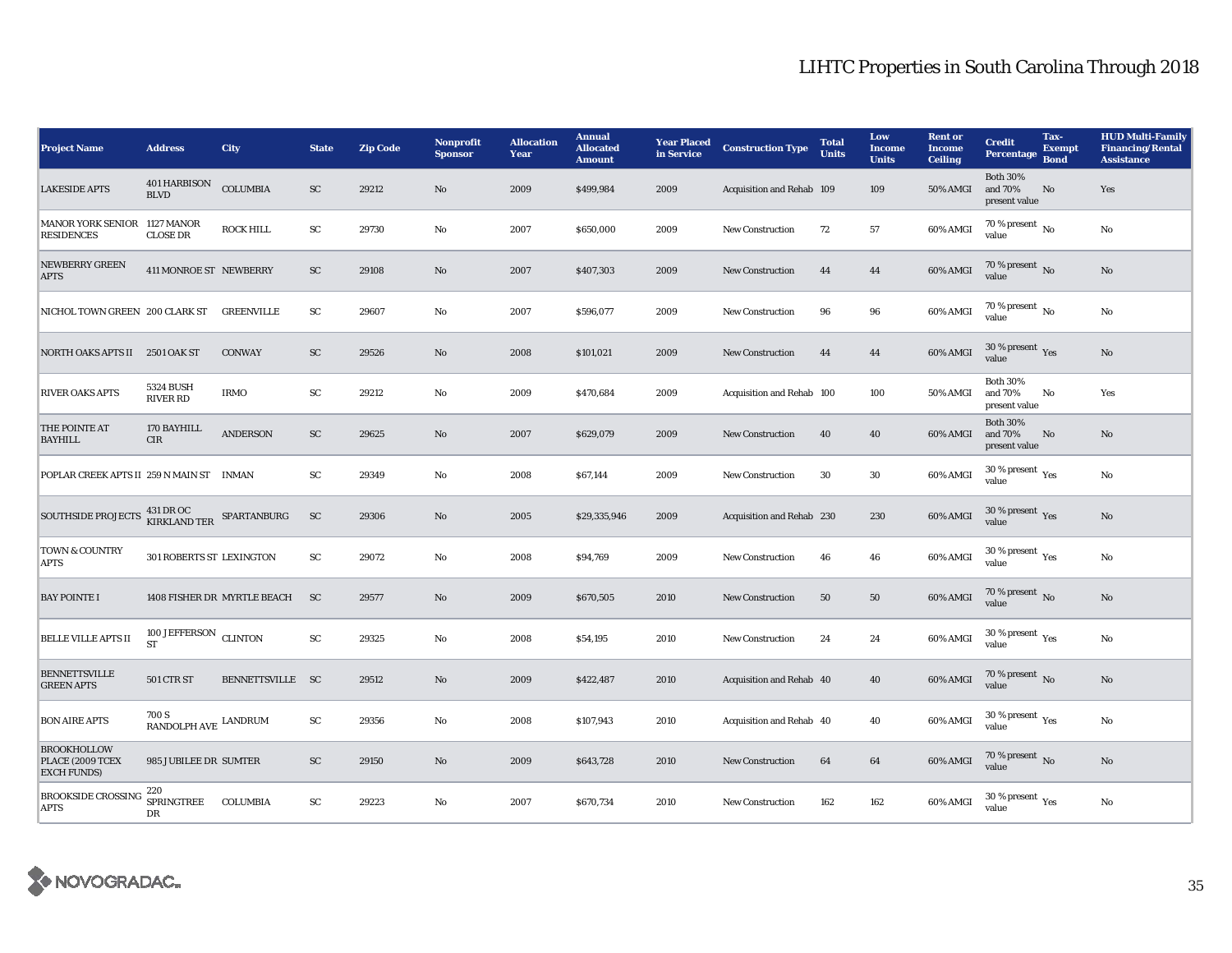| <b>Project Name</b>                                            | <b>Address</b>                       | City               | <b>State</b>           | <b>Zip Code</b> | Nonprofit<br><b>Sponsor</b> | <b>Allocation</b><br>Year | <b>Annual</b><br><b>Allocated</b><br><b>Amount</b> | <b>Year Placed</b><br>in Service | <b>Construction Type</b> | <b>Total</b><br><b>Units</b> | Low<br><b>Income</b><br><b>Units</b> | <b>Rent or</b><br><b>Income</b><br><b>Ceiling</b> | <b>Credit</b><br><b>Percentage</b>              | Tax-<br><b>Exempt</b><br><b>Bond</b> | <b>HUD Multi-Family</b><br><b>Financing/Rental</b><br><b>Assistance</b> |
|----------------------------------------------------------------|--------------------------------------|--------------------|------------------------|-----------------|-----------------------------|---------------------------|----------------------------------------------------|----------------------------------|--------------------------|------------------------------|--------------------------------------|---------------------------------------------------|-------------------------------------------------|--------------------------------------|-------------------------------------------------------------------------|
| <b>BROOKSIDE GARDENS</b>                                       | <b>25 BROOKSIDE</b><br><b>CIR</b>    | ${\tt GREENVILLE}$ | SC                     | 29609           | Yes                         | 2009                      | \$600,000                                          | 2010                             | <b>New Construction</b>  | 54                           | 54                                   | 60% AMGI                                          | 70 % present $\overline{N_0}$<br>value          |                                      | No                                                                      |
| <b>BUENA VISTA APTS</b><br><b>PHASE II</b>                     | 726 RICE AVE<br><b>EXT</b>           | <b>UNION</b>       | ${\rm SC}$             | 29379           | No                          | 2008                      | \$195,283                                          | 2010                             | <b>New Construction</b>  | 96                           | 96                                   | 60% AMGI                                          | 30 % present $\rm\thinspace_{Yes}$<br>value     |                                      | No                                                                      |
| <b>CAMERON COVE</b>                                            | <b>120 W FIVE</b><br><b>NOTCH RD</b> | NORTH AUGUSTA SC   |                        | 29841           | No                          | 2009                      | \$810,329                                          | 2010                             | <b>New Construction</b>  | 48                           | 48                                   | 60% AMGI                                          | <b>Not</b><br>Indicated                         | No                                   | No                                                                      |
| <b>CLINTON GREEN APTS</b>                                      | 100 HOUSER<br><b>CIR</b>             | <b>CLINTON</b>     | SC                     | 29325           | No                          | 2009                      | \$400,464                                          | 2010                             | <b>New Construction</b>  | 40                           | 40                                   | 60% AMGI                                          | $70\%$ present $\overline{N_0}$<br>value        |                                      | No                                                                      |
| <b>COLLINS PARK</b>                                            | 3501 HARBOUR<br><b>LAKE DR</b>       | <b>GOOSE CREEK</b> | ${\rm SC}$             | 29445           | No                          | 2009                      | \$603,732                                          | 2010                             | <b>New Construction</b>  | 50                           | 50                                   | 60% AMGI                                          | 70 % present $\,$ No $\,$<br>value              |                                      | No                                                                      |
| COLONY SQUARE APTS 210 ELIZABETH<br>II                         | <b>ST</b>                            | <b>CLINTON</b>     | $\mathbf{S}\mathbf{C}$ | 29325           | $\rm No$                    | 2008                      | \$74,356                                           | 2010                             | <b>New Construction</b>  | 32                           | $32\,$                               | 60% AMGI                                          | $30\,\%$ present $\rm\thinspace_{Yes}$<br>value |                                      | $\rm No$                                                                |
| <b>COMPANION AT</b><br><b>FRANKLIN SQUARE</b>                  | 701 POWELL<br><b>MILL RD</b>         | SPARTANBURG        | ${\rm SC}$             | 29301           | $\mathbf{N}\mathbf{o}$      | 2008                      | \$693,291                                          | 2010                             | <b>New Construction</b>  | 192                          | 192                                  | 60% AMGI                                          | 30 % present $Yes$<br>value                     |                                      | No                                                                      |
| <b>CREEKSIDE APTS</b>                                          | 205 SALUDA DR PIEDMONT               |                    | ${\rm SC}$             | 29673           | $\rm No$                    | 2008                      | \$86,481                                           | 2010                             | Acquisition and Rehab 40 |                              | 40                                   | 60% AMGI                                          | 30 % present $\rm \gamma_{\rm es}$<br>value     |                                      | No                                                                      |
| <b>CROWFIELD GREENE</b><br>(2009 TCEX EXCH<br><b>FUNDS</b> )   | 179 TURNMILL<br><b>DR</b>            | <b>GOOSE CREEK</b> | SC                     | 29445           | No                          | 2009                      | \$523,827                                          | 2010                             | <b>New Construction</b>  | 42                           | 42                                   | 60% AMGI                                          | 70 % present $\,$ No $\,$<br>value              |                                      | No                                                                      |
| <b>CYPRESS PLACE APTS</b><br>(2009 TCEX EXCH<br><b>FUNDS</b> ) | 3907<br>RIDGEWOOD<br><b>AVE</b>      | <b>COLUMBIA</b>    | SC                     | 29203           | No                          | 2009                      | \$314,434                                          | 2010                             | Acquisition and Rehab 44 |                              | 44                                   | 60% AMGI                                          | <b>Both 30%</b><br>and 70%<br>present value     | No                                   | No                                                                      |
| <b>DUVAL APTS</b>                                              | 5 CULP ST                            | <b>INMAN</b>       | SC                     | 29349           | No                          | 2008                      | \$80,077                                           | 2010                             | Acquisition and Rehab 40 |                              | 40                                   | 60% AMGI                                          | 30 % present $\gamma_{\rm{ES}}$<br>value        |                                      | No                                                                      |
| <b>FAIRFAX GARDEN</b><br><b>APTS</b>                           | 1914<br>CHARLESTON<br>AVE            | <b>FAIRFAX</b>     | SC                     | 29827           | No                          | 2008                      | \$113,984                                          | 2010                             | Acquisition and Rehab 44 |                              | 44                                   | 60% AMGI                                          | 30 % present $\rm \gamma_{\rm es}$<br>value     |                                      | $\rm No$                                                                |
| <b>FOREST VIEW APTS</b>                                        | 101 FOREST<br><b>VIEW CIR</b>        | <b>LIBERTY</b>     | ${\rm SC}$             | 29657           | $\rm No$                    | 2008                      | \$99,560                                           | 2010                             | Acquisition and Rehab 44 |                              | 44                                   | 60% AMGI                                          | 30 % present Yes<br>value                       |                                      | No                                                                      |
| <b>FOUNTAIN HILLS II</b>                                       | 205 CHAPMAN<br>RD                    | FOUNTAIN INN       | SC                     | 29644           | No                          | 2009                      | \$393,934                                          | 2010                             | New Construction         | 32                           | 32                                   | 60% AMGI                                          | $70\%$ present $\overline{N_0}$<br>value        |                                      | No                                                                      |
| <b>GLENFIELD APTS</b><br>PHASE I (2009 TCEX<br>EXCH)           | 604 CTR ST                           | BENNETTSVILLE SC   |                        | 29512           | No                          | 2009                      | \$175,679                                          | 2010                             | Acquisition and Rehab 40 |                              | 40                                   | 60% AMGI                                          | <b>Both 30%</b><br>and 70%<br>present value     | No                                   | No                                                                      |
| <b>GLENFIELD APTS</b><br>PHASE II (2009 TCEX<br>EXCH)          | 606 CTR ST                           | BENNETTSVILLE SC   |                        | 29512           | No                          | 2009                      | \$190,369                                          | 2010                             | Acquisition and Rehab 40 |                              | 40                                   | 60% AMGI                                          | <b>Both 30%</b><br>and 70%<br>present value     | No                                   | No                                                                      |

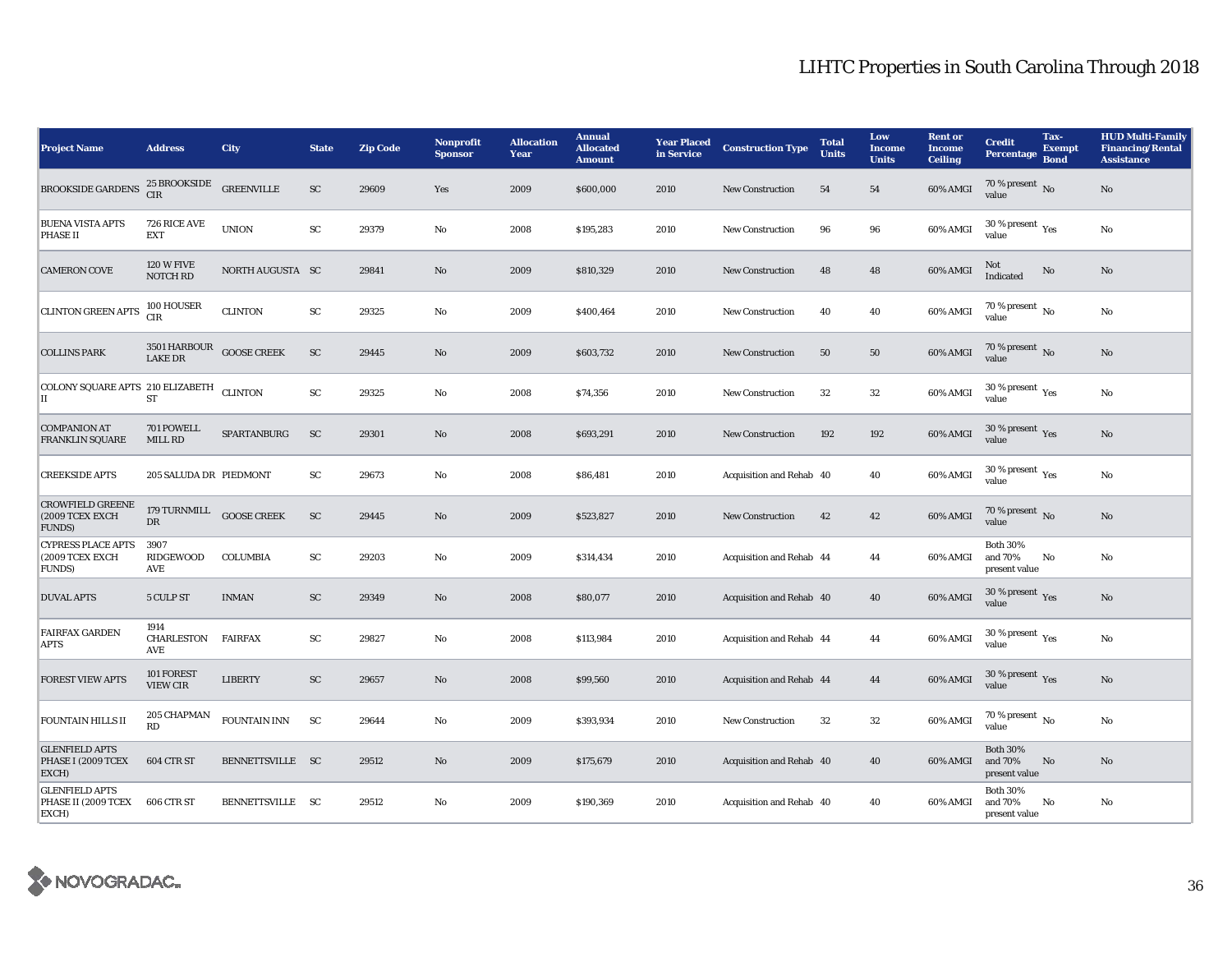| <b>Project Name</b>                                               | <b>Address</b>                     | <b>City</b>        | <b>State</b> | <b>Zip Code</b> | Nonprofit<br><b>Sponsor</b> | <b>Allocation</b><br>Year | <b>Annual</b><br><b>Allocated</b><br><b>Amount</b> | <b>Year Placed</b><br>in Service | <b>Construction Type</b> | <b>Total</b><br><b>Units</b> | Low<br><b>Income</b><br><b>Units</b> | <b>Rent or</b><br><b>Income</b><br><b>Ceiling</b> | <b>Credit</b><br><b>Percentage</b>          | Tax-<br><b>Exempt</b><br><b>Bond</b> | <b>HUD Multi-Family</b><br><b>Financing/Rental</b><br><b>Assistance</b> |
|-------------------------------------------------------------------|------------------------------------|--------------------|--------------|-----------------|-----------------------------|---------------------------|----------------------------------------------------|----------------------------------|--------------------------|------------------------------|--------------------------------------|---------------------------------------------------|---------------------------------------------|--------------------------------------|-------------------------------------------------------------------------|
| <b>HALLMARK AT</b><br><b>TRUESDALE</b>                            | <b>186 ROY</b><br>TRUESDELL RD     | <b>LUGOFF</b>      | SC           | 29078           | No                          | 2009                      | \$764,492                                          | 2010                             | <b>New Construction</b>  | 64                           | 64                                   | 60% AMGI                                          | 70 % present $\overline{N_0}$<br>value      |                                      | No                                                                      |
| HARVIN MANOR APTS 53 S CHURCH ST SUMMERTON                        |                                    |                    | ${\rm SC}$   | 29148           | No                          | 1991                      | \$101,336                                          | 2010                             | Acquisition and Rehab 32 |                              | 32                                   | 60% AMGI                                          | 30 % present $\rm \gamma_{\rm es}$<br>value |                                      | No                                                                      |
| HIDDEN VALLEY APTS 10 VALLEY RD LYMAN<br>II                       |                                    |                    | SC           | 29365           | No                          | 2008                      | \$86,562                                           | 2010                             | <b>New Construction</b>  | 40                           | 40                                   | 60% AMGI                                          | $30$ % present $\,$ $\rm Yes$<br>value      |                                      | No                                                                      |
| <b>HOLLY SPRINGS APTS</b>                                         | 300 WILHELM<br>WINTER ST           | TRAVELERS REST SC  |              | 29690           | $\rm No$                    | 2008                      | \$104,920                                          | 2010                             | <b>New Construction</b>  | 46                           | 46                                   | 60% AMGI                                          | 30 % present $\rm \gamma_{\rm es}$<br>value |                                      | No                                                                      |
| JENNY GREENE (2009 22 THATCHER<br><b>TCEX EXCH FUNDS)</b>         | RD                                 | <b>HARDEEVILLE</b> | ${\rm SC}$   | 29927           | $\mathbf{N}\mathbf{o}$      | 2009                      | \$780,000                                          | 2010                             | <b>New Construction</b>  | 50                           | 50                                   | 60% AMGI                                          | 70 % present $\,$ No $\,$<br>value          |                                      | No                                                                      |
| HUNTINGTON SQUARE<br><b>APTS</b>                                  | 100<br>HUNTINGTON GAFFNEY<br>SQ DR |                    | ${\rm SC}$   | 29341           | No                          | 2008                      | \$103,861                                          | 2010                             | Acquisition and Rehab 48 |                              | 48                                   | 60% AMGI                                          | $30\,\%$ present $\,\mathrm{Yes}$ value     |                                      | No                                                                      |
| <b>JERINE APTS</b>                                                | 311<br><b>SUBERTOWN</b><br>RD      | WHITMIRE           | SC           | 29178           | $\mathbf{N}\mathbf{o}$      | 2008                      | \$49,417                                           | 2010                             | Acquisition and Rehab 24 |                              | 24                                   | 60% AMGI                                          | 30 % present $\,$ $\rm Yes$<br>value        |                                      | $\rm No$                                                                |
| <b>KINGS SQUARE APTS II</b>                                       | 707 NELSON<br><b>BLVD</b>          | <b>KINGSTREE</b>   | ${\rm SC}$   | 29556           | No                          | 2009                      | \$249,538                                          | 2010                             | New Construction         | 24                           | 24                                   | 60% AMGI                                          | $70\%$ present $\overline{N_0}$<br>value    |                                      | No                                                                      |
| <b>MEADOWBROOK APTS</b>                                           | 201 REEDY<br><b>FORK RD</b>        | <b>LAURENS</b>     | ${\rm SC}$   | 29360           | No                          | 2008                      | \$99,425                                           | 2010                             | Acquisition and Rehab 48 |                              | 48                                   | 60% AMGI                                          | 30 % present Yes<br>value                   |                                      | No                                                                      |
| <b>MELROSE LANE APTS</b>                                          | 300 SUNSET<br>AVE                  | <b>GREAT FALLS</b> | ${\rm sc}$   | 29055           | No                          | 2008                      | \$58,431                                           | 2010                             | Acquisition and Rehab 24 |                              | 24                                   | 60% AMGI                                          | 30 % present $\rm \gamma_{\rm es}$<br>value |                                      | No                                                                      |
| MIDWAY MANOR APTS 199 MILL ST                                     |                                    | PELZER             | SC           | 29669           | $\mathbf{N}\mathbf{o}$      | 2008                      | \$112,777                                          | 2010                             | Acquisition and Rehab 48 |                              | 48                                   | 60% AMGI                                          | $30\,\%$ present $\,$ Yes value             |                                      | No                                                                      |
| <b>OAKCREST APTS</b>                                              | 250 LITTLE<br><b>TEXAS RD</b>      | TRAVELERS REST SC  |              | 29690           | No                          | 2008                      | \$90,945                                           | 2010                             | Acquisition and Rehab 40 |                              | 40                                   | 60% AMGI                                          | $30$ % present $\,$ $\rm Yes$<br>value      |                                      | No                                                                      |
| <b>OLDE SOUTH</b><br>TERRACE (2009 TCEX<br><b>EXCH FUNDS</b> )    | 4001 ECLIPSE<br><b>LOOP</b>        | <b>AIKEN</b>       | ${\rm SC}$   | 29801           | No                          | 2009                      | \$827,549                                          | 2010                             | <b>New Construction</b>  | 48                           | 48                                   | 60% AMGI                                          | $70\,\%$ present $\,$ No value              |                                      | No                                                                      |
| <b>OAKVALE APTS</b>                                               | 300 GOFORTH<br><b>ST</b>           | <b>COWPENS</b>     | ${\rm SC}$   | 29330           | $\rm No$                    | 2008                      | \$55,163                                           | 2010                             | <b>New Construction</b>  | 24                           | 24                                   | 60% AMGI                                          | 30 % present $\gamma_{\rm{es}}$<br>value    |                                      | No                                                                      |
| PALMETTO LANE APTS ANTREVILLE                                     | 330<br><b>HWY</b>                  | <b>IVA</b>         | SC           | 29655           | No                          | 2008                      | \$53,257                                           | 2010                             | Acquisition and Rehab 20 |                              | 20                                   | 60% AMGI                                          | $30$ % present $\,$ $\rm Yes$<br>value      |                                      | No                                                                      |
| PALMETTO RIDGE<br><b>ESTATES (2009 TCEX</b><br><b>EXCH FUNDS)</b> | 889N<br><b>MATTHEWS RD</b>         | <b>LAKE CITY</b>   | ${\rm SC}$   | 29560           | No                          | 2009                      | \$745,484                                          | 2010                             | <b>New Construction</b>  | 56                           | 56                                   | 60% AMGI                                          | $70\%$ present $\overline{N_0}$<br>value    |                                      | No                                                                      |

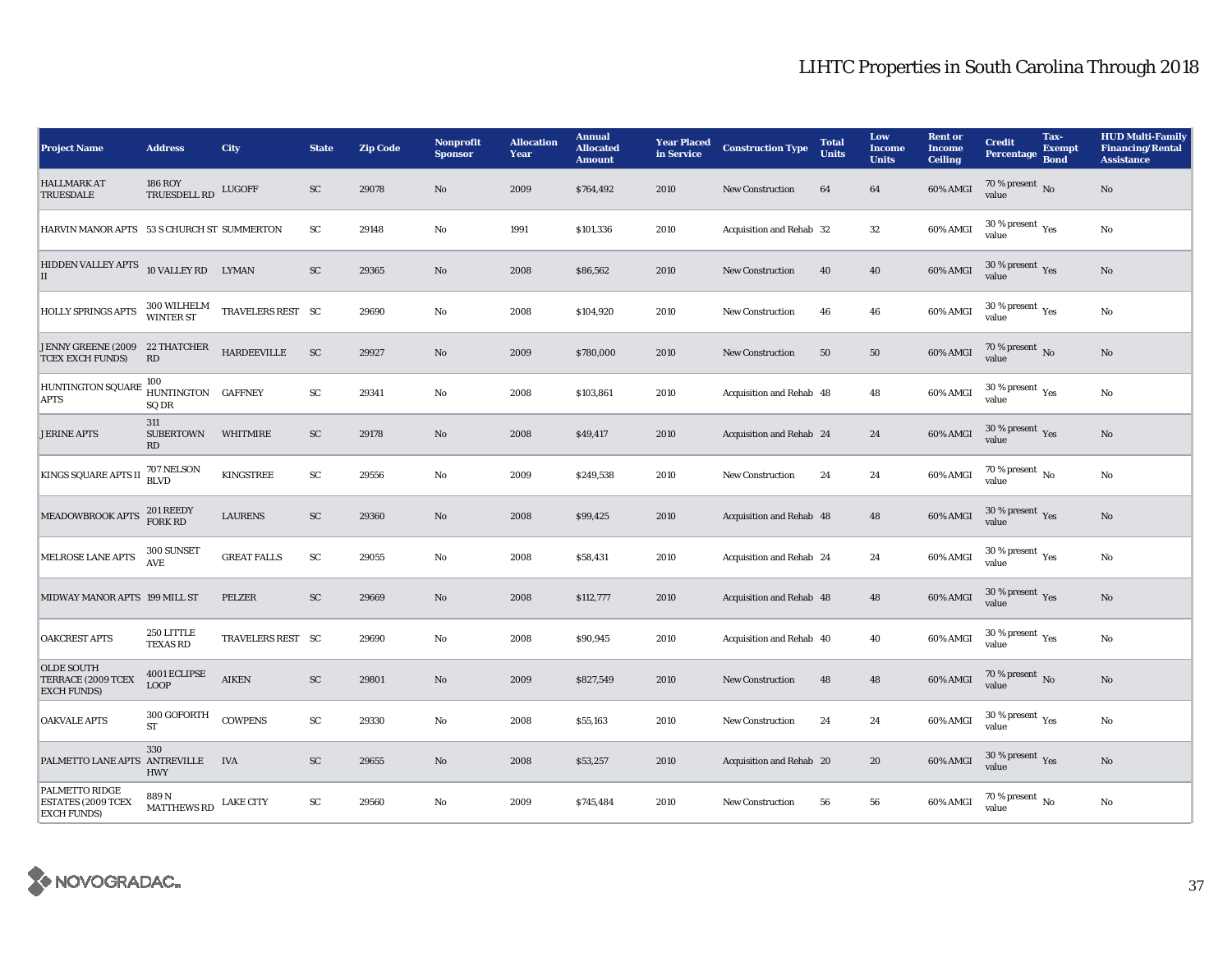| <b>Project Name</b>                                          | <b>Address</b>                                | City                              | <b>State</b> | <b>Zip Code</b> | Nonprofit<br><b>Sponsor</b> | <b>Allocation</b><br>Year | <b>Annual</b><br><b>Allocated</b><br><b>Amount</b> | <b>Year Placed</b><br>in Service | <b>Construction Type</b> | <b>Total</b><br><b>Units</b> | Low<br><b>Income</b><br><b>Units</b> | <b>Rent</b> or<br><b>Income</b><br><b>Ceiling</b> | <b>Credit</b><br>Percentage                     | Tax-<br><b>Exempt</b><br><b>Bond</b> | <b>HUD Multi-Family</b><br><b>Financing/Rental</b><br><b>Assistance</b> |
|--------------------------------------------------------------|-----------------------------------------------|-----------------------------------|--------------|-----------------|-----------------------------|---------------------------|----------------------------------------------------|----------------------------------|--------------------------|------------------------------|--------------------------------------|---------------------------------------------------|-------------------------------------------------|--------------------------------------|-------------------------------------------------------------------------|
| PICKENS APTS                                                 | 209 INDIA DR                                  | <b>PICKENS</b>                    | SC           | 29671           | No                          | 2008                      | \$43,595                                           | 2010                             | Acquisition and Rehab 24 |                              | 24                                   | 60% AMGI                                          | 30 % present $_{\hbox{Yes}}$<br>value           |                                      | No                                                                      |
| PLANTATION APTS                                              | DR                                            | 185 MONTFORD GEORGETOWN           | <b>SC</b>    | 29440           | No                          | 2008                      | \$100,774                                          | 2010                             | Acquisition and Rehab 48 |                              | 48                                   | 60% AMGI                                          | $30$ % present $\rm \gamma_{\rm PS}$<br>value   |                                      | $\rm No$                                                                |
| PRESTWICK AT<br><b>AUGUSTA ST (2009</b><br><b>TCEX EXCH)</b> | $3100\,$ AUGUSTA $\,$ GREENVILLE<br><b>ST</b> |                                   | SC           | 29605           | No                          | 2009                      | \$605,148                                          | 2010                             | <b>New Construction</b>  | 36                           | 36                                   | 60% AMGI                                          | 70 % present $\,$ No $\,$<br>value              |                                      | No                                                                      |
| <b>RIDGE CREST APTS</b>                                      | 743<br>ISSAQUEENA<br>TRAIL                    | CENTRAL                           | SC           | 29630           | No                          | 2008                      | \$121,239                                          | 2010                             | Acquisition and Rehab 46 |                              | 46                                   | 60% AMGI                                          | 30 % present $\rm \gamma_{\rm es}$              |                                      | No                                                                      |
| <b>RIDGEVIEW APTS II</b>                                     | 117 RIDGEVIEW<br>DR                           | <b>PICKENS</b>                    | ${\rm SC}$   | 29671           | No                          | 2008                      | \$50,976                                           | 2010                             | <b>New Construction</b>  | 24                           | 24                                   | 60% AMGI                                          | $30\,\%$ present $\rm\thinspace_{Yes}$<br>value |                                      | No                                                                      |
| <b>SEVEN FARMS</b><br><b>VILLAGE</b>                         | 305 SEVEN<br><b>FARMS DR</b>                  | <b>DANIEL ISLAND</b>              | SC           | 29492           | Yes                         | 2009                      | \$799,935                                          | 2010                             | New Construction         | 42                           | 42                                   | 60% AMGI                                          | $70\%$ present $\overline{N_0}$<br>value        |                                      | No                                                                      |
| SPRINGHOLLOW (2009<br><b>TCEX EXCH FUNDS)</b>                | 1010 TUPELO LN SUMTER                         |                                   | SC           | 29153           | No                          | 2009                      | \$562,738                                          | 2010                             | Acquisition and Rehab 32 |                              | $32\,$                               | 60% AMGI                                          | 70 % present No<br>value                        |                                      | No                                                                      |
| <b>STEEPLECHASE APTS</b>                                     | 1801 HASTY RD CAMDEN                          |                                   | SC           | 29020           | No                          | 2008                      | \$210,210                                          | 2010                             | Acquisition and Rehab 94 |                              | 94                                   | 60% AMGI                                          | 30 % present $\rm \gamma_{\rm es}$<br>value     |                                      | No                                                                      |
| <b>TIMMONS VILLAGE</b><br><b>APTS</b>                        | 13 TIMMONS ST LYNCHBURG                       |                                   | SC           | 29080           | No                          | 2008                      | \$43,558                                           | 2010                             | New Construction         | 18                           | 18                                   | 60% AMGI                                          | 30 % present $_{\text{Yes}}$<br>value           |                                      | $\rm No$                                                                |
| PRESERVE AT COLLINS 2055 HARBOUR<br>PARK                     | <b>LAKE DR</b>                                | <b>GOOSE CREEK</b>                | ${\rm SC}$   | 29445           | No                          | 2009                      | \$473,975                                          | 2010                             | <b>New Construction</b>  | 40                           | 40                                   | 60% AMGI                                          | $70\%$ present $\overline{N_0}$<br>value        |                                      | No                                                                      |
| THE VILLAS AT<br><b>HORIZON VILLAGE</b><br>(2009 TCEX EXCH)  | 3800 RIVERS<br>AVE                            | <b>NORTH</b><br><b>CHARLESTON</b> | ${\rm SC}$   | 29405           | No                          | 2009                      | \$711,963                                          | 2010                             | <b>New Construction</b>  | 71                           | 71                                   | 60% AMGI                                          | 70 % present $\overline{N_0}$<br>value          |                                      | No                                                                      |
| <b>WEST YARD LOFTS</b>                                       | 2375 NOISETTE NORTH<br><b>BLVD</b>            | <b>CHARLESTON</b>                 | ${\rm SC}$   | 29405           | No                          | 2009                      | \$697,706                                          | 2010                             | <b>New Construction</b>  | 60                           | 60                                   | 60% AMGI                                          | Not<br>Indicated                                | No                                   | No                                                                      |
| <b>WESTWOOD APTS</b>                                         |                                               | 925 WESLEY CT BOILING SPRINGS SC  |              | 29316           | No                          | 2008                      | \$101,040                                          | 2010                             | Acquisition and Rehab 52 |                              | 52                                   | 60% AMGI                                          | 30 % present $\gamma_{\rm e s}$<br>value        |                                      | No                                                                      |
| <b>WILDWOOD APTS</b>                                         | 360 E<br><b>HAMPTON AVE</b>                   | HONEA PATH                        | ${\rm SC}$   | 29654           | No                          | 2008                      | \$67,844                                           | 2010                             | Acquisition and Rehab 30 |                              | 30                                   | 60% AMGI                                          | 30 % present $\rm\thinspace_{Yes}$<br>value     |                                      | No                                                                      |
| <b>WILLOW CREEK APTS</b>                                     | 501 WILLOW<br><b>LOOP</b>                     | <b>SALUDA</b>                     | SC           | 29138           | No                          | 2008                      | \$88,608                                           | 2010                             | Acquisition and Rehab 36 |                              | 36                                   | 60% AMGI                                          | $30\,\%$ present $\,$ Yes value                 |                                      | No                                                                      |
| <b>WILLOW RUN APTS</b>                                       | 55 HARLEY RD WILLISTON                        |                                   | SC           | 29853           | No                          | 2008                      | \$56,969                                           | 2010                             | <b>New Construction</b>  | 24                           | 24                                   | 60% AMGI                                          | 30 % present $\rm \gamma_{\rm es}$<br>value     |                                      | No                                                                      |

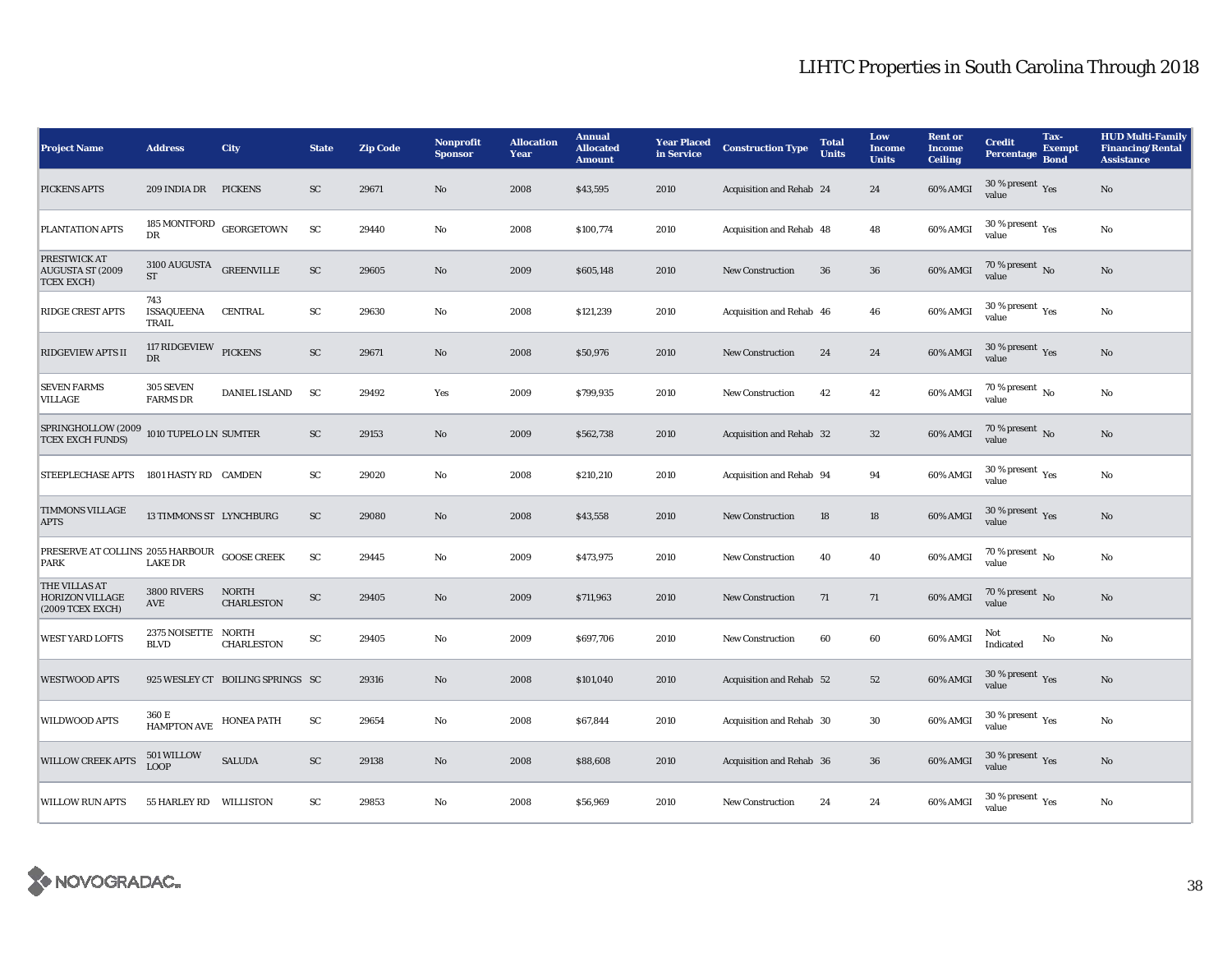| <b>Project Name</b>                                                                        | <b>Address</b>                       | City                                               | <b>State</b>           | <b>Zip Code</b>   | Nonprofit<br><b>Sponsor</b> | <b>Allocation</b><br>Year | <b>Annual</b><br><b>Allocated</b><br><b>Amount</b> | <b>Year Placed</b><br>in Service | <b>Construction Type</b>                                                          | <b>Total</b><br><b>Units</b> | Low<br><b>Income</b><br><b>Units</b> | <b>Rent or</b><br><b>Income</b><br><b>Ceiling</b> | <b>Credit</b><br><b>Percentage</b>          | Tax-<br><b>Exempt</b><br><b>Bond</b> | <b>HUD Multi-Family</b><br><b>Financing/Rental</b><br><b>Assistance</b> |
|--------------------------------------------------------------------------------------------|--------------------------------------|----------------------------------------------------|------------------------|-------------------|-----------------------------|---------------------------|----------------------------------------------------|----------------------------------|-----------------------------------------------------------------------------------|------------------------------|--------------------------------------|---------------------------------------------------|---------------------------------------------|--------------------------------------|-------------------------------------------------------------------------|
| <b>WOODCREEK APTS II</b>                                                                   | RD                                   | 1216 $\mathbf E$ GEORGIA $$\mathbf{SIMPSONVILLE}$$ | <b>SC</b>              | 29681             | No                          | 2008                      | \$101,697                                          | 2010                             | New Construction                                                                  | 48                           | 48                                   | 60% AMGI                                          | 30 % present $\gamma_{\rm e s}$<br>value    |                                      | $\mathbf{N}\mathbf{o}$                                                  |
| <b>WOODLAND PARK</b><br><b>APTS</b>                                                        | 113 SHARON LN ST GEORGE              |                                                    | SC                     | 29477             | No                          | 2008                      | \$60,290                                           | 2010                             | <b>New Construction</b>                                                           | 24                           | 24                                   | 60% AMGI                                          | 30 % present $\rm \gamma_{\rm es}$<br>value |                                      | No                                                                      |
| <b>WOODLAWN MANOR</b><br><b>APTS</b>                                                       | 222 S BOYCE ST UNION                 |                                                    | <b>SC</b>              | 29379             | No                          | 2008                      | \$70,288                                           | 2010                             | <b>New Construction</b>                                                           | 24                           | 24                                   | 60% AMGI                                          | 30 % present $\,$ Yes<br>value              |                                      | No                                                                      |
| <b>WOODRUFF ARMS</b><br><b>APTS</b>                                                        | 100 THEO CIR WOODRUFF                |                                                    | SC                     | 29388             | No                          | 2008                      | \$77,239                                           | 2010                             | Acquisition and Rehab 36                                                          |                              | 36                                   | 60% AMGI                                          | 30 % present $\rm \gamma_{\rm es}$<br>value |                                      | $\mathbf{No}$                                                           |
| <b>WOODSTREAM APTS</b>                                                                     | 313 N CRAFT ST WELLFORD              |                                                    | SC                     | 29385             | No                          | 2008                      | \$48,463                                           | 2010                             | Acquisition and Rehab 24                                                          |                              | 24                                   | 60% AMGI                                          | 30 % present $\gamma_{\rm e s}$<br>value    |                                      | No                                                                      |
| <b>BAY POINTE II</b>                                                                       |                                      | 1401 MAKO CT MYRTLE BEACH                          | SC                     | 29577             | No                          | 2010                      | \$772,537                                          | 2011                             | <b>New Construction</b>                                                           | 56                           | 56                                   | 60% AMGI                                          | $70\%$ present $\overline{N_0}$<br>value    |                                      | No                                                                      |
| <b>COTTON MILL</b><br>VILLAGE (2009 TCEX 615 E MAIN ST ROCK HILL<br><b>EXCH FUNDS)</b>     |                                      |                                                    | ${\rm SC}$             | 29730             | No                          | 2009                      | \$750,000                                          | 2011                             | Both New Construction 39<br>and $\ensuremath{\mathrm{A}}/\ensuremath{\mathrm{R}}$ |                              | 39                                   | 60% AMGI                                          | <b>Both 30%</b><br>and 70%<br>present value | No                                   | $\mathbf{N}\mathbf{o}$                                                  |
| <b>CREST VUE</b>                                                                           | 53 CREST RD                          | <b>EDGEFIELD</b>                                   | SC                     | 29824             | No                          | 2010                      | \$521,678                                          | 2011                             | <b>New Construction</b>                                                           | 26                           | 26                                   | $60\%$ AMGI                                       | 70 % present $\overline{N_0}$<br>value      |                                      | No                                                                      |
| <b>GRANDVIEW APTS</b>                                                                      | 1850 MAGWOOD CHARLESTON<br><b>DR</b> |                                                    | ${\rm SC}$             | 29414             | Yes                         | 2009                      | \$800,000                                          | 2011                             | <b>New Construction</b>                                                           | 72                           | 72                                   | 60% AMGI                                          | 70 % present $\overline{N_0}$<br>value      |                                      | $\mathbf{No}$                                                           |
| <b>HAMPTON CREST APTS</b><br>(2009 TCEX EXCH<br><b>FUNDS</b> )                             | $101$ PALMETTO $\,$<br>LANE          | <b>ANDERSON</b>                                    | ${\rm SC}$             | <b>JOE LARGEY</b> | No                          | 2009                      | \$707,692                                          | 2011                             | <b>New Construction</b>                                                           | 64                           | 64                                   | 60% AMGI                                          | $70\%$ present $\overline{N_0}$<br>value    |                                      | No                                                                      |
| <b>HAMPTON GREENE</b><br><b>APTS</b>                                                       | 2307<br>STANDRIDGE<br>RD             | ANDERSON                                           | ${\rm SC}$             | 29625             | No                          | 2009                      | \$711,530                                          | 2011                             | <b>New Construction</b>                                                           | 72                           | 72                                   | 60% AMGI                                          | 70 % present $\overline{N_0}$<br>value      |                                      | $\mathbf{N}\mathbf{o}$                                                  |
| HARTSVILLE GARDEN<br><b>HARISVILLE GARDEN</b> 780 TAILWIND<br>APTS (2009 TCEX EXCH $_{LN}$ |                                      | <b>HARTSVILLE</b>                                  | $\mathbf{S}\mathbf{C}$ | 29550             | No                          | 2009                      | \$669,280                                          | 2011                             | <b>New Construction</b>                                                           | 72                           | 72                                   | 60% AMGI                                          | 70 % present $\overline{N_0}$<br>value      |                                      | No                                                                      |
| <b>CORNERSTONE</b><br><b>COMMONS (LEGACY)</b>                                              | 204 LEGACY<br>WAY                    | <b>CONWAY</b>                                      | SC                     | 29526             | No                          | 2010                      | \$758,228                                          | 2011                             | Acquisition and Rehab 90                                                          |                              | 90                                   | 60% AMGI                                          | $70\,\%$ present $\,$ No value              |                                      | No                                                                      |
| <b>MADISON STATION II</b>                                                                  | 4010 ULMER RD COLUMBIA               |                                                    | SC                     | 29209             | No                          | 2010                      | \$682,886                                          | 2011                             | <b>New Construction</b>                                                           | 48                           | 48                                   | 60% AMGI                                          | 70 % present $\overline{N_0}$<br>value      |                                      | No                                                                      |
| <b>MEADOW BROOK</b><br>ACRES (M10-SG450910) BACK CIR                                       | 7000 CANVAS                          | <b>AIKEN</b>                                       | SC                     | 29801             | No                          | 2010                      | \$796,693                                          | 2011                             | <b>New Construction</b>                                                           | 48                           | 48                                   | 60% AMGI                                          | 70 % present $\overline{N_0}$<br>value      |                                      | No                                                                      |
| PALMETTO PLACE<br><b>APTS</b>                                                              | 2901 PARDUE ST LANCASTER             |                                                    | SC                     | <b>JEFF LYON</b>  | No                          | 2009                      | \$713,324                                          | 2011                             | Acquisition and Rehab 165                                                         |                              | 165                                  | 60% AMGI                                          | <b>Both 30%</b><br>and 70%<br>present value | No                                   | Yes                                                                     |

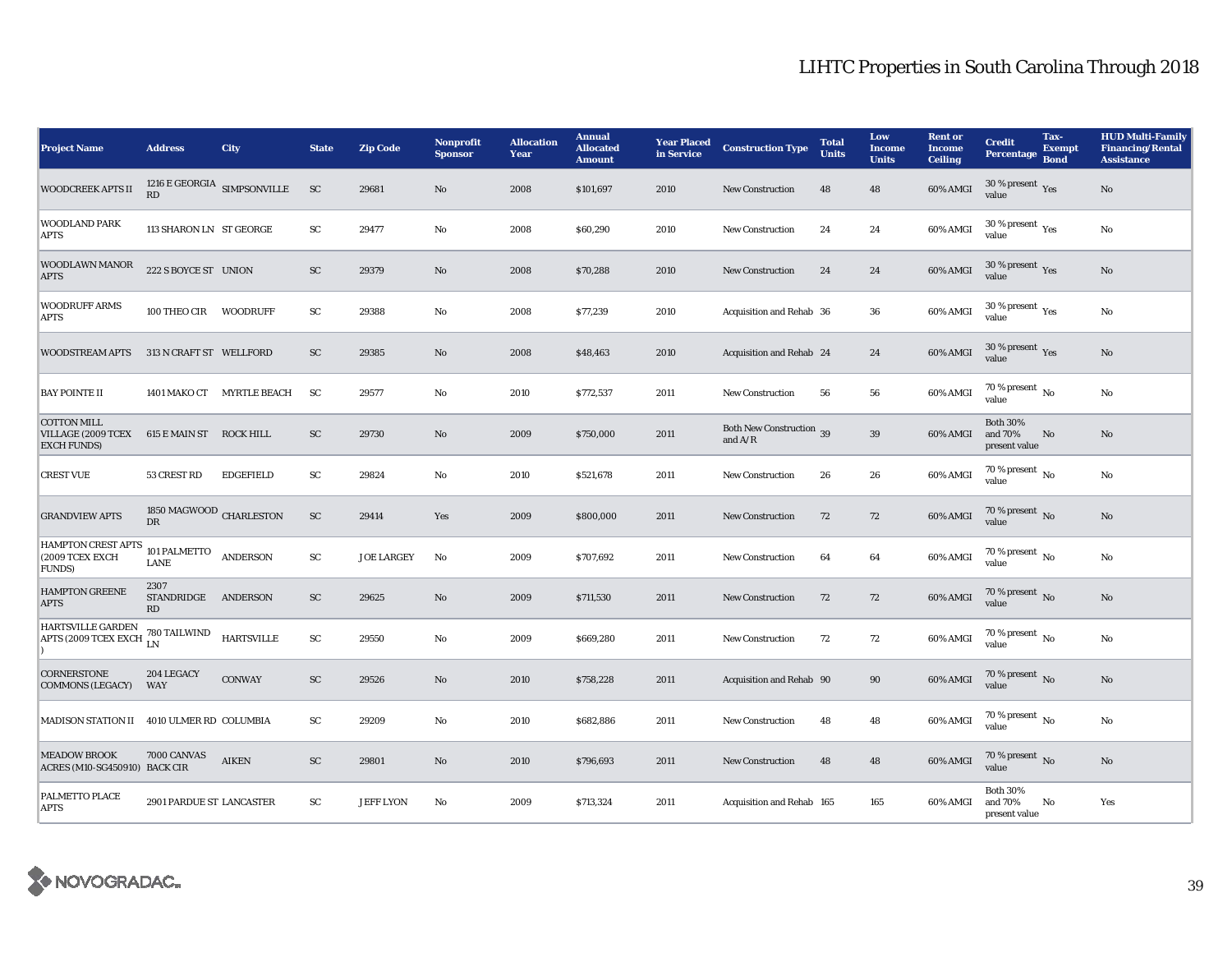| <b>Project Name</b>                                     | <b>Address</b>                                          | <b>City</b>                                 | <b>State</b>           | <b>Zip Code</b> | <b>Nonprofit</b><br><b>Sponsor</b> | <b>Allocation</b><br>Year | <b>Annual</b><br><b>Allocated</b><br><b>Amount</b> | <b>Year Placed</b><br>in Service | <b>Construction Type</b> | <b>Total</b><br><b>Units</b> | Low<br><b>Income</b><br><b>Units</b> | <b>Rent or</b><br><b>Income</b><br><b>Ceiling</b> | <b>Credit</b><br><b>Percentage</b>          | Tax-<br><b>Exempt</b><br><b>Bond</b> | <b>HUD Multi-Family</b><br><b>Financing/Rental</b><br><b>Assistance</b> |
|---------------------------------------------------------|---------------------------------------------------------|---------------------------------------------|------------------------|-----------------|------------------------------------|---------------------------|----------------------------------------------------|----------------------------------|--------------------------|------------------------------|--------------------------------------|---------------------------------------------------|---------------------------------------------|--------------------------------------|-------------------------------------------------------------------------|
| PEBBLE CREEK                                            | 136 LIBRARY<br><b>HILL LN</b>                           | <b>LEXINGTON</b>                            | SC                     | 29072           | No                                 | 2009                      | \$601,613                                          | 2011                             | <b>New Construction</b>  | 48                           | 48                                   | 60% AMGI                                          | $70\,\%$ present $\,$ No value              |                                      | No                                                                      |
| PINECREST GREENE                                        | 1690 WILLIAM<br>KENNERTY DR                             | <b>CHARLESTON</b>                           | ${\rm SC}$             | 29407           | No                                 | 2009                      | \$775,733                                          | 2011                             | <b>New Construction</b>  | 46                           | 46                                   | 60% AMGI                                          | 70 % present $\overline{N_0}$<br>value      |                                      | No                                                                      |
| <b>REGENT PARK APTS</b>                                 | 680 WINDSOR<br>LAKE WAY                                 | <b>COLUMBIA</b>                             | ${\rm SC}$             | 29223           | No                                 | 2010                      | \$850,000                                          | 2011                             | <b>New Construction</b>  | 72                           | 72                                   | 60% AMGI                                          | $70\,\%$ present $\,$ No value              |                                      | No                                                                      |
| <b>ROCK POINTE</b>                                      | 2357<br>$\mathbb{R}$ IDGEROCK LN $\mathbb{R}$ ROCK HILL |                                             | ${\rm SC}$             | 29732           | No                                 | 2010                      | \$666,677                                          | 2011                             | <b>New Construction</b>  | 48                           | 48                                   | 60% AMGI                                          | $70\%$ present $\overline{N_0}$<br>value    |                                      | No                                                                      |
| <b>WILLOW CROSSING</b>                                  | 101 WILLOW<br><b>CROSSING LN</b>                        | SPARTANBURG                                 | SC                     | 29301           | No                                 | 2010                      | \$842,156                                          | 2011                             | New Construction         | 48                           | 48                                   | 60% AMGI                                          | 70 % present $\,$ No $\,$<br>value          |                                      | $\mathbf{No}$                                                           |
| <b>BRITTANY MANOR</b>                                   | 296<br>MEANSVILLE<br>RD                                 | <b>UNION</b>                                | ${\rm SC}$             | 29379           | $\mathbf{No}$                      | 2010                      | \$653,278                                          | 2012                             | Acquisition and Rehab 78 |                              | 78                                   | 60% AMGI                                          | <b>Both 30%</b><br>and 70%<br>present value | No                                   | No                                                                      |
| <b>CLOVERFIELD</b><br><b>ESTATES (M11-</b><br>SG450936) | $500$ CRAWFORD $\,$ GREENVILLE<br><b>HILL RD</b>        |                                             | SC                     | 29617           | No                                 | 2011                      | \$850,000                                          | 2012                             | Acquisition and Rehab 48 |                              | 48                                   | 60% AMGI                                          | 70 % present $\overline{N_0}$<br>value      |                                      | No                                                                      |
| <b>GREENTREE NORTH</b>                                  | 2630 OTRANTO NORTH<br>RD                                | <b>CHARLESTON</b>                           | ${\rm SC}$             | 29406           | No                                 | 2010                      | \$562,838                                          | 2012                             | Acquisition and Rehab 96 |                              | 96                                   | 50% AMGI                                          | <b>Both 30%</b><br>and 70%<br>present value | No                                   | Yes                                                                     |
| MAY RIVER VILLAGE                                       | 5670 PATRIOT<br>LN.                                     | <b>BLUFFTON</b>                             | ${\rm SC}$             | 29910           | $\mathbf{No}$                      | 2010                      | \$850,000                                          | 2012                             | <b>New Construction</b>  | 68                           | 68                                   | 60% AMGI                                          | $70\%$ present No<br>value                  |                                      | No                                                                      |
| MCGOWAN COMMONS                                         | $703\text{\,MECHANIC}\quad$ FLORENCE ST                 |                                             | ${\rm SC}$             | 29506           | $\mathbf{No}$                      | 2010                      | \$463,077                                          | 2012                             | New Construction         | 36                           | 36                                   | 60% AMGI                                          | 70 % present $\overline{N_0}$<br>value      |                                      | $\mathbf{No}$                                                           |
| <b>OAK HOLLOW</b>                                       | <b>3009 TREE</b><br><b>CANOPY DR</b>                    | <b>SUMMERVILLE</b>                          | SC                     | 29485           | No                                 | 2010                      | \$850,000                                          | 2012                             | <b>New Construction</b>  | 44                           | 44                                   | 60% AMGI                                          | $70\,\%$ present $\,$ No value              |                                      | No                                                                      |
| PARKER AT CONE                                          | 50 BLEASE ST                                            | <b>GREENVILLE</b>                           | ${\rm SC}$             | 29609           | No                                 | 2010                      | \$840,220                                          | 2012                             | <b>New Construction</b>  | 64                           | 64                                   | 60% AMGI                                          | 70 % present $\overline{N_0}$<br>value      |                                      | No                                                                      |
| PORT ROYAL                                              | 11 GROBER HILL $_{\rm BEAUFORT}$<br>RD                  |                                             | ${\rm SC}$             | 29906           | $\mathbf{No}$                      | 2010                      | \$710,244                                          | 2012                             | New Construction         | 60                           | 60                                   | 60% AMGI                                          | $70\,\%$ present $\,$ No value              |                                      | $\mathbf{No}$                                                           |
| <b>WELLINGTON</b><br><b>ESTATES (M11-</b><br>SG450937)  | <b>CIR</b>                                              | $5025\text{ MILLROSE}\ \text{BEECH ISLAND}$ | ${\rm SC}$             | 29842           | No                                 | 2011                      | \$732,912                                          | 2012                             | Acquisition and Rehab 40 |                              | 40                                   | 60% AMGI                                          | $70\%$ present $\overline{N_0}$<br>value    |                                      | No                                                                      |
| <b>BRIDLE STATION</b>                                   | 44 BOULWARE LUGOFF<br>RD                                |                                             | SC                     | 29078           | Yes                                | 2011                      | \$657,011                                          | 2012                             | <b>New Construction</b>  | 48                           | 48                                   | 60% AMGI                                          | $70\,\%$ present $\,$ No value              |                                      | No                                                                      |
| <b>CYPRESS LANE</b>                                     | $310\ \text{W}$ GAPWAY ANDREWS<br>RD                    |                                             | $\mathbf{S}\mathbf{C}$ | 29510           | No                                 | 2011                      | \$634,545                                          | 2012                             | <b>New Construction</b>  | 48                           | 48                                   | 60% AMGI                                          | $70\%$ present $\overline{N_0}$<br>value    |                                      | No                                                                      |

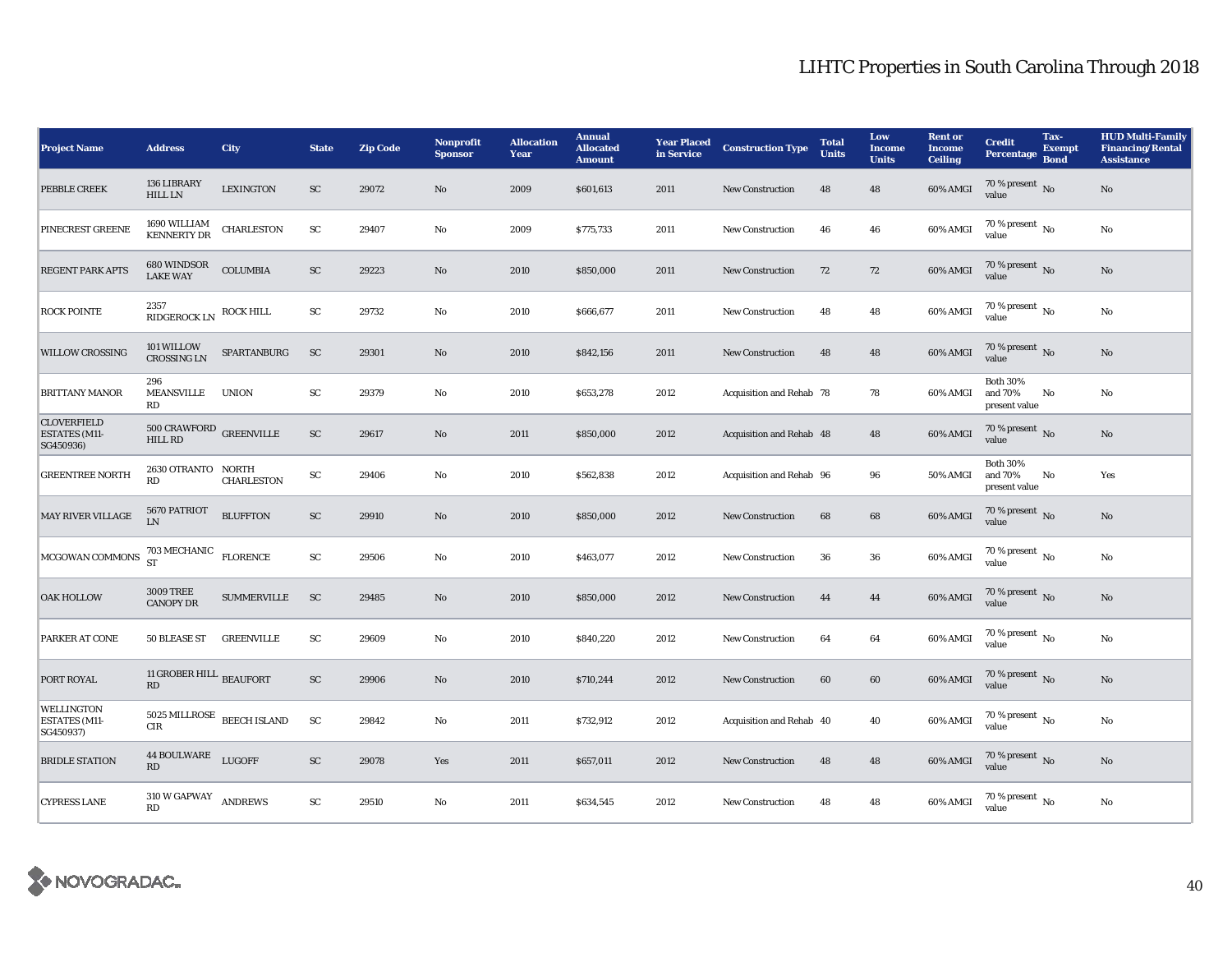| <b>Project Name</b>                               | <b>Address</b>                     | <b>City</b>        | <b>State</b>           | <b>Zip Code</b> | <b>Nonprofit</b><br><b>Sponsor</b> | <b>Allocation</b><br>Year | <b>Annual</b><br><b>Allocated</b><br><b>Amount</b> | <b>Year Placed</b><br>in Service | <b>Construction Type</b> | <b>Total</b><br><b>Units</b> | Low<br><b>Income</b><br><b>Units</b> | <b>Rent or</b><br><b>Income</b><br><b>Ceiling</b> | <b>Credit</b><br><b>Percentage</b>          | Tax-<br><b>Exempt</b><br><b>Bond</b> | <b>HUD Multi-Family</b><br><b>Financing/Rental</b><br><b>Assistance</b> |
|---------------------------------------------------|------------------------------------|--------------------|------------------------|-----------------|------------------------------------|---------------------------|----------------------------------------------------|----------------------------------|--------------------------|------------------------------|--------------------------------------|---------------------------------------------------|---------------------------------------------|--------------------------------------|-------------------------------------------------------------------------|
| <b>ARCADIA PARK</b>                               | <b>2400 KNEECE</b><br>RD           | <b>COLUMBIA</b>    | ${\rm SC}$             | 29223           | No                                 | 2011                      | \$848,507                                          | 2012                             | New Construction         | 60                           | 60                                   | 60% AMGI                                          | $70\,\%$ present $\,$ No value              |                                      | $\rm No$                                                                |
| PENDLEON<br><b>PROPERTIES</b>                     | 210 KIRK LN                        | PENDLETON          | ${\rm SC}$             | 29670           | No                                 | 2011                      | \$369,181                                          | 2012                             | Acquisition and Rehab 50 |                              | 49                                   | 60% AMGI                                          | Not<br><b>Indicated</b>                     | No                                   | Yes                                                                     |
| PARKSIDE AT VERDAE                                | $740$ WOODRUFF $\:$ GREENVILLE RD  |                    | ${\rm SC}$             | 29607           | No                                 | 2011                      | \$805,110                                          | 2012                             | <b>New Construction</b>  | 56                           | 56                                   | 60% AMGI                                          | 70 % present $_{\rm No}$<br>value           |                                      | No                                                                      |
| PELHAM VILLAGE                                    | 1001 TOSCANO<br>CT                 | <b>GREENVILLE</b>  | ${\rm SC}$             | 29615           | Yes                                | 2011                      | \$830,132                                          | 2012                             | New Construction         | 60                           | 60                                   | 60% AMGI                                          | $70\%$ present $\overline{N_0}$<br>value    |                                      | $\mathbf{No}$                                                           |
| <b>CEDAR BROOK</b><br><b>TOWNHOMES</b>            | 101 CEDAR<br><b>BROOK CIR</b>      | <b>EASLEY</b>      | SC                     | 29640           | No                                 | 2012                      | \$850,000                                          | 2013                             | <b>New Construction</b>  | 39                           | 39                                   | 60% AMGI                                          | 70 % present $\hbox{~No}$<br>value          |                                      | No                                                                      |
| <b>CHESTNUT POINTE</b>                            | 190 ROXBURY<br><b>CT</b>           | <b>SUMTER</b>      | SC                     | 29150           | No                                 | 2011                      | \$707,546                                          | 2013                             | <b>New Construction</b>  | 48                           | 48                                   | 60% AMGI                                          | $70\,\%$ present $\,$ No value              |                                      | No                                                                      |
| <b>FAIRGROUNDS</b><br><b>SENIOR VILLAGE</b>       | 197<br>FAIRGROUNDS LAURENS<br>RD   |                    | SC                     | 29360           | $\mathbf{No}$                      | 2012                      | \$678,970                                          | 2013                             | New Construction         | 42                           | 42                                   | 60% AMGI                                          | 70 % present $\hbox{~No}$<br>value          |                                      | $\rm No$                                                                |
| MERRIMACK HEIGHTS MERRIMACK                       | 3914<br><b>BLVD</b>                | MONCKS CORNER SC   |                        | 29461           | $\mathbf{No}$                      | 2011                      | \$674,421                                          | 2013                             | New Construction         | 48                           | 48                                   | 60% AMGI                                          | 70 % present $\overline{N_0}$<br>value      |                                      | $\mathbf{No}$                                                           |
| MOSSY OAKS VILLAGE 27 JOHNNY<br><b>TOWNHOUSES</b> | MORRALL CIR                        | <b>BEAUFORT</b>    | ${\rm SC}$             | 29902           | No                                 | 2012                      | \$693,174                                          | 2013                             | Acquisition and Rehab 96 |                              | 95                                   | 60% AMGI                                          | Not<br>Indicated                            | No                                   | Yes                                                                     |
| PEBBLEBROOK PLACE                                 | 1000<br>PEBBLEBROOK NEWBERRY<br>DR |                    | SC                     | 29108           | No                                 | 2012                      | \$697,521                                          | 2013                             | <b>New Construction</b>  | 48                           | 48                                   | 60% AMGI                                          | 70 % present $\,$ No $\,$<br>value          |                                      | No                                                                      |
| POPE FIELD TERRACE                                | 110 POPE FIELD EASLEY TER DR       |                    | SC                     | 29640           | $\mathbf{No}$                      | 2012                      | \$816,518                                          | 2013                             | <b>New Construction</b>  | 56                           | 55                                   | 60% AMGI                                          | $70\%$ present No<br>value                  |                                      | $\mathbf{No}$                                                           |
| <b>RIVERS EDGE APTS</b>                           | 971 WATEREE<br><b>BLVD</b>         | <b>CAMDEN</b>      | ${\rm SC}$             | 29020           | $\mathbf{No}$                      | 2012                      | \$570,630                                          | 2013                             | Acquisition and Rehab 80 |                              | 80                                   | 60% AMGI                                          | <b>Both 30%</b><br>and 70%<br>present value | No                                   | Yes                                                                     |
| <b>ROCK POINTE II</b>                             | 2373 EBENEZER ROCK HILL<br>RD      |                    | ${\rm SC}$             | 29732           | No                                 | 2012                      | \$566,370                                          | 2013                             | <b>New Construction</b>  | 40                           | 40                                   | 60% AMGI                                          | $70\,\%$ present $\,$ No value              |                                      | No                                                                      |
| <b>SENECA HEIGHTS</b>                             | 336 MAPLE<br><b>GROVE RD</b>       | <b>SENECA</b>      | $\mathbf{S}\mathbf{C}$ | 29678           | No                                 | 2012                      | \$850,000                                          | 2013                             | <b>New Construction</b>  | 39                           | 39                                   | 60% AMGI                                          | 70 % present $\overline{N_0}$<br>value      |                                      | No                                                                      |
| <b>STERLING RIDGE</b>                             | 128 LESLIE DR GREENWOOD            |                    | ${\rm SC}$             | 29649           | Yes                                | 2012                      | \$850,000                                          | 2013                             | <b>New Construction</b>  | 39                           | 39                                   | 60% AMGI                                          | 70 % present $\overline{N_0}$<br>value      |                                      | $\mathbf{No}$                                                           |
| <b>SUMMERVILLE</b><br><b>GARDEN</b>               | 340 HOLIDAY<br>DR                  | <b>SUMMERVILLE</b> | SC                     | 29483           | No                                 | 2011                      | \$850,000                                          | 2013                             | <b>New Construction</b>  | 72                           | 72                                   | 60% AMGI                                          | $70\%$ present $\overline{N_0}$<br>value    |                                      | No                                                                      |

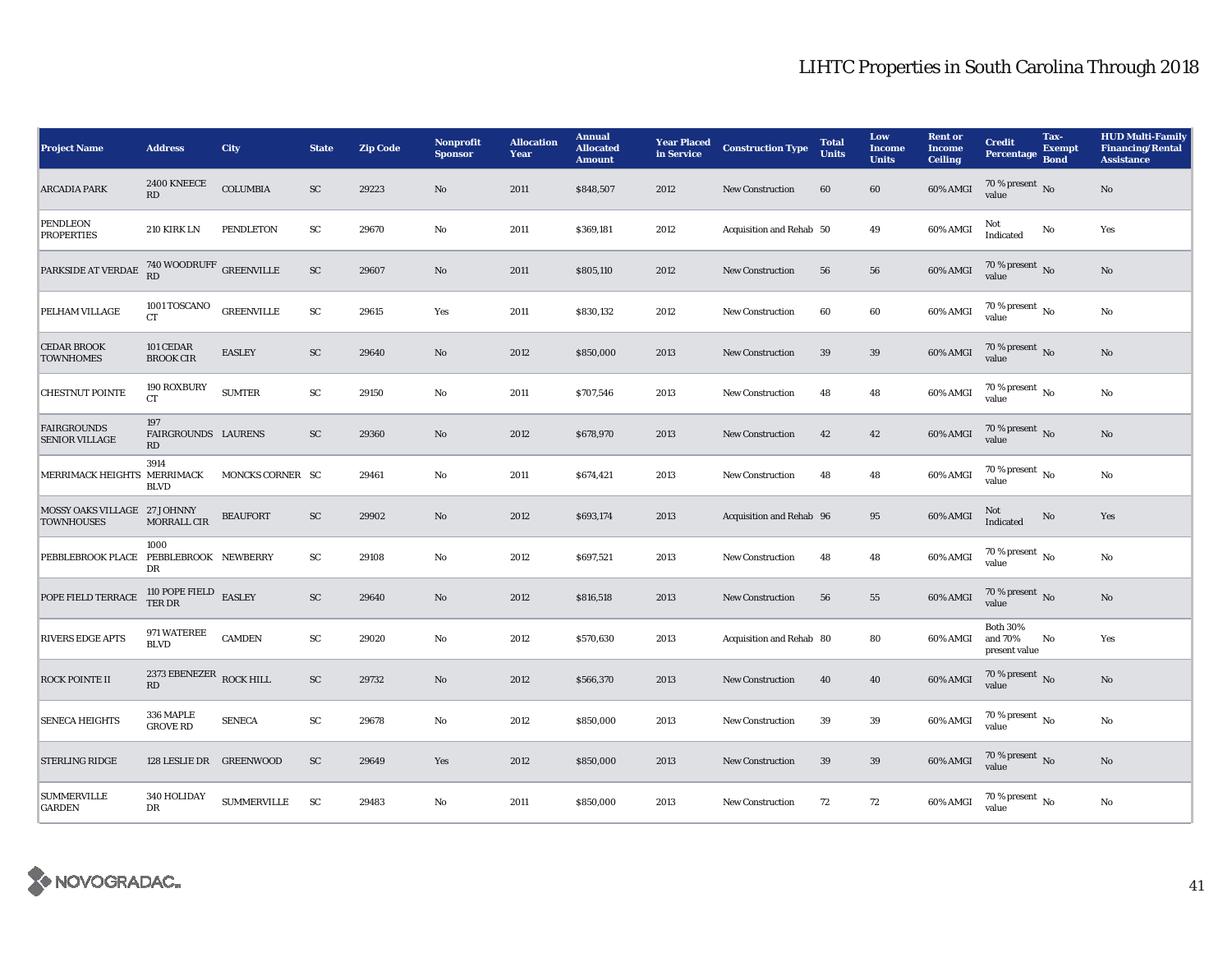| <b>Project Name</b>                             | <b>Address</b>                             | <b>City</b>        | <b>State</b> | <b>Zip Code</b> | Nonprofit<br><b>Sponsor</b> | <b>Allocation</b><br>Year | <b>Annual</b><br><b>Allocated</b><br><b>Amount</b> | <b>Year Placed</b><br>in Service | <b>Construction Type</b>  | <b>Total</b><br><b>Units</b> | Low<br><b>Income</b><br><b>Units</b> | <b>Rent</b> or<br><b>Income</b><br><b>Ceiling</b> | <b>Credit</b><br><b>Percentage</b>          | Tax-<br><b>Exempt</b><br><b>Bond</b> | <b>HUD Multi-Family</b><br><b>Financing/Rental</b><br><b>Assistance</b> |
|-------------------------------------------------|--------------------------------------------|--------------------|--------------|-----------------|-----------------------------|---------------------------|----------------------------------------------------|----------------------------------|---------------------------|------------------------------|--------------------------------------|---------------------------------------------------|---------------------------------------------|--------------------------------------|-------------------------------------------------------------------------|
| <b>WESCOTT PLACE</b>                            | 5608 WESCOTT<br>RD                         | <b>COLUMBIA</b>    | ${\rm SC}$   | 29212           | No                          | 2011                      | \$729,110                                          | 2013                             | <b>New Construction</b>   | 48                           | 48                                   | 60% AMGI                                          | 70 % present $\,$ No $\,$<br>value          |                                      | $\mathbf{N}\mathbf{o}$                                                  |
| <b>APPLEWOOD VILLAS</b>                         | 410 W S<br><b>FOURTH ST</b>                | <b>SENECA</b>      | SC           | 29678           | No                          | 2012                      | \$505,561                                          | 2013                             | Acquisition and Rehab 50  |                              | 50                                   | 60% AMGI                                          | <b>Both 30%</b><br>and 70%<br>present value | No                                   | No                                                                      |
| <b>COTTAGES AT AZALEA</b>                       | 100 POND<br><b>RIDGE LN</b>                | <b>LANCASTER</b>   | SC           | 29720           | No                          | 2011                      | \$606,202                                          | 2013                             | <b>New Construction</b>   | 48                           | 48                                   | 60% AMGI                                          | 70 % present $\overline{N_0}$<br>value      |                                      | $\rm No$                                                                |
| <b>HARBISON GARDENS</b>                         | 401<br>COLUMBIANA COLUMBIA<br>DR           |                    | SC           | 29212           | No                          | 2012                      | \$695,847                                          | 2013                             | Acquisition and Rehab 179 |                              | 179                                  | 60% AMGI                                          | 30 % present $\rm \gamma_{\rm es}$<br>value |                                      | No                                                                      |
| <b>LANDWOOD RIDGE</b><br><b>APTS</b>            | $200\ \mathrm{MCALISTER}$ GREENVILLE<br>RD |                    | ${\rm SC}$   | 29607           | Yes                         | 2012                      | \$347,544                                          | 2013                             | Acquisition and Rehab 48  |                              | 48                                   | 60% AMGI                                          | <b>Both 30%</b><br>and 70%<br>present value | No                                   | No                                                                      |
| <b>CRABAPPLE CHASE</b>                          | 330 PEARMAN<br><b>DAIRY RD</b>             | <b>ANDERSON</b>    | SC           | 29625           | No                          | 2013                      | \$750,000                                          | 2014                             | Acquisition and Rehab 42  |                              | 42                                   | 60% AMGI                                          | 70 % present $\,$ No $\,$<br>value          |                                      | $\rm No$                                                                |
| <b>CRESCENT LANDING</b><br><b>APTS</b>          | 1008 WHITE<br><b>HORSE RD</b>              | <b>GREENVILLE</b>  | ${\rm SC}$   | 29605           | No                          | 2012                      | \$306,370                                          | 2014                             | Acquisition and Rehab 17  |                              | 17                                   | 60% AMGI                                          | 30 % present $\gamma_{\rm{es}}$<br>value    |                                      | Yes                                                                     |
| <b>EHRHARDT PLACE</b><br><b>APTS</b>            | 385 MILL ST                                | <b>EHRHARDT</b>    | SC           | 29081           | No                          | 2012                      | \$117,704                                          | 2014                             | <b>New Construction</b>   | 16                           | 16                                   | 60% AMGI                                          | <b>Both 30%</b><br>and 70%<br>present value | No                                   | No                                                                      |
| <b>LAKE POINTE</b>                              | 100 LAKE<br>POINTE AVE                     | <b>SUMMERVILLE</b> | <b>SC</b>    | 29483           | No                          | 2012                      | \$839,886                                          | 2014                             | <b>New Construction</b>   | 56                           | ${\bf 55}$                           | 60% AMGI                                          | 70 % present $\overline{N_0}$<br>value      |                                      | No                                                                      |
| MANNINGTON PLACE 625 S MILL ST                  |                                            | <b>MANNING</b>     | ${\rm SC}$   | 29102           | No                          | 2013                      | \$71,560                                           | 2014                             | New Construction          | 40                           | 40                                   | 60% AMGI                                          | <b>Both 30%</b><br>and 70%<br>present value | No                                   | $\rm No$                                                                |
| <b>OAKMONT PLACE</b>                            | 104 PAMPAS DR GREENWOOD                    |                    | SC           | 29649           | No                          | 2012                      | \$849,263                                          | 2014                             | <b>New Construction</b>   | 55                           | 55                                   | 60% AMGI                                          | 70 % present $\,$ No $\,$<br>value          |                                      | No                                                                      |
| <b>PEACHTREE APTS</b>                           | 100 KILLION DR GAFFNEY                     |                    | SC           | 29340           | No                          | 2012                      | \$28,217                                           | 2014                             | Acquisition and Rehab 28  |                              | 28                                   | 60% AMGI                                          | 70 % present $\overline{N_0}$<br>value      |                                      | $\rm No$                                                                |
| <b>SALUDA COMMONS</b>                           | 1000 BIRATH ST SALUDA                      |                    | SC           | 29138           | No                          | 2012                      | \$728,050                                          | 2014                             | <b>New Construction</b>   | 40                           | 40                                   | 60% AMGI                                          | 70 % present $\,$ No $\,$<br>value          |                                      | No                                                                      |
| <b>SERENITY PLACE</b>                           | 117 NORTHSIDE<br><b>CIR</b>                | <b>SENECA</b>      | SC           | 29672           | No                          | 2012                      | \$709,133                                          | 2014                             | <b>New Construction</b>   | 47                           | 47                                   | 60% AMGI                                          | 70 % present $\,$ No $\,$<br>value          |                                      | No                                                                      |
| THE PARKER AT CONE 3000 CONE<br><b>PHASE II</b> | <b>CREST CT</b>                            | <b>GREENVILLE</b>  | SC           | 29609           | No                          | 2012                      | \$283,055                                          | 2014                             | <b>New Construction</b>   | 96                           | 96                                   | 60% AMGI                                          | Not<br><b>Indicated</b>                     | Yes                                  | Yes                                                                     |
| <b>AVALON CHASE</b>                             | 1000 AVALON<br><b>CHASE CIRCLE</b>         | <b>GREER</b>       | SC           | 29650           | No                          | 2013                      | \$747,881                                          | 2014                             | <b>New Construction</b>   | 42                           | 42                                   | 60% AMGI                                          | 70 % present $\overline{N_0}$<br>value      |                                      | No                                                                      |

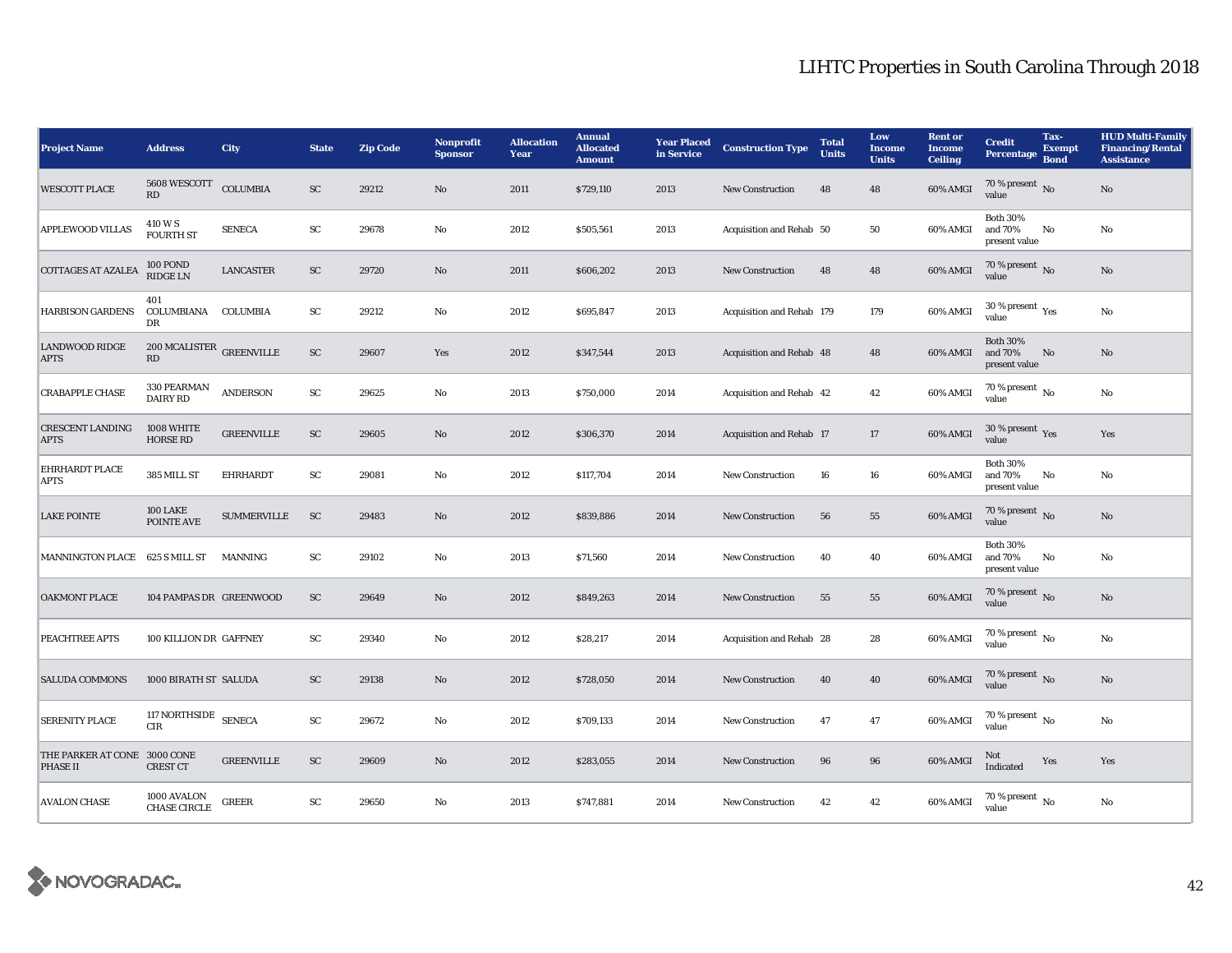| <b>Project Name</b>                                         | <b>Address</b>                                                                                                                                                               | City               | <b>State</b>  | <b>Zip Code</b> | <b>Nonprofit</b><br><b>Sponsor</b> | <b>Allocation</b><br>Year | <b>Annual</b><br><b>Allocated</b><br><b>Amount</b> | <b>Year Placed</b><br>in Service | <b>Construction Type</b> | <b>Total</b><br><b>Units</b> | Low<br><b>Income</b><br><b>Units</b> | <b>Rent or</b><br><b>Income</b><br><b>Ceiling</b> | <b>Credit</b><br><b>Percentage</b>             | Tax-<br><b>Exempt</b><br><b>Bond</b> | <b>HUD Multi-Family</b><br><b>Financing/Rental</b><br><b>Assistance</b> |
|-------------------------------------------------------------|------------------------------------------------------------------------------------------------------------------------------------------------------------------------------|--------------------|---------------|-----------------|------------------------------------|---------------------------|----------------------------------------------------|----------------------------------|--------------------------|------------------------------|--------------------------------------|---------------------------------------------------|------------------------------------------------|--------------------------------------|-------------------------------------------------------------------------|
| HARBOR APARTMENTS 801<br>(HARBORVIEW<br><b>APARTMENTS</b> ) | AFFIRMATION CHARLESTON<br>BLVD.                                                                                                                                              |                    | ${\rm SC}$    | 29412           | No                                 | 2013                      | \$401,112                                          | 2014                             | Acquisition and Rehab 50 |                              | 50                                   | 60% AMGI                                          | <b>Both 30%</b><br>and 70%<br>present value    | No                                   | $\rm No$                                                                |
| PALMETTO STATION                                            | $2300\ {\rm FREEDOM}$ $$\,$ FLORENCE BOULEVARD                                                                                                                               |                    | ${\rm SC}$    | 29505           | No                                 | 2013                      | \$650,423                                          | 2014                             | New Construction         | 48                           | 48                                   | 60% AMGI                                          | 70 % present $\,$ No $\,$<br>value             |                                      | No                                                                      |
| <b>ALLISON SQUARE</b>                                       | $\begin{tabular}{c} 100 ALLISON \\ SQUARE DRIVE \\ \end{tabular} \begin{tabular}{l} \end{tabular} \begin{tabular}{l} \multicolumn{2}{c}{\textbf{A}NDERSON} \\ \end{tabular}$ |                    | ${\rm SC}$    | 29624           | No                                 | 2013                      | \$608,975                                          | 2015                             | <b>New Construction</b>  | 39                           | 39                                   | 60% AMGI                                          | 70 % present No<br>value                       |                                      | No                                                                      |
| <b>ASHLEY POINTE</b>                                        | 1714<br><b>GREENLAWN</b><br><b>DRIVE</b>                                                                                                                                     | <b>BEAUFORT</b>    | SC            | 29902           | No                                 | 2013                      | \$747,782                                          | 2015                             | <b>New Construction</b>  | 56                           | 56                                   | 60% AMGI                                          | $70\%$ present $\overline{N_0}$<br>value       |                                      | $\rm No$                                                                |
| <b>BEREA HEIGHTS M14-</b><br>SG450970                       | <b>15 LESLIE OAK</b><br><b>DRIVE</b>                                                                                                                                         | <b>GREENVILLE</b>  | ${\rm SC}$    | 29617           | Yes                                | 2014                      | \$573,051                                          | 2015                             | <b>New Construction</b>  | 36                           | 36                                   | 60% AMGI                                          | <b>Both 30%</b><br>and 70%<br>present value    | No                                   | $\rm No$                                                                |
| <b>BRIARWOOD</b><br><b>APARTMENTS</b>                       | 106 BUNDY<br><b>STREET</b>                                                                                                                                                   | <b>CLIO</b>        | SC            | 29525           | No                                 | 2014                      | \$63,397                                           | 2015                             | Acquisition and Rehab 24 |                              | 24                                   | 60% AMGI                                          | 30 % present $\rm \gamma_{\rm es}$<br>value    |                                      | No                                                                      |
| <b>CEDAR RIDGE MANOR</b>                                    | 2 HOLLOWAY<br><b>DRIVE</b>                                                                                                                                                   | <b>WARE SHOALS</b> | ${\rm SC}$    | 29692           | No                                 | 2014                      | \$169,257                                          | 2015                             | Acquisition and Rehab 28 |                              | 28                                   | 60% AMGI                                          | <b>Both 30%</b><br>and 70%<br>present value    | No                                   | $\rm No$                                                                |
| <b>COLEMAN STREET</b><br><b>APARTMENTS M13-</b><br>SG450954 | 110 COLEMAN<br><b>STREET</b>                                                                                                                                                 | <b>ABBEVILLE</b>   | ${\rm SC}$    | 29620           | No                                 | 2013                      | \$290,404                                          | 2015                             | Acquisition and Rehab 48 |                              | 48                                   | 60% AMGI                                          | <b>Both 30%</b><br>and 70%<br>present value    | No                                   | $\rm No$                                                                |
| <b>COTTONWOOD</b><br><b>APARTMENTS</b>                      | 61<br>COTTONWOOD WILLISTON<br><b>CIRCLE</b>                                                                                                                                  |                    | SC            | 29853           | No                                 | 2014                      | \$47,881                                           | 2015                             | Acquisition and Rehab 24 |                              | 24                                   | 60% AMGI                                          | 30 % present $\sqrt{\gamma_{\rm PS}}$<br>value |                                      | No                                                                      |
| <b>COUNTRY MANOR</b>                                        | 191 WEST A<br><b>REEL DRIVE</b>                                                                                                                                              | <b>EDGEFIELD</b>   | SC            | 29824           | No                                 | 2013                      | \$380,000                                          | 2015                             | Acquisition and Rehab 46 |                              | 46                                   | 60% AMGI                                          | <b>Both 30%</b><br>and 70%<br>present value    | No                                   | No                                                                      |
| <b>COUNTRY RIDGE</b><br><b>APARTMENTS</b>                   | <b>100 PINE</b><br><b>MANOR CIRCLE</b>                                                                                                                                       | WALHALLA           | SC            | 29691           | No                                 | 2014                      | \$63,094                                           | 2015                             | Acquisition and Rehab 32 |                              | $32\,$                               | 60% AMGI                                          | 30 % present Yes<br>value                      |                                      | $\rm No$                                                                |
| <b>DUPONT LANDING</b>                                       | 109 BENEDICT<br><b>DRIVE</b>                                                                                                                                                 | <b>AIKEN</b>       | ${\rm SC}$    | 29801           | No                                 | 2013                      | \$750,000                                          | 2015                             | New Construction         | 44                           | 44                                   | 60% AMGI                                          | $70\%$ present $\overline{N_0}$<br>value       |                                      | No                                                                      |
| <b>HARBOUR STATION</b>                                      | 6935 RIVERS<br><b>AVENUE</b>                                                                                                                                                 | N CHARLESTON       | <sub>SC</sub> | 29406           | No                                 | 2013                      | \$750,000                                          | 2015                             | <b>New Construction</b>  | 56                           | 56                                   | 60% AMGI                                          | $70\,\%$ present $\,$ No value                 |                                      | No                                                                      |
| <b>HAZELWOOD MANOR</b><br><b>APARTMENTS</b>                 | 1202 CALHOUN<br><b>STREET</b>                                                                                                                                                | <b>JOHNSTON</b>    | SC            | 29832           | No                                 | 2014                      | \$48,310                                           | 2015                             | Acquisition and Rehab 24 |                              | 24                                   | 60% AMGI                                          | 30 % present $\rm\thinspace_{Yes}$<br>value    |                                      | $\rm No$                                                                |
| <b>HIGHLAND POINTE</b>                                      | 201 HIGHLAND<br>POINTE DRIVE                                                                                                                                                 | <b>LAKE CITY</b>   | SC            | 29560           | No                                 | 2013                      | \$748,904                                          | 2015                             | New Construction         | 48                           | 48                                   | 60% AMGI                                          | $70\%$ present No<br>value                     |                                      | $\rm No$                                                                |
| <b>HILLCREST</b><br><b>APARTMENTS</b>                       | 518 SNIDERS<br><b>HIGHWAY</b>                                                                                                                                                | <b>WALTERBORO</b>  | SC            | 29488           | No                                 | 2013                      | \$220,091                                          | 2015                             | Acquisition and Rehab 32 |                              | 32                                   | 60% AMGI                                          | <b>Both 30%</b><br>and 70%<br>present value    | No                                   | No                                                                      |

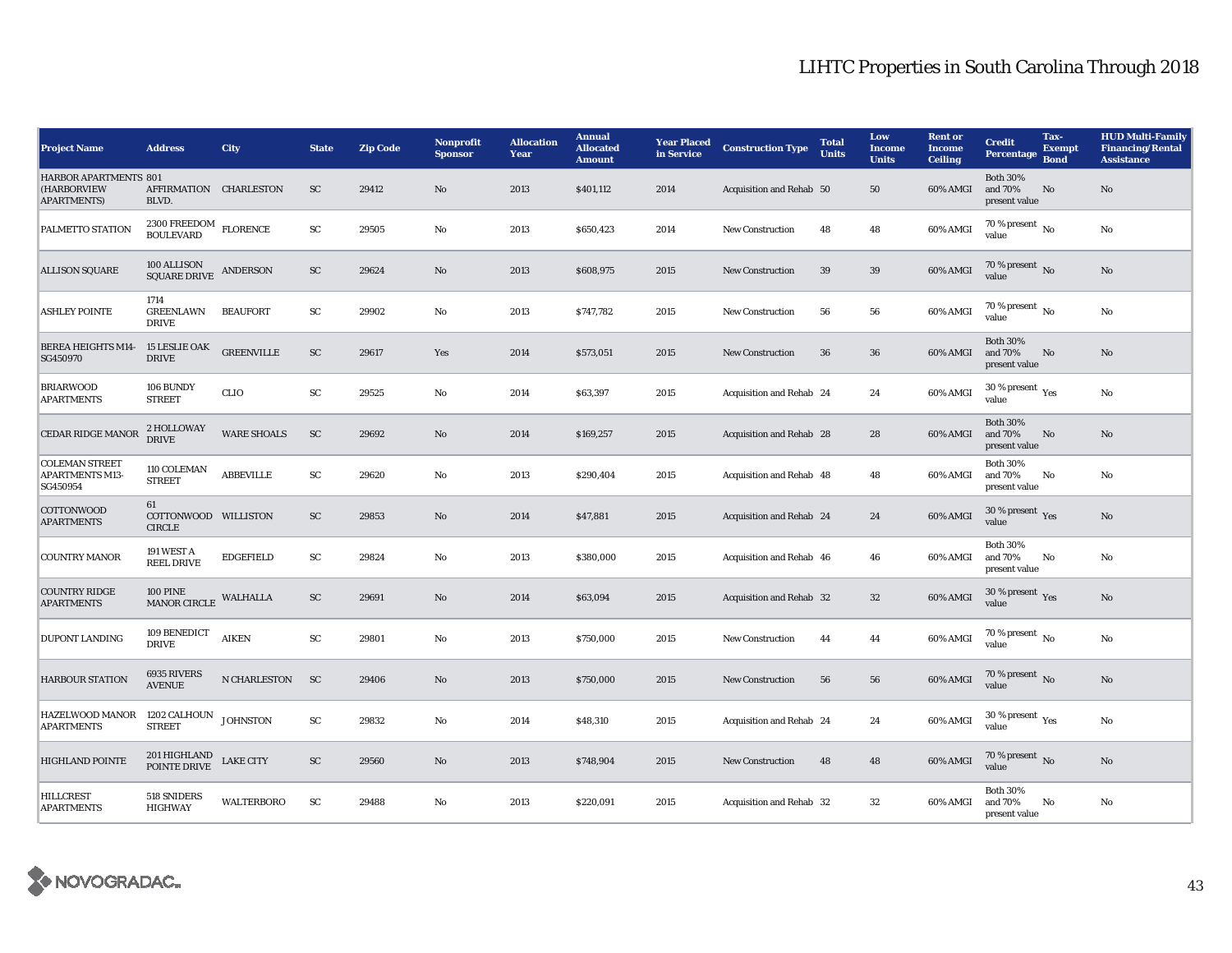| <b>Project Name</b>                                                   | <b>Address</b>                                    | City                     | <b>State</b> | Zip Code | Nonprofit<br><b>Sponsor</b> | <b>Allocation</b><br>Year | <b>Annual</b><br><b>Allocated</b><br><b>Amount</b> | <b>Year Placed</b><br>in Service | <b>Construction Type</b> | <b>Total</b><br><b>Units</b> | Low<br><b>Income</b><br><b>Units</b> | <b>Rent or</b><br><b>Income</b><br><b>Ceiling</b> | <b>Credit</b><br>Percentage                 | Tax-<br><b>Exempt</b><br><b>Bond</b> | <b>HUD Multi-Family</b><br><b>Financing/Rental</b><br><b>Assistance</b> |
|-----------------------------------------------------------------------|---------------------------------------------------|--------------------------|--------------|----------|-----------------------------|---------------------------|----------------------------------------------------|----------------------------------|--------------------------|------------------------------|--------------------------------------|---------------------------------------------------|---------------------------------------------|--------------------------------------|-------------------------------------------------------------------------|
| <b>KENSINGTON POINTE</b><br>M13-SG450955                              | 201<br>KENSINGTON MANNING<br><b>CIRCLE</b>        |                          | <b>SC</b>    | 29102    | No                          | 2013                      | \$747,667                                          | 2015                             | <b>New Construction</b>  | 48                           | 48                                   | 60% AMGI                                          | 70 % present $\overline{N_0}$<br>value      |                                      | $\mathbf{N}\mathbf{o}$                                                  |
| <b>LAURELWOOD</b><br><b>APARTMENTS I AND II</b>                       | 16A<br>LAURELWOOD WINNSBORO<br><b>COURT</b>       |                          | ${\rm SC}$   | 29180    | No                          | 2014                      | \$157,092                                          | 2015                             | Acquisition and Rehab 64 |                              | 64                                   | 60% AMGI                                          | $30$ % present $\,$ $\rm Yes$<br>value      |                                      | No                                                                      |
| LIBERTY VILLAGE M14-<br>SG450966 DEERCHASE<br><b>VILLAGE</b>          | 109 LIBERTY<br><b>LANE</b>                        | <b>GREENWOOD</b>         | ${\rm SC}$   | 29646    | No                          | 2014                      | \$571,430                                          | 2015                             | <b>New Construction</b>  | 36                           | 36                                   | 60% AMGI                                          | <b>Both 30%</b><br>and 70%<br>present value | No                                   | No                                                                      |
| <b>LOGAN LANE</b><br><b>APARTMENTS</b>                                | 544 SOUTH<br><b>LOGAN STREET</b>                  | RIDGELAND                | SC           | 29936    | No                          | 2014                      | \$94,136                                           | 2015                             | Acquisition and Rehab 36 |                              | 36                                   | 60% AMGI                                          | 30 % present $\rm \gamma_{\rm es}$<br>value |                                      | No                                                                      |
| <b>LONGLEAF SENIOR</b><br><b>VILLAGE M13-</b><br>SG450953             | 205 BUSH<br><b>WILLOW</b><br><b>CIRCLE</b>        | <b>AIKEN</b>             | ${\rm SC}$   | 29801    | No                          | 2013                      | \$746,816                                          | 2015                             | New Construction         | 50                           | ${\bf 50}$                           | 60% AMGI                                          | 70 % present $\,$ No $\,$<br>value          |                                      | $\mathbf{N}\mathbf{o}$                                                  |
| <b>MANNING LANE</b><br><b>APARTMENTS</b>                              | 300 EAST<br><b>SOUTH STREET</b>                   | $\operatorname{MANNING}$ | ${\rm SC}$   | 29102    | No                          | 2014                      | \$100,873                                          | 2015                             | Acquisition and Rehab 42 |                              | 42                                   | 60% AMGI                                          | $30$ % present $\,$ $\rm Yes$<br>value      |                                      | No                                                                      |
| <b>MARION MANOR</b>                                                   | 131 HOTEL<br><b>STREET</b>                        | <b>ST STEPHEN</b>        | <b>SC</b>    | 29479    | No                          | 2014                      | \$74,505                                           | 2015                             | Acquisition and Rehab 28 |                              | 28                                   | 60% AMGI                                          | 30 % present $Yes$<br>value                 |                                      | No                                                                      |
| <b>MARSH VIEW PLACE</b>                                               | 520 MCLERNON CHARLESTON<br>TRACE                  |                          | SC           | 29455    | No                          | 2013                      | \$750,000                                          | 2015                             | <b>New Construction</b>  | 53                           | 53                                   | 60% AMGI                                          | $70\%$ present $\overline{N_0}$<br>value    |                                      | No                                                                      |
| <b>MAY RIVER VILLAGE</b><br><b>APARTMENTS PHASE 2</b><br>M14-SG450963 | 5736 PATRIOT<br><b>LANE</b>                       | <b>BLUFFTON</b>          | ${\rm SC}$   | 29910    | No                          | 2014                      | \$599,155                                          | 2015                             | <b>New Construction</b>  | 40                           | 40                                   | 60% AMGI                                          | 70 % present $\overline{N_0}$<br>value      |                                      | $\mathbf{No}$                                                           |
| <b>MEADOW PARK</b><br><b>APARTMENTS</b>                               | <b>301 WEST</b><br><b>DOGWOOD</b><br><b>DRIVE</b> | <b>MULLINS</b>           | SC           | 29574    | No                          | 2014                      | \$130,432                                          | 2015                             | Acquisition and Rehab 56 |                              | 56                                   | 60% AMGI                                          | $30$ % present $\,$ $\rm Yes$<br>value      |                                      | No                                                                      |
| PINERIDGE<br><b>APARTMENTS</b>                                        | <b>125 PINE</b><br><b>STREET</b>                  | <b>PROSPERITY</b>        | SC           | 29127    | No                          | 2014                      | \$51,958                                           | 2015                             | Acquisition and Rehab 24 |                              | 24                                   | 60% AMGI                                          | 30 % present $\gamma_{\rm{es}}$<br>value    |                                      | No                                                                      |
| <b>RIVERWINDS</b><br><b>APARTMENTS</b>                                | 1324 OLD RIVER CAMDEN<br><b>ROAD</b>              |                          | ${\rm SC}$   | 29020    | No                          | 2014                      | \$115,017                                          | 2015                             | Acquisition and Rehab 48 |                              | 48                                   | 60% AMGI                                          | 30 % present $\rm \gamma_{\rm es}$<br>value |                                      | No                                                                      |
| <b>SCARLETT OAKS</b>                                                  | <b>200 OLD</b><br><b>CHAPIN ROAD</b>              | <b>LEXINGTON</b>         | <b>SC</b>    | 29072    | No                          | 2014                      | \$85,721                                           | 2015                             | Acquisition and Rehab 40 |                              | 40                                   | 60% AMGI                                          | $30\,\%$ present $\,$ Yes value             |                                      | $\mathbf{N}\mathbf{o}$                                                  |
| SEABORN GREENE M13-174 RACE ST<br>SG450952                            |                                                   | <b>BAMBERG</b>           | SC           | 29003    | No                          | 2013                      | \$672,000                                          | 2015                             | <b>New Construction</b>  | 40                           | 40                                   | 60% AMGI                                          | $70\%$ present $\overline{N_0}$<br>value    |                                      | No                                                                      |
| <b>SHARON PARK</b>                                                    | 123 SHARON<br>LANE                                | <b>ST GEORGE</b>         | SC           | 29477    | No                          | 2014                      | \$33,844                                           | 2015                             | Acquisition and Rehab 12 |                              | 12                                   | 60% AMGI                                          | 30 % present $\gamma_{\rm{es}}$<br>value    |                                      | No                                                                      |
| <b>STONEGATE</b><br><b>APARTMENTS M14-</b><br>SG450975                | $700$ STONEGATE $_{\rm CLOVER}$<br><b>DRIVE</b>   |                          | SC           | 29710    | No                          | 2014                      | \$103,482                                          | 2015                             | Acquisition and Rehab 44 |                              | 44                                   | $60\%$ AMGI                                       | 30 % present $\gamma_{\rm{es}}$<br>value    |                                      | No                                                                      |

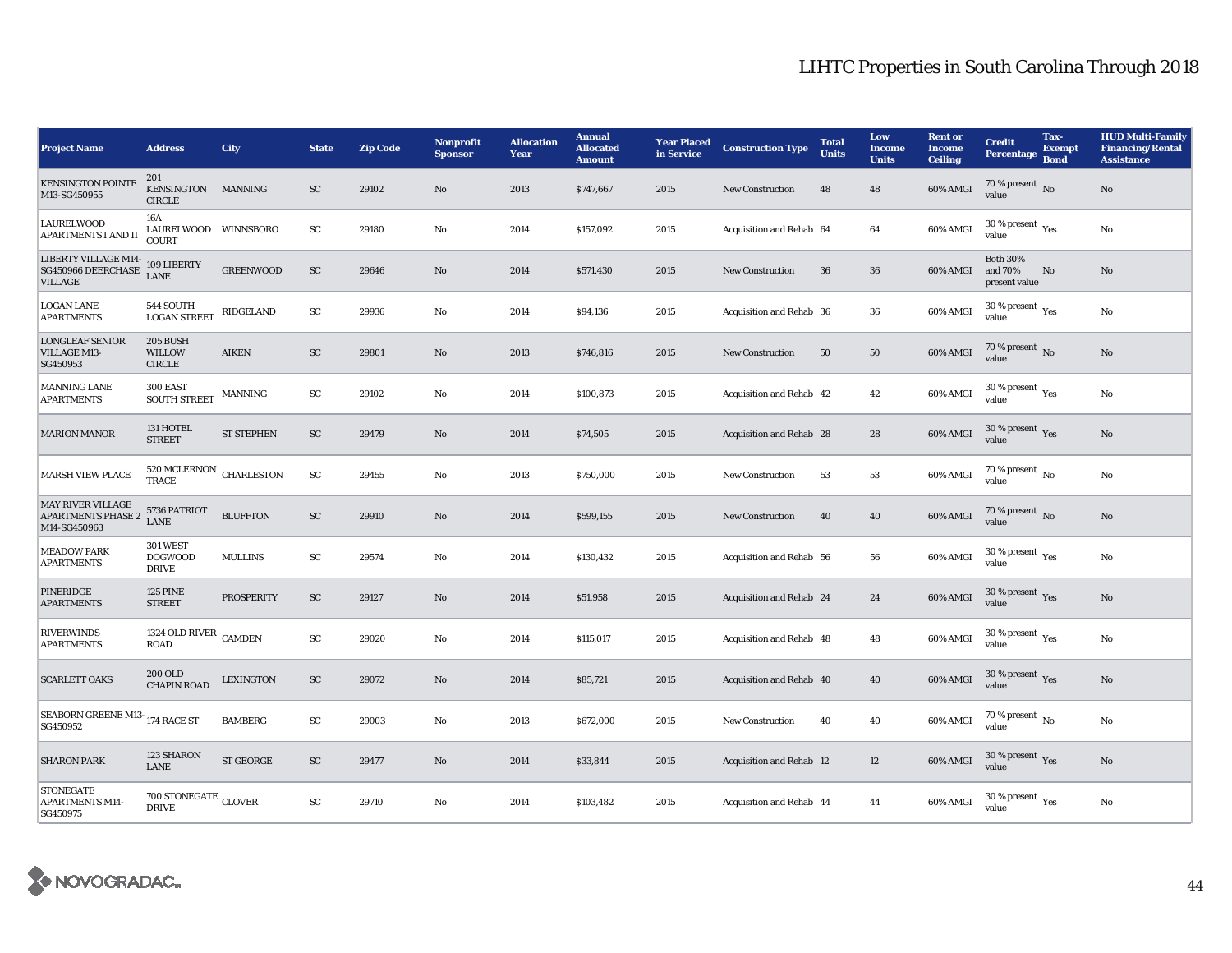| <b>Project Name</b>                               | <b>Address</b>                                       | <b>City</b>                       | <b>State</b> | <b>Zip Code</b> | Nonprofit<br><b>Sponsor</b> | <b>Allocation</b><br>Year | <b>Annual</b><br><b>Allocated</b><br><b>Amount</b> | <b>Year Placed<br/>in Service</b> | <b>Construction Type</b> | <b>Total</b><br><b>Units</b> | Low<br><b>Income</b><br><b>Units</b> | <b>Rent or</b><br><b>Income</b><br><b>Ceiling</b> | <b>Credit</b><br>Percentage                    | Tax-<br><b>Exempt</b><br><b>Bond</b> | <b>HUD Multi-Family</b><br><b>Financing/Rental</b><br><b>Assistance</b> |
|---------------------------------------------------|------------------------------------------------------|-----------------------------------|--------------|-----------------|-----------------------------|---------------------------|----------------------------------------------------|-----------------------------------|--------------------------|------------------------------|--------------------------------------|---------------------------------------------------|------------------------------------------------|--------------------------------------|-------------------------------------------------------------------------|
| THE LANDINGS M14-<br>SG450976                     | 4080 NORTH<br>HORSESHOE<br><b>ROAD</b>               | <b>LITTLE RIVER</b>               | SC           | 29566           | No                          | 2014                      | \$59,396                                           | 2015                              | Acquisition and Rehab 24 |                              | 24                                   | 60% AMGI                                          | $30\,\%$ present $\,$ Yes value                |                                      | No                                                                      |
| <b>THREE OAKS</b><br><b>APARTMENTS</b>            | 200 THREE<br><b>OAKS ROAD</b>                        | <b>COWPENS</b>                    | ${\rm SC}$   | 29330           | No                          | 2014                      | \$115,808                                          | 2015                              | Acquisition and Rehab 52 |                              | $^{\rm 52}$                          | 60% AMGI                                          | 30 % present $\rm \gamma_{\rm es}$<br>value    |                                      | $\mathbf{N}\mathbf{o}$                                                  |
| <b>TIMBER RIDGE</b><br><b>APARTMENTS</b>          | 308 WALL ROAD MCCORMICK                              |                                   | SC           | 29835           | No                          | 2014                      | \$82,589                                           | 2015                              | Acquisition and Rehab 36 |                              | 36                                   | 60% AMGI                                          | 30 % present Yes<br>value                      |                                      | No                                                                      |
| WALL STREET GREEN 970 WOLFPACK SUMTER<br>PHASE II | <b>COURT</b>                                         |                                   | SC           | 29150           | No                          | 2013                      | \$416,517                                          | 2015                              | New Construction         | 32                           | $32\,$                               | 60% AMGI                                          | $70\%$ present $\overline{N_0}$<br>value       |                                      | No                                                                      |
| <b>WESTCHASE</b><br><b>APARTMENTS</b>             | 590 PHILLIPS<br><b>STREET</b>                        | <b>CLINTON</b>                    | ${\rm SC}$   | 29325           | $\mathbf{No}$               | 2014                      | \$238,100                                          | 2015                              | Acquisition and Rehab 85 |                              | 85                                   | 60% AMGI                                          | 30 % present $\sqrt{\gamma_{\rm PS}}$<br>value |                                      | No                                                                      |
| <b>WILLIS TRACE</b>                               | 577 WILLIS<br><b>TRACE ROAD</b>                      | SPARTANBURG                       | SC           | 29301           | No                          | 2014                      | \$440,619                                          | 2015                              | New Construction         | 28                           | 28                                   | 60% AMGI                                          | <b>Both 30%</b><br>and 70%<br>present value    | No                                   | No                                                                      |
| <b>ABERDEEN CHASE</b>                             | $100$ ALBERDEEN ${\rm EASLEY}$ CHASE DRIVE           |                                   | ${\rm SC}$   | 29640           | No                          | 2014                      | \$409,995                                          | 2015                              | <b>New Construction</b>  | 27                           | 27                                   | 60% AMGI                                          | 70 % present $\,$ No $\,$<br>value             |                                      | No                                                                      |
| <b>ASHLEY POINTE</b>                              | 1714<br><b>GREENLAWN</b><br>DR                       | <b>BEAUFORT</b>                   | ${\rm SC}$   | 29902           |                             | 2013                      | \$0                                                | 2015                              | Not Indicated            | 56                           | $\bf{0}$                             |                                                   | Not<br>Indicated                               |                                      |                                                                         |
| <b>HARBOUR STATION</b>                            | 6937 RIVERS<br>$\operatorname{AVE}$                  | <b>NORTH</b><br><b>CHARLESTON</b> | ${\rm SC}$   | 29406           |                             | 2013                      | \$0                                                | 2015                              | Not Indicated            | 56                           | $\mathbf 0$                          |                                                   | Not<br>Indicated                               |                                      |                                                                         |
| <b>HIGHLAND POINTE</b>                            | <b>N MATTHEWS</b><br>RD                              | <b>LAKE CITY</b>                  | ${\rm SC}$   |                 |                             | 2013                      | $\$0$                                              | 2015                              | Not Indicated            | 48                           | $\bf{0}$                             |                                                   | Not<br>Indicated                               |                                      |                                                                         |
| KENSINGTON POINTE EDGEWOOD DR MANNING             |                                                      |                                   | SC           |                 |                             | 2013                      | $\$0$                                              | 2015                              | Not Indicated            | 48                           | $\mathbf 0$                          |                                                   | Not<br>Indicated                               |                                      |                                                                         |
| PALMETTO STATION                                  | 2300 FREEDOM<br><b>BLVD</b>                          | <b>FLORENCE</b>                   | SC           | 29505           |                             | 2013                      | S <sub>0</sub>                                     | 2015                              | Not Indicated            | 48                           | $\bf{0}$                             |                                                   | Not<br>Indicated                               |                                      |                                                                         |
| <b>SEABORN GREENE</b>                             | <b>RACE ST</b>                                       | <b>BAMBERG</b>                    | ${\rm SC}$   |                 |                             | 2013                      | $\$0$                                              | 2015                              | Not Indicated            | 40                           | $\bf{0}$                             |                                                   | Not<br>Indicated                               |                                      |                                                                         |
| <b>BARONY PLACE</b><br><b>APARTMENTS</b>          | 120<br>LS DRIVE                                      | STILESANDWEL MONCKS CORNER SC     |              | 29461           | Yes                         | 2014                      | \$508,559                                          | 2016                              | <b>New Construction</b>  | 40                           | 40                                   | 60% AMGI                                          | $70\%$ present $\overline{N_0}$<br>value       |                                      | No                                                                      |
| <b>BUTLER CROSSING</b>                            | 208 MARTIN<br>LUTHER KING KINGSTREE<br><b>JR AVE</b> |                                   | <b>SC</b>    | 29556           | No                          | 2014                      | \$644,292                                          | 2016                              | <b>New Construction</b>  | 40                           | 40                                   | 60% AMGI                                          | 70 % present $\,$ No $\,$<br>value             |                                      | No                                                                      |
| <b>CAROLINA OAKS</b><br>VILLAGE                   | 1302 SCARLET<br>LANE                                 | MYRTLE BEACH SC                   |              | 29577           | No                          | 2014                      | \$681,311                                          | 2016                              | <b>New Construction</b>  | 48                           | 48                                   | 60% AMGI                                          | 70 % present $\overline{N_0}$<br>value         |                                      | No                                                                      |

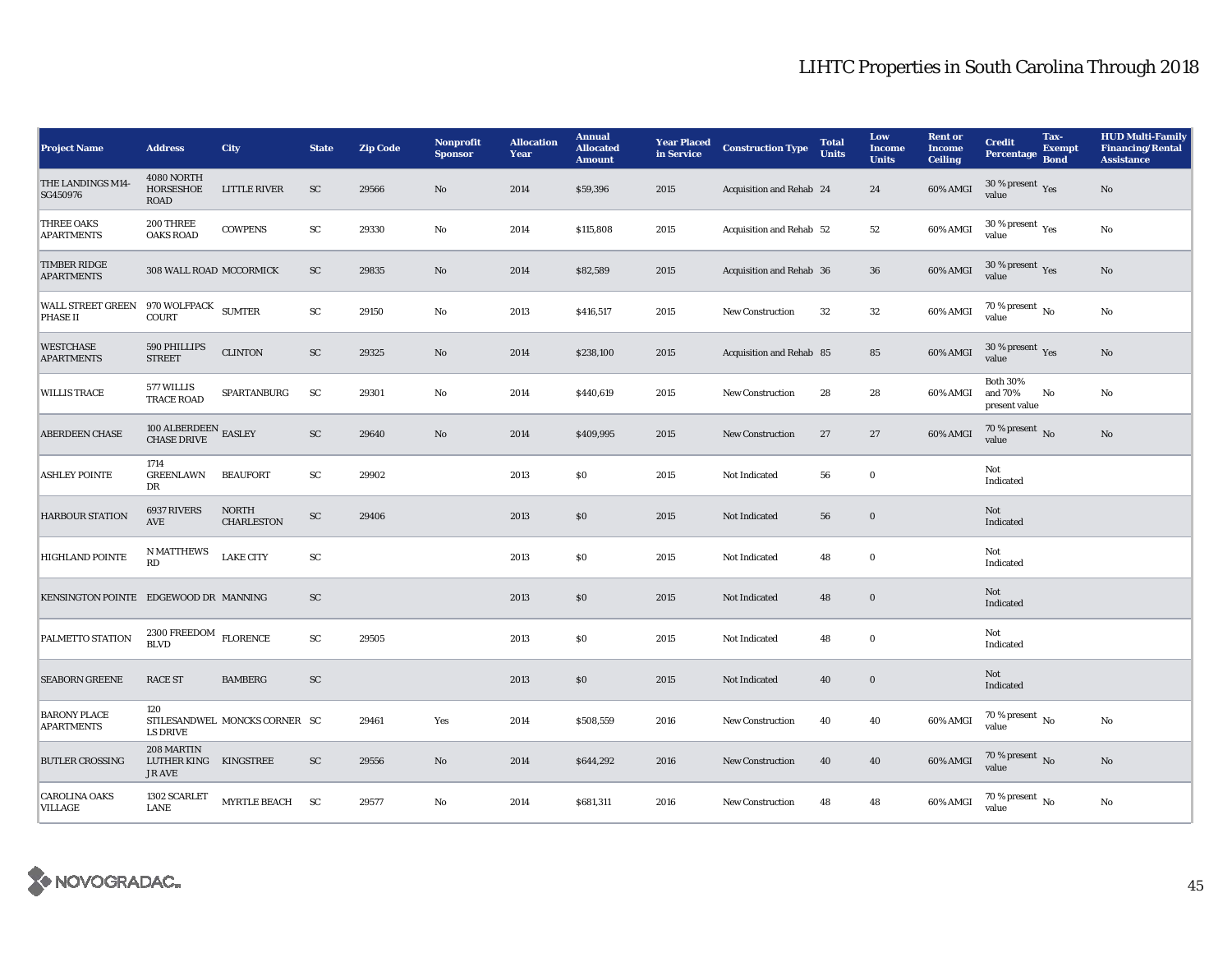| <b>Project Name</b>                                                                 | <b>Address</b>                                                | City                              | <b>State</b> | <b>Zip Code</b> | Nonprofit<br><b>Sponsor</b> | <b>Allocation</b><br>Year | <b>Annual</b><br><b>Allocated</b><br><b>Amount</b> | <b>Year Placed</b><br>in Service | <b>Construction Type</b>        | <b>Total</b><br><b>Units</b> | Low<br><b>Income</b><br><b>Units</b> | <b>Rent or</b><br><b>Income</b><br><b>Ceiling</b> | <b>Credit</b><br><b>Percentage</b>          | Tax-<br><b>Exempt</b><br><b>Bond</b> | <b>HUD Multi-Family</b><br><b>Financing/Rental</b><br><b>Assistance</b> |
|-------------------------------------------------------------------------------------|---------------------------------------------------------------|-----------------------------------|--------------|-----------------|-----------------------------|---------------------------|----------------------------------------------------|----------------------------------|---------------------------------|------------------------------|--------------------------------------|---------------------------------------------------|---------------------------------------------|--------------------------------------|-------------------------------------------------------------------------|
| <b>CARRIAGE LANE</b>                                                                | 106 CARRIAGE<br><b>LANE DRIVE</b>                             | <b>WAGENER</b>                    | SC           | 29164           | No                          | 2014                      | \$156,561                                          | 2016                             | Acquisition and Rehab 24        |                              | 24                                   | 60% AMGI                                          | <b>Both 30%</b><br>and 70%<br>present value | No                                   | No                                                                      |
| <b>HAZELHURST</b><br><b>TOWNHOMES</b>                                               | 1014 HURST<br><b>CIRCLE</b>                                   | <b>YORK</b>                       | ${\rm SC}$   | 29745           | No                          | 2014                      | \$444,977                                          | 2016                             | New Construction                | 28                           | 28                                   | 60% AMGI                                          | 70 % present $\overline{N_0}$<br>value      |                                      | No                                                                      |
| <b>HIGHLAND AVENUE</b>                                                              | 201 HIGHLAND<br>AVENUE                                        | SPARTANBURG                       | <b>SC</b>    | 29306           | No                          | 2014                      | \$750,000                                          | 2016                             | <b>New Construction</b>         | 72                           | 72                                   | 60% AMGI                                          | 70 % present No<br>value                    |                                      | Yes                                                                     |
| <b>INDIGO POINTE</b>                                                                | 820 S. COIT<br><b>STREET</b>                                  | <b>FLORENCE</b>                   | SC           | 29501           | No                          | 2014                      | \$631,363                                          | 2016                             | <b>New Construction</b>         | 48                           | 48                                   | 60% AMGI                                          | 70 % present $\overline{N_0}$<br>value      |                                      | No                                                                      |
| <b>JACKSON CREEK</b><br><b>STATION</b>                                              | 2406 KNEECE<br>ROAD                                           | <b>COLUMBIA</b>                   | SC           | 29206           | $\mathbf{N}\mathbf{o}$      | 2014                      | \$673,187                                          | 2016                             | <b>New Construction</b>         | 56                           | 56                                   | 60% AMGI                                          | 70 % present $\,$ No $\,$<br>value          |                                      | No                                                                      |
| <b>LAUREL STREET</b><br>VILLAGE                                                     | 90 PEACHTREE<br><b>STREET</b>                                 | <b>HONEA PATH</b>                 | ${\rm SC}$   | 29654           | No                          | 2014                      | \$634,668                                          | 2016                             | <b>New Construction</b>         | 42                           | 48                                   | 60% AMGI                                          | 70 % present $\overline{N_0}$<br>value      |                                      | No                                                                      |
| <b>MANOR AT WEST</b><br><b>GREENVILLE</b>                                           | 11 MANNING<br><b>STREET</b>                                   | <b>GREENVILLE</b>                 | ${\rm SC}$   | 29601           | No                          | 2014                      | \$655,625                                          | 2016                             | New Construction                | 55                           | 55                                   | 60% AMGI                                          | 70 % present $\,$ No $\,$<br>value          |                                      | No                                                                      |
| PARKSIDE AT<br><b>BOULEVARD</b>                                                     | 1500 SE<br><b>COLUMBIA</b><br><b>ROAD</b>                     | ORANGEBURG                        | SC           | 29115           | No                          | 2014                      | \$745,077                                          | 2016                             | <b>New Construction</b>         | 44                           | 44                                   | 60% AMGI                                          | 70 % present $\overline{N_0}$<br>value      |                                      | No                                                                      |
| <b>RIVERS PLACE</b><br><b>APARTMENTS</b>                                            | 7511 RIVERS<br><b>AVENUE</b>                                  | <b>NORTH</b><br><b>CHARLESTON</b> | ${\rm SC}$   | 29406           | No                          | 2015                      | \$593,381                                          | 2016                             | <b>New Construction</b>         | 48                           | 48                                   | 60% AMGI                                          | 70 % present No<br>value                    |                                      | No                                                                      |
| <b>SEA POINTE</b>                                                                   | 61 HAZEL FARM<br><b>ROAD</b>                                  | <b>BEAUFORT</b>                   | ${\rm SC}$   | 29907           | No                          | 2014                      | \$649,472                                          | 2016                             | <b>New Construction</b>         | 56                           | 56                                   | 60% AMGI                                          | 70 % present $\,$ No $\,$<br>value          |                                      | No                                                                      |
| <b>WINFIELD</b><br><b>APARTMENTS</b>                                                | 138 JUDGE<br><b>STREET AND</b><br>129 BOWMAN<br><b>STREET</b> | HARLEYVILLE                       | SC           | 29448           | No                          | 2015                      | \$213,747                                          | 2016                             | Acquisition and Rehab 34        |                              | 34                                   | 60% AMGI                                          | <b>Both 30%</b><br>and 70%<br>present value | No                                   | No                                                                      |
| <b>BAY MEADOWS</b><br><b>APARTMENTS</b>                                             | 200 DORSEY<br><b>STREET</b>                                   | <b>WALTERBORO</b>                 | SC           | 29488           | No                          | 2014                      | \$275,880                                          | 2016                             | Acquisition and Rehab 48        |                              | 48                                   | 60% AMGI                                          | <b>Both 30%</b><br>and 70%<br>present value | No                                   | No                                                                      |
| <b>DEERWOOD</b><br><b>APARTMENTS (FKA</b><br><b>WINNSBORO</b><br><b>APARTMENTS)</b> | 647 US<br>HIGHWAY 321<br><b>BYPASS</b>                        | <b>WINNSBORO</b>                  | <b>SC</b>    | 29180           | No                          | 2014                      | \$489,368                                          | 2016                             | <b>Acquisition and Rehab 72</b> |                              | 72                                   | 60% AMGI                                          | <b>Both 30%</b><br>and 70%<br>present value | No                                   | No                                                                      |
| <b>BLACKSBURG</b><br><b>TERRACE</b><br><b>APARTMENTS</b>                            | 208 WEST<br>CAROLINA<br><b>STREET</b>                         | <b>BLACKSBURG</b>                 | SC           | 29702           | No                          | 2015                      | \$196,870                                          | 2016                             | Acquisition and Rehab 32        |                              | $32\,$                               | 60% AMGI                                          | <b>Both 30%</b><br>and 70%<br>present value | No                                   | No                                                                      |
| <b>CRESCENT VILLAS M1</b><br>SG450991                                               | 2440<br><b>HOFFMEYER</b><br><b>ROAD</b>                       | <b>FLORENCE</b>                   | SC           | 29501           | No                          | 2015                      | \$595,907                                          | 2016                             | <b>New Construction</b>         | 48                           | 48                                   | 60% AMGI                                          | 70 % present<br>value                       |                                      | No                                                                      |
| <b>MAGNOLIA SENIOR</b><br>VILLAGE M15-<br>SG450993                                  | 131 SOJOURNER $$\tt HARTSVILLE$$<br><b>WAY</b>                |                                   | SC           | 29550           | No                          | 2015                      | \$462,458                                          | 2016                             | <b>New Construction</b>         | 32                           | $32\,$                               | 60% AMGI                                          | 70 % present<br>value                       |                                      | No                                                                      |

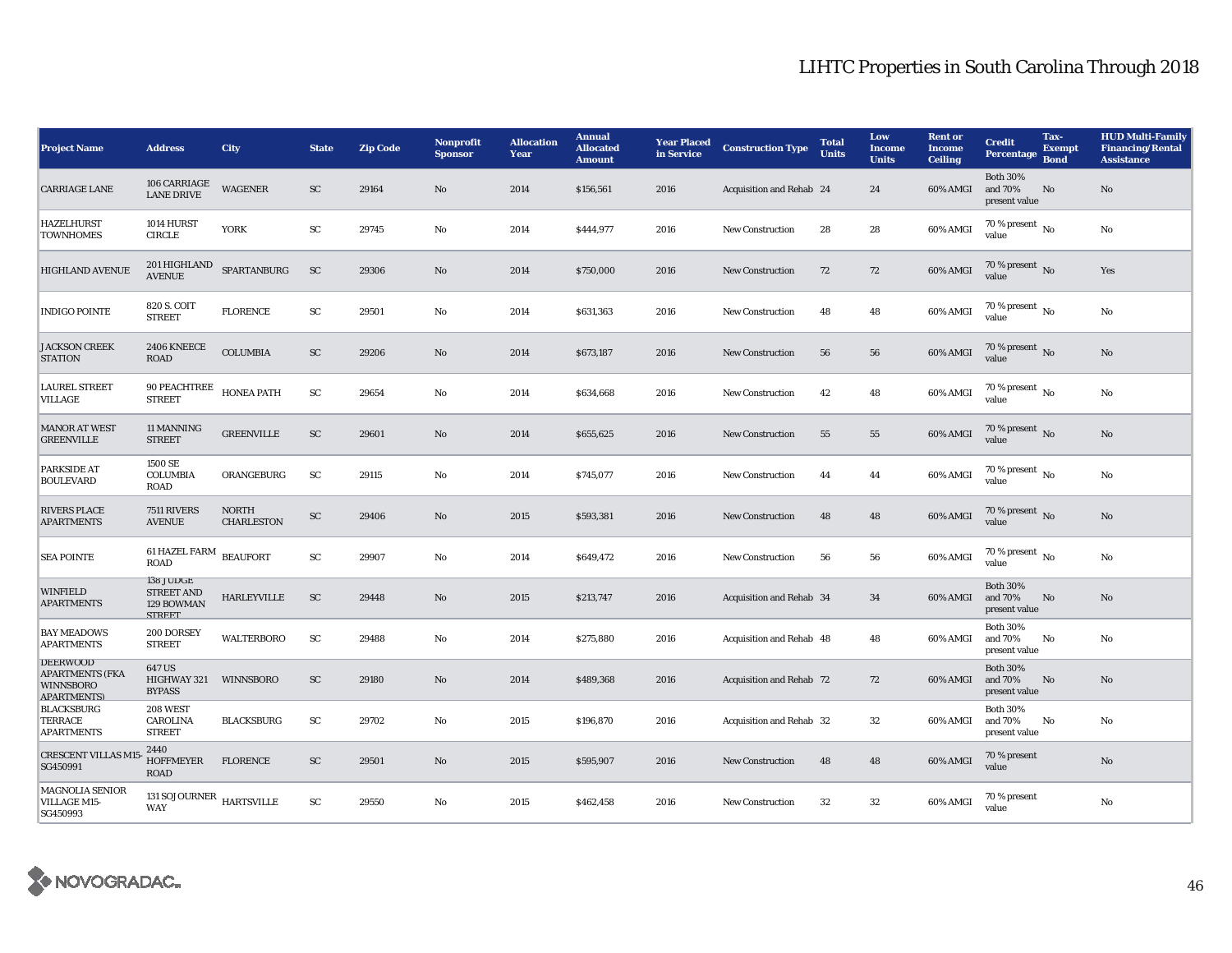| <b>Project Name</b>                                        | <b>Address</b>                                       | City                           | <b>State</b>            | <b>Zip Code</b> | Nonprofit<br><b>Sponsor</b> | <b>Allocation</b><br>Year | <b>Annual</b><br><b>Allocated</b><br><b>Amount</b> | <b>Year Placed</b><br>in Service | <b>Construction Type</b>  | <b>Total</b><br><b>Units</b> | Low<br><b>Income</b><br><b>Units</b> | <b>Rent or</b><br><b>Income</b><br><b>Ceiling</b> | Tax-<br><b>Credit</b><br><b>Exempt</b><br><b>Percentage</b><br><b>Bond</b> | <b>HUD Multi-Family</b><br><b>Financing/Rental</b><br><b>Assistance</b> |
|------------------------------------------------------------|------------------------------------------------------|--------------------------------|-------------------------|-----------------|-----------------------------|---------------------------|----------------------------------------------------|----------------------------------|---------------------------|------------------------------|--------------------------------------|---------------------------------------------------|----------------------------------------------------------------------------|-------------------------------------------------------------------------|
| PALMILLA 228                                               | 1385 ASHLEY<br><b>RIVER ROAD</b>                     | <b>CHARLESTON</b>              | SC                      | 29407           | No                          | 2014                      | \$691,583                                          | 2016                             | Acquisition and Rehab 228 |                              | 228                                  | 60% AMGI                                          | 30 % present<br>value                                                      | $\rm No$                                                                |
| <b>ABERNATHY PLACE</b>                                     | 7670 GARNERS<br><b>FERRY ROAD</b>                    | <b>COLUMBIA</b>                | SC                      | 29209           | No                          | 2015                      | \$747,357                                          | 2017                             | New Construction          | 64                           | 64                                   | 60% AMGI                                          | 70 % present<br>value                                                      | No                                                                      |
| <b>BROOKSTONE</b><br>LANDING M15-<br>SG450996              | <b>1012 WEST</b><br><b>MAIN STREET</b>               | <b>DILLON</b>                  | SC                      | 29536           | Yes                         | 2015                      | \$593,815                                          | 2017                             | <b>New Construction</b>   | 40                           | 40                                   | 60% AMGI                                          | 70 % present<br>value                                                      | No                                                                      |
| <b>CEDARBROOK</b><br><b>APARTMENTS</b>                     | 819 WEST<br><b>DEKALB</b><br><b>STREET</b>           | <b>CAMDEN</b>                  | SC                      | 29020           | No                          | 2015                      | \$742,971                                          | 2017                             | <b>New Construction</b>   | 60                           | 60                                   | 60% AMGI                                          | 70 % present<br>value                                                      | Yes                                                                     |
| <b>DEVENWOOD</b><br><b>APARTMENTS</b>                      | 137 CAPTAIN<br><b>BILL ROAD</b>                      | RIDGELAND                      | ${\rm SC}$              | 29936           | No                          | 2016                      | \$188,582                                          | 2017                             | Acquisition and Rehab 24  |                              | 24                                   | 60% AMGI                                          | <b>Both 30%</b><br>and 70%<br>present value                                | $\mathbf{No}$                                                           |
| HAMPTON'S CROSSING NORTHWOOD                               | 515<br><b>ROAD</b>                                   | <b>LEXINGTON</b>               | SC                      | 29072           | $\mathbf{N}\mathbf{o}$      | 2015                      | \$619,736                                          | 2017                             | <b>New Construction</b>   | 48                           | 48                                   | 60% AMGI                                          | 70 % present $\overline{N_0}$<br>value                                     | No                                                                      |
| <b>KEENAN OAKS M15-</b><br>SG450995                        | 213 KEENAN<br><b>AVENUE</b>                          | <b>UNION</b>                   | $\mathbf{S} \mathbf{C}$ | 29379           | No                          | 2015                      | \$596,197                                          | 2017                             | <b>New Construction</b>   | 40                           | 40                                   | 60% AMGI                                          | 70 % present<br>value                                                      | No                                                                      |
| <b>PARRISH GREENE</b>                                      | 57 PARRISH<br><b>GREENE LANE</b>                     | <b>ESTILL</b>                  | SC                      | 29918           | No                          | 2015                      | \$456,311                                          | 2017                             | <b>New Construction</b>   | 28                           | 28                                   | 60% AMGI                                          | 70 % present<br>value                                                      | No                                                                      |
| PEACHTREE SENIOR<br><b>VILLAGE</b>                         | 120 NORTH<br><b>PEACHTREE</b><br><b>STREET</b>       | <b>LIBERTY</b>                 | ${\rm SC}$              | 29657           | No                          | 2015                      | \$582,945                                          | 2017                             | <b>New Construction</b>   | 40                           | 40                                   | 60% AMGI                                          | 70 % present<br>value                                                      | No                                                                      |
| <b>SUMTER SENIOR</b><br><b>APARTMENTS M15-</b><br>SG450997 | 411 W. LIBERTY<br><b>STREET</b>                      | <b>SUMTER</b>                  | ${\bf SC}$              | 29150           | Yes                         | 2015                      | \$433,956                                          | 2017                             | <b>New Construction</b>   | 30                           | $30\,$                               | 60% AMGI                                          | 70 % present<br>value                                                      | $\rm No$                                                                |
| THE ASSEMBLY M15-<br>SG450981                              | $5001\,\mathrm{ASSEMBLY}$ GREENVILLE<br><b>DRIVE</b> |                                | SC                      | 29617           | $\mathbf{N}\mathbf{o}$      | 2015                      | \$1,058,295                                        | 2017                             | <b>New Construction</b>   | 240                          | 240                                  | 60% AMGI                                          | 30 % present<br>value                                                      | $\mathbf{No}$                                                           |
| THE EDGEWATER                                              | LANE                                                 | 175 ASSURANCE NORTH AUGUSTA SC |                         | 29802           | Yes                         | 2015                      | \$552,041                                          | 2017                             | New Construction          | 48                           | 48                                   | 60% AMGI                                          | 70 % present<br>value                                                      | No                                                                      |
| THE HERITAGE AT<br><b>SLIDING ROCK</b>                     | 301<br><b>GREENACRE</b><br><b>ROAD</b>               | <b>GREENVILLE</b>              | <b>SC</b>               | 29607           | Yes                         | 2015                      | \$745,161                                          | 2017                             | <b>New Construction</b>   | 60                           | 60                                   | 60% AMGI                                          | 70 % present<br>value                                                      | No                                                                      |
| THE POINTE AT<br>BLYTHEWOOD M15-<br>SG450992               | 425 MAIN<br><b>STREET</b>                            | <b>BLYTHEWOOD</b>              | SC                      | 29016           | $\mathbf{N}\mathbf{o}$      | 2015                      | \$699,053                                          | 2017                             | New Construction          | 56                           | 56                                   | 60% AMGI                                          | 70 % present<br>value                                                      | No                                                                      |
| THE TERRACES AT<br>WOODRUFF M15-<br>SG450990               | 505 SHELLEY<br><b>PLACE</b>                          | <b>WOODRUFF</b>                | ${\rm SC}$              | 29388           | No                          | 2015                      | \$712,829                                          | 2017                             | <b>New Construction</b>   | 44                           | 44                                   | 60% AMGI                                          | 70 % present<br>value                                                      | No                                                                      |
| THE WATERS AT<br><b>MAGNOLIA BAY M15-</b><br>SG450998      | 10765 US<br>HIGHWAY 78                               | LINCOLNVILLE                   | SC                      | 29483           | No                          | 2015                      | \$839,644                                          | 2017                             | <b>New Construction</b>   | 240                          | 240                                  | 60% AMGI                                          | 30 % present<br>value                                                      | No                                                                      |

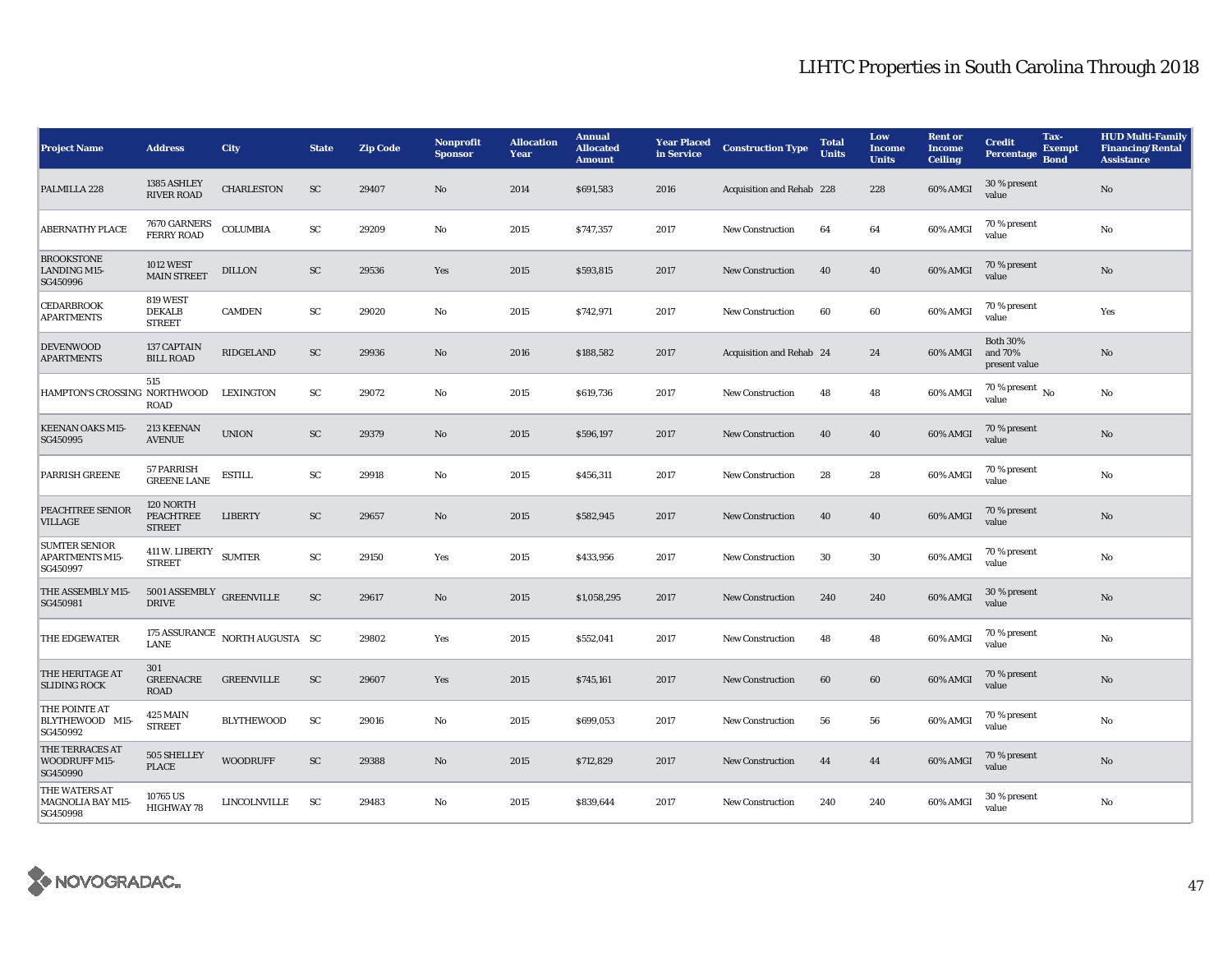| <b>Project Name</b>                        | <b>Address</b>                                      | City                      | <b>State</b>            | <b>Zip Code</b> | Nonprofit<br><b>Sponsor</b> | <b>Allocation</b><br>Year | <b>Annual</b><br><b>Allocated</b><br><b>Amount</b> | <b>Year Placed</b><br>in Service | <b>Construction Type</b>  | <b>Total</b><br><b>Units</b> | Low<br><b>Income</b><br><b>Units</b> | <b>Rent or</b><br><b>Income</b><br><b>Ceiling</b> | Tax-<br><b>Credit</b><br><b>Exempt</b><br><b>Percentage</b><br><b>Bond</b> | <b>HUD Multi-Family</b><br><b>Financing/Rental</b><br><b>Assistance</b> |
|--------------------------------------------|-----------------------------------------------------|---------------------------|-------------------------|-----------------|-----------------------------|---------------------------|----------------------------------------------------|----------------------------------|---------------------------|------------------------------|--------------------------------------|---------------------------------------------------|----------------------------------------------------------------------------|-------------------------------------------------------------------------|
| <b>VILLAGE SQUARE</b>                      | 115 SHIRLEY<br><b>STREET</b>                        | <b>PENDLETON</b>          | ${\rm SC}$              | 29670           | No                          | 2015                      | \$320,000                                          | 2017                             | Acquisition and Rehab 40  |                              | 40                                   | 60% AMGI                                          | <b>Both 30%</b><br>and 70%<br>present value                                | $\rm No$                                                                |
| 90 DILLON<br><b>APARTMENTS</b>             | 90 DILLON<br>ROAD                                   | <b>HILTON HEAD</b>        | SC                      | 29926           | Yes                         | 2015                      | \$390,767                                          | 2017                             | Acquisition and Rehab 48  |                              | 48                                   | 60% AMGI                                          | <b>Both 30%</b><br>and 70%<br>present value                                | No                                                                      |
| <b>CANTERBURY</b><br><b>APARTMENTS</b>     | 103 EAST<br>CANTERBURY CAMDEN<br>LANE               |                           | ${\rm SC}$              | 29020           | No                          | 2016                      | \$88,387                                           | 2017                             | Acquisition and Rehab 36  |                              | 36                                   | 60% AMGI                                          | 30 % present<br>value                                                      | $\rm No$                                                                |
| <b>COLUMBIA GARDENS</b>                    | $4000$ PLOWDEN $\,$ COLUMBIA<br><b>ROAD</b>         |                           | SC                      | 29205           | No                          | 2015                      | \$659,072                                          | 2017                             | Acquisition and Rehab 188 |                              | 184                                  | 60% AMGI                                          | 30 % present<br>value                                                      | Yes                                                                     |
| <b>EVANS KNOLL</b><br><b>APARTMENTS</b>    | <b>701 WEST</b><br><b>MOULTRIE</b><br><b>STREET</b> | <b>WINNSBORO</b>          | $\mathbf{S} \mathbf{C}$ | 29180           | No                          | 2016                      | \$130,818                                          | 2017                             | Acquisition and Rehab 36  |                              | 36                                   | 60% AMGI                                          | 30 % present<br>value                                                      | $\rm No$                                                                |
| <b>FOXCREEK</b><br><b>APARTMENTS</b>       | 260 RAVENELL<br><b>DRIVE</b>                        | ST STEPHENS               | SC                      | 29479           | No                          | 2016                      | \$84,894                                           | 2017                             | Acquisition and Rehab 48  |                              | 48                                   | 60% AMGI                                          | 30 % present<br>value                                                      | $\rm No$                                                                |
| <b>MASON MANOR</b><br><b>APARTMENTS</b>    | 305 ROBERT<br><b>MASON CIRCLE</b>                   | <b>BOILING SPRINGS SC</b> |                         | 29316           | No                          | 2016                      | \$675,854                                          | 2017                             | Acquisition and Rehab 98  |                              | 98                                   | 60% AMGI                                          | <b>Both 30%</b><br>and 70%<br>present value                                | $\rm No$                                                                |
| <b>OAKLAND</b><br><b>PLANTATION</b>        | 5501 EDGEHILL $$\rm \,SUMTER$$<br><b>ROAD</b>       |                           | SC                      | 29154           | No                          | 2016                      | \$130,818                                          | 2017                             | Acquisition and Rehab 72  |                              | 72                                   | 60% AMGI                                          | 30 % present<br>value                                                      | $\rm No$                                                                |
| <b>RAMBLEWOOD</b><br><b>APARTMENTS</b>     | 131 PINEWOOD<br><b>DRIVE</b>                        | <b>BATESBURG</b>          | ${\rm SC}$              | 29006           | $\mathbf{N}\mathbf{o}$      | 2016                      | \$123,738                                          | 2017                             | Acquisition and Rehab 64  |                              | 64                                   | 60% AMGI                                          | 30 % present<br>value                                                      | No                                                                      |
| <b>SHA7 RAD</b>                            | 2271 S. PINE<br><b>STREET</b>                       | SPARTANBURG               | <b>SC</b>               | 29302           | No                          | 2015                      | \$905,030                                          | 2017                             | Acquisition and Rehab 338 |                              | 338                                  | 60% AMGI                                          | 30 % present<br>value                                                      | $\rm No$                                                                |
| SPARKLEBERRY HILL                          | 100 CHALICE<br>LANE                                 | <b>COLUMBIA</b>           | $\mathbf{S} \mathbf{C}$ | 29229           | No                          | 2016                      | \$125,236                                          | 2017                             | Acquisition and Rehab 64  |                              | 64                                   | 60% AMGI                                          | 30 % present<br>value                                                      | $\rm No$                                                                |
| <b>WATERS AT ST. JAMES</b>                 | 1053 ST. JAMES<br>AVENUE                            | <b>SUMMERVILLE</b>        | <b>SC</b>               | 29486           | No                          | 2016                      | \$1,337,410                                        | 2017                             | <b>New Construction</b>   | 336                          | 269                                  | 60% AMGI                                          | 30 % present<br>value                                                      | $\rm No$                                                                |
| <b>WOODSIDE</b><br><b>APARTMENTS</b>       | 210 ROLAND<br><b>STREET</b>                         | <b>BISHOPVILLE</b>        | SC                      | 29010           | No                          | 2016                      | \$84,894                                           | 2017                             | Acquisition and Rehab 48  |                              | 48                                   | 60% AMGI                                          | 30 % present<br>value                                                      | $\rm No$                                                                |
| <b>ASHLEY ARMS</b>                         | <b>1120 CRULL</b><br><b>DRIVE</b>                   | <b>CHARLESTON</b>         | SC                      | 29407           | No                          | 2016                      | \$308,629                                          | 2018                             | Acquisition and Rehab 100 |                              | 100                                  | 60% AMGI                                          | 30 % present<br>value                                                      | Yes                                                                     |
| ATTWOOD POINTE M16-155 ATTWOOD<br>SG450999 | <b>AVENUE</b>                                       | <b>FLORENCE</b>           | SC                      | 29505           | No                          | 2016                      | \$775,863                                          | 2018                             | <b>New Construction</b>   | 52                           | 52                                   | 60% AMGI                                          | 70 % present<br>value                                                      | $\rm No$                                                                |
| <b>CINNABERRY POINTE</b>                   | <b>1424 FORK</b><br><b>AVENUE</b>                   | <b>IRMO</b>               | SC                      | 29063           | No                          | 2016                      | \$485,635                                          | 2018                             | <b>New Construction</b>   | 32                           | 48                                   | 60% AMGI                                          | 70 % present<br>value                                                      | $\rm No$                                                                |

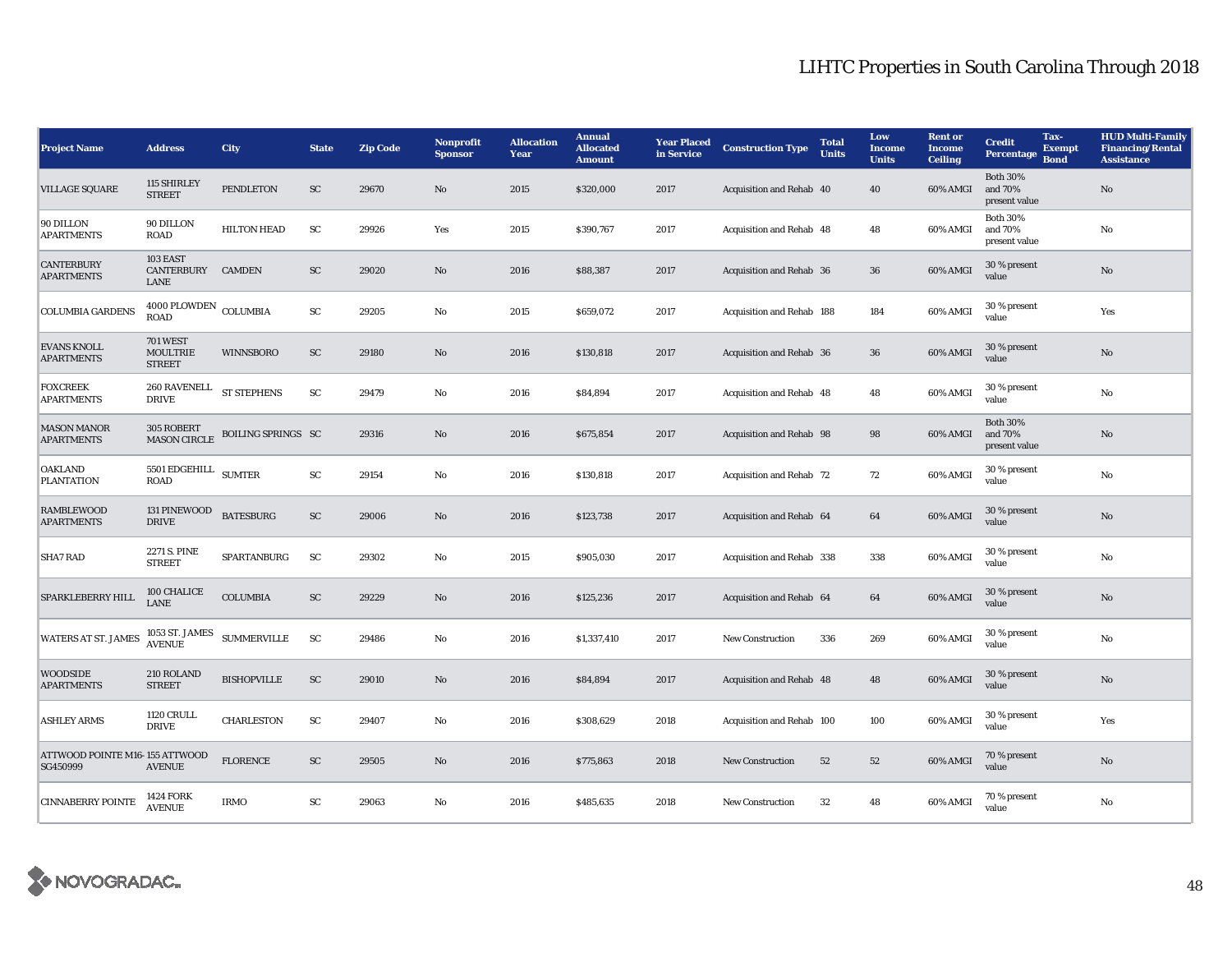| <b>Project Name</b>                       | <b>Address</b>                                    | City                    | <b>State</b> | <b>Zip Code</b> | Nonprofit<br><b>Sponsor</b> | <b>Allocation</b><br>Year | <b>Annual</b><br><b>Allocated</b><br><b>Amount</b> | <b>Year Placed</b><br>in Service | <b>Construction Type</b> | <b>Total</b><br><b>Units</b> | Low<br><b>Income</b><br><b>Units</b> | <b>Rent or</b><br><b>Income</b><br><b>Ceiling</b> | <b>Credit</b><br><b>Percentage</b>          | Tax-<br><b>Exempt</b><br><b>Bond</b> | <b>HUD Multi-Family</b><br><b>Financing/Rental</b><br><b>Assistance</b> |
|-------------------------------------------|---------------------------------------------------|-------------------------|--------------|-----------------|-----------------------------|---------------------------|----------------------------------------------------|----------------------------------|--------------------------|------------------------------|--------------------------------------|---------------------------------------------------|---------------------------------------------|--------------------------------------|-------------------------------------------------------------------------|
| <b>CYPRESS MILL</b>                       | 306<br>CAMBRIDGE<br><b>STREET NORTH</b>           | NINETY-SIX              | <b>SC</b>    | 29666           | Yes                         | 2016                      | \$699,251                                          | 2018                             | <b>New Construction</b>  | 36                           | 36                                   | 60% AMGI                                          | 70 % present<br>value                       |                                      | No                                                                      |
| <b>DEVONSHIRE</b><br><b>APARTMENTS</b>    | 715 N. FARR<br><b>AVENUE</b>                      | <b>ANDREWS</b>          | ${\rm SC}$   | 29510           | $\mathbf{N}\mathbf{o}$      | 2016                      | \$89,136                                           | 2018                             | Acquisition and Rehab 32 |                              | $32\,$                               | 60% AMGI                                          | 30 % present<br>value                       |                                      | $\rm No$                                                                |
| <b>EASTBROOK ESTATES</b>                  | 804<br><b>EASTBROOK</b><br><b>COURT</b>           | <b>MARION</b>           | SC           | 29571           | No                          | 2016                      | \$633,636                                          | 2018                             | New Construction         | 31                           | 31                                   | 60% AMGI                                          | 70 % present<br>value                       |                                      | $\mathbf{No}$                                                           |
| <b>HUNTER OAKS</b><br><b>APARTMENTS</b>   | 804 HUNTER<br><b>OAKS DRIVE</b>                   | <b>SENECA</b>           | SC           | 29678           | No                          | 2016                      | \$802,232                                          | 2018                             | <b>New Construction</b>  | 50                           | 50                                   | $60\%$ AMGI                                       | 70 % present<br>value                       |                                      | No                                                                      |
| <b>IRBY SENIOR VILLAGE</b>                | 125 FEDERAL<br><b>COURT</b>                       | <b>FLORENCE</b>         | SC           | 29505           | No                          | 2016                      | \$717,783                                          | 2018                             | <b>New Construction</b>  | 40                           | 40                                   | 60% AMGI                                          | 70 % present<br>value                       |                                      | $\mathbf{No}$                                                           |
| KNOLWOOD I AND II<br><b>APARTMENTS</b>    | 265 KNOLWOOD<br><b>APARTMENTS</b><br><b>DRIVE</b> | <b>LANCASTER</b>        | SC           | 29720           | $\mathbf{N}\mathbf{o}$      | 2016                      | \$173,008                                          | 2018                             | Acquisition and Rehab 88 |                              | 88                                   | 60% AMGI                                          | 30 % present<br>value                       |                                      | $\mathbf{No}$                                                           |
| <b>LAUREL STREET</b><br><b>VILLAGE II</b> | 717 LAUREL<br><b>STREET</b>                       | <b>HONEA PATH</b>       | SC           | 29654           | No                          | 2016                      | \$630,513                                          | 2018                             | <b>New Construction</b>  | 34                           | 34                                   | 60% AMGI                                          | 70 % present<br>value                       |                                      | No                                                                      |
| <b>LEYLAND GROVE</b>                      | <b>1224 PINE</b><br><b>STREET</b>                 | <b>CONWAY</b>           | SC           | 29526           | Yes                         | 2016                      | \$782,401                                          | 2018                             | <b>New Construction</b>  | 44                           | 44                                   | 60% AMGI                                          | 70 % present<br>value                       |                                      | No                                                                      |
| <b>MARSH POINTE</b>                       | 1630 RIBAUT<br><b>ROAD</b>                        | PORT ROYAL              | SC           | 29935           | No                          | 2016                      | \$640,165                                          | 2018                             | New Construction         | 48                           | 48                                   | 60% AMGI                                          | 70 % present<br>value                       |                                      | $\rm No$                                                                |
| MCCORMICK MANOR<br><b>APARTMENTS</b>      | 713 SOUTH<br><b>MINE STREET</b>                   | <b>MCCORMICK</b>        | ${\rm SC}$   | 29835           | No                          | 2017                      | \$189,980                                          | 2018                             | Acquisition and Rehab 24 |                              | 24                                   | 60% AMGI                                          | <b>Both 30%</b><br>and 70%<br>present value |                                      | No                                                                      |
| <b>OAKSIDE</b><br><b>APARTMENTS</b>       | 1725<br><b>ROAD</b>                               | BROWNSWOOD JOHNS ISLAND | SC           | 29455           | No                          | 2016                      | \$637,889                                          | 2018                             | <b>New Construction</b>  | 38                           | 38                                   | 60% AMGI                                          | 70 % present<br>value                       |                                      | No                                                                      |
| PALMETTO CROSSING                         | 4049<br>SANDLAPPER<br><b>DRIVE</b>                | AIKEN                   | SC           | 29803           | No                          | 2016                      | \$750,000                                          | 2018                             | <b>New Construction</b>  | 48                           | 48                                   | 60% AMGI                                          | 70 % present<br>value                       |                                      | No                                                                      |
| PARKSIDE AT BETHEL                        | 130 ROCKFORD CLOVER<br><b>WAY</b>                 |                         | SC           | 29710           | No                          | 2016                      | \$689,285                                          | 2018                             | New Construction         | 42                           | 42                                   | 60% AMGI                                          | 70 % present<br>value                       |                                      | No                                                                      |
| <b>PECAN GROVE</b><br><b>APARTMENTS</b>   | 71 CARWELLYN<br>ROAD                              | <b>ABBEVILLE</b>        | ${\rm SC}$   | 29620           | No                          | 2016                      | \$89,136                                           | 2018                             | Acquisition and Rehab 40 |                              | 40                                   | 60% AMGI                                          | 30 % present<br>value                       |                                      | No                                                                      |
| POINSETT COMMONS<br><b>APARTMENTS</b>     | 121 POINSETT<br><b>COMMONS</b><br><b>DRIVE</b>    | TRAVELERS REST SC       |              | 29690           | No                          | 2016                      | \$690,105                                          | 2018                             | <b>New Construction</b>  | 44                           | 44                                   | 60% AMGI                                          | 70 % present<br>value                       |                                      | No                                                                      |
| <b>SANDY BAY</b><br><b>APARTMENTS</b>     | 628 NELSON<br><b>BOULEVARD</b>                    | <b>KINGSTREE</b>        | SC           | 29556           | No                          | 2016                      | \$71,670                                           | 2018                             | Acquisition and Rehab 28 |                              | 28                                   | 60% AMGI                                          | 30 % present<br>value                       |                                      | No                                                                      |